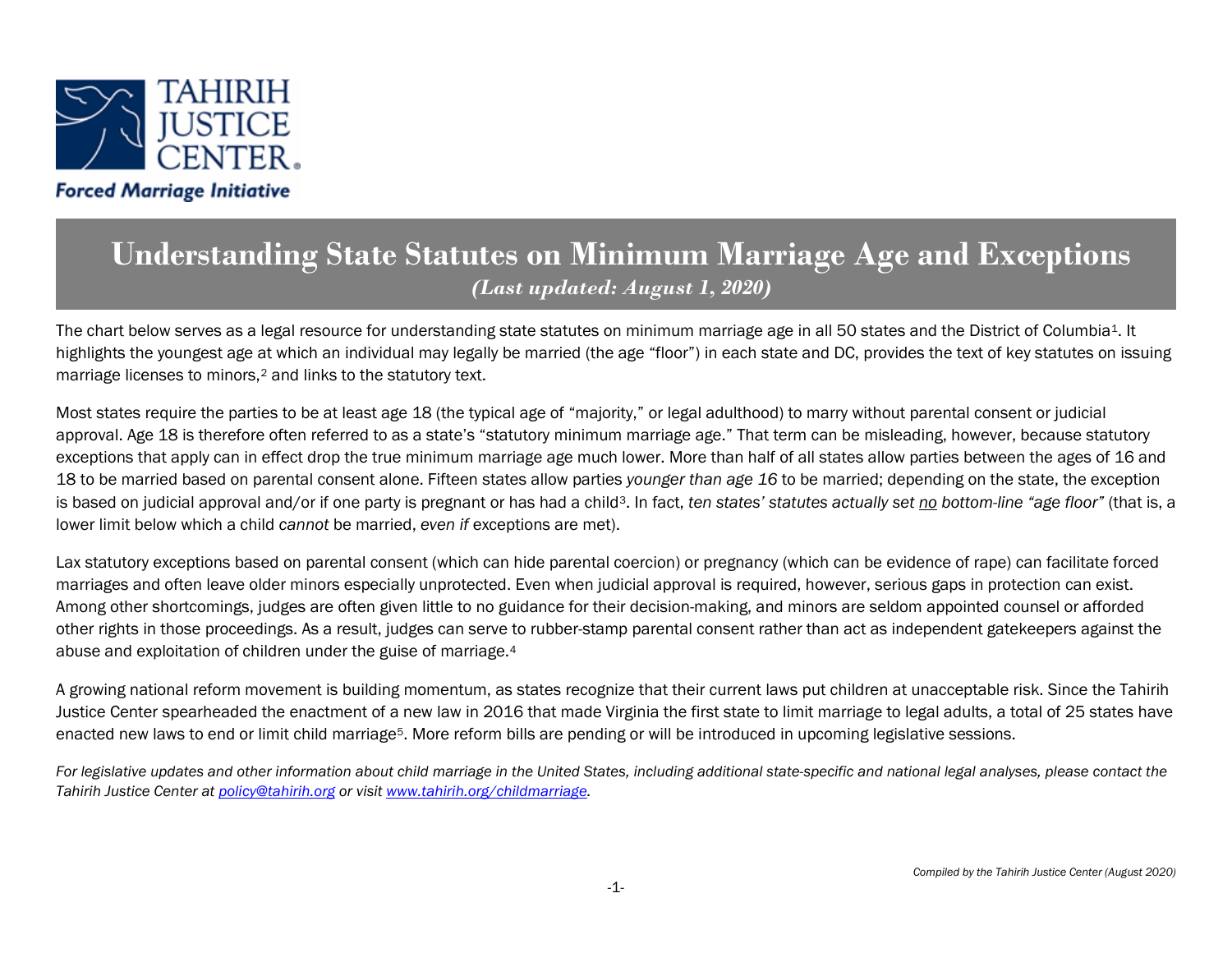## At a Glance: How Do State Laws on Minimum Marriage Age Compare?[6](#page-56-5)

- 4 states have an age-18 floor, no exceptions Delaware, New Jersey, Pennsylvania and Minnesota. Age 18 is the age of majority in those states.
- 7 more states require parties to be legal adults (i.e., the only exception to age-18 is for court-emancipated minors): Texas, Virginia, Kentucky, New York, Ohio, Georgia, and Indiana. In those states, depending on the state, there is an age floor of either 16 or 17. Together with the "age-18, no exceptions" states above, a total of 11 states now limit marriage to legal adults.
- 9 states have an age-17 floor: Florida, Georgia, Kentucky, Nevada, Nebraska, New York, Ohio, Oregon, and Tennessee. Nebraska also requires parental consent until age 19, Nebraska's age of majority.
- 22 states (and Washington, D.C.) have an age-16 floor: Alabama, Arkansas, Arizona, Colorado, Connecticut, Idaho, Illinois, Indiana, Iowa, Louisiana, Maine, Missouri, Montana, New Hampshire, North Dakota, South Carolina, South Dakota, Texas, Utah, Vermont, Virginia and Wisconsin.
- 5 states set an age floor below age 16: Alaska (14); Hawaii (15); Kansas (15); Maryland (15); and North Carolina (14).
- 10 states California, Massachusetts, Michigan, Mississippi, New Mexico, Oklahoma, Rhode Island, Washington, West Virginia, and Wyoming do not set any age floor by statute, though some (e.g., Massachusetts) may suggest an age floor through case law.
- 17 states require all minors to get judicial approval before they can marry. Some states' judicial processes are bare-bones, simply to verify parental consent, and may not even clearly require a judge to meet with or question the minor. Other states' judicial processes set several criteria and have detailed safeguards.[7](#page-56-6)
- In 14 states (and Washington, D.C.), clerks acting on their own without judges can issue marriage licenses for all minors: Alabama, Florida, Idaho, Maine, Maryland, Missouri, Nebraska, North Dakota, Oregon, South Carolina, South Dakota, Tennessee, Vermont, and Wisconsin.
- Only one state, Mississippi, sets different conditions for approvals for girls vs. boys. Judicial approval is required for all males under age 17, but for females, only if they are under age 15. All other states' gender-differentiated laws have been repealed through recent reforms.
- Only one state, Maryland, allows the marriage of minors younger than age 16 with no judge ever involved, based only on proof of pregnancy/childbirth and parental consent.
- 5 states expressly permit pregnancy to lower the minimum marriage age: Arkansas, Maryland, New Mexico, North Carolina, and Oklahoma.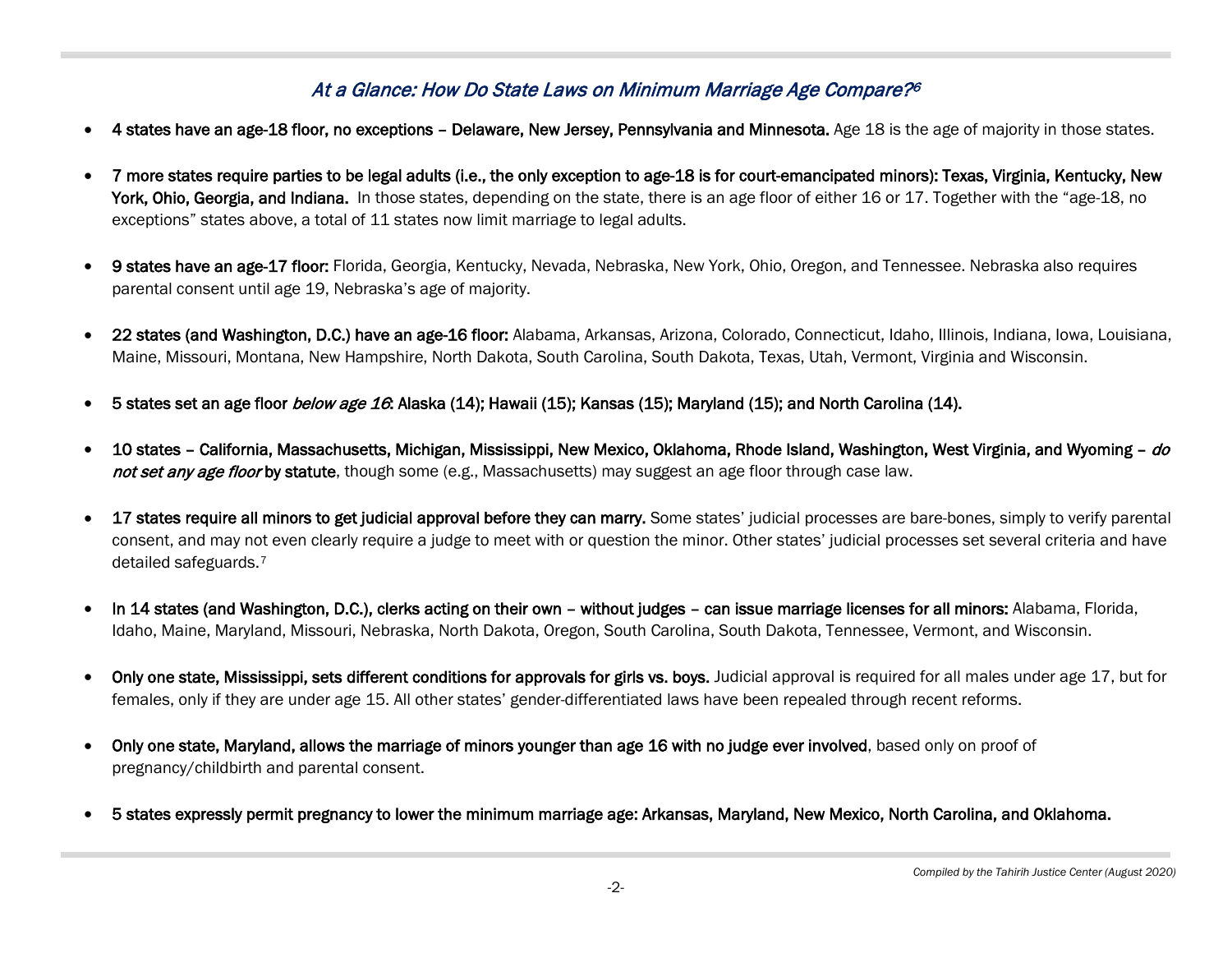| <b>State</b> | <b>Age Floor Set</b><br>by Statute? | <b>State Code Provisions</b>                                                                                                                                                                                                                                                                                                                                                                                                                                                                                                                                                                                                                                                                                                                                                                                                                                                                                                                                                                                                                           |
|--------------|-------------------------------------|--------------------------------------------------------------------------------------------------------------------------------------------------------------------------------------------------------------------------------------------------------------------------------------------------------------------------------------------------------------------------------------------------------------------------------------------------------------------------------------------------------------------------------------------------------------------------------------------------------------------------------------------------------------------------------------------------------------------------------------------------------------------------------------------------------------------------------------------------------------------------------------------------------------------------------------------------------------------------------------------------------------------------------------------------------|
| Alabama      | 16                                  | Ala. Code § 30-1-4<br>A person under the age of 16 years is incapable of contracting marriage.<br>Ala. Code § 30-1-5<br>If a person intending to marry is at least 16 years of age and under 18 <sup>8</sup> years of age and has not had a former<br>wife or husband, the consent of a parent or guardian of the minor to the marriage shall be required. Evidence<br>of consent shall be in the form of an affidavit signed by a parent or guardian, notarized, and filed with the<br>probate court.                                                                                                                                                                                                                                                                                                                                                                                                                                                                                                                                                 |
| Alaska       | 14                                  | Alaska Stat. § 25.05.011<br>(a) Marriage is a civil contract entered into by one man and one woman that requires both a license and<br>solemnization. The man and the woman must each be at least one of the following:<br>(1) 18 years of age or older and otherwise capable;<br>(2) Qualified for a license under AS 25.05.171 [see below]; or<br>(3) A member of the armed forces of the United States while on active duty.<br>Alaska Stat. § 25.05.171<br>(a) A person who has reached the age of 16 but is under the age of 18 shall be issued a marriage license if the<br>written consent of the parents, the parent having actual care, custody, and control, or a guardian of the under-<br>aged person is filed with the licensing officer issuing the marriage license under AS 25.05.111 [general<br>conditions for marriage license: identification of parties ("to the satisfaction of the licensing officer"), no legal<br>objection to marriage, parties not intoxicated, officer provides information about fetal alcohol syndrome]. |
|              |                                     | (b) A superior court judge may grant permission for a person who has reached the age of 14 but is under the<br>age of 18 to marry and may order the licensing officer to issue the license if the judge finds, following a<br>hearing at which the parents and minor are given the opportunity to appear and be heard, that the marriage is<br>in the best interest of the minor and that either<br>(1) The parents have given their consent; or<br>(2) The parents are<br>(A) Arbitrarily and capriciously withholding consent;<br>(B) Absent or otherwise unaccountable;<br>(C) In disagreement among themselves on the question; or<br>(D) Unfit to decide the matter.                                                                                                                                                                                                                                                                                                                                                                              |
| Arizona      | 16                                  | Ariz. Rev. Stat. Ann. § 25-102<br>A. A person who is at least sixteen years of age and who is under eighteen years of age may marry only if one<br>of the following is true:                                                                                                                                                                                                                                                                                                                                                                                                                                                                                                                                                                                                                                                                                                                                                                                                                                                                           |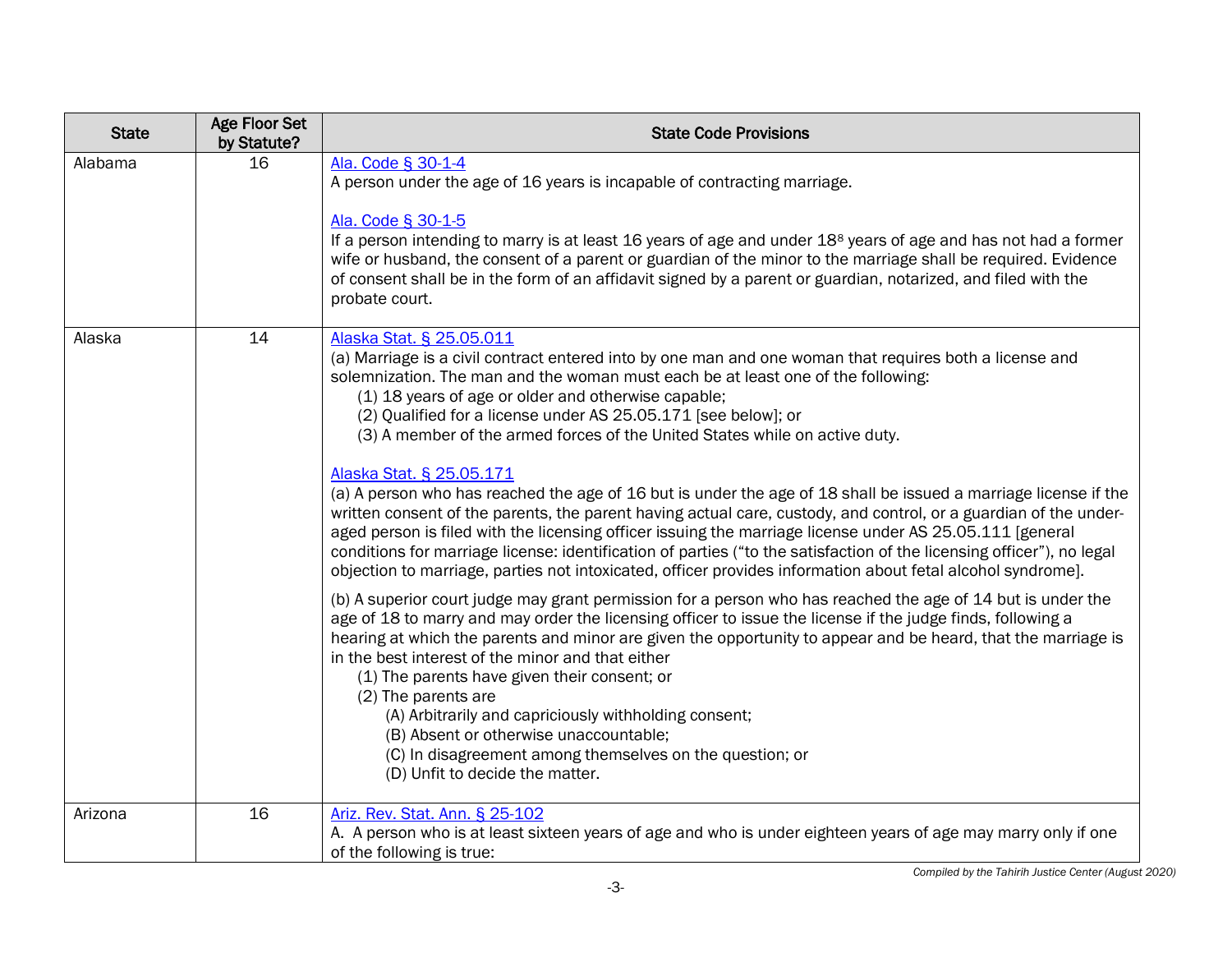| <b>State</b> | <b>Age Floor Set</b><br>by Statute? | <b>State Code Provisions</b>                                                                                                                                                                                                                                                                                                                                                                                                                                                                                                                                                                                                                                                                                                                                                                                                                                                                                                                                                                                                                                                                                                                                                                                                                                                                                                                                                                                                                                                                                                                                                                                                                                                                                                                                                                                                                                                                                                                                                                                                                                                                                                                                                                                                       |
|--------------|-------------------------------------|------------------------------------------------------------------------------------------------------------------------------------------------------------------------------------------------------------------------------------------------------------------------------------------------------------------------------------------------------------------------------------------------------------------------------------------------------------------------------------------------------------------------------------------------------------------------------------------------------------------------------------------------------------------------------------------------------------------------------------------------------------------------------------------------------------------------------------------------------------------------------------------------------------------------------------------------------------------------------------------------------------------------------------------------------------------------------------------------------------------------------------------------------------------------------------------------------------------------------------------------------------------------------------------------------------------------------------------------------------------------------------------------------------------------------------------------------------------------------------------------------------------------------------------------------------------------------------------------------------------------------------------------------------------------------------------------------------------------------------------------------------------------------------------------------------------------------------------------------------------------------------------------------------------------------------------------------------------------------------------------------------------------------------------------------------------------------------------------------------------------------------------------------------------------------------------------------------------------------------|
|              |                                     | 1. The person has received an emancipation order <sup>9</sup> pursuant to Title 12, Chapter 15 or from a court in<br>another state and the person's prospective spouse is not more than three years older than the person.<br>2. The parent or guardian who has custody of the person consents to the marriage and the person's<br>prospective spouse is not more than three years older than the person.                                                                                                                                                                                                                                                                                                                                                                                                                                                                                                                                                                                                                                                                                                                                                                                                                                                                                                                                                                                                                                                                                                                                                                                                                                                                                                                                                                                                                                                                                                                                                                                                                                                                                                                                                                                                                          |
|              |                                     | B. Persons who are under sixteen years of age shall not marry.                                                                                                                                                                                                                                                                                                                                                                                                                                                                                                                                                                                                                                                                                                                                                                                                                                                                                                                                                                                                                                                                                                                                                                                                                                                                                                                                                                                                                                                                                                                                                                                                                                                                                                                                                                                                                                                                                                                                                                                                                                                                                                                                                                     |
|              |                                     | C. The clerk of the superior court may not issue a license to a person who is under eighteen years of age and<br>who does not meet the requirements of subsection A of this section.                                                                                                                                                                                                                                                                                                                                                                                                                                                                                                                                                                                                                                                                                                                                                                                                                                                                                                                                                                                                                                                                                                                                                                                                                                                                                                                                                                                                                                                                                                                                                                                                                                                                                                                                                                                                                                                                                                                                                                                                                                               |
| Arkansas     | 16                                  | Ark. Code Ann. § 9-11-102<br>(a) Every male who has arrived at the full age of seventeen (17) years and every female who has arrived at the<br>full age of seventeen (17) years shall be capable in law of contracting marriage.                                                                                                                                                                                                                                                                                                                                                                                                                                                                                                                                                                                                                                                                                                                                                                                                                                                                                                                                                                                                                                                                                                                                                                                                                                                                                                                                                                                                                                                                                                                                                                                                                                                                                                                                                                                                                                                                                                                                                                                                   |
|              |                                     | (b) (1) (A) However, males and females under the age of eighteen (18) years shall furnish the clerk, before the<br>marriage license can be issued, satisfactory evidence of the consent of the parent or parents or<br>guardian to the marriage.<br>(B) As used in subdivision $(b)(1)(A)$ of his section, "satisfactory evidence" means a verified affidavit<br>signed in the presence of a notary that states that the parent or parents or guardian of the minor<br>consent to the marriage.<br>(2) (A) The consent of both parents of each contracting party shall be necessary before the marriage<br>license can be issued by the clerk unless the parents have been divorced and custody of the child has<br>been awarded to one (1) of the parents exclusive of the other, or unless the custody of the child has<br>been surrendered by one (1) of the parents through abandonment or desertion, in which cases the<br>consent of the parent who has custody of the child shall be sufficient.<br>(B) The consent of the parent may be voided by the order of a circuit court on a showing by clear and<br>convincing evidence that:<br>(i) The parent is not fit to make decisions concerning the child; and<br>(ii) The marriage is not in the child's best interest<br>(c) There shall be a waiting period of five (5) business days for any marriage license issued under subdivision<br>$(b)(2)$ of this section.<br>(d) If a child has a pending case in the circuit court, a parent who files consent under subsection (b) of this<br>section shall immediately notify the circuit court, all parties, and attorneys to the pending case.<br>Ark. Code Ann. § 9-11-103<br>(a) (1) If an application for a marriage license is made where one (1) or both parties are under eighteen (18)<br>years of age but older than sixteen (16) years of age and the female is pregnant, both parties may appear<br>before a judge of the circuit court of the district where the application for a marriage license is being made.<br>(2) Evidence shall be submitted as to:<br>(A) The pregnancy of the female in the form of a certificate from a licensed and regularly practicing<br>physician of the State of Arkansas; |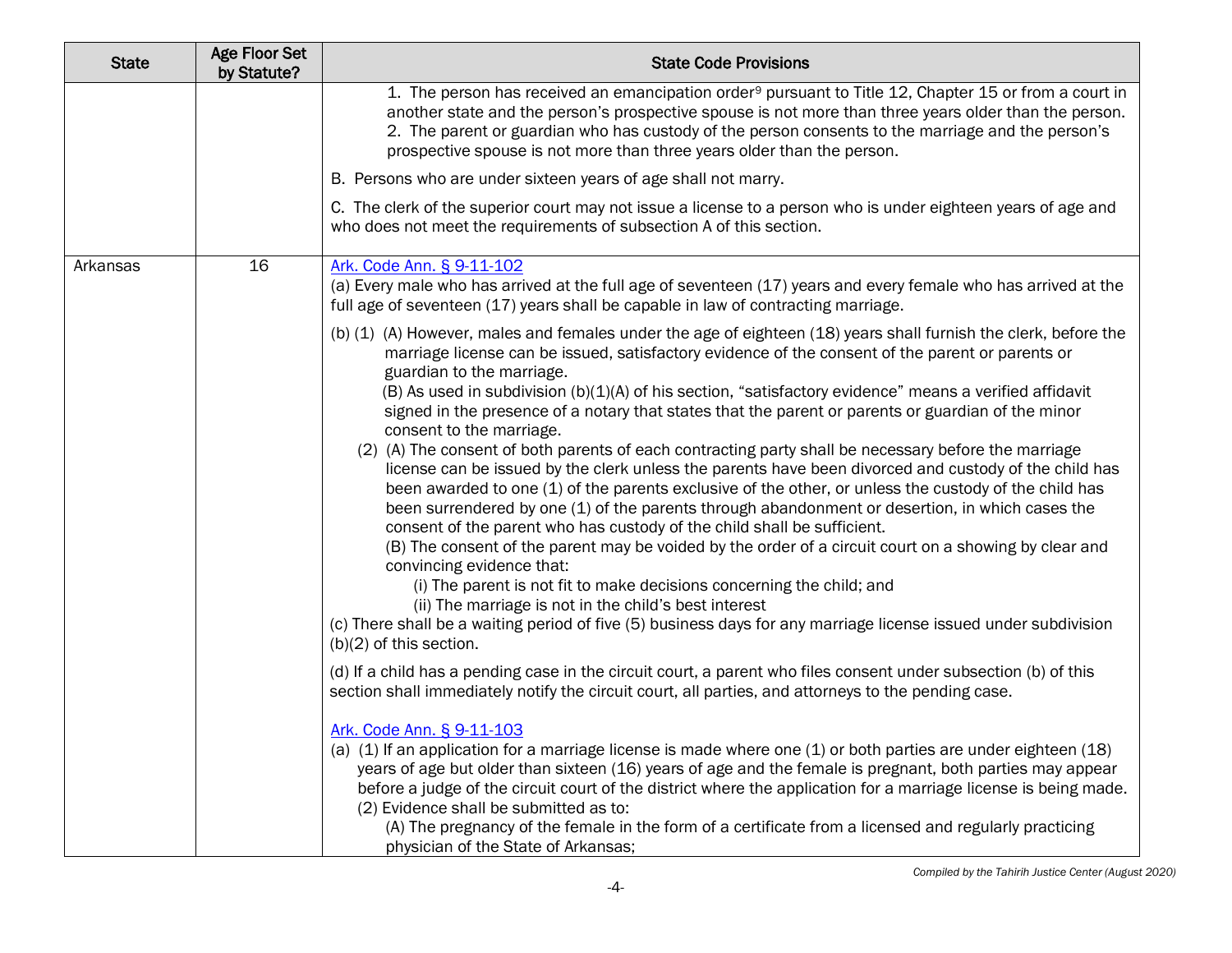| <b>State</b> | <b>Age Floor Set</b><br>by Statute?                               | <b>State Code Provisions</b>                                                                                                                                                                                                                                                                                                                                                                                                                                                                                                                                                                      |
|--------------|-------------------------------------------------------------------|---------------------------------------------------------------------------------------------------------------------------------------------------------------------------------------------------------------------------------------------------------------------------------------------------------------------------------------------------------------------------------------------------------------------------------------------------------------------------------------------------------------------------------------------------------------------------------------------------|
|              |                                                                   | (B) The birth certificates of both parties; and<br>(C) Parental consent of each party who may be under the minimum age.<br>(3) Thereupon, after consideration of the evidence and other facts and circumstances, if the judge finds<br>that it is to the best interest of the parties, the judge may enter an order authorizing and directing the<br>county clerk to issue a marriage license to the parties.<br>(4) The county clerk shall retain a copy of the order on file in the clerk's office with the other papers.                                                                       |
|              |                                                                   | (b) However, if the female has given birth to the child, the court before whom the parties are to appear, if<br>satisfied that it would be to the best interests of all the interested parties and if all the requirements of<br>subsection (a) of this section are complied with, with the exception of the physician's certificate as to the<br>pregnancy, may enter an order authorizing and directing the county clerk to issue a marriage license as<br>provided in subsection (a) of this section.                                                                                          |
|              |                                                                   | Ark. Code. Ann. § 9-11-209<br>(b) In case either or both of the parties to the marriage are not of lawful age, it shall be the duty of the<br>clerk, before issuing the license, to require the party applying therefor to produce satisfactory evidence of the<br>consent and willingness of the parent or guardian of the party to the marriage, which shall consist of either<br>verbal or written consent thereto.                                                                                                                                                                            |
|              |                                                                   | (c) If there are any doubts in the mind of the clerk as to the evidence of the consent and willingness of the<br>parent or guardian of the party applying for the license or if the clerk is in doubt as to the true age of the party<br>so making application, the clerk may require the applicants to furnish a copy of their birth certificates as proof<br>of lawful age or may require the parties to make affidavit to the genuineness of the consent granted or to the<br>correctness of the ages given. The affidavit so made shall be filed in the clerk's office for public inspection. |
| California   | No age floor<br>set by statute.<br>If the statutory               | Cal. Fam. Code § 301<br>Two unmarried persons 18 years of age or older, who are not otherwise disqualified, are capable of consenting<br>to and consummating marriage.                                                                                                                                                                                                                                                                                                                                                                                                                            |
|              | exceptions are<br>met, a child of<br>any age could<br>be married. | Cal. Fam. Code § 302<br>(a) An unmarried person under 18 years of age may be issued a marriage license upon obtaining a court order<br>granting permission to the underage person or persons to marry, in accordance with the requirements<br>described in Section 304.                                                                                                                                                                                                                                                                                                                           |
|              |                                                                   | (b) The court order and written consent of at least one of the parents or the guardian of each underage person<br>shall be filed with the clerk of the court, and a certified copy of the order shall be presented to the county clerk<br>at the time the marriage license is issued.                                                                                                                                                                                                                                                                                                             |
|              |                                                                   | Cal. Fam. Code § 303<br>If it appears to the satisfaction of the court by application of a minor that the minor requires a written consent<br>to marry and that the minor has no parent or has no parent capable of consenting, the court may make an<br>order consenting to the issuance of a marriage license and granting permission to the minor to marry, in                                                                                                                                                                                                                                 |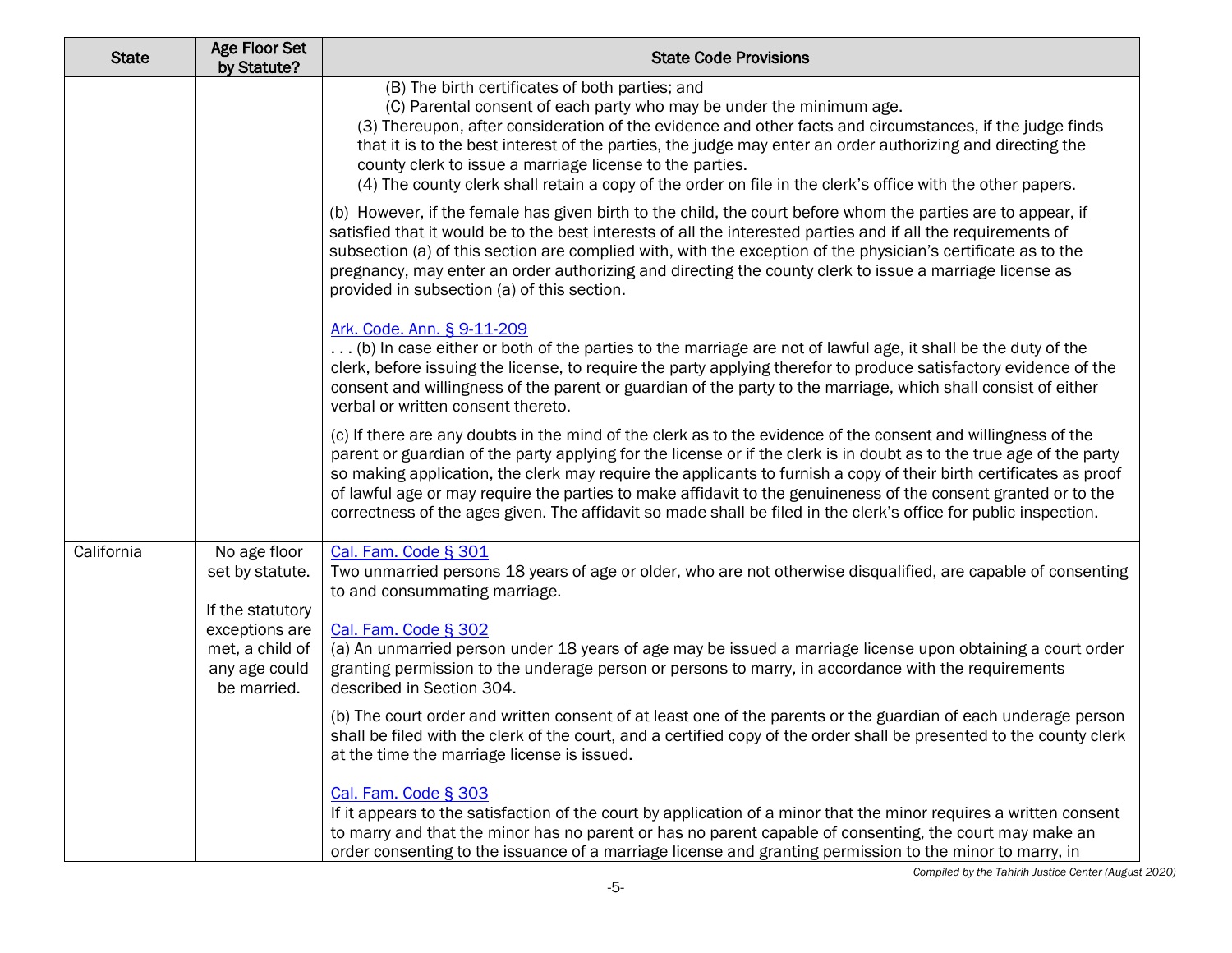| <b>State</b> | <b>Age Floor Set</b><br>by Statute? | <b>State Code Provisions</b>                                                                                                                                                                                                                                                                                                                                                                                                                                                                                                                                                                                                                                                                                                                                                                                                                                                                                                                                                                                                                                                                                                                                                                                                                                                                                                                                                                                                                                                                                                                  |
|--------------|-------------------------------------|-----------------------------------------------------------------------------------------------------------------------------------------------------------------------------------------------------------------------------------------------------------------------------------------------------------------------------------------------------------------------------------------------------------------------------------------------------------------------------------------------------------------------------------------------------------------------------------------------------------------------------------------------------------------------------------------------------------------------------------------------------------------------------------------------------------------------------------------------------------------------------------------------------------------------------------------------------------------------------------------------------------------------------------------------------------------------------------------------------------------------------------------------------------------------------------------------------------------------------------------------------------------------------------------------------------------------------------------------------------------------------------------------------------------------------------------------------------------------------------------------------------------------------------------------|
|              |                                     | accordance with the requirements described in Section 304. The order shall be filed with the clerk of the court<br>and a certified copy of the order shall be presented to the county clerk at the time the marriage license is<br>issued.                                                                                                                                                                                                                                                                                                                                                                                                                                                                                                                                                                                                                                                                                                                                                                                                                                                                                                                                                                                                                                                                                                                                                                                                                                                                                                    |
|              |                                     | Cal. Fam. Code § 304<br>(a) In determining whether to issue a court order granting permission to marry pursuant to Section 302 or 303,<br>the court shall do all of the following:<br>(1) Require Family Court Services to separately interview the parties intending to marry and, if applicable,<br>at least one of the parents or the guardian of each party who is a minor. If more than one parent or<br>guardian is interviewed, the parents or guardians shall be interviewed separately.<br>(2) Require Family Court Services to prepare and submit to the court a written report, containing any<br>finding of potential force, threat, persuasion, fraud, coercion, or duress by either of the parties or their<br>family members relating to the intended marriage. The report shall also contain recommendations of<br>Family Court Services for either granting or denying the parties permission to marry. If Family Court<br>Services knows or reasonably suspects that either party is a victim of child abuse or neglect, Family Court<br>Services shall submit a report of the known or suspected child abuse or neglect to the county child<br>protective services agency.<br>(3) After receiving the report of the findings and recommendations of Family Court Services, as described in<br>paragraph (2), separately interview in camera each of the parties prior to making a final determination<br>regarding the court order.<br>(4) Consider whether there is evidence of coercion or undue influence on the minor. |
|              |                                     | (b) If the court issues an order granting the parties permission to marry pursuant to Section 302 or 303, and if<br>one or both of the parties are 17 years of age or younger, the parties shall be eligible to request a marriage<br>license no earlier than 30 days from the time the court order was issued.                                                                                                                                                                                                                                                                                                                                                                                                                                                                                                                                                                                                                                                                                                                                                                                                                                                                                                                                                                                                                                                                                                                                                                                                                               |
|              |                                     | (c) As part of the court order granting permission to marry under Section 302 or 303, the court shall, if it<br>considers it necessary, require the parties to the prospective marriage of a minor to participate in premarital<br>counseling concerning social, economic, and personal responsibilities incident to marriage. The parties shall<br>not be required to confer with counselors provided by religious organizations of any denomination. In<br>determining whether to order the parties to participate in the premarital counseling, the court shall consider,<br>among other factors, the ability of the parties to pay for the counseling. The court may impose a reasonable<br>fee to cover the cost of any premarital counseling provided by the county or the court. The fees shall be used<br>exclusively to cover the cost of the counseling services authorized by this section.                                                                                                                                                                                                                                                                                                                                                                                                                                                                                                                                                                                                                                        |
|              |                                     | (d) (1) Only for purposes of completing the document described in Section 102233 of the Health and Safety<br>Code, and not for purposes of making a determination regarding the court order, the gender of each party<br>intending to marry, if provided, shall be documented on the court order granting permission to marry.<br>(2) The date of birth of each party intending to marry shall also be documented on the court order granting<br>permission to marry.<br>(3) For purposes of the requirements on the person solemnizing the marriage under subdivision (b) of<br>Section 423, and the requirements on the local registrar under subdivision (a) of Section 102356 of the                                                                                                                                                                                                                                                                                                                                                                                                                                                                                                                                                                                                                                                                                                                                                                                                                                                      |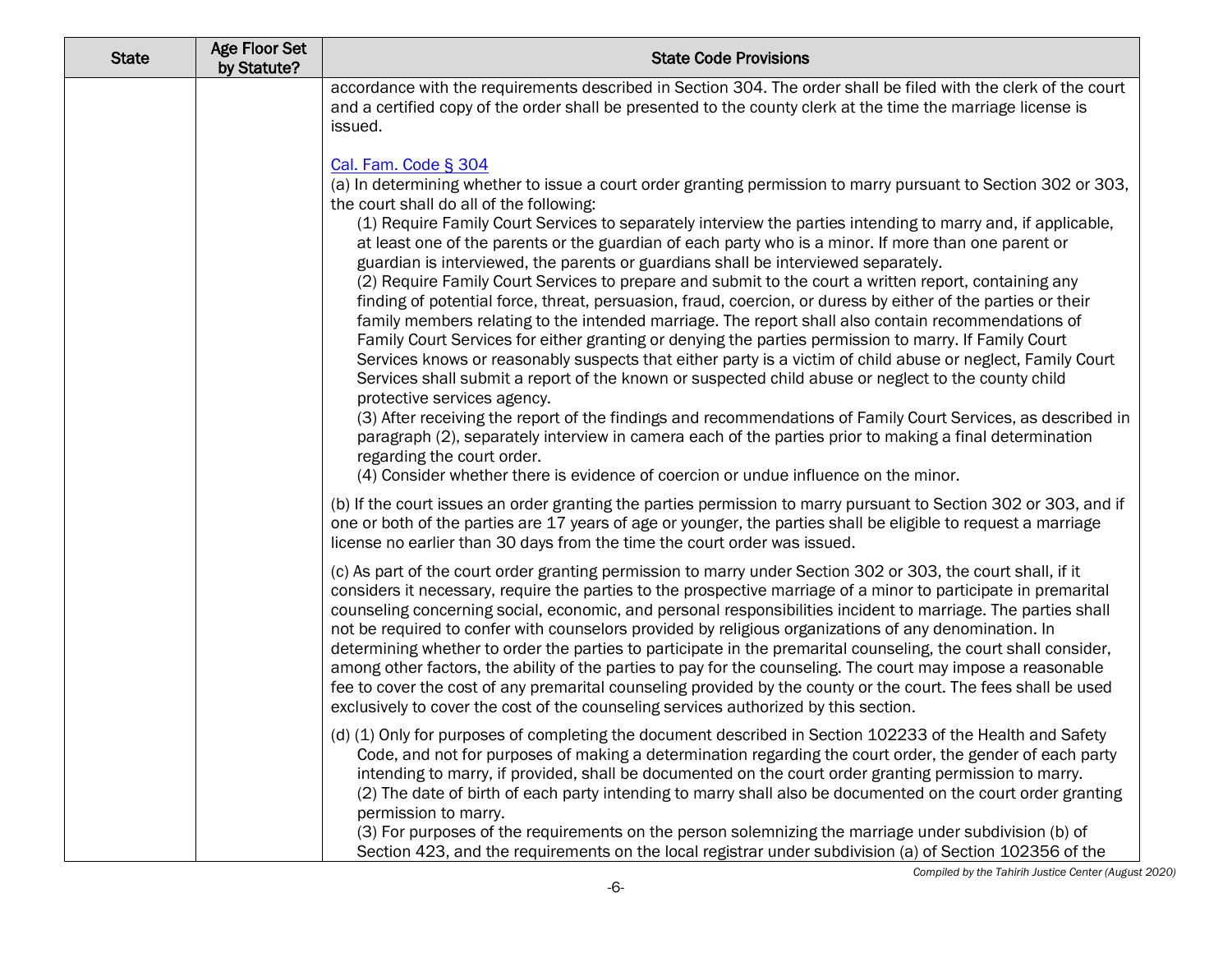| <b>State</b> | <b>Age Floor Set</b><br>by Statute? | <b>State Code Provisions</b>                                                                                                                                                                                                                                                                                                                                                                                                                                                                                                                                                                                                                                                                                                                                                                                                                                                                                                                                                                                                                                                                                                                                                                                                                                                                                                                                                                                                                                                                                                                                                       |
|--------------|-------------------------------------|------------------------------------------------------------------------------------------------------------------------------------------------------------------------------------------------------------------------------------------------------------------------------------------------------------------------------------------------------------------------------------------------------------------------------------------------------------------------------------------------------------------------------------------------------------------------------------------------------------------------------------------------------------------------------------------------------------------------------------------------------------------------------------------------------------------------------------------------------------------------------------------------------------------------------------------------------------------------------------------------------------------------------------------------------------------------------------------------------------------------------------------------------------------------------------------------------------------------------------------------------------------------------------------------------------------------------------------------------------------------------------------------------------------------------------------------------------------------------------------------------------------------------------------------------------------------------------|
|              |                                     | Health and Safety Code, the court shall provide parties who are granted permission to marry with a copy of<br>the court order granting permission to marry.                                                                                                                                                                                                                                                                                                                                                                                                                                                                                                                                                                                                                                                                                                                                                                                                                                                                                                                                                                                                                                                                                                                                                                                                                                                                                                                                                                                                                        |
|              |                                     | (e) Upon issuance of the order granting permission to marry, the minor shall be provided with the following<br>information:<br>(1) The rights and responsibilities of an emancipated minor, including, but not limited to, the effects of<br>emancipation as described in Sections 7050 to 7052, inclusive.<br>(2) (A) The circumstances under which a marriage may be determined by a court to be void or voidable and<br>adjudged a nullity and the procedure for obtaining that judicial determination.<br>(B) The procedures for legal separation or dissolution of marriage.<br>(3) Telephone numbers for the National Domestic Violence Hotline and the National Sexual Assault Hotline.<br>(4) The conditions under which an unemancipated minor may leave home and seek to remain in a shelter<br>or otherwise live separately from his or her parent or guardian, and whether the consent or acquiescence<br>of a parent or guardian is required to remain away from the home of the parent or guardian, the rights of<br>an unemancipated minor to apply for a protective or restraining order to prevent abuse, and the rights of a<br>minor to enter into contracts, including contracts for legal services and mental health counseling.<br>(f) (1) Subdivisions (a) and (b) shall not apply to a minor who is 17 years of age and who has achieved a high<br>school diploma or a high school equivalency certificate.<br>(2) Subdivision (b) shall not apply to a minor who is 16 or 17 years of age and who is pregnant or whose<br>prospective spouse is pregnant. |
| Colorado     | 1610                                | Colo. Rev. Stat. § 14-2-10611<br>(1) (a) When a marriage license application has been completed and signed by both parties to a prospective<br>marriage and at least one party has appeared before the county clerk and recorder and has paid the<br>marriage license fee the county clerk shall issue a license to marry and a marriage certificate form<br>upon being furnished:<br>(I) Satisfactory proof that each party to the marriage will have attained the age of eighteen years at the<br>time the marriage license becomes effective; or, if over the age of sixteen years but has not attained<br>the age of eighteen years, has judicial approval, as provided in section 14-2-108 [see below]; and<br>(II) Satisfactory proof that the marriage is not prohibited, as provided in section 14-2-110 [forbidding<br>marriage to a person already married or to a relative of a certain degree].<br>(b) Violation of subsection $(1)(a)(l)$ of this section makes the marriage voidable.<br>Colo. Rev. Stat. § 14-2-108<br>(1) The juvenile court, as defined in section 19-1-103 (17), after a reasonable effort has been made to notify<br>the parents or legal guardians of each underage party, may order the county clerk and recorder pursuant to<br>subsection (2) of this section to issue a marriage license and a marriage certificate form to a party sixteen or<br>seventeen years of age.<br>(2) (a) The court may order the county clerk and recorder to issue a marriage license under subsection (1) of                                                 |
|              |                                     | this section only if the court finds, after reviewing the report of the guardian ad litem appointed pursuant to                                                                                                                                                                                                                                                                                                                                                                                                                                                                                                                                                                                                                                                                                                                                                                                                                                                                                                                                                                                                                                                                                                                                                                                                                                                                                                                                                                                                                                                                    |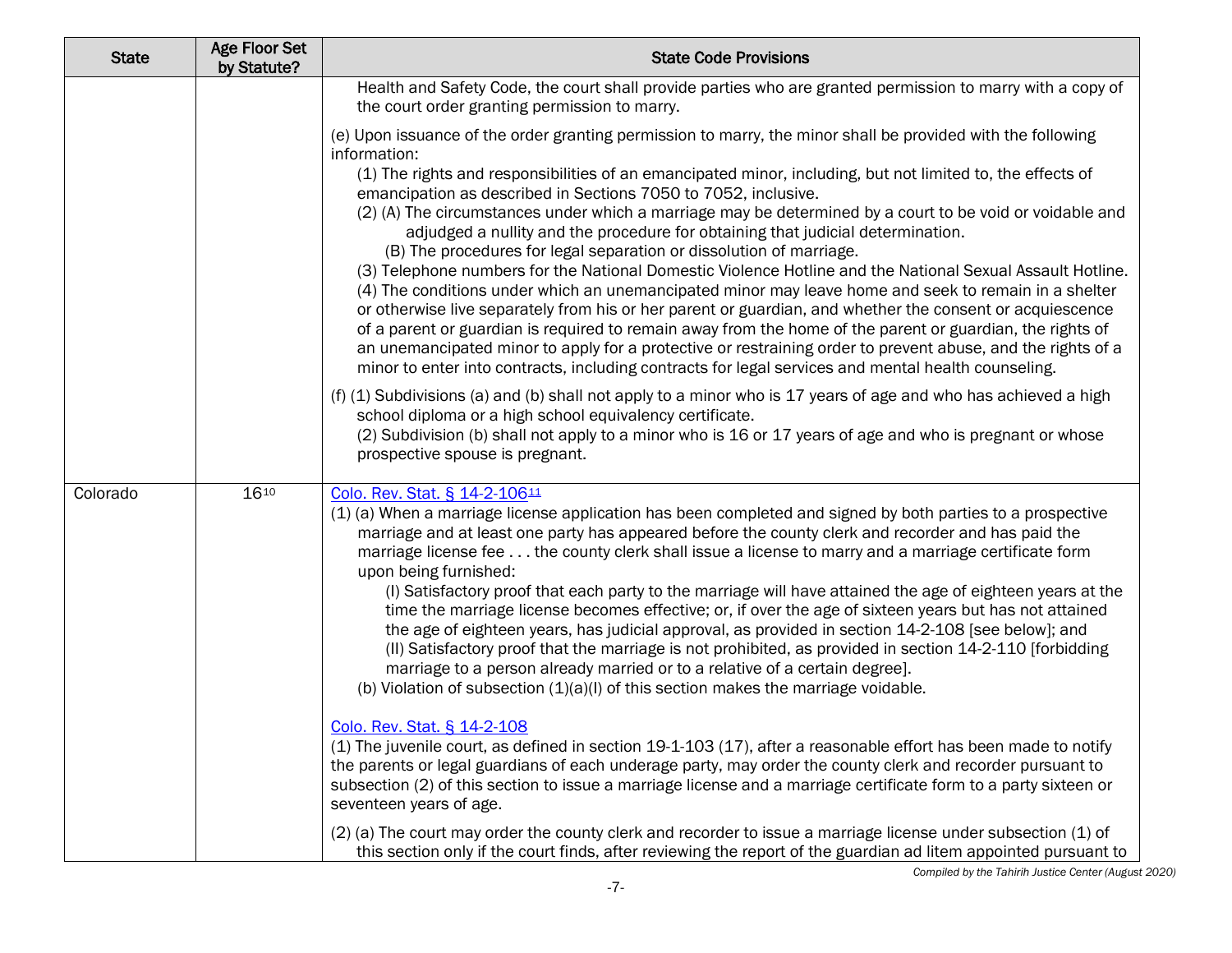| <b>State</b> | <b>Age Floor Set</b><br>by Statute? | <b>State Code Provisions</b>                                                                                                                                                                                                                                                                                                                                                                                                                                                                                                                                                                                                                                                                                                                                                                                                                                                                                                                                                                                                                                                                                                                                                                                                                                                                                                            |
|--------------|-------------------------------------|-----------------------------------------------------------------------------------------------------------------------------------------------------------------------------------------------------------------------------------------------------------------------------------------------------------------------------------------------------------------------------------------------------------------------------------------------------------------------------------------------------------------------------------------------------------------------------------------------------------------------------------------------------------------------------------------------------------------------------------------------------------------------------------------------------------------------------------------------------------------------------------------------------------------------------------------------------------------------------------------------------------------------------------------------------------------------------------------------------------------------------------------------------------------------------------------------------------------------------------------------------------------------------------------------------------------------------------------|
|              |                                     | subsection (2)(b) of this section, that the underage party is capable of assuming the responsibilities of<br>marriage and the marriage would serve the underage party's best interests. Pregnancy alone does not<br>establish that the best interests of the party would be served.                                                                                                                                                                                                                                                                                                                                                                                                                                                                                                                                                                                                                                                                                                                                                                                                                                                                                                                                                                                                                                                     |
|              |                                     | (b) (l) Prior to ordering the issuance of a marriage license to an underage party, the court shall appoint a<br>guardian ad litem for the underage party and direct the guardian ad litem to investigate the best interests<br>of the underage party and to file a report with the court addressing the factors set forth in subsection<br>(2)(b)(II) of this section and stating a position as to whether the issuance of a marriage license to the<br>underage party is in the underage party's best interests.                                                                                                                                                                                                                                                                                                                                                                                                                                                                                                                                                                                                                                                                                                                                                                                                                       |
|              |                                     | (II) The court shall consider all relevant factors, including:<br>(A) The wishes of the underage party;<br>(B) The view of the parents or legal guardians of the underage party, if known;<br>(C) The ability of the underage party to assume the responsibilities of marriage;<br>(D) The circumstances surrounding the marriage; and<br>(E) The ability of the underage party to manage the underage party's financial, personal, social,<br>educational, and nonfinancial affairs independent of the underage party's intended spouse<br>both during the marriage or upon dissolution of the marriage.                                                                                                                                                                                                                                                                                                                                                                                                                                                                                                                                                                                                                                                                                                                               |
| Connecticut  | 16                                  | Conn. Gen. Stat. § 46b-20a<br>(a) A person is eligible to marry if such person is:<br>(1) Not a party to another marriage, or a relationship that provides substantially the same rights,<br>benefits and responsibilities as a marriage, entered into in this state or another state or jurisdiction,<br>unless the parties to the marriage will be the same as the parties to such other relationship;<br>(2) Except as provided in subsection (b) of this section, at least eighteen years of age;<br>(3) Except as provided in section 46b-29, not under the supervision or control of a conservator; and<br>(4) Not prohibited from entering into a marriage pursuant to section 46b-21.                                                                                                                                                                                                                                                                                                                                                                                                                                                                                                                                                                                                                                           |
|              |                                     | (b) A license may be issued to a minor who is at least sixteen years of age but under eighteen years of age with<br>the approval of the Probate Court as provided in this subsection. A parent or guardian of a minor may, on<br>behalf of the minor, petition the Probate Court for the district in which the minor resides seeking approval for<br>the issuance of a license to such minor. The court shall schedule a hearing on the petition and give notice to<br>the minor, the minor's parents or guardians and to the other party to the intended marriage. The minor and the<br>petitioning parent or guardian shall be present at such hearing. The court may, in its discretion, require the<br>other party to the intended marriage to be present at such hearing. After a hearing on the petition, the court<br>may approve the issuance of a license to the minor if the court finds that:<br>(1) The petitioning parent or guardian consents to the marriage;<br>(2) The minor consents to the marriage and such consent is based upon an understanding of the<br>nature and consequences of marriage;<br>(3) The minor has sufficient capacity to make such a decision;<br>(4) The minor's decision to marry is made voluntarily and free from coercion; and<br>(5) The marriage would not be detrimental to the minor. |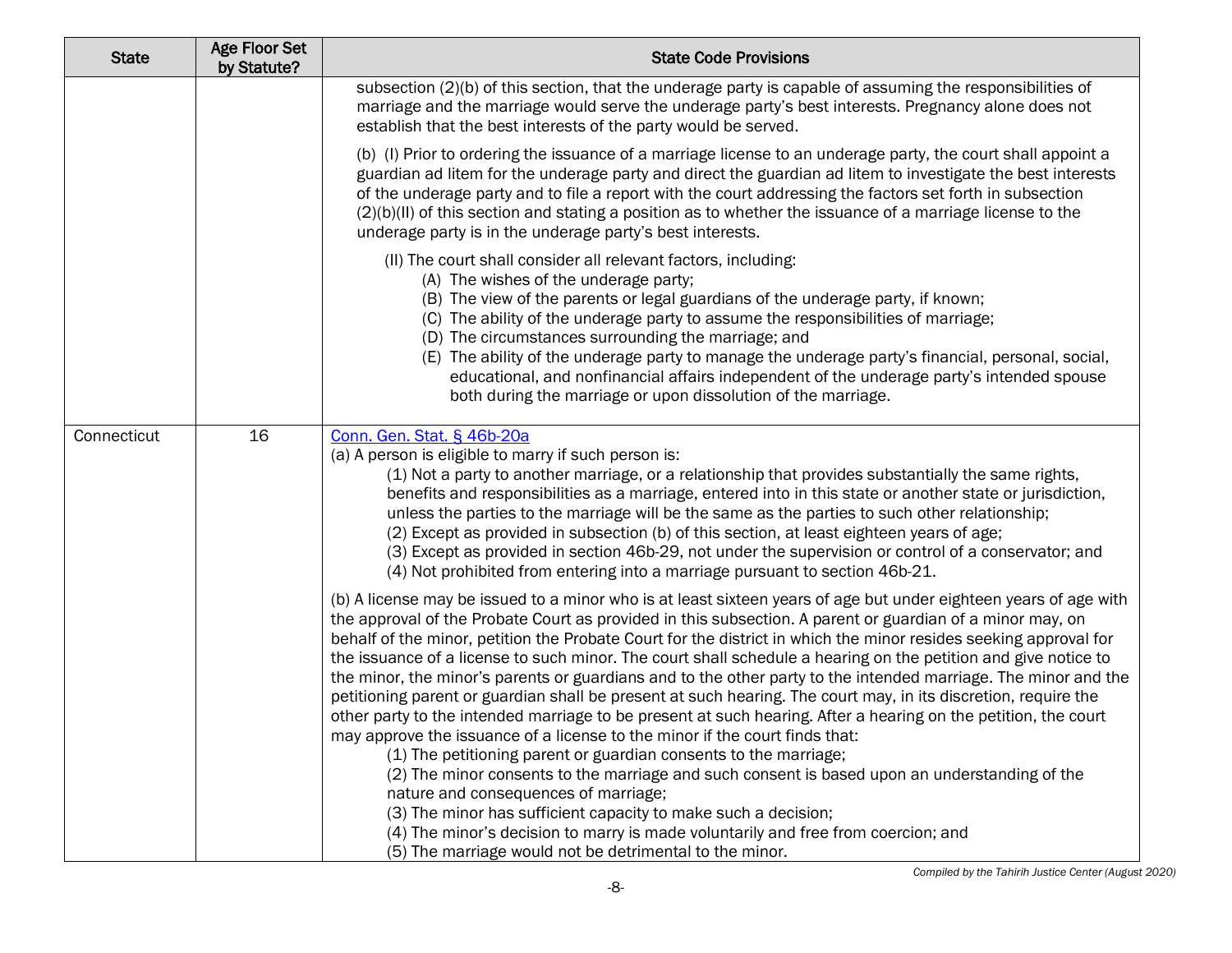| <b>State</b>            | <b>Age Floor Set</b><br>by Statute?                                     | <b>State Code Provisions</b>                                                                                                                                                                                                                                                                                                                                                                                                                                                                                                  |
|-------------------------|-------------------------------------------------------------------------|-------------------------------------------------------------------------------------------------------------------------------------------------------------------------------------------------------------------------------------------------------------------------------------------------------------------------------------------------------------------------------------------------------------------------------------------------------------------------------------------------------------------------------|
| Delaware                | 18                                                                      | Del. Code tit. 13, § 123<br>(a) No individual under the age of 18 shall be granted a marriage license.                                                                                                                                                                                                                                                                                                                                                                                                                        |
| District of<br>Columbia | 16                                                                      | D.C. Code § 46-403<br>The following marriages in said District shall be illegal, and shall be void from the time when their nullity shall<br>be declared by decree, namely: (4) When either of the parties is under the age of consent, which is hereby<br>declared to be 16 years of age.                                                                                                                                                                                                                                    |
|                         |                                                                         | D.C. Code § 46-411<br>If any person intending to marry and seeking a license therefor shall be under 18 years of age, and shall not<br>have been previously married, the said Clerk shall not issue such license unless a parent, or, if there be<br>neither father nor mother, the guardian, if there be such, shall consent to such proposed marriage, either<br>personally to the Clerk, or by an instrument in writing attested by a witness and proved to the satisfaction of<br>the Clerk.                              |
| Florida                 | 17                                                                      | Fla. Stat. § 741.04<br>(1) A county court judge or clerk of the circuit court may not issue a license to marry to any person younger<br>than 18 years of age, unless:<br>(a) The person is at least 17 years of age and provides the written consent of his or her parents or legal<br>guardian, which is acknowledged by an officer authorized by law to take acknowledgements and<br>administer oaths; and<br>(b) The older party to the marriage is not more than 2 years older than the younger party to the<br>marriage. |
|                         |                                                                         | (2) A county court judge or clerk of the circuit court may not issue a license to marry until the parties to the<br>marriage file with the county court judge or clerk of the court a written and signed affidavit, made and<br>subscribed before a person authorized by law to administer an oath, which provides:<br>(a) The social security number or any other available identification number for each person.<br>(b) The respective ages of the parties. $\dots$ 12                                                     |
| Georgia                 | 18                                                                      | Provisions on Marriage-Age:                                                                                                                                                                                                                                                                                                                                                                                                                                                                                                   |
|                         | (unless a<br>minor age 17<br>has been<br>emancipated<br>by court order) | Ga. Code Ann. § 19-3-2<br>(a) To be able to contract marriage, a person must: 2) Except as provided in subsection (b) of this Code<br>section, be at least 18 years of age                                                                                                                                                                                                                                                                                                                                                    |
|                         |                                                                         | (b) If either applicant for marriage is 17 years of age, documentary proof that such applicant was emancipated<br>by operation of law or pursuant to a petition filed with the court as provided in Article 10 of Chapter 11 of Title<br>15 shall be required before a license may be issued pursuant to Article 2 of this chapter; provided, in addition,<br>that:<br>(1) If the emancipation was pursuant to a petition filed with the court, a certified copy of the order providing                                       |
|                         |                                                                         | for the emancipation shall be provided as documentary proof;                                                                                                                                                                                                                                                                                                                                                                                                                                                                  |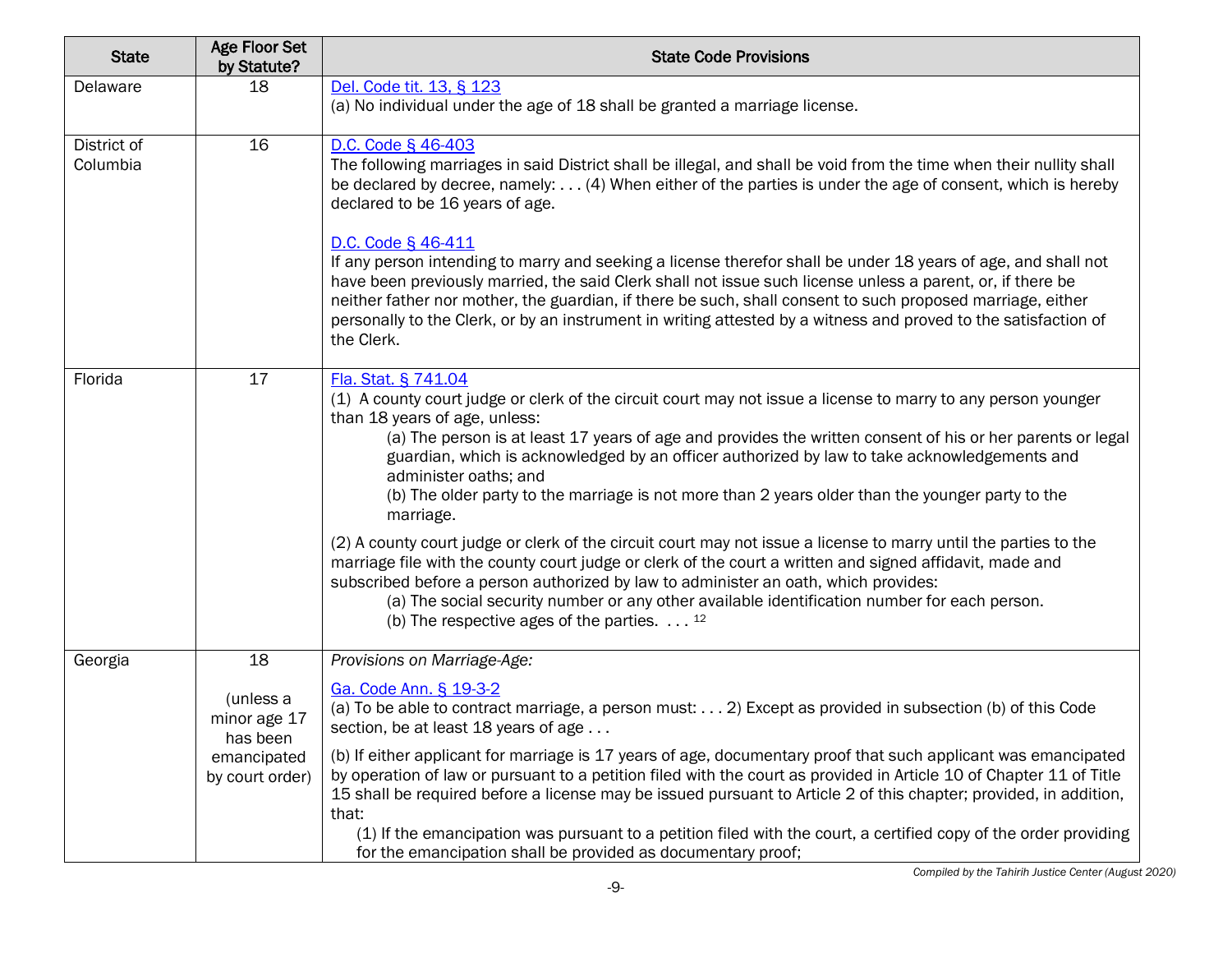| <b>State</b> | Age Floor Set<br>by Statute? | <b>State Code Provisions</b>                                                                                                                                                                                                                                                                                                                                                                                                                                                                                                                                                                                                                                                                                                                                                                                                                                                                                                                                                                                                                                                                                                                                                                                                                                                                                                                                                                                                                                                                                                           |
|--------------|------------------------------|----------------------------------------------------------------------------------------------------------------------------------------------------------------------------------------------------------------------------------------------------------------------------------------------------------------------------------------------------------------------------------------------------------------------------------------------------------------------------------------------------------------------------------------------------------------------------------------------------------------------------------------------------------------------------------------------------------------------------------------------------------------------------------------------------------------------------------------------------------------------------------------------------------------------------------------------------------------------------------------------------------------------------------------------------------------------------------------------------------------------------------------------------------------------------------------------------------------------------------------------------------------------------------------------------------------------------------------------------------------------------------------------------------------------------------------------------------------------------------------------------------------------------------------|
|              |                              | (2) At least 15 days shall have passed since such emancipation shall have occurred by operation of law or<br>pursuant to a petition filed with the court;<br>(3) The older party to the marriage contract shall not be more than four years older than the younger party<br>to the marriage contract; and<br>(4) Each party to the marriage contract who is 17 years of age shall present a certificate of completion of<br>premarital education as provided under Code Section 19-3-30.1.                                                                                                                                                                                                                                                                                                                                                                                                                                                                                                                                                                                                                                                                                                                                                                                                                                                                                                                                                                                                                                             |
|              |                              | (c) No license provided for under Article 2 of this chapter shall be issued for the marriage of any party who is<br>under 17 years of age.                                                                                                                                                                                                                                                                                                                                                                                                                                                                                                                                                                                                                                                                                                                                                                                                                                                                                                                                                                                                                                                                                                                                                                                                                                                                                                                                                                                             |
|              |                              | Ga. Code Ann. § 19-3-30.1<br>(a) The premarital education provided for under this Code section shall include at least six hours of instruction<br>involving marital issues, which may include but not be limited to conflict management, communication<br>skills, financial responsibilities, child and parenting responsibilities, and extended family roles. The<br>premarital education shall be completed within 12 months prior to the application for a marriage license<br>and the couple shall undergo the premarital education together, except as provided for in subsection (d) of<br>this Code section. The premarital education shall be performed by:<br>(1) A professional counselor, social worker, or marriage and family therapist who is licensed pursuant to<br>Chapter 10A of Title 43;<br>(2) A psychiatrist who is licensed as a physician pursuant to Chapter 34 of Title 43;<br>(3) A psychologist who is licensed pursuant to Chapter 39 of Title 43;<br>(4) An active member of the clergy when in the course of his or her service as clergy or his or her designee,<br>including retired clergy, provided that a designee is trained and skilled in premarital education;<br>provided, further, that any active or retired member of the clergy or his or her designee performing the<br>premarital education for a party who is 17 years of age shall also be a licensed professional counselor,<br>social worker, or marriage and family therapist who is licensed pursuant to Chapter 10A of Title 43. |
|              |                              | (b) Each premarital education provider provided for in paragraphs (1) through (4) of subsection (a) of this Code<br>section shall furnish each participant who completes the premarital education under his or her<br>performance a certificate of completion.                                                                                                                                                                                                                                                                                                                                                                                                                                                                                                                                                                                                                                                                                                                                                                                                                                                                                                                                                                                                                                                                                                                                                                                                                                                                         |
|              |                              | (c) If both persons applying for a marriage license are 18 years of age or older and certify on the application<br>for a marriage license that they have successfully completed a qualifying premarital education program,<br>then such persons shall not be charged a fee for a marriage license.                                                                                                                                                                                                                                                                                                                                                                                                                                                                                                                                                                                                                                                                                                                                                                                                                                                                                                                                                                                                                                                                                                                                                                                                                                     |
|              |                              | (d) If either person applying for a marriage license is 17 years of age:<br>(1) No fee shall be charged for the issuance of a marriage license;<br>(2) A certificate of completion of premarital education by any such person as provided in subsection (b) of<br>this Code section shall be provided to the judge of the probate court. The requirement of this<br>paragraph shall not be waiver regardless of whether the persons applying for a marriage license are<br>willing to be charged a fee for the marriage license;<br>(3) Each person shall undergo the premarital education separately from the other person; and                                                                                                                                                                                                                                                                                                                                                                                                                                                                                                                                                                                                                                                                                                                                                                                                                                                                                                       |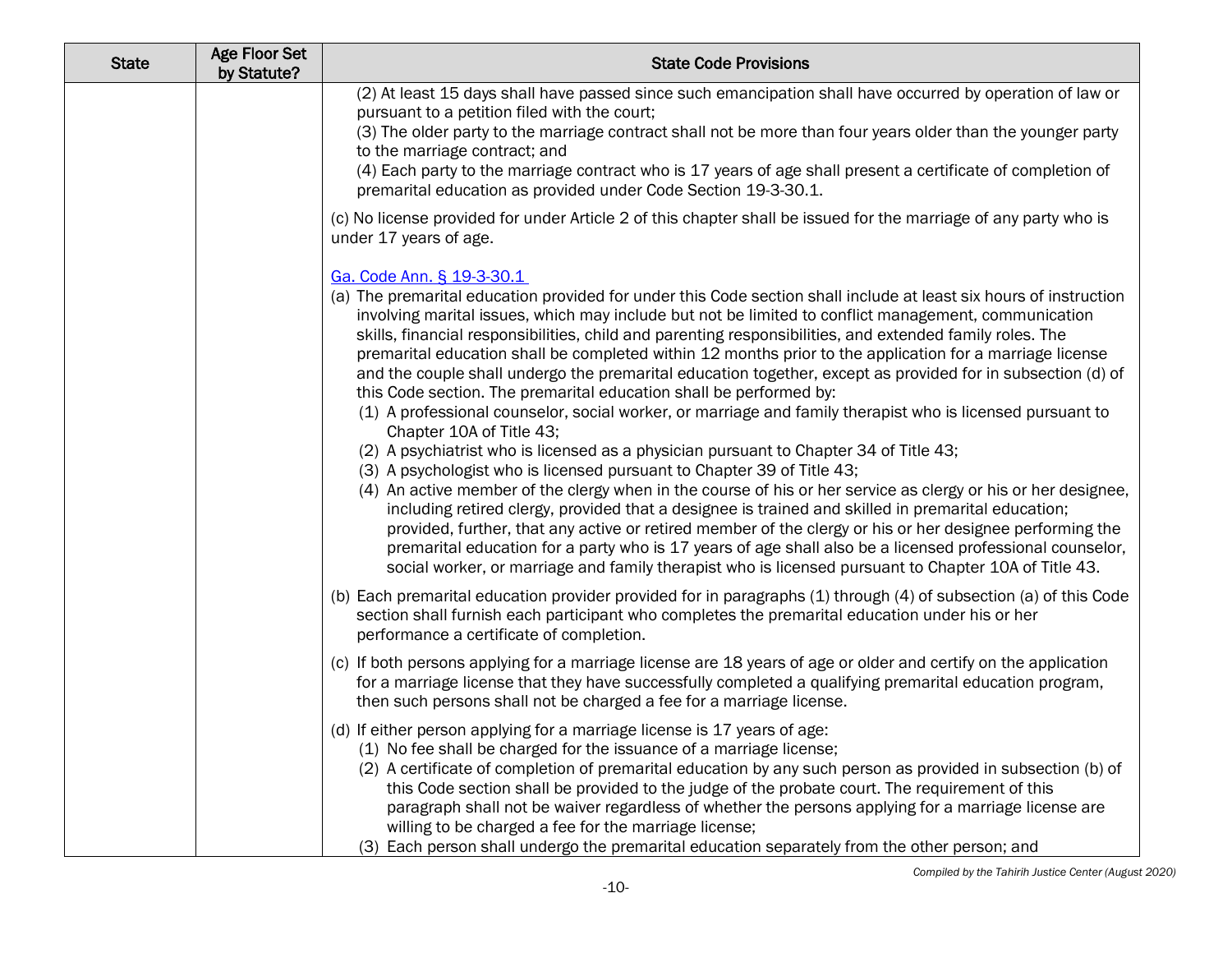| <b>State</b> | Age Floor Set<br>by Statute? | <b>State Code Provisions</b>                                                                                                                                                                                                                                                                                                                                                                                                                                                                                                                                                                                                                                                                                                                                                                                                                                          |
|--------------|------------------------------|-----------------------------------------------------------------------------------------------------------------------------------------------------------------------------------------------------------------------------------------------------------------------------------------------------------------------------------------------------------------------------------------------------------------------------------------------------------------------------------------------------------------------------------------------------------------------------------------------------------------------------------------------------------------------------------------------------------------------------------------------------------------------------------------------------------------------------------------------------------------------|
|              |                              | (4) In addition to the topics provided for under subsection (a) of this Code section, the premarital<br>education shall include instruction on the potential risks of marrying young, including, but not limited<br>to, high divorce rates, increased rates of noncompletion of education, greater likelihood of poverty,<br>medical and mental health problems, and information contained within the fact sheet provided for<br>under Code Section 19-3-41.1, including, but not limited to, information on domestic violence and<br>website and telephone resources for victims of domestic violence, dating violence, sexual assault,<br>stalking, and human trafficking.                                                                                                                                                                                          |
|              |                              | Ga. Code Ann. § 19-3-36<br>The judge of the probate court to whom the application for a marriage license is made shall satisfy himself or<br>herself that the provisions set forth in Code Section 19-3-2 regarding age limitations are met. The judge shall<br>require all applicants to furnish the court with documentary evidence of proof of age in the form of a birth<br>certificate, driver's license, baptismal certificate, certificate of birth registration, selective service card, court<br>record, passport, immigration papers, alien papers, citizenship papers, armed forces discharge papers, armed<br>forces identification card, or hospital admission card containing the full name and date of birth. Applicants who<br>have satisfactorily proved that they have reached the age of majority may be issued a marriage license<br>immediately. |
|              |                              | Ga. Code Ann. § 19-3-41.1<br>(a) The Department of Public Health shall prepare a fact sheet for public availability and for distribution by<br>premarital education providers.                                                                                                                                                                                                                                                                                                                                                                                                                                                                                                                                                                                                                                                                                        |
|              |                              | (b) The fact sheet provided for in subsection (a) of this Code section shall:<br>(1) Include basic information about the legal rights and responsibilities of parties to a marriage as well as<br>information about dating violence, sexual assault, stalking, domestic violence, and human trafficking,<br>including, but not limited to, the warning signs and behaviors of an abusive partner and the dynamics<br>of domestic violence and other forms of coercive control. Such fact sheet shall also include basic<br>information about the rights of victims of such violence and the resources available to them, including,<br>but not limited to, website and telephone resources, legal assistance, confidential shelters, and civil<br>protective orders;                                                                                                  |
|              |                              | Ga. Code Ann. § 19-3-43<br>(a)  Parties residing in this state may not evade any of the laws of this state as to marriage, including, but not<br>limited to, the age limitations provided for in Code Section 19-3-2, by going into another state for the<br>solemnization of the marriage ceremony.                                                                                                                                                                                                                                                                                                                                                                                                                                                                                                                                                                  |
|              |                              | (b) Notwithstanding subsection (a) of this Code section, the age limitations provided for in Code section 19-3-<br>2 shall not apply to a lawful marriage solemnized in another state or country prior to either party residing in<br>this state.                                                                                                                                                                                                                                                                                                                                                                                                                                                                                                                                                                                                                     |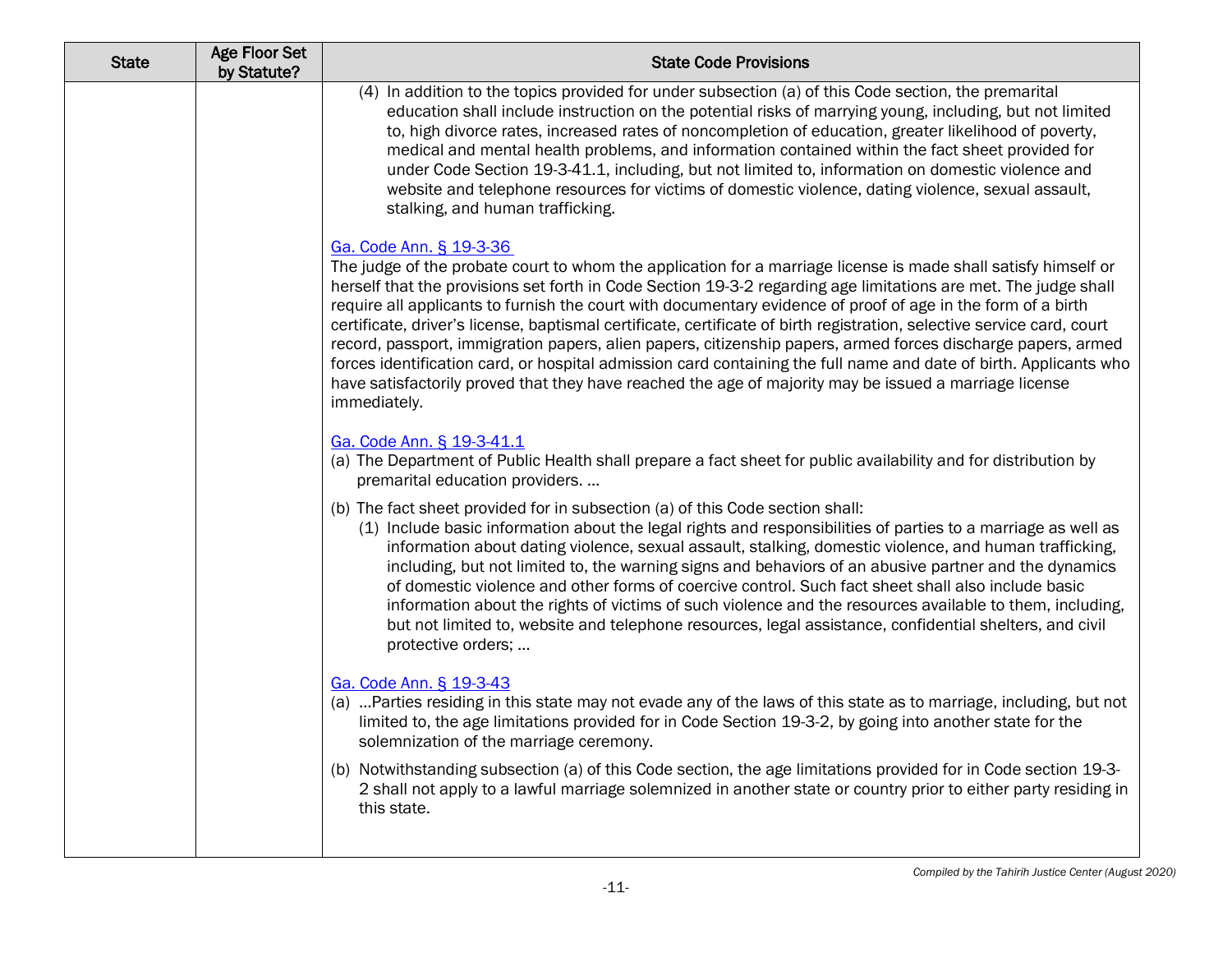| <b>State</b> | <b>Age Floor Set</b><br>by Statute? | <b>State Code Provisions</b>                                                                                                                                                                                                                                                                                                                                                                                                                                                                                                                                                                                                                                                                                                                                                                                                                                                                                                                                                                                                                                                                                                                                  |
|--------------|-------------------------------------|---------------------------------------------------------------------------------------------------------------------------------------------------------------------------------------------------------------------------------------------------------------------------------------------------------------------------------------------------------------------------------------------------------------------------------------------------------------------------------------------------------------------------------------------------------------------------------------------------------------------------------------------------------------------------------------------------------------------------------------------------------------------------------------------------------------------------------------------------------------------------------------------------------------------------------------------------------------------------------------------------------------------------------------------------------------------------------------------------------------------------------------------------------------|
|              |                                     | Provisions on Emancipation, Including Based on Intent to Marry:                                                                                                                                                                                                                                                                                                                                                                                                                                                                                                                                                                                                                                                                                                                                                                                                                                                                                                                                                                                                                                                                                               |
|              |                                     | Ga. Code Ann. § 15-11-720<br>(a) Emancipation may occur by operation of law or pursuant to a petition filed with the court as provided in this<br>article by a child who is at least 16 years of age.                                                                                                                                                                                                                                                                                                                                                                                                                                                                                                                                                                                                                                                                                                                                                                                                                                                                                                                                                         |
|              |                                     | (b) An emancipation occurs by operation of law:<br>(1) When a child is validly married;<br>(2) When a child reaches the age of 18 years; or<br>(3) During the period when a child is on active duty with the armed forces of the United States.                                                                                                                                                                                                                                                                                                                                                                                                                                                                                                                                                                                                                                                                                                                                                                                                                                                                                                               |
|              |                                     | (c) An emancipation occurs by court order pursuant to a petition filed by a child with the juvenile court.                                                                                                                                                                                                                                                                                                                                                                                                                                                                                                                                                                                                                                                                                                                                                                                                                                                                                                                                                                                                                                                    |
|              |                                     | Ga. Code Ann. § 15-11-721<br>(a) A child seeking emancipation shall file a petition for emancipation in the juvenile court in the county where<br>such child resides. The petition shall be signed and verified by the petitioner, and shall include:                                                                                                                                                                                                                                                                                                                                                                                                                                                                                                                                                                                                                                                                                                                                                                                                                                                                                                         |
|              |                                     | (1) The petitioner's full name and birth date and the county and state where the petitioner was born;<br>(2) A certified copy of the petitioner's birth certificate;<br>(3) The name and last known address of the petitioner's parent, guardian, or legal custodian and, if no<br>parent, guardian, or legal custodian can be found, the name and address of the petitioner's nearest living<br>relative residing within this state;<br>(4) The petitioner's present address and length of residency at that address;<br>(5) A declaration by the petitioner demonstrating the ability to manage his or her financial affairs together<br>with any information necessary to support the declaration;<br>(6) A declaration by the petitioner demonstrating the ability to manage his or her personal and social<br>affairs together with any information necessary to support the declaration; and<br>(7) The names of individuals who have personal knowledge of the petitioner's circumstances and believe<br>that under those circumstances emancipation is in the best interests of the petitioner. Such individuals<br>may include any of the following: |
|              |                                     | (A) A licensed physician, physician assistant, or osteopath;<br>(B) A registered professional nurse or licensed practical nurse;<br>(C) A licensed psychologist;<br>(D) A licensed professional counselor, social worker, or marriage and family therapist;<br>(E) A school guidance counselor, school social worker, or school psychologist;<br>(F) A school administrator, school principal, or school teacher;<br>(G) A member of the clergy;<br>(H) A law enforcement officer; or<br>(I) An attorney.                                                                                                                                                                                                                                                                                                                                                                                                                                                                                                                                                                                                                                                     |
|              |                                     | (b) If the petition provided for under subsection (a) of this Code section is based on the petitioner's desire to<br>enter into a valid marriage, the petitioner shall:                                                                                                                                                                                                                                                                                                                                                                                                                                                                                                                                                                                                                                                                                                                                                                                                                                                                                                                                                                                       |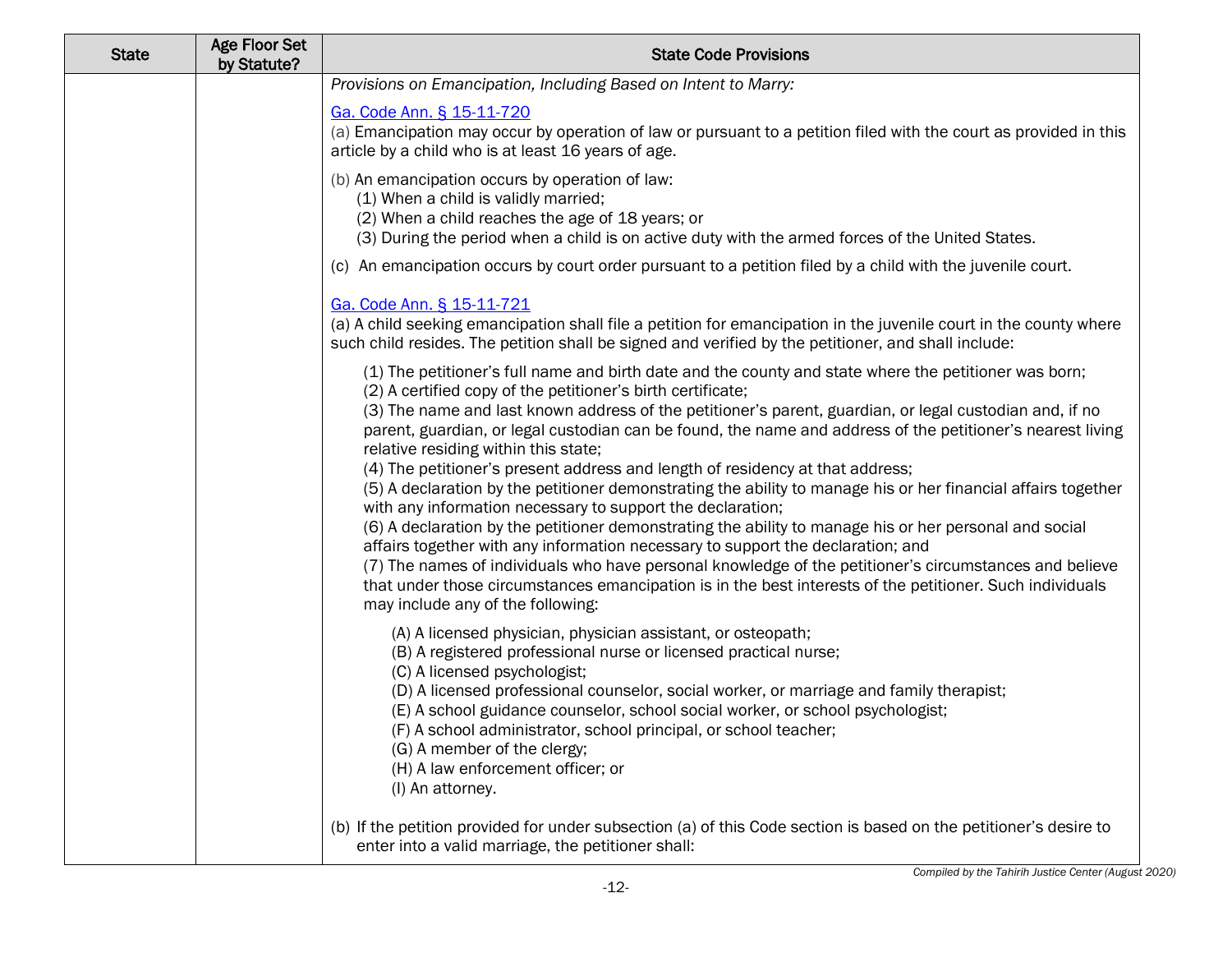| <b>State</b> | <b>Age Floor Set</b><br>by Statute? | <b>State Code Provisions</b>                                                                                                                                                                                                                                                                                                                                                                                                                                                                                                                                                                                       |
|--------------|-------------------------------------|--------------------------------------------------------------------------------------------------------------------------------------------------------------------------------------------------------------------------------------------------------------------------------------------------------------------------------------------------------------------------------------------------------------------------------------------------------------------------------------------------------------------------------------------------------------------------------------------------------------------|
|              |                                     | (1) Be at least 17 years of age;<br>(2) In addition to the requirements provided for under subsection (a) of this Code section, include in such<br>petition the name, age, date of birth, and address of residence of the intended spouse;<br>(3) Include a statement of the reasons why the petitioner desires to marry, how the parties came to know<br>each other, and how long they have known each other; and<br>(4) Attach copies of any criminal records of either party to be married and of any family violence or<br>stalking protective order issued to protect or restrain either party to be married. |
|              |                                     | Ga. Code Ann. § 15-11-722<br>[Summons, answer, time limitations]                                                                                                                                                                                                                                                                                                                                                                                                                                                                                                                                                   |
|              |                                     | Ga. Code Ann. § 15-11-723<br>(a) After a petition for emancipation is filed, the court shall appoint an attorney for the petitioner and may:                                                                                                                                                                                                                                                                                                                                                                                                                                                                       |
|              |                                     | (1) Appoint a guardian ad litem to investigate the allegations of the petition and to file a report with the<br>court, including a recommendation as to whether it is in the best interests of the petitioner that the<br>petition for emancipation be granted; and<br>(2) Appoint an attorney for the petitioner's parent, guardian, or legal custodian if he or she is an indigent                                                                                                                                                                                                                               |
|              |                                     | person and if he or she opposes the petition.<br>(b) After a petition for emancipation is filed, the court shall seek an affidavit from each person identified in the<br>petition pursuant to paragraph (7) of subsection (a) of Code Section 15-11-721 that describes why that<br>person believes the petitioner should be emancipated.                                                                                                                                                                                                                                                                           |
|              |                                     | Ga. Code Ann. § 15-11-724<br>[Standard of proof (preponderance of evidence)]                                                                                                                                                                                                                                                                                                                                                                                                                                                                                                                                       |
|              |                                     | Ga. Code Ann. § 15-11-725<br>(a) (1) Except as provided for in paragraph (2) of this subsection, the court shall issue an emancipation order<br>if, after a hearing, it determines that emancipation is in the best interests of the child and such child has<br>established:<br>(A) That his or her parent, guardian, or legal custodian does not object to the petition; or, if a parent,<br>guardian, or legal custodian objects to the petition, that the best interests of the child are served<br>by allowing the emancipation to occur by court order;                                                      |
|              |                                     | (B) That he or she is a resident of this state;                                                                                                                                                                                                                                                                                                                                                                                                                                                                                                                                                                    |
|              |                                     | (C) That he or she has demonstrated the ability to manage his or her financial affairs, including<br>proof of employment or other means of support. "Other means of support" shall not include<br>general assistance or aid received from means-tested public assistance programs such as<br>Temporary Assistance for Needy Families as provided in Article 9 of Chapter 4 of Title 49 or<br>similar programs under Title IV-A of the federal Social Security Act;                                                                                                                                                 |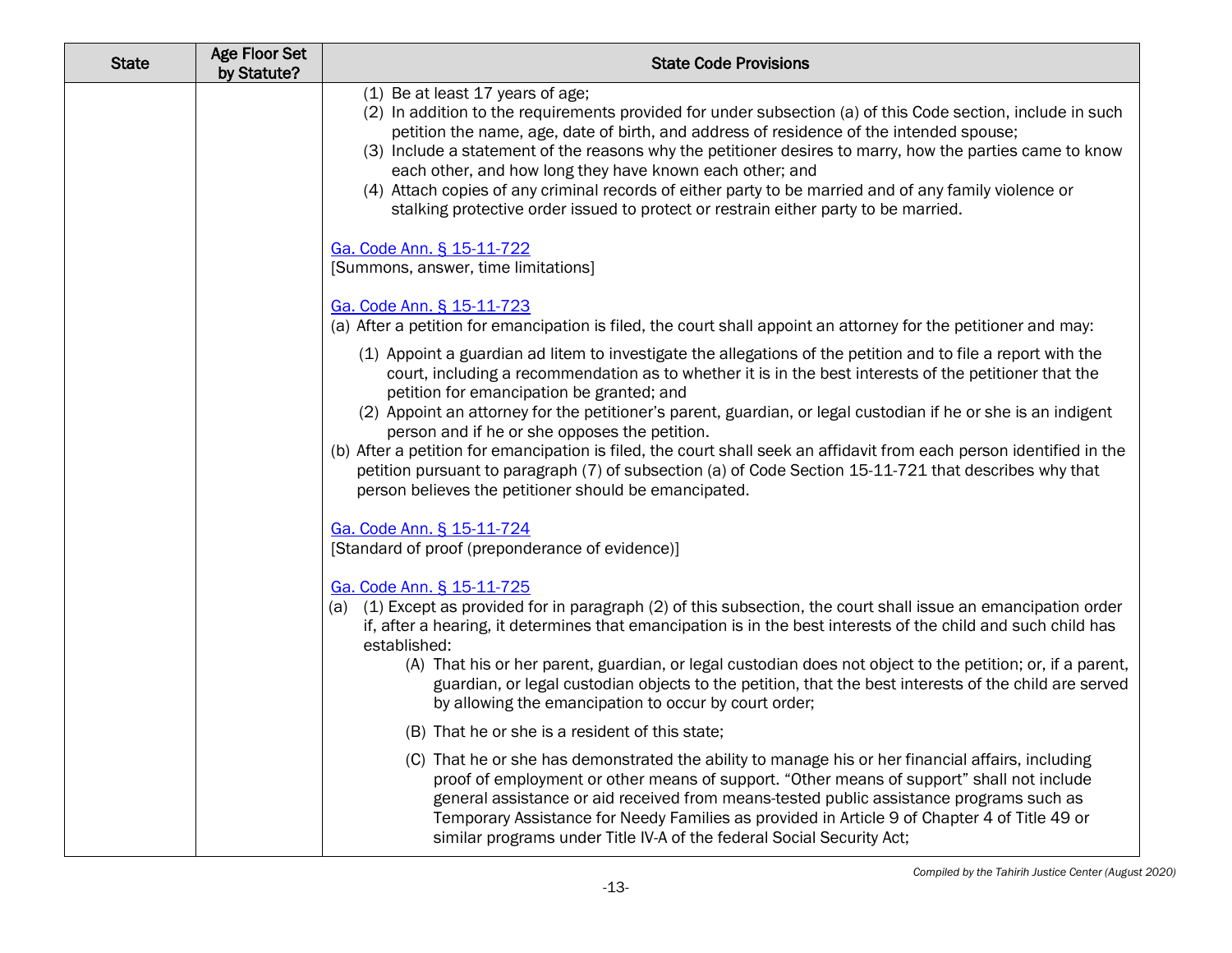| <b>State</b> | Age Floor Set<br>by Statute? | <b>State Code Provisions</b>                                                                                                                                                                                                                                                                                                                                   |
|--------------|------------------------------|----------------------------------------------------------------------------------------------------------------------------------------------------------------------------------------------------------------------------------------------------------------------------------------------------------------------------------------------------------------|
|              |                              | (D) That he or she has the ability to manage his or her personal and social affairs, including, but not<br>limited to, proof of housing; and                                                                                                                                                                                                                   |
|              |                              | (E) That he or she understands his or her rights and responsibilities under this article as an<br>emancipated child.                                                                                                                                                                                                                                           |
|              |                              | (2) If the court finds that the petition for emancipation is based upon the petitioner's desire to enter into<br>a valid marriage, the court shall not issue an emancipation order if the court further finds that:<br>(A) The petitioner is being compelled to marry against the petitioner's will by force, fraud, or<br>coercion;                           |
|              |                              | (B) The petitioner is younger than 17 years of age, or the age difference between the parties is more<br>than four years;                                                                                                                                                                                                                                      |
|              |                              | (C) The intended spouse was or is in a position of authority or special trust as defined in Code<br>Section 16-6-5.1 in relation to the petitioner;                                                                                                                                                                                                            |
|              |                              | (D) The intended spouse has been convicted of or entered into a diversion program for a crime<br>against a person under Chapter 5 of Title 16 that involves an act of violence or includes a child<br>victim or is for a crime defined as a sexual offense under Chapter 6 of Title 16;                                                                        |
|              |                              | (E) There is a preponderance of evidence that the petitioner was the victim and the intended<br>spouse was the perpetrator of statutory rape as defined in Code Section 16-6-3;                                                                                                                                                                                |
|              |                              | (F) The intended spouse has previously been enjoined by a family violence or stalking protective<br>order, regardless of whether or not the person to be protected by the order was the petitioner; or                                                                                                                                                         |
|              |                              | (G) The intended marriage is not in the best interests of the petitioner. A past or current pregnancy<br>of the petitioner or the intended spouse or the wishes of the parents or legal guardians of the<br>petitioner may be considered by the court, but shall not alone or together be sufficient evidence<br>to determine the best interests of the minor. |
|              |                              | (b) If the court issues an emancipation order, the court shall retain a copy of the order until the emancipated<br>child becomes 25 years of age.                                                                                                                                                                                                              |
|              |                              | (c) An emancipation obtained by fraud is voidable. Voiding an emancipation order shall not affect an obligation,<br>responsibility, right, or interest that arose during the period of time the order was in effect.                                                                                                                                           |
|              |                              | (d) A child or his or her parent, guardian, or legal custodian may appeal the court's grant or denial of an<br>emancipation petition.                                                                                                                                                                                                                          |
|              |                              |                                                                                                                                                                                                                                                                                                                                                                |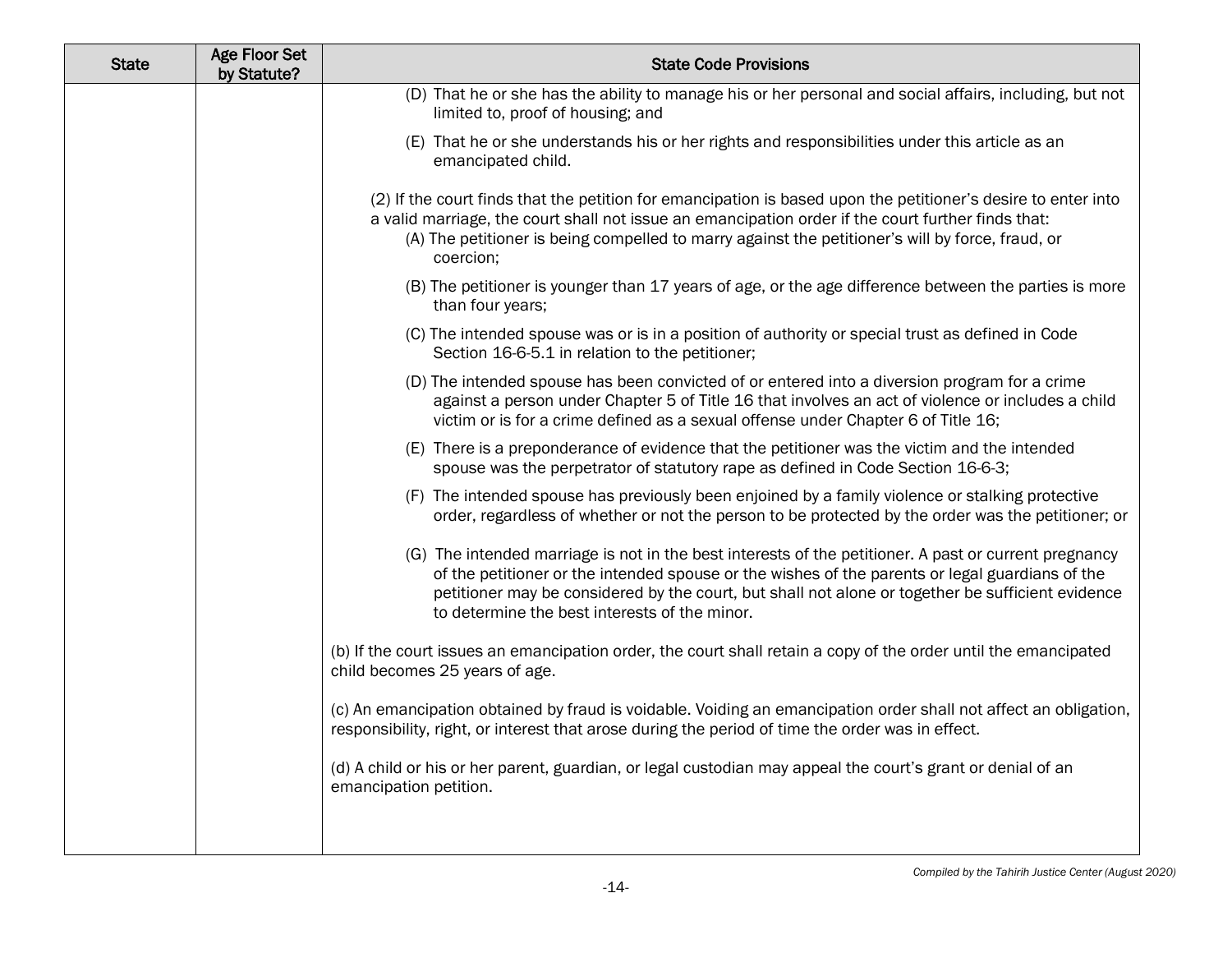| <b>State</b> | Age Floor Set<br>by Statute? | <b>State Code Provisions</b>                                                                                                                                                                                                                                                                                                                                                                                                                                                                                                                                                                                                                                                                                                                                                                                                                                                                                                                                                                                                                                                                                                                                                                                                                                                                                                                                                                                                                                                                                                                                                                                                                                                                         |
|--------------|------------------------------|------------------------------------------------------------------------------------------------------------------------------------------------------------------------------------------------------------------------------------------------------------------------------------------------------------------------------------------------------------------------------------------------------------------------------------------------------------------------------------------------------------------------------------------------------------------------------------------------------------------------------------------------------------------------------------------------------------------------------------------------------------------------------------------------------------------------------------------------------------------------------------------------------------------------------------------------------------------------------------------------------------------------------------------------------------------------------------------------------------------------------------------------------------------------------------------------------------------------------------------------------------------------------------------------------------------------------------------------------------------------------------------------------------------------------------------------------------------------------------------------------------------------------------------------------------------------------------------------------------------------------------------------------------------------------------------------------|
| Hawaii       | 15                           | Hawaii Rev. Stat. § 572-1<br>In order to make valid the marriage contract, which shall be permitted between two individuals without regard<br>to gender, it shall be necessary that: (2) Each of the parties at the time of contracting the marriage is at<br>least sixteen years of age; provided that with the written approval of the family court of the circuit within which<br>the minor resides, it shall be lawful for a person under the age of sixteen years, but in no event under the age<br>of fifteen years, to marry, subject to section 572-2 [see below]                                                                                                                                                                                                                                                                                                                                                                                                                                                                                                                                                                                                                                                                                                                                                                                                                                                                                                                                                                                                                                                                                                                            |
|              |                              | Hawaii Rev. Stat. § 572-2<br>Whenever any person who is under the age of eighteen is to be married, the written consent of his or her<br>parents, or guardian or other person in whose care and custody he or she may be, shall accompany the<br>application for a license to marry. No license shall be issued to any minor who is under the jurisdiction of the<br>family court without the written consent of a judge of such court.                                                                                                                                                                                                                                                                                                                                                                                                                                                                                                                                                                                                                                                                                                                                                                                                                                                                                                                                                                                                                                                                                                                                                                                                                                                              |
|              |                              | Hawaii Rev. Stat. § 572-9<br>Whenever any person who is under the age of eighteen, whose parents are dead, or who is a ward of a family<br>court, applies for a license to marry, he or she shall set forth in the statement accompanying the application,<br>the name of his or her guardian or of any other person in whose care and custody he or she may be.                                                                                                                                                                                                                                                                                                                                                                                                                                                                                                                                                                                                                                                                                                                                                                                                                                                                                                                                                                                                                                                                                                                                                                                                                                                                                                                                     |
|              |                              | Hawaii Rev. Stat. § 572-10<br>If any applicant for a license to marry appears to any agent to be under the age of eighteen years, the agent<br>shall, before granting a license to marry, require the production of a certificate of birth or other satisfactory<br>proof showing the age of the applicant.                                                                                                                                                                                                                                                                                                                                                                                                                                                                                                                                                                                                                                                                                                                                                                                                                                                                                                                                                                                                                                                                                                                                                                                                                                                                                                                                                                                          |
| Idaho        | 16                           | Idaho Code Ann. § 32-20213<br>Any unmarried male of the age of eighteen (18) years or older, and any unmarried female of the age of<br>eighteen (18) years or older, and not otherwise disqualified, are capable of consenting to and consummating<br>marriage. A minor under eighteen (18) and not less than sixteen (16) years of age may not contract marriage<br>with a person of the age of majority where there is an age difference of three (3) years or greater between<br>them. No marriage license for a minor under the age of eighteen (18) and not less than sixteen (16) years of<br>age shall be issued where there is such an age difference between the parties. Provided that if the male party<br>to the contract is under the age of eighteen (18) and not less than sixteen (16) years of age, or if the female<br>party to the contract is under the age of eighteen (18) and not less than sixteen (16) years of age, the license<br>shall not be issued except upon the consent in writing duly acknowledged and sworn to by the father, mother,<br>or guardian of any such person if there be either, and provided further, that no such license may be issued, if<br>the male be under eighteen (18) years and not less than sixteen (16) of age and the female under eighteen<br>(18) and not less than sixteen (16) years of age, unless each party to the contract submits to the county<br>recorder his or her original birth certificate, or certified copy thereof or other proof of age acceptable to the<br>county recorder. Where the female is under the age of sixteen (16), or the male is under the age of sixteen<br>(16), the license shall not be issued. |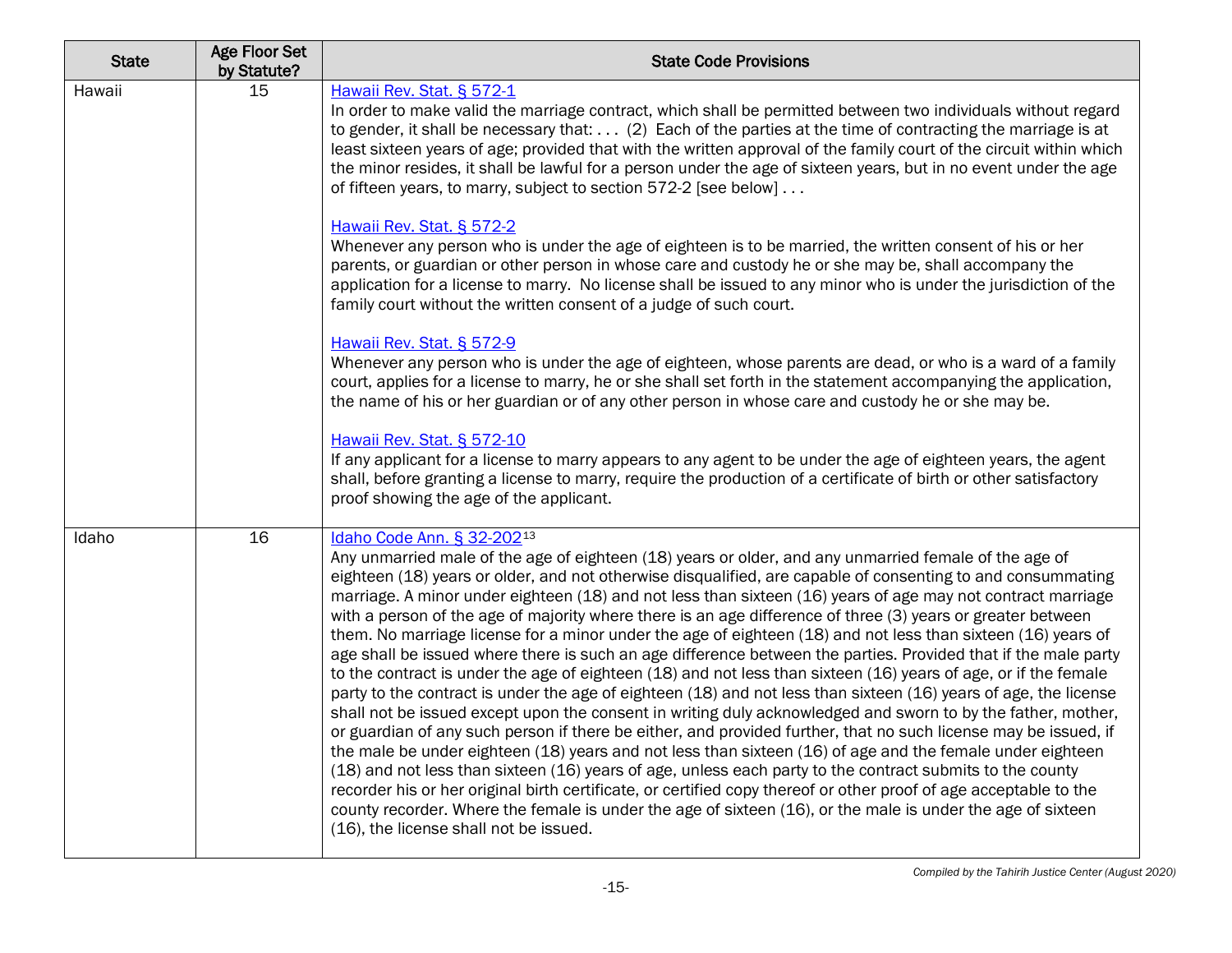| <b>State</b>          | <b>Age Floor Set</b><br>by Statute?                                           | <b>State Code Provisions</b>                                                                                                                                                                                                                                                                                                                                                                                                                                                                                                                                                                                                                                                                                                                                                                                                                                                                                                                                                                                                                                                                                                                                                                                                                                                                                                                                                                                                                                                                                                                                                                                                                                                                                                                                                                                                                                                                                          |
|-----------------------|-------------------------------------------------------------------------------|-----------------------------------------------------------------------------------------------------------------------------------------------------------------------------------------------------------------------------------------------------------------------------------------------------------------------------------------------------------------------------------------------------------------------------------------------------------------------------------------------------------------------------------------------------------------------------------------------------------------------------------------------------------------------------------------------------------------------------------------------------------------------------------------------------------------------------------------------------------------------------------------------------------------------------------------------------------------------------------------------------------------------------------------------------------------------------------------------------------------------------------------------------------------------------------------------------------------------------------------------------------------------------------------------------------------------------------------------------------------------------------------------------------------------------------------------------------------------------------------------------------------------------------------------------------------------------------------------------------------------------------------------------------------------------------------------------------------------------------------------------------------------------------------------------------------------------------------------------------------------------------------------------------------------|
| Illinois              | 16                                                                            | 750 III. Comp. Stat. 5/203<br>When a marriage application has been completed and signed by both parties to a prospective marriage and<br>both parties have appeared before the county clerk and the marriage license fee has been paid, the county<br>clerk shall issue a license to marry and a marriage certificate form upon being furnished:<br>(1) Satisfactory proof that each party to the marriage will have attained the age of 18 years at the time the<br>marriage license is effective or will have attained the age of 16 years and has either the consent to the<br>marriage of both parents or his guardian or judicial approval; provided, if one parent cannot be located in<br>order to obtain such consent and diligent efforts have been made to locate that parent by the consenting<br>parent, then the consent of one parent plus a signed affidavit by the consenting parent which (i) names the<br>absent parent and states that he or she cannot be located, and (ii) states what diligent efforts have been<br>made to locate the absent parent, shall have the effect of both parents' consent for purposes of this<br>Section<br>750 III. Comp. Stat. 5/208<br>(a) The court, after a reasonable effort has been made to notify the parents or guardian of each under-aged<br>party, may order the county clerk to issue a marriage license and a marriage certificate form to a party aged 16<br>or 17 years who has no parent capable of consenting to his marriage or whose parent or guardian has not<br>consented to his marriage.<br>(b) A marriage license and a marriage certificate form may be issued under this Section only if the court finds<br>that the under-aged party is capable of assuming the responsibilities of marriage and the marriage will serve<br>his best interest. Pregnancy alone does not establish that the best interest of the party will be served. |
| Indiana <sup>14</sup> | 18<br>(unless a<br>minor age 16<br>has been<br>emancipated<br>by court order) | Ind. Code § 31-11-1-4<br>Except as provided in sections 5 and 7 of this chapter, two (2) individuals may not marry each other unless<br>both individuals are at least 18 years of age.<br>Ind. Code § 31-11-1-5<br>Two (2) individuals may marry each other if:<br>(1) both individuals are at least sixteen (16) years of age;<br>(2) one (1) of the individuals is not more than four (4) years older than the other individual if the other<br>individual is sixteen (16) or seventeen (17) years of age;<br>(3) each individual who is less than eighteen (18) years of age:<br>(A) has been granted an order by a juvenile court under section 7 of this chapter granting the<br>individual approval to marry and completely emancipating the individual; and<br>(B) not earlier than fifteen (15) days after the issuance of the order described in clause (A), presents to<br>the clerk of the circuit court an application for a marriage license accompanied by:<br>(i) a certified copy of the order; and<br>(ii) a certificate of completion of any premarital counseling required under the order; and<br>(4) The individuals are not prohibited from marrying each other for a reason set forth in this article.                                                                                                                                                                                                                                                                                                                                                                                                                                                                                                                                                                                                                                                                                         |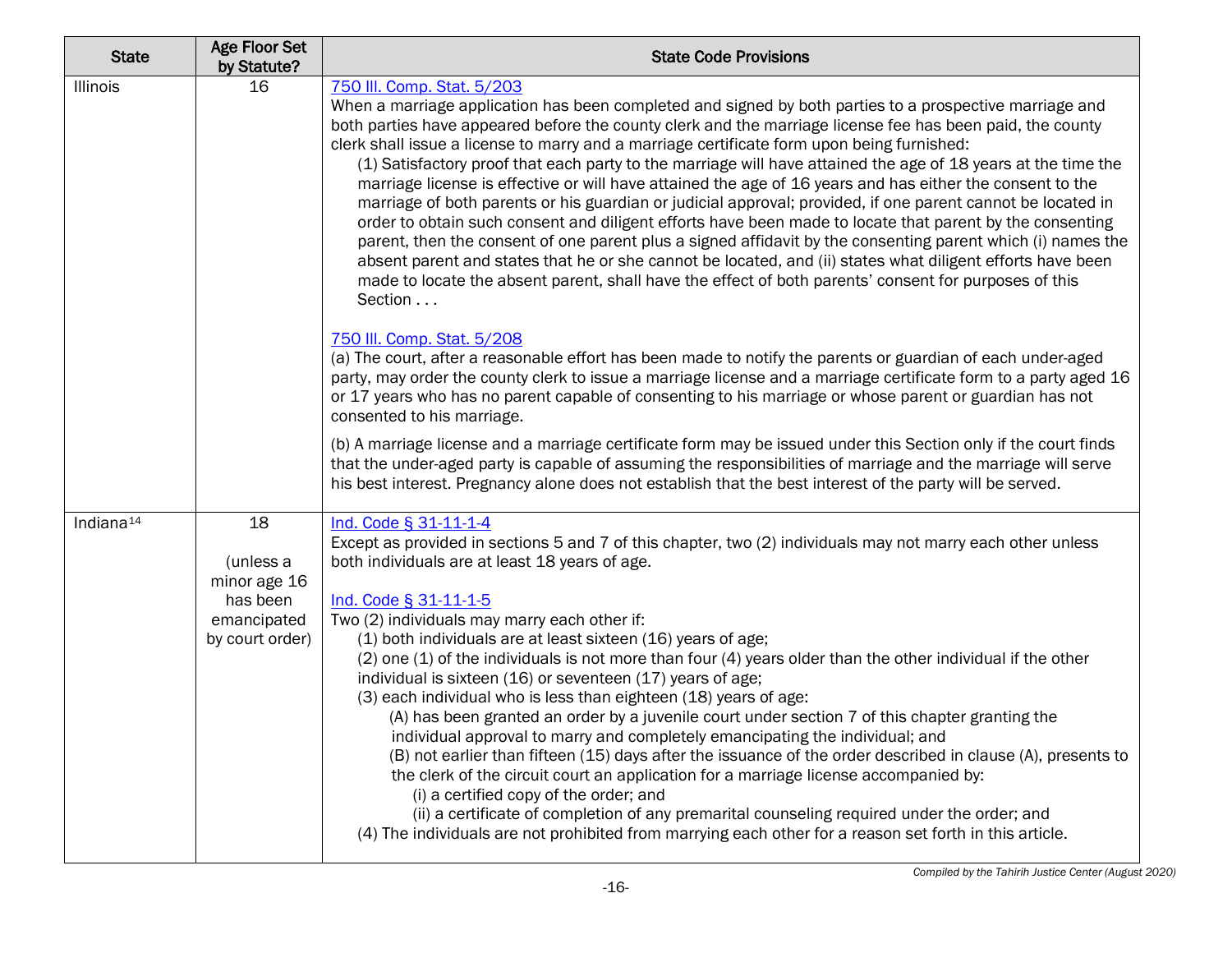| <b>State</b> | <b>Age Floor Set</b><br>by Statute? | <b>State Code Provisions</b>                                                                                                                                                                                                                                                                                                                                                                                                                                                                                                                                                                                                                                                                                                                                                                                                                                                                                                                                                                                                                                                                                                                                                                                                                                                                                                                                                                                                                                                                                                                                                                                                                                                                    |
|--------------|-------------------------------------|-------------------------------------------------------------------------------------------------------------------------------------------------------------------------------------------------------------------------------------------------------------------------------------------------------------------------------------------------------------------------------------------------------------------------------------------------------------------------------------------------------------------------------------------------------------------------------------------------------------------------------------------------------------------------------------------------------------------------------------------------------------------------------------------------------------------------------------------------------------------------------------------------------------------------------------------------------------------------------------------------------------------------------------------------------------------------------------------------------------------------------------------------------------------------------------------------------------------------------------------------------------------------------------------------------------------------------------------------------------------------------------------------------------------------------------------------------------------------------------------------------------------------------------------------------------------------------------------------------------------------------------------------------------------------------------------------|
|              |                                     | Ind. Code § 31-11-1-7<br>(a) A minor who is sixteen (16) or seventeen (17) years of age may petition the juvenile court in the county in<br>which the minor resides for an order granting the minor approval to marry and completely emancipating the<br>minor. The petition must contain the following information:<br>(1) The minor's name, gender, and age.<br>(2) Documentary proof of the minor's date of birth.<br>(3) The minor's address, and how long the minor has resided at that address.<br>(4) The following information with regard to the intended spouse:<br>(A) The intended spouse's name, gender, and age.<br>(B) Documentary proof of the intended spouse's date of birth.<br>(C) The intended spouse's address, and how long the intended spouse has resided at that address.<br>(5) A statement of:<br>(A) the reasons the minor desires to marry;<br>(B) how the minor and the intended spouse came to know each other; and<br>(C) how long the minor and the intended spouse have known each other.<br>(6) Copies of:<br>(A) any criminal records of the minor and of the intended spouse; and<br>(B) any protective order:<br>(i) issued to protect or restrain either the minor or the intended spouse; and<br>(ii) relating to domestic or family violence, a sexual offense, or stalking.<br>(7) Evidence that the minor has demonstrated maturity and capacity for self-sufficiency and self-support<br>independent of the minor's parents or legal guardians or the intended spouse, including proof that the<br>minor:<br>(A) has graduated from high school;<br>(B) has obtained a high school equivalency diploma;<br>(C) has a plan for continued education; |
|              |                                     | (D) has completed a vocational training or certificate program;<br>(E) has attained a professional licensure or certification; or<br>(F) has maintained stable housing or employment for at least three (3) consecutive months prior to<br>filing the petition.                                                                                                                                                                                                                                                                                                                                                                                                                                                                                                                                                                                                                                                                                                                                                                                                                                                                                                                                                                                                                                                                                                                                                                                                                                                                                                                                                                                                                                 |
|              |                                     | (b) A court with which a petition under subsection (a) is filed shall:<br>(1) set a date for an evidentiary hearing on the petition;<br>(2) provide reasonable notice of the hearing to the minor and the minor's parents or legal guardians; and<br>(3) appoint an attorney to serve as guardian ad litem for the minor.                                                                                                                                                                                                                                                                                                                                                                                                                                                                                                                                                                                                                                                                                                                                                                                                                                                                                                                                                                                                                                                                                                                                                                                                                                                                                                                                                                       |
|              |                                     | (c) At the evidentiary hearing, the court shall conduct an in camera interview with the minor separate from the<br>minor's parents or legal guardians and intended spouse.                                                                                                                                                                                                                                                                                                                                                                                                                                                                                                                                                                                                                                                                                                                                                                                                                                                                                                                                                                                                                                                                                                                                                                                                                                                                                                                                                                                                                                                                                                                      |
|              |                                     | (d) Following the evidentiary hearing, and subject to subsection (e), the court may grant the petition if the court<br>finds all of the following:<br>(1) The minor is a county resident who is at least sixteen (16) years of age.                                                                                                                                                                                                                                                                                                                                                                                                                                                                                                                                                                                                                                                                                                                                                                                                                                                                                                                                                                                                                                                                                                                                                                                                                                                                                                                                                                                                                                                             |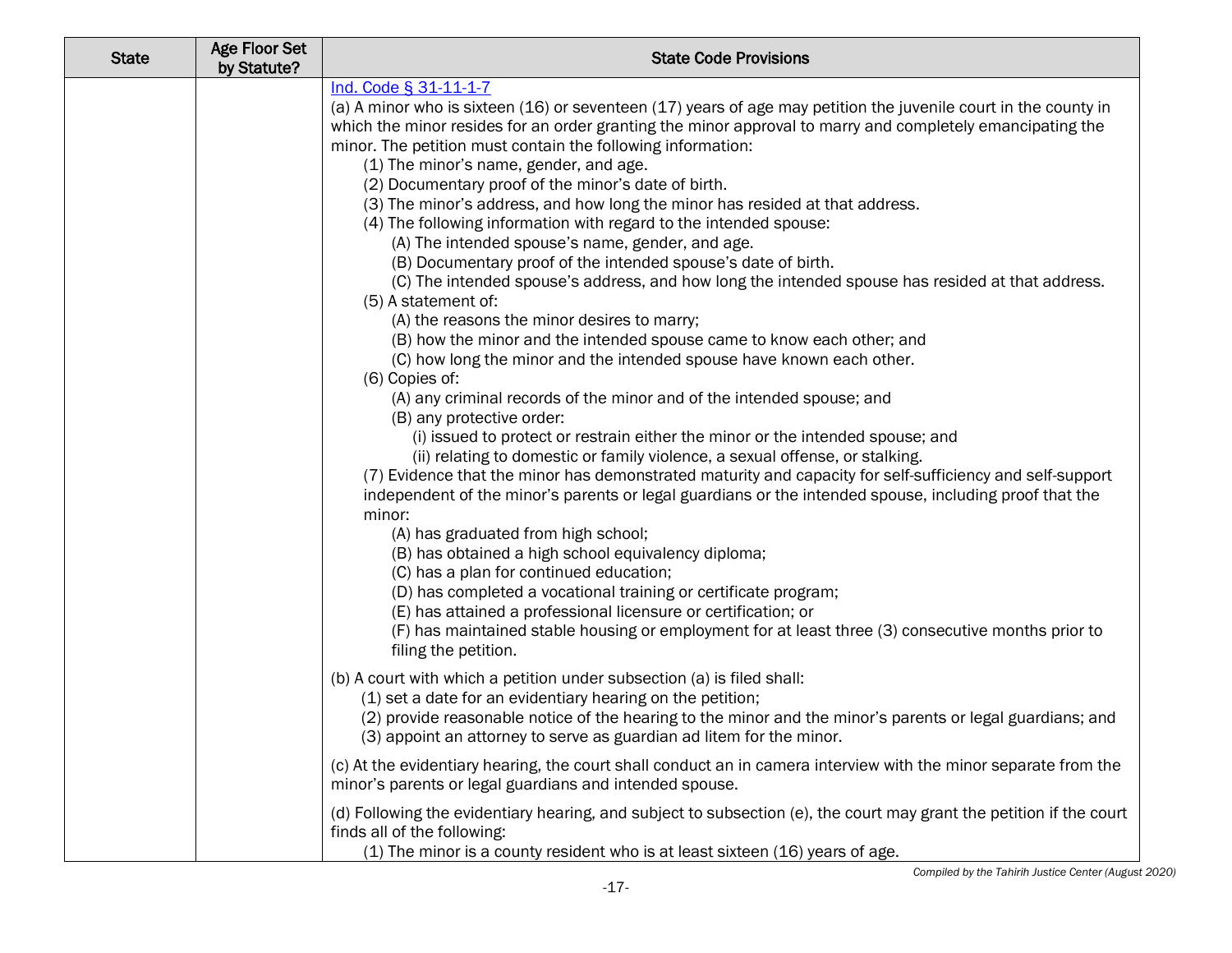| <b>State</b> | <b>Age Floor Set</b><br>by Statute? | <b>State Code Provisions</b>                                                                                                                                                                                                                                                                                                                                                                                                                                                                                                                                                                                                                                                                                                                                                                                                                                            |
|--------------|-------------------------------------|-------------------------------------------------------------------------------------------------------------------------------------------------------------------------------------------------------------------------------------------------------------------------------------------------------------------------------------------------------------------------------------------------------------------------------------------------------------------------------------------------------------------------------------------------------------------------------------------------------------------------------------------------------------------------------------------------------------------------------------------------------------------------------------------------------------------------------------------------------------------------|
|              |                                     | (2) The intended spouse is not more than four (4) years older than the minor.<br>(3) The minor's decision to marry is voluntary, and free from force, fraud, or coercion.<br>(4) The minor is mature enough to make a decision to marry.<br>(5) The minor has established the minor's capacity to be self-sufficient and self-supporting independent of<br>the minor's parents, legal guardians, and intended spouse.<br>(6) The minor understands the rights and responsibilities of parties to marriage and of completely<br>emancipated minors.<br>(7) It is in the best interests of the minor for the court to grant the petition to marry and to completely<br>emancipate the minor. In making the determination under this subdivision, the court shall consider how<br>marriage and emancipation may affect the minor's health, safety, education, and welfare. |
|              |                                     | A court that grants a petition under this section shall issue written findings regarding the court's conclusions<br>under subdivisions (1) through (7).                                                                                                                                                                                                                                                                                                                                                                                                                                                                                                                                                                                                                                                                                                                 |
|              |                                     | (e) The following, considered independently or together, are not sufficient to determine the best interests of a<br>minor for purposes of this section:<br>(1) The fact that the minor or the intended spouse is pregnant or has had a child.<br>(2) The wishes of the parents or legal guardians of the minor. However, there is a rebuttable presumption<br>that marriage and emancipation are not in the best interests of the minor if both parents of the minor<br>oppose the minor's marriage and emancipation.                                                                                                                                                                                                                                                                                                                                                   |
|              |                                     | (f) The juvenile court shall deny a petition under this section if the court finds any of the following:<br>(1) The intended spouse:<br>(A) is or was in a position of authority or special trust in relation to the minor; or<br>(B) has or had a professional relationship with the minor, as defined in IC 35-42-4-7.<br>(2) The intended spouse has been convicted of, or entered into a diversion program for, an offense under<br>IC 35-42:<br>(A) that involves an act of violence;<br>(B) of which a child was the victim; or<br>(C) that is an offense under:<br>(i) IC 35-42-3.5; or<br>(ii) IC 35-42-4.                                                                                                                                                                                                                                                      |
|              |                                     | (3) Either the minor or the intended spouse is pregnant or is the mother of a child, and the court finds by a<br>preponderance of evidence that:<br>(A) the other party to the marriage is the father of the child or unborn child; and<br>(B) the conception of the child or unborn child resulted from the commission of an offense under:<br>(i) IC 35-42-4-3 (child molesting);<br>(ii) IC 35-42-4-6 (child solicitation);<br>(iii) IC 35-42-4-7 (child seduction); or<br>(iv) IC 35-42-4-9 (sexual misconduct with a minor).                                                                                                                                                                                                                                                                                                                                       |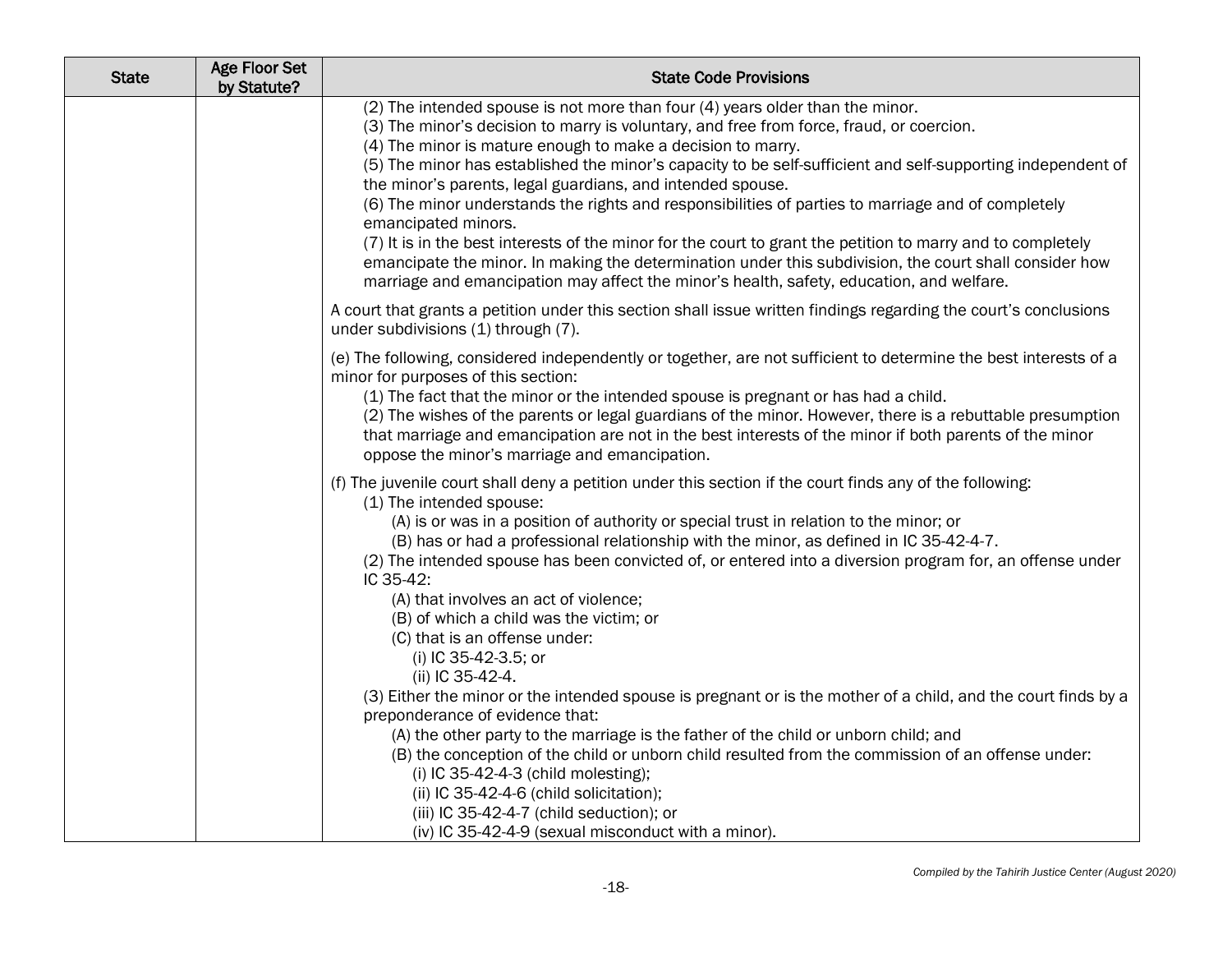| <b>State</b> | <b>Age Floor Set</b><br>by Statute? | <b>State Code Provisions</b>                                                                                                                                                                                                                                                                                                                                                                                                                    |
|--------------|-------------------------------------|-------------------------------------------------------------------------------------------------------------------------------------------------------------------------------------------------------------------------------------------------------------------------------------------------------------------------------------------------------------------------------------------------------------------------------------------------|
|              |                                     | (4) The intended spouse has previously been enjoined by a protective order relating to domestic or family<br>violence, a sexual offense, or stalking, regardless of whether the person protected by the order was the<br>minor.                                                                                                                                                                                                                 |
|              |                                     | (g) If a court grants a petition under this section, the court shall also issue an order of complete emancipation<br>of the minor and provide a certified copy of the order to the minor.                                                                                                                                                                                                                                                       |
|              |                                     | (h) A minor emancipated under this section is considered to have all the rights and responsibilities of an adult,<br>except as provided under specific constitutional or statutory age requirements that apply to the minor because<br>of the minor's age, including requirements related to voting, use of alcoholic beverages or tobacco products,<br>and other health and safety regulations.                                                |
|              |                                     | (i) A court hearing a petition under this section may issue any other order the court considers appropriate for<br>the minor's protection.                                                                                                                                                                                                                                                                                                      |
|              |                                     | (j) A court that grants a petition under this section may require that both parties to the marriage complete<br>premarital counseling with a marriage and family therapist licensed under IC 25-22.5, IC 25-23.6-8, or IC 25-<br>33.                                                                                                                                                                                                            |
|              |                                     | (k) A court that grants a petition under this section may impose any other condition on the grant of the petition<br>that the court determines is reasonable under the circumstances.                                                                                                                                                                                                                                                           |
|              |                                     | Ind. Code § 31-11-4-6<br>Each individual who applies for a marriage license must submit to the clerk of the circuit court documentary<br>proof of the individual's age, in the form of:<br>$(1)$ a:<br>(A) certified copy of the individual's birth certificate;                                                                                                                                                                                |
|              |                                     | (B) copy of a birth record; or<br>(C) certification of birth issued by the state department of health, a local registrar of vital statistics, or<br>another public office charged with similar duties under the law of another state, territory, or country;<br>(2) a certified copy of a judicial decree issued under IC 34-28-1 (or IC 34-4-3 before its repeal) that<br>establishes the date of the individual's birth;<br>$(3)$ a passport; |
|              |                                     | (4) a valid operator's license or other identification that is issued by a state or another governmental entity<br>and that contains the individual's date of birth and current address;<br>(5) an immigration or naturalization record showing the individual's date of birth;<br>(6) a United States selective service card or armed forces record showing the individual's date of birth; or<br>$(7)$ a:<br>(A) court record; or             |
|              |                                     | (B) document or record issued by a governmental entity; showing the individual's date of birth.                                                                                                                                                                                                                                                                                                                                                 |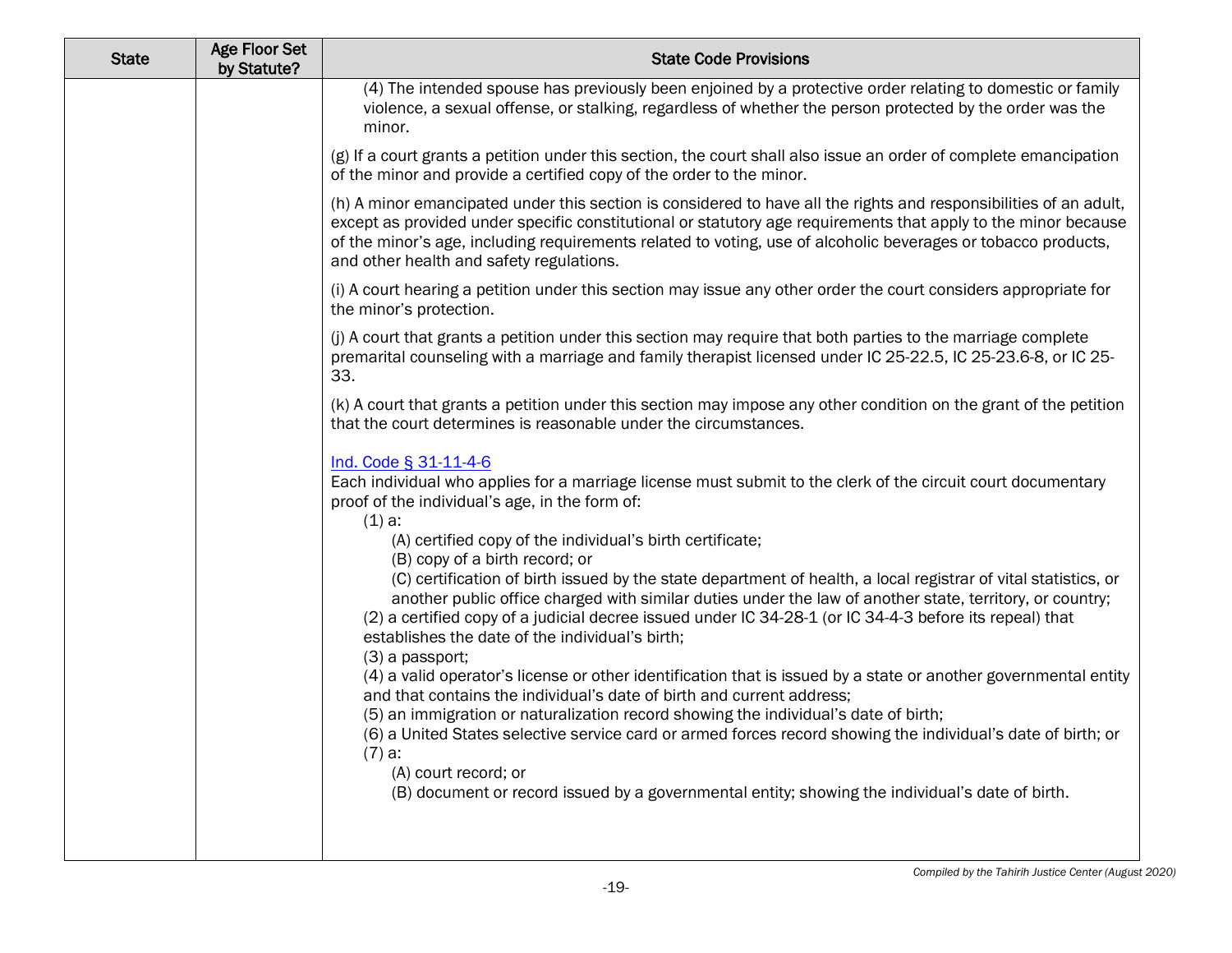| <b>State</b> | <b>Age Floor Set</b><br>by Statute? | <b>State Code Provisions</b>                                                                                                                                                                                                                                                                                                                                                                                                                                                                                                                                                                                                                                                                                                                                                                                                                                                                                                                                                                                                                                                                |
|--------------|-------------------------------------|---------------------------------------------------------------------------------------------------------------------------------------------------------------------------------------------------------------------------------------------------------------------------------------------------------------------------------------------------------------------------------------------------------------------------------------------------------------------------------------------------------------------------------------------------------------------------------------------------------------------------------------------------------------------------------------------------------------------------------------------------------------------------------------------------------------------------------------------------------------------------------------------------------------------------------------------------------------------------------------------------------------------------------------------------------------------------------------------|
|              |                                     | Ind. Code § 31-11-8-6<br>A marriage is void if the parties to the marriage:<br>(1) are residents of Indiana;<br>(2) had their marriage solemnized in another state with the intent to:<br>(A) evade IC 31-11-1-4 [minimum marriage age requirements], IC 31-11-4-4, or IC 31-11-4-11 (or IC<br>31-7-3-3 or IC 31-7-3-10 before their repeal); and<br>(B) subsequently return to Indiana and reside in Indiana; and<br>(3) without having established residence in another state in good faith, return to Indiana and reside in<br>Indiana after the marriage is solemnized.                                                                                                                                                                                                                                                                                                                                                                                                                                                                                                                 |
|              |                                     | Ind. Code § 31-9-2-7 [Family and Juvenile Law Definitions]<br>(c) "Adult", for purposes of IC 31-11, means:<br>(1) a person at least eighteen (18) years of age; or<br>$(2)$ a:<br>(A) married minor who is at least sixteen (16) years of age; or<br>(B) minor who has been completely emancipated by a court; subject to specific constitutional and<br>statutory age requirements and health and safety regulations that remain applicable to the person<br>because of the person's age.                                                                                                                                                                                                                                                                                                                                                                                                                                                                                                                                                                                                 |
| lowa         | 16                                  | lowa Code § 595.2<br>2. Additionally, a marriage between a male and a female is valid only if each is eighteen years of age or<br>older. However, if either or both of the parties have not attained that age, the marriage may be valid under the<br>circumstances prescribed in this section.<br>3. If either party to a marriage falsely represents the party's self to be eighteen years of age or older at or                                                                                                                                                                                                                                                                                                                                                                                                                                                                                                                                                                                                                                                                          |
|              |                                     | before the time the marriage is solemnized, the marriage is valid unless the person who falsely represented<br>their age chooses to void the marriage by making their true age known and verified by a birth certificate or<br>other legal evidence of age in an annulment proceeding initiated at any time before the person reaches their<br>eighteenth birthday. A child born of a marriage voided under this subsection is legitimate.                                                                                                                                                                                                                                                                                                                                                                                                                                                                                                                                                                                                                                                  |
|              |                                     | 4. A marriage license may be issued to a male and a female either or both of whom are sixteen or seventeen<br>years of age if both of the following apply:<br>a. The parents of the underage party or parties certify in writing that they consent to the marriage. If one of<br>the parents of any underage party to a proposed marriage is dead or incompetent the certificate may be<br>executed by the other parent, if both parents are dead or incompetent the guardian of the underage party<br>may execute the certificate, and if the parents are divorced the parent having legal custody may execute<br>the certificate; and<br>b. The certificate of consent of the parents, parent, or guardian is approved by a judge of the district court<br>or, if both parents of any underage party to a proposed marriage are dead, incompetent, or cannot be<br>located and the party has no guardian, the proposed marriage is approved by a judge of the district court. A<br>judge shall grant approval under this subsection only if the judge finds the underage party or parties |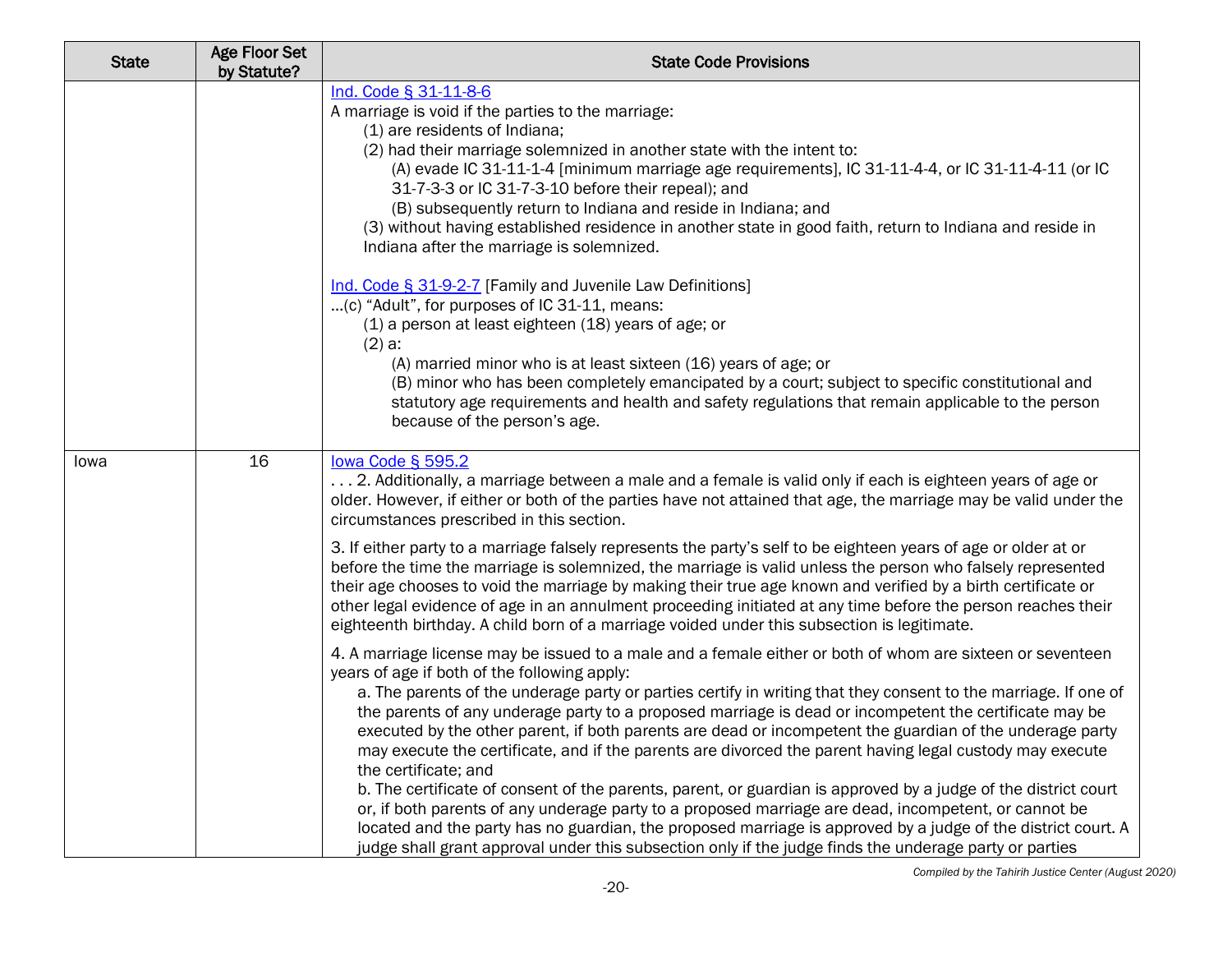| <b>State</b>         | <b>Age Floor Set</b><br>by Statute? | <b>State Code Provisions</b>                                                                                                                                                                                                                                                                                                                                                                                                                                                                                                                                                                                                                                                                                                                                                                                                                                                                                                                                                                                                                                                                                                                                                   |
|----------------------|-------------------------------------|--------------------------------------------------------------------------------------------------------------------------------------------------------------------------------------------------------------------------------------------------------------------------------------------------------------------------------------------------------------------------------------------------------------------------------------------------------------------------------------------------------------------------------------------------------------------------------------------------------------------------------------------------------------------------------------------------------------------------------------------------------------------------------------------------------------------------------------------------------------------------------------------------------------------------------------------------------------------------------------------------------------------------------------------------------------------------------------------------------------------------------------------------------------------------------|
|                      |                                     | capable of assuming the responsibilities of marriage and that the marriage will serve the best interest of<br>the underage party or parties. Pregnancy alone does not establish that the proposed marriage is in the<br>best interest of the underage party or parties, however, if pregnancy is involved the court records which<br>pertain to the fact that the female is pregnant shall be sealed and available only to the parties to the<br>marriage or proposed marriage or to any interested party securing an order of the court.                                                                                                                                                                                                                                                                                                                                                                                                                                                                                                                                                                                                                                      |
|                      |                                     | 5. If a parent or guardian withholds consent, the judge upon application of a party to a proposed marriage shall<br>determine if the consent has been unreasonably withheld. If the judge so finds, the judge shall proceed to<br>review the application under subsection 4, paragraph "b."                                                                                                                                                                                                                                                                                                                                                                                                                                                                                                                                                                                                                                                                                                                                                                                                                                                                                    |
|                      |                                     | lowa Code § 595.3<br>Previous to the solemnization of any marriage, a license for that purpose must be obtained from the county<br>registrar. The license must not be granted in any case:<br>1. Where either party is under the age necessary to render the marriage valid.<br>2. Where either party is under eighteen years of age, unless the marriage is approved by a judge of the<br>district court as provided by section 595.2 [see above]                                                                                                                                                                                                                                                                                                                                                                                                                                                                                                                                                                                                                                                                                                                             |
| Kansas <sup>15</sup> | 15                                  | Kan. Stat. Ann. § 23-2505<br>(c) No clerk or judge shall issue a license authorizing the marriage of any person:<br>(1) Under the age of 16 years, except that a judge of the district court may, after due investigation, give<br>consent and issue the license authorizing the marriage of a person 15 years of age when the marriage is in<br>the best interest of the person 15 years of age; or<br>(2) Who is 16 or 17 years of age without the express consent of such person's father, mother or legal<br>guardian and the consent of the judge unless consent of both the mother and father and any legal<br>guardian or all then living parents and any legal guardian is given in which case the consent of the judge<br>shall not be required. If not given in person at the time of the application, the consent shall be evidenced<br>by a written certificate subscribed thereto and duly attested. Where the applicants or either of them are 16<br>or 17 years of age and their parents are dead and there is no legal guardian then a judge of the district<br>court may after due investigation give consent and issue the license authorizing the marriage. |
|                      |                                     | (d) The judge or clerk may issue a license upon the affidavit of the party personally appearing and applying<br>therefor, to the effect that the parties to whom such license is to be issued are of lawful age, as required by<br>this section, and the judge or clerk is hereby authorized to administer oaths for that purpose.                                                                                                                                                                                                                                                                                                                                                                                                                                                                                                                                                                                                                                                                                                                                                                                                                                             |
|                      |                                     | (e) Every person swearing falsely in such affidavit shall be guilty of a misdemeanor and shall be punished by a<br>fine not exceeding \$500. A clerk or judge of the district court shall state in every license the birth dates of the<br>parties applying for the same, and if either or both are 16 or 17 years of age, the name of the father, mother,<br>or guardian consenting to such marriage.                                                                                                                                                                                                                                                                                                                                                                                                                                                                                                                                                                                                                                                                                                                                                                         |
|                      |                                     |                                                                                                                                                                                                                                                                                                                                                                                                                                                                                                                                                                                                                                                                                                                                                                                                                                                                                                                                                                                                                                                                                                                                                                                |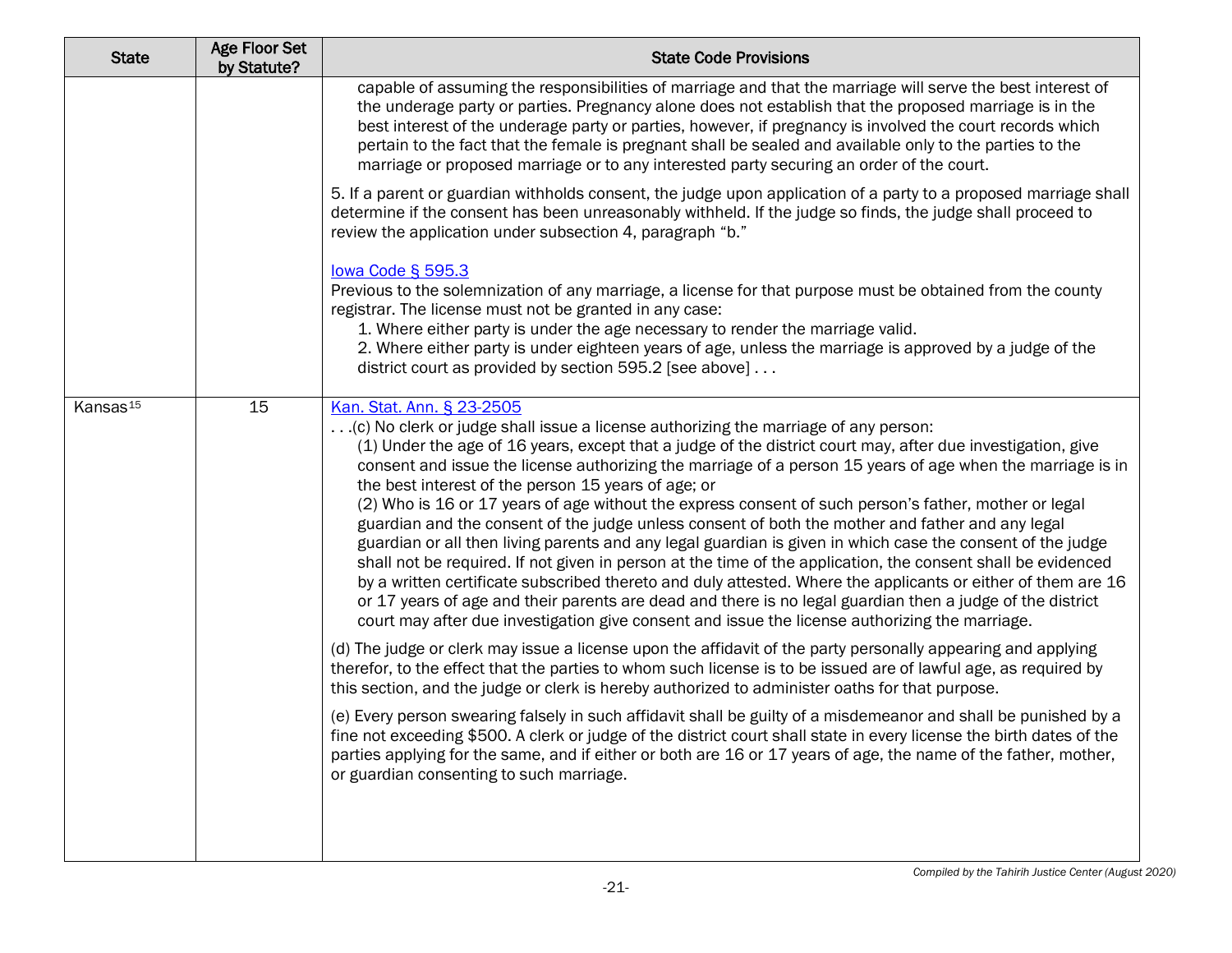| <b>State</b> | Age Floor Set<br>by Statute?                                                  | <b>State Code Provisions</b>                                                                                                                                                                                                                                                                                                                                                                                                                                                                                                                                                                                                                                                                                                                                                                                                                                                                                                                                                                                                                                                                                                                                                                                                                                                                                                                                                                                                                                                                                                                               |
|--------------|-------------------------------------------------------------------------------|------------------------------------------------------------------------------------------------------------------------------------------------------------------------------------------------------------------------------------------------------------------------------------------------------------------------------------------------------------------------------------------------------------------------------------------------------------------------------------------------------------------------------------------------------------------------------------------------------------------------------------------------------------------------------------------------------------------------------------------------------------------------------------------------------------------------------------------------------------------------------------------------------------------------------------------------------------------------------------------------------------------------------------------------------------------------------------------------------------------------------------------------------------------------------------------------------------------------------------------------------------------------------------------------------------------------------------------------------------------------------------------------------------------------------------------------------------------------------------------------------------------------------------------------------------|
| Kentucky     | 18<br>(unless a<br>minor age 17<br>has been<br>emancipated<br>by court order) | Ky. Rev. Stat. §402.020<br>(1) Marriage is prohibited and void:<br>(f) Except as provided in KRS 402.210, with a person who at the time of marriage is under eighteen<br>$(18)$ years of age.<br>(2) Subsection 1(f) of this section shall not apply to a lawful marriage entered into in the Commonwealth of<br>Kentucky prior to July 14, 2018, or to a lawful marriage in another state or country prior to the parties'<br>residence in the Commonwealth of Kentucky.<br>Ky. Rev. Stat. §402.210<br>(1) Both parties to a marriage shall:<br>(a) Be present for a marriage license to be issued; and<br>(b) Present to the county clerk documentary proof of age in the form of:<br>1. A copy of a birth record;<br>2. A certification of birth issued by the state department of health, a local registrar of vital<br>statistics, or other public office charged with similar duties by the laws of another state,<br>territory, or country;<br>3. A baptismal record showing the individual's date of birth;<br>4. A passport;<br>5. An automobile driver's license;<br>6. Any government or school issued identification card showing the individual's date of birth;<br>7. An immigration record showing the individual's date of birth;<br>8. A naturalization record showing the individual's date of birth; or<br>9. A court record or any other document or record issued by a government entity showing the<br>individual's date of birth.<br>(2) If either of the parties is under seventeen (17) years of age, no license shall be issued. |
|              |                                                                               | (3) If either of the parties is seventeen (17) years of age, a marriage license shall not be issued unless:<br>(a) The party who is seventeen (17) years of age presents to the clerk a certified copy of a court order<br>by a family court or District Court judge that grants the party permission to marry and removes the<br>party's disability of minority, as provided in KRS 402.205; and<br>(b) At least fifteen (15) days have elapsed since the court order was granted.<br>Ky. Rev. Stat. §402.205<br>(1) A minor who is seventeen (17) years of age may petition the family court in the county in which the minor<br>resides, or the District Court in that county if a family court division has not been established in that county, for<br>an order granting permission to marry. The petition shall contain the following:                                                                                                                                                                                                                                                                                                                                                                                                                                                                                                                                                                                                                                                                                                               |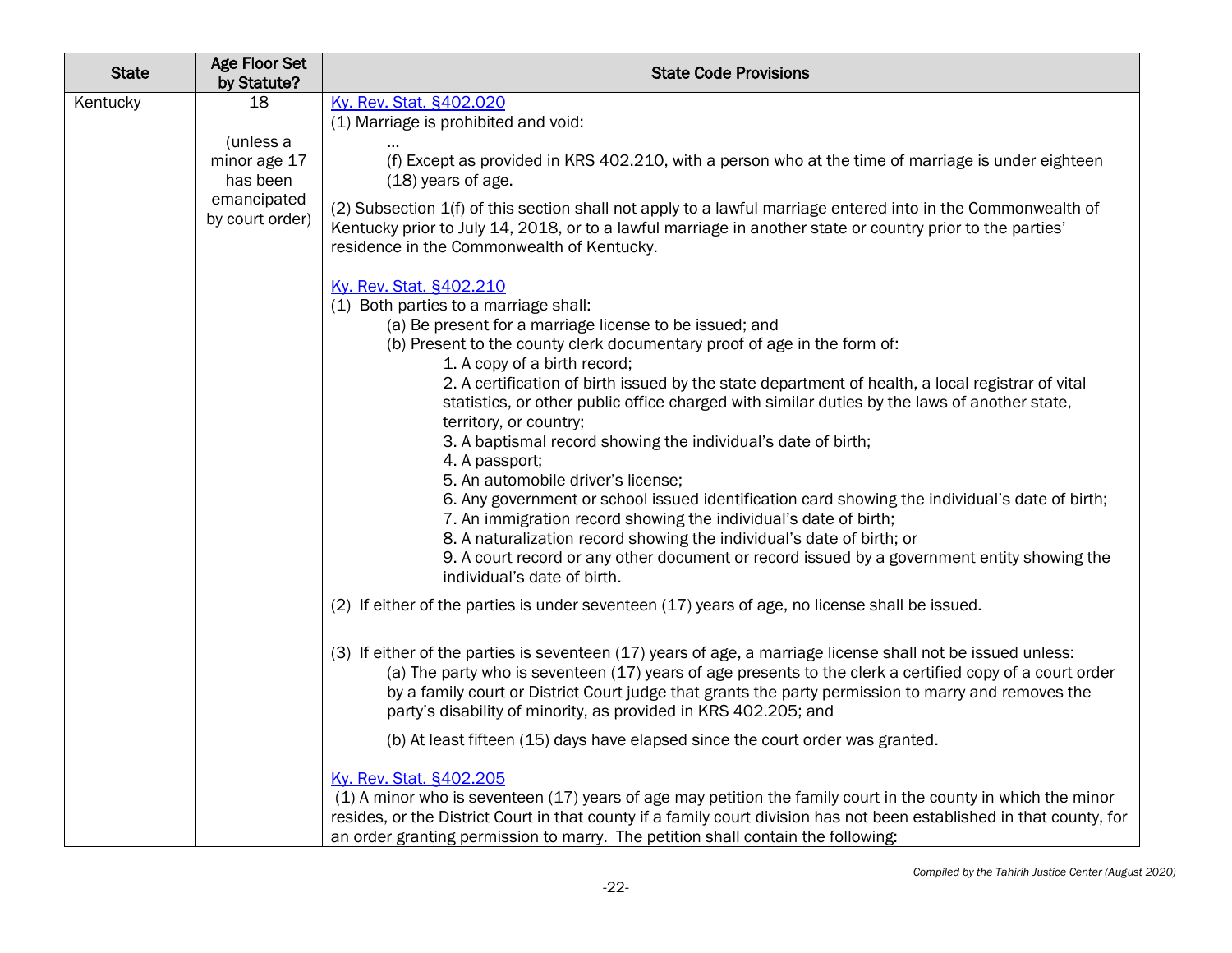| <b>State</b> | <b>Age Floor Set</b><br>by Statute? | <b>State Code Provisions</b>                                                                                                                                                                                                                                                                                                                                                                                                                                                                                                                                                                                                                                                                                                                      |
|--------------|-------------------------------------|---------------------------------------------------------------------------------------------------------------------------------------------------------------------------------------------------------------------------------------------------------------------------------------------------------------------------------------------------------------------------------------------------------------------------------------------------------------------------------------------------------------------------------------------------------------------------------------------------------------------------------------------------------------------------------------------------------------------------------------------------|
|              |                                     | (a) The petitioner's name, gender, age, date of birth, address, and how long the petitioner has resided<br>at that address, as well as prior addresses and dates of residence for the six (6) months preceding the<br>petition;<br>(b) The intended spouse's name, gender, age, date of birth, address, and how long the intended<br>spouse has resided at that address, as well as prior addresses and dates of residence for the six (6)<br>months preceding the petition;<br>(c) An affidavit attesting to the consent to marry signed by:<br>1. The father or the mother of the petitioner, if the parties are married, the parents are not<br>legally separated, no legal guardian has been appointed for petitioner, and no court order has |
|              |                                     | been issued granting custody of petitioner to a party other than the father or mother;<br>2. Both the father and the mother, if both are living, and the parents are divorced or legally<br>separated, and a court order of joint custody to the parents of the petitioner has been issued<br>and is in effect;                                                                                                                                                                                                                                                                                                                                                                                                                                   |
|              |                                     | 3. The surviving parent, if the parents were divorced or legally separated, and a court order of<br>joint custody to the parents of the petitioner was issued prior to the death of either the father<br>or mother, which order remains in effect;                                                                                                                                                                                                                                                                                                                                                                                                                                                                                                |
|              |                                     | 4. The custodial parent, as established by a court order which has not been superseded,<br>where the parents are divorced or legally separated and joint custody of the petitioner has not<br>been ordered; or                                                                                                                                                                                                                                                                                                                                                                                                                                                                                                                                    |
|              |                                     | 5. Another person having lawful custodial charge of the petitioner;<br>(d) A statement of the reasons why the petitioner desires to marry, how the parties came to know each<br>other, and how long they have known each other;                                                                                                                                                                                                                                                                                                                                                                                                                                                                                                                   |
|              |                                     | (e) Evidence of the petitioner's maturity and capacity for self-sufficiency independent of the<br>petitioner's parents and the intended spouse, including but not limited to:<br>1. Proof that the petitioner has maintained stable housing or employment for at least three (3)<br>consecutive months prior to the petition; and                                                                                                                                                                                                                                                                                                                                                                                                                 |
|              |                                     | 2. Proof that the petitioner has completed high school, obtained a High School Equivalency<br>Diploma, or completed a vocational training or certificate program;<br>(e) Copies of any criminal records of either party to be married; and<br>(f) Copies of any domestic violence order or interpersonal protective order involving either party to be                                                                                                                                                                                                                                                                                                                                                                                            |
|              |                                     | married.                                                                                                                                                                                                                                                                                                                                                                                                                                                                                                                                                                                                                                                                                                                                          |
|              |                                     | (2) Upon the filing of the petition for permission to marry, the court shall set a date for an evidentiary hearing<br>on the petition that is no sooner than thirty (30) days but not later than sixty (60) days from the date of the<br>filing.                                                                                                                                                                                                                                                                                                                                                                                                                                                                                                  |
|              |                                     | (3) The petitioner may be represented by counsel in court proceeding pertaining to the petition to marry.                                                                                                                                                                                                                                                                                                                                                                                                                                                                                                                                                                                                                                         |
|              |                                     | (4) The court shall take reasonable measures to ensure that any representations made by a minor party are<br>free of coercion, undue influence, or duress. Reasonable measures shall include, but are not limited to, in<br>camera interviews.                                                                                                                                                                                                                                                                                                                                                                                                                                                                                                    |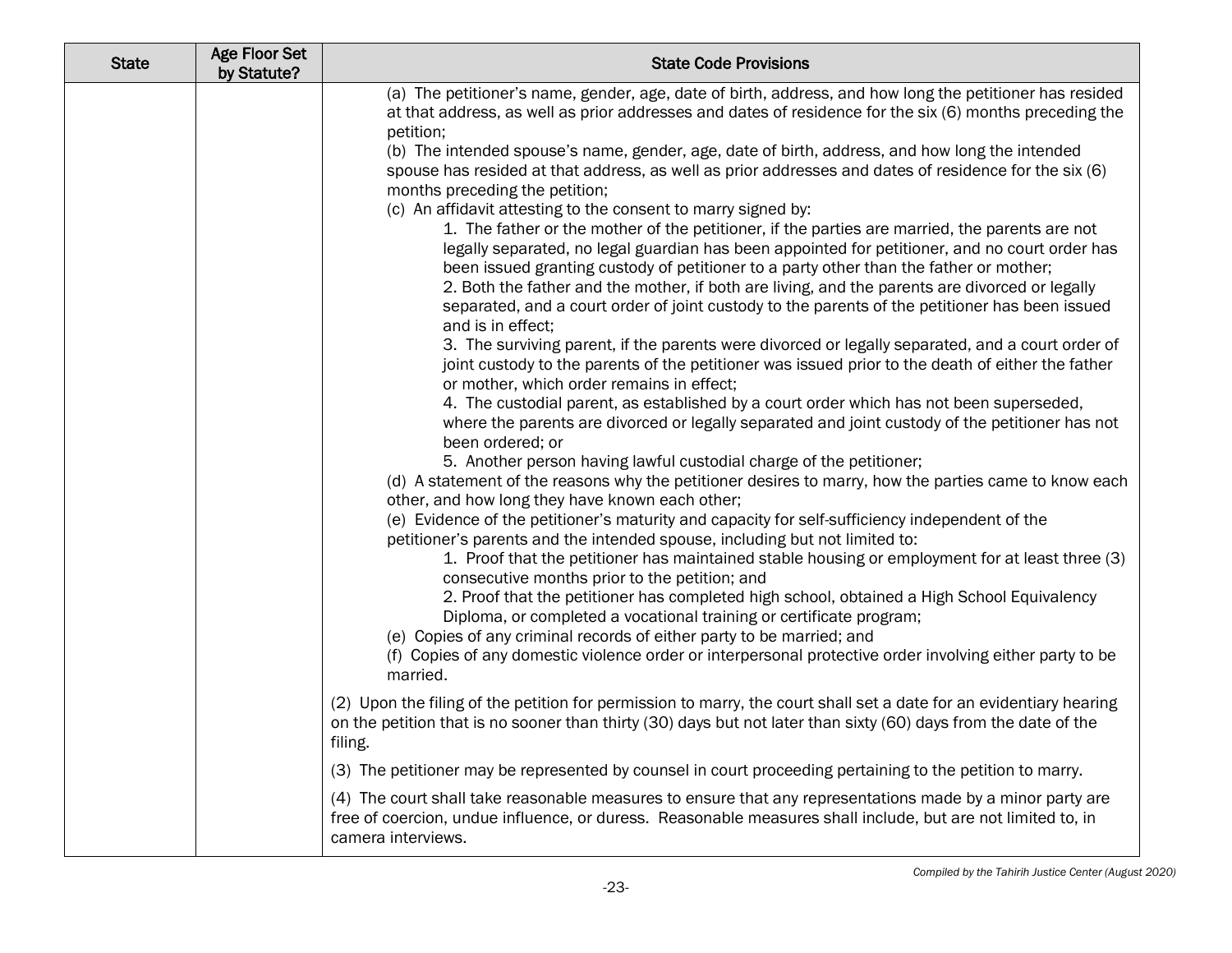| <b>State</b> | <b>Age Floor Set</b><br>by Statute? | <b>State Code Provisions</b>                                                                                                                                                                                                                                                                                                                                                                                                                                                                                                                                                                                                                                                                                                                                                                                                                                                                                                                                                                                                                                                                                                                                                                                                                                                                                                                                                                     |
|--------------|-------------------------------------|--------------------------------------------------------------------------------------------------------------------------------------------------------------------------------------------------------------------------------------------------------------------------------------------------------------------------------------------------------------------------------------------------------------------------------------------------------------------------------------------------------------------------------------------------------------------------------------------------------------------------------------------------------------------------------------------------------------------------------------------------------------------------------------------------------------------------------------------------------------------------------------------------------------------------------------------------------------------------------------------------------------------------------------------------------------------------------------------------------------------------------------------------------------------------------------------------------------------------------------------------------------------------------------------------------------------------------------------------------------------------------------------------|
|              |                                     | (5) Following an evidentiary hearing, the court shall grant the minor's petition for permission to marry unless:<br>(a) The age difference between the parties is more than four (4) years;<br>(b) The intended spouse was or is a person in a position of authority or a position of special trust as<br>defined in KRS 532.045 in relation to the minor;<br>(c) The intended spouse has previously been enjoined by a domestic violence order or interpersonal<br>protective order, regardless of whether or not the person to be protected by the order was the minor<br>petitioner;<br>(d) The intended spouse has been convicted of or entered into a diversion program for a criminal<br>offense against a victim who is a minor as defined in KRS 17.500 or for a violent or sexual criminal<br>offense under KRS Chapter 506, 507, 507A, 508, 509, 510, 529, 530, or 531;<br>(e) The court finds by a preponderance of the evidence that the minor was a victim and that the<br>intended spouse was the perpetrator of a sexual offense against the minor under KRS 510.040,<br>510.050, 510.060, 510.110, 510.120, or 510.030;<br>(f) The court finds by a preponderance of the evidence that abuse, coercion, undue influence, or<br>duress is present; or<br>(g) The court finds that it would otherwise not be in the minor party's best interest to grant the petition<br>to marry. |
|              |                                     | (6) A past or current pregnancy of the minor or the intended spouse shall not be sufficient evidence to<br>establish that the best interests of the minor would be served by granting the petition for marriage.                                                                                                                                                                                                                                                                                                                                                                                                                                                                                                                                                                                                                                                                                                                                                                                                                                                                                                                                                                                                                                                                                                                                                                                 |
|              |                                     | (7) The granting of a petition to marry filed under subsection (1) of this section shall remove the disabilities of<br>minority. A minor emancipated by the petition shall be considered to have all the rights and responsibilities of<br>an adult, except for specific constitutional or statutory age requirements, including but not limited to voting,<br>the use of alcoholic beverages, and other health and safety regulations relevant to him or her because of his or<br>her age. <sup>16</sup>                                                                                                                                                                                                                                                                                                                                                                                                                                                                                                                                                                                                                                                                                                                                                                                                                                                                                        |
|              |                                     | (8) The minor shall be advised by the court of the rights and responsibilities of parties to a marriage and of<br>emancipated minors. The minor shall be provided with a fact sheet on these rights and responsibilities to be<br>developed by the Office of the Attorney General and the Cabinet for Health and Family Services. The fact sheet<br>shall include referral information for legal aid agencies in the Commonwealth and national hotlines for<br>domestic violence and sexual assault.                                                                                                                                                                                                                                                                                                                                                                                                                                                                                                                                                                                                                                                                                                                                                                                                                                                                                             |
|              |                                     | (9) The court may make any other orders that the court deems appropriate for the minor's protection and may<br>impose any other condition on the grant of the petition that the court determines is reasonable under the<br>circumstances for the minor's protection.                                                                                                                                                                                                                                                                                                                                                                                                                                                                                                                                                                                                                                                                                                                                                                                                                                                                                                                                                                                                                                                                                                                            |
|              |                                     | (10) The court may set a fee not to exceed twenty dollars (\$20) to file a petition for permission to marry under<br>this section.                                                                                                                                                                                                                                                                                                                                                                                                                                                                                                                                                                                                                                                                                                                                                                                                                                                                                                                                                                                                                                                                                                                                                                                                                                                               |
|              |                                     |                                                                                                                                                                                                                                                                                                                                                                                                                                                                                                                                                                                                                                                                                                                                                                                                                                                                                                                                                                                                                                                                                                                                                                                                                                                                                                                                                                                                  |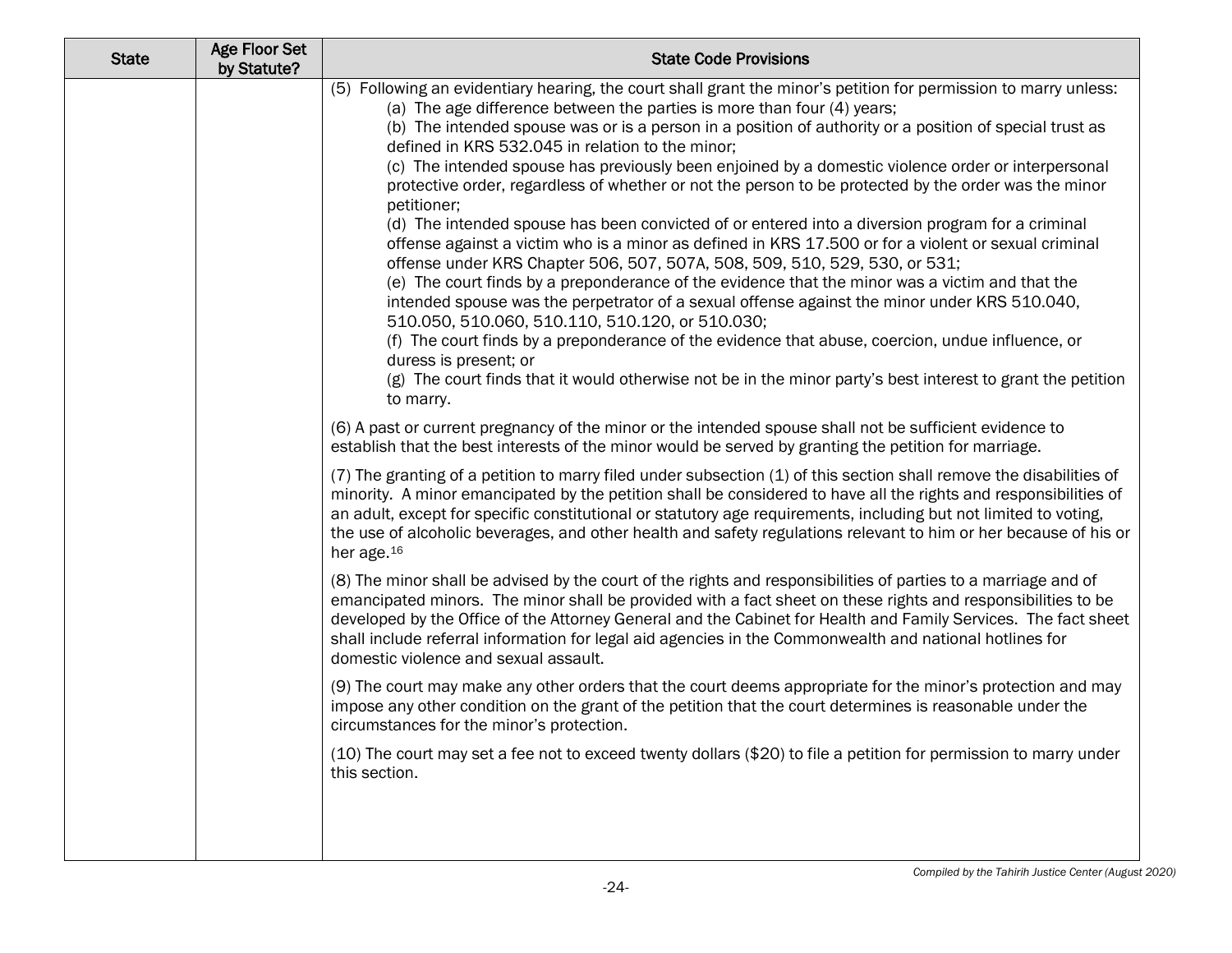| 16 | La. Civil Code Art. 90.1<br>A minor under the age of sixteen may not contract marriage. A minor sixteen or seventeen years of age may<br>not contract marriage with a person of the age of majority where there is an age difference of three years or<br>greater between them.                                                                                                                                                                                                                                                                  |
|----|--------------------------------------------------------------------------------------------------------------------------------------------------------------------------------------------------------------------------------------------------------------------------------------------------------------------------------------------------------------------------------------------------------------------------------------------------------------------------------------------------------------------------------------------------|
|    |                                                                                                                                                                                                                                                                                                                                                                                                                                                                                                                                                  |
|    | La. Civil Code Art. 2333<br>A minor under the age of sixteen may not enter into a matrimonial agreement. A minor sixteen or seventeen<br>years of age may not enter into a matrimonial agreement without judicial authorization and the written<br>concurrence of his father and mother, or of the parent having his legal custody, or of the tutor of his person.                                                                                                                                                                               |
|    | La. Child. Code § 1545<br>A. An officiant may not perform a marriage ceremony in which a minor sixteen or seventeen is a party unless<br>the minor has judicial authorization and the written consent to marry of either:<br>(1) Both of his parents.<br>(2) The tutor of his person.                                                                                                                                                                                                                                                            |
|    | (3) A person who has been awarded custody of the minor.                                                                                                                                                                                                                                                                                                                                                                                                                                                                                          |
|    | B. No marriage ceremony shall be performed for a minor under the age of sixteen.                                                                                                                                                                                                                                                                                                                                                                                                                                                                 |
|    | La. Child. Code § 1546<br>A proceeding brought pursuant to this Chapter may be commenced in the parish in which the minor resides or<br>the marriage ceremony is to be performed.                                                                                                                                                                                                                                                                                                                                                                |
|    | La. Child. Code § 1547 <sup>18</sup><br>Upon application by a minor of the age of sixteen or seventeen, the judge may authorize the marriage when<br>there is a compelling reason why the marriage should take place. The court shall consider the best interest of<br>the minor prospective spouse.                                                                                                                                                                                                                                             |
|    | La. Child. Code § 1548<br>A. The court shall hear a request for authorization for a minor to marry in chambers.                                                                                                                                                                                                                                                                                                                                                                                                                                  |
|    | B. The judge shall require that both the prospective husband and prospective wife be present for the hearing<br>and there shall be a separate in camera interview of the prospective spouses.                                                                                                                                                                                                                                                                                                                                                    |
|    | C. In determining the best interest of the minor prospective spouse, the court shall consider all of the following:<br>(1) Pregnancy of the prospective wife.<br>(2) If the prospective spouses are already living together.<br>(3) Housing and living conditions prior to the prospective marriage and where the prospective spouses<br>intend to live after the marriage.<br>(4) The ages of the prospective spouses.<br>(5) The age differential between the prospective spouses.<br>(6) How the prospective spouses came to know each other. |
|    |                                                                                                                                                                                                                                                                                                                                                                                                                                                                                                                                                  |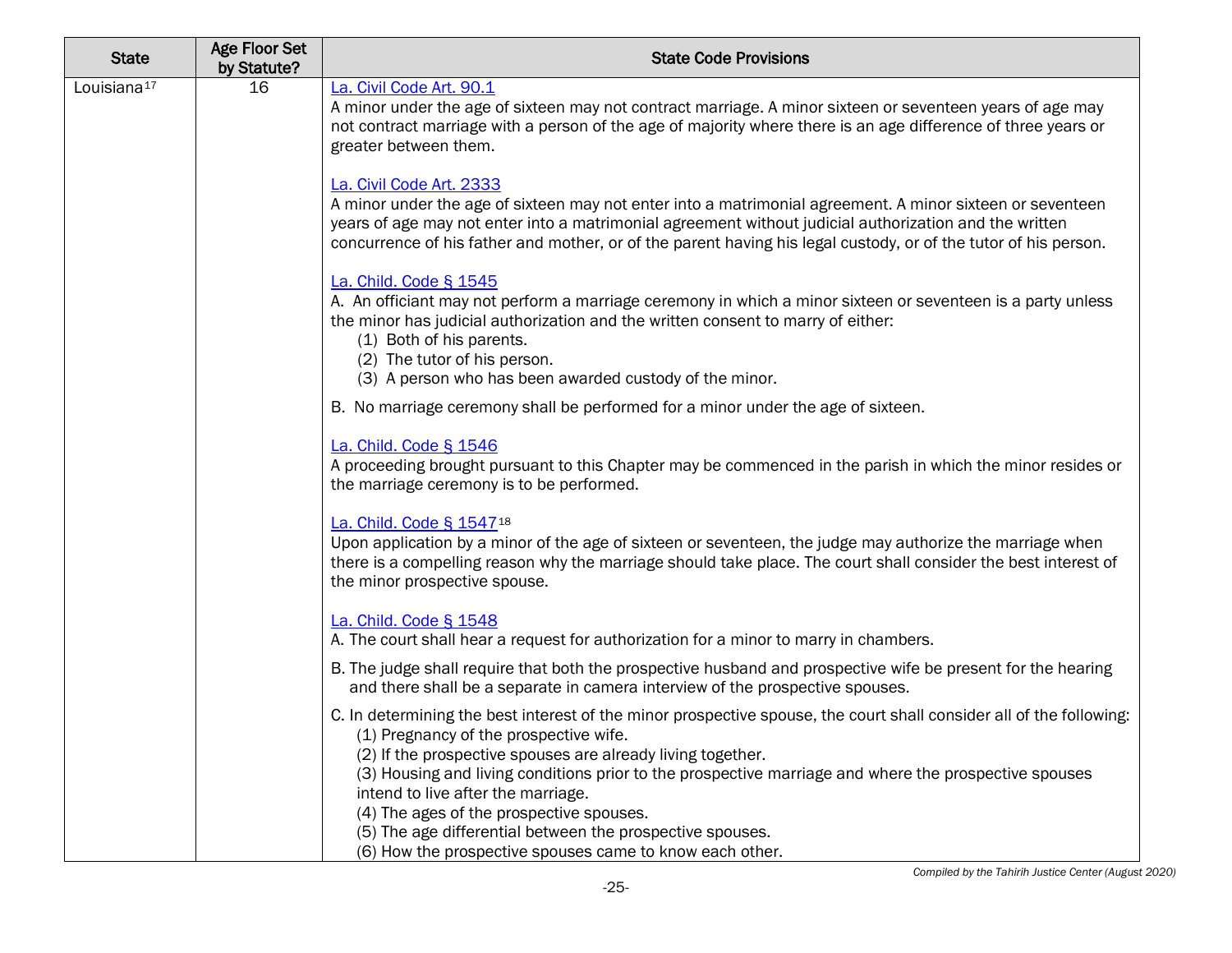| <b>State</b> | <b>Age Floor Set</b><br>by Statute? | <b>State Code Provisions</b>                                                                                                                                                                                                                                                                                                                                                                                                                                                                                                                                                                                                                                                                                                                                                                                                                                                                                                                                                                                                                                                                                                                                                                                                                                                                                                                                                                                                                                                                                                                                                                            |
|--------------|-------------------------------------|---------------------------------------------------------------------------------------------------------------------------------------------------------------------------------------------------------------------------------------------------------------------------------------------------------------------------------------------------------------------------------------------------------------------------------------------------------------------------------------------------------------------------------------------------------------------------------------------------------------------------------------------------------------------------------------------------------------------------------------------------------------------------------------------------------------------------------------------------------------------------------------------------------------------------------------------------------------------------------------------------------------------------------------------------------------------------------------------------------------------------------------------------------------------------------------------------------------------------------------------------------------------------------------------------------------------------------------------------------------------------------------------------------------------------------------------------------------------------------------------------------------------------------------------------------------------------------------------------------|
|              |                                     | (7) The stated reasons why each of the prospective spouses desires to marry one another.<br>(8) Consent of mother, father, or person having legal custody of the minor.                                                                                                                                                                                                                                                                                                                                                                                                                                                                                                                                                                                                                                                                                                                                                                                                                                                                                                                                                                                                                                                                                                                                                                                                                                                                                                                                                                                                                                 |
|              |                                     | D. The judge may require evidence of proof of residency, educational attainment, juvenile offense history, or<br>criminal history to be produced.                                                                                                                                                                                                                                                                                                                                                                                                                                                                                                                                                                                                                                                                                                                                                                                                                                                                                                                                                                                                                                                                                                                                                                                                                                                                                                                                                                                                                                                       |
|              |                                     | E. The judge shall conduct an inquiry to determine if there exists any evidence that the minor is a victim of<br>human trafficking, sexual assault, domestic violence, coercion, duress, or undue influence. In conducting the<br>inquiry, the judge shall ask all of the following questions:<br>(1) Whether one prospective spouse is in a position of authority over the other prospective spouse.<br>(2) Previous marriage or marriages of either of the prospective spouses.<br>(3) Residency and length of residency of the prospective spouses.<br>(4) How long the prospective spouses have known each other.<br>(5) Length of relationship between the prospective spouses.<br>(6) Any evidence of kidnaping, sexual assault, or domestic violence between the prospective spouses.<br>(7) Whether one of the prospective spouses was the victim of a sexual offense committed by the other<br>prospective spouse.<br>(8) Evidence of domestic violence, spousal abuse, or sexual offenses committed by either of the<br>prospective spouses upon anyone.<br>(9) Criminal history of the prospective spouses.<br>(10) Whether either prospective husband or wife provided or promised a third party anything of value in<br>exchange for the marriage.<br>(11) Evidence of maturity and self-sufficiency of the prospective spouses through educational attainment<br>or employment.<br>(12) Evidence of at least eight hours of premarital counseling from the prospective spouses.<br>(13) Any history of any medical condition or chemical dependency of either of the prospective spouses. |
|              |                                     | F. If the judge finds any evidence of human trafficking, sexual assault, domestic violence, coercion, or undue<br>influence, he shall immediately report it to local law enforcement or child protective services, and shall not<br>authorize the marriage.                                                                                                                                                                                                                                                                                                                                                                                                                                                                                                                                                                                                                                                                                                                                                                                                                                                                                                                                                                                                                                                                                                                                                                                                                                                                                                                                             |
|              |                                     | La. Child. Code § 1549<br>A. The authorization must be in writing but may not give the court's reasons for granting it.                                                                                                                                                                                                                                                                                                                                                                                                                                                                                                                                                                                                                                                                                                                                                                                                                                                                                                                                                                                                                                                                                                                                                                                                                                                                                                                                                                                                                                                                                 |
|              |                                     | B. A copy of the authorization must be attached to the copy of the marriage certificate given to the parties and<br>the original of the authorization must be presented to the official who issues the marriage license.                                                                                                                                                                                                                                                                                                                                                                                                                                                                                                                                                                                                                                                                                                                                                                                                                                                                                                                                                                                                                                                                                                                                                                                                                                                                                                                                                                                |
|              |                                     | C. A copy of the authorization must also be filed with the marriage certificate as required by law.                                                                                                                                                                                                                                                                                                                                                                                                                                                                                                                                                                                                                                                                                                                                                                                                                                                                                                                                                                                                                                                                                                                                                                                                                                                                                                                                                                                                                                                                                                     |
|              |                                     | La. Rev. Stat. Ann. 9:221<br>B. No marriage license for a minor under the age of sixteen shall be issued. No marriage license for a minor<br>of the age of sixteen or seventeen shall be issued where there is an age difference of three years or greater<br>between the persons seeking the marriage license.                                                                                                                                                                                                                                                                                                                                                                                                                                                                                                                                                                                                                                                                                                                                                                                                                                                                                                                                                                                                                                                                                                                                                                                                                                                                                         |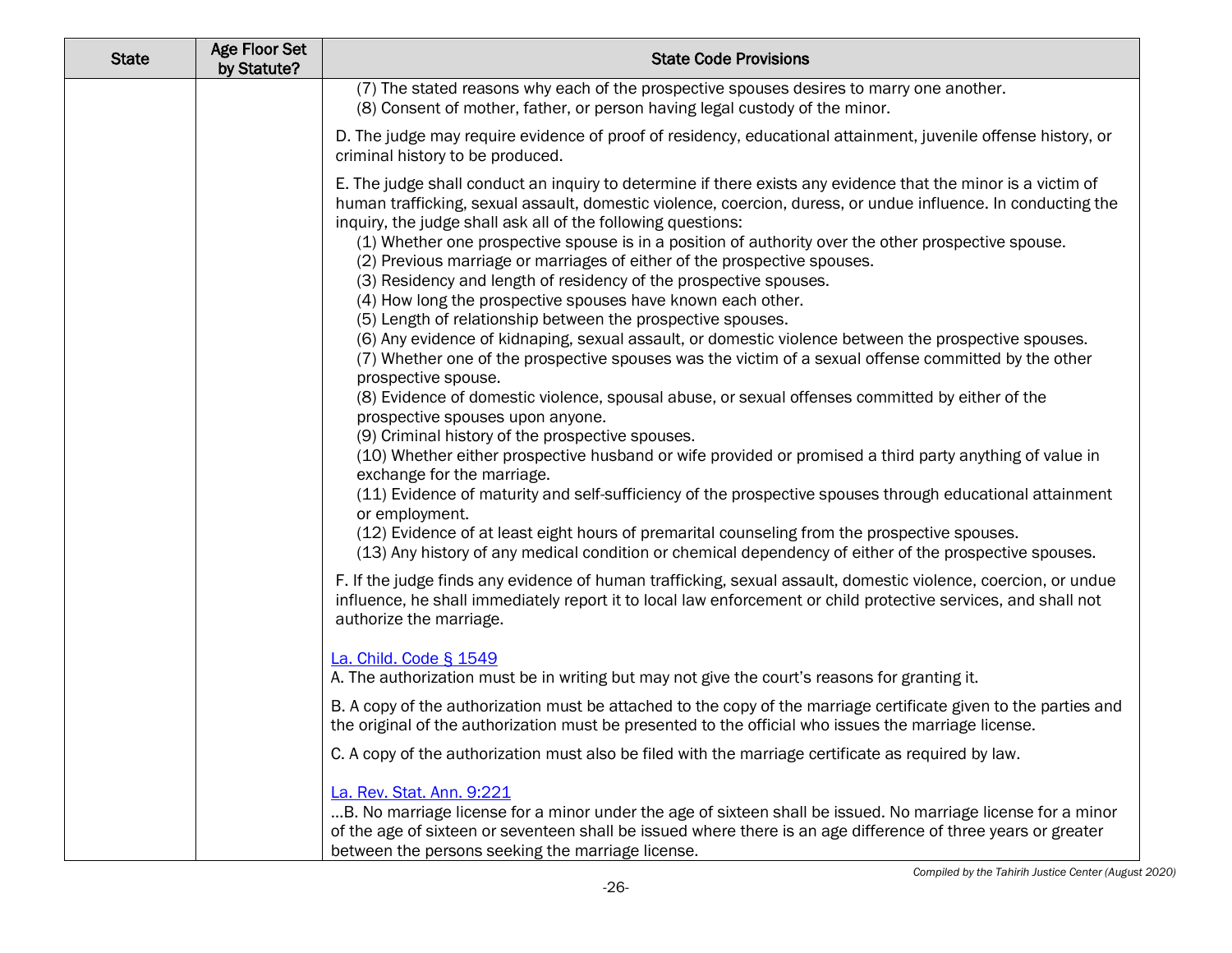| <b>State</b> | <b>Age Floor Set</b><br>by Statute? | <b>State Code Provisions</b>                                                                                                                                                                                                                                                                                                                                                                                                                                                                                                                                                                                                                                                                                                                                                                                                                                                                                                                                                                                                                                                                                                                                                                                                        |
|--------------|-------------------------------------|-------------------------------------------------------------------------------------------------------------------------------------------------------------------------------------------------------------------------------------------------------------------------------------------------------------------------------------------------------------------------------------------------------------------------------------------------------------------------------------------------------------------------------------------------------------------------------------------------------------------------------------------------------------------------------------------------------------------------------------------------------------------------------------------------------------------------------------------------------------------------------------------------------------------------------------------------------------------------------------------------------------------------------------------------------------------------------------------------------------------------------------------------------------------------------------------------------------------------------------|
|              |                                     | La. Rev. Stat. Ann. 9:225<br>A. An application for a marriage license shall be accompanied by:<br>(1) (a) A certified copy of each party's birth certificate as provided by R.S. 9:226.<br>(b) If the applicant does not have a birth certificate, the applicant shall obtain an order signed by a<br>judge waiving the requirement pursuant to R.S. 9:228.<br>(2) The written consent for a minor to marry, or the court's authorization for the minor to marry, or both, as<br>required by Chapter 6 of Title XV of the Children's Code [see provisions above].<br>(3) If applicable, the declaration of intent for a covenant marriage, as provided in Part VII of this Chapter.<br>(4) A valid and unexpired driver's license, a government issued identification card, or a valid and unexpired<br>passport from the country of his birth or an unexpired visa accompanied by Form I-94 as issued by the<br>United States.                                                                                                                                                                                                                                                                                                     |
|              |                                     | B. (1) It shall be unlawful for any officer authorized to issue a marriage license in this state to issue a license<br>to any male or female unless both parties first present and file with the officer a certified copy of their<br>original birth certificate.<br>(2) A photostatic or photographic reproduction of the certified copy of the birth certificate shall be filed with<br>the officer.                                                                                                                                                                                                                                                                                                                                                                                                                                                                                                                                                                                                                                                                                                                                                                                                                              |
| Maine        | 16                                  | Me. Rev. Stat. tit. 19-A, § 65219<br>7. A marriage license may not be issued to persons under 18 years of age without the written consent of<br>their parents, guardians or persons to whom a court has given custody. In the absence of persons qualified to<br>give consent, the judge of probate in the county where each minor resides may grant consent after notice and<br>opportunity for hearing.<br>8. The clerk may not issue a marriage license to a person under 16 years of age.                                                                                                                                                                                                                                                                                                                                                                                                                                                                                                                                                                                                                                                                                                                                       |
| Maryland     | 15                                  | Md. Fam. Law Code Ann. § 2-301<br>(a) Marriage of individual 16 or 17 years old. -- An individual 16 or 17 years old may not marry unless:<br>(1) The individual has the consent of a parent or guardian and the parent or guardian swears that the<br>individual is at least 16 years old; or<br>(2) If the individual does not have the consent of a parent or guardian, either party to be married gives the<br>clerk a certificate from a licensed physician, licensed physician assistant, or certified nurse practitioner<br>stating that the physician, physician assistant, or nurse practitioner has examined the woman to be<br>married and has found that she is pregnant or has given birth to a child.<br>(b) Marriage of individual 15 years old. -- An individual 15 years old may not marry unless:<br>(1) The individual has the consent of a parent or guardian; and<br>(2) Either party to be married gives the clerk a certificate from a licensed physician, licensed physician<br>assistant, or certified nurse practitioner stating that the physician, physician assistant, or nurse practitioner<br>has examined the woman to be married and has found that she is pregnant or has given birth to a child. |
|              |                                     | (c) Marriage of individual under the age of 15 years. - An individual under the age of 15 may not marry.                                                                                                                                                                                                                                                                                                                                                                                                                                                                                                                                                                                                                                                                                                                                                                                                                                                                                                                                                                                                                                                                                                                            |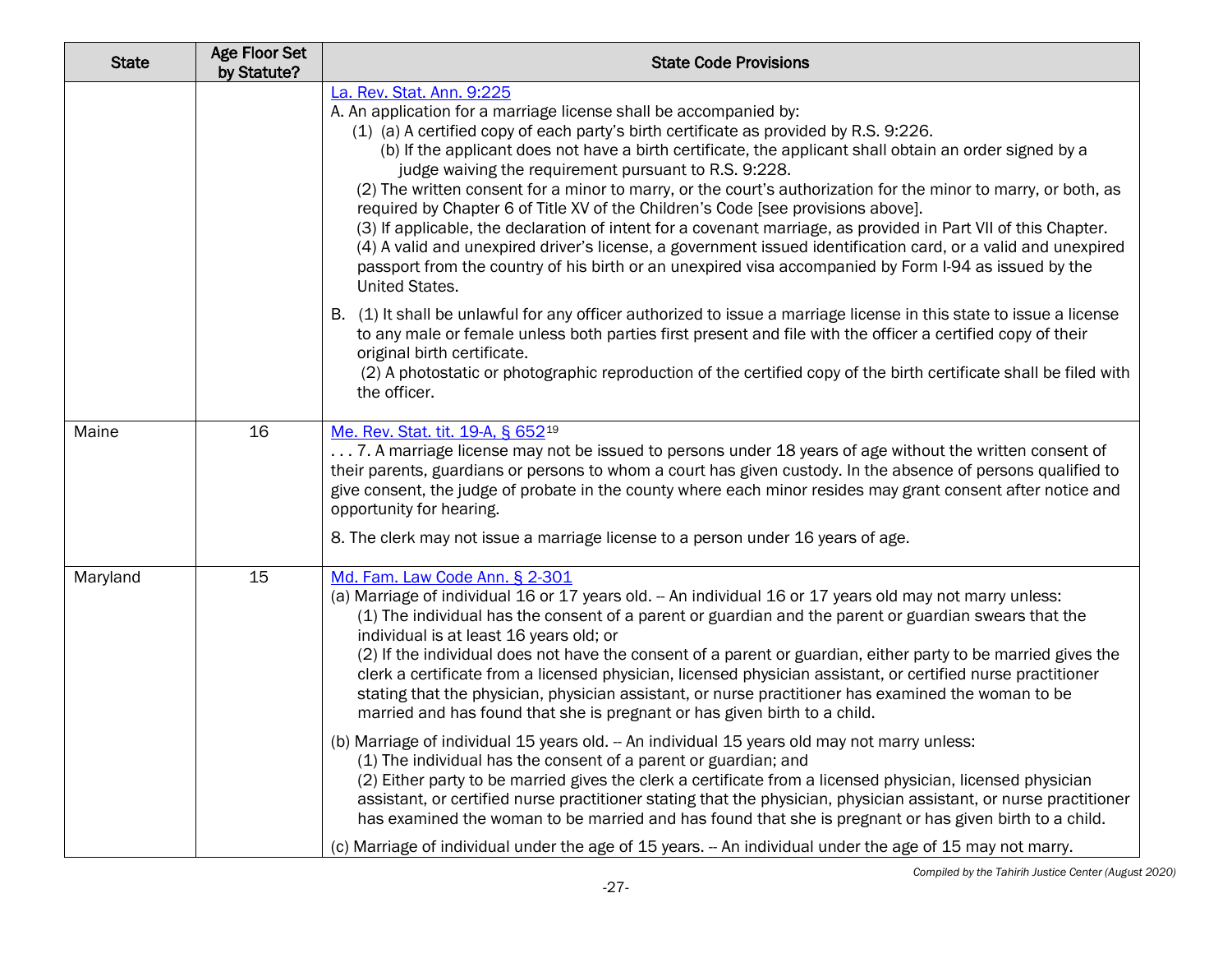| <b>State</b>  | <b>Age Floor Set</b><br>by Statute?                                   | <b>State Code Provisions</b>                                                                                                                                                                                                                                                                                                                                                                                                                                                                                                                                                                                                                                                                                                                                                                                                                                                                                                                                                                                                                                                                                                                                                                                                                                                                                                                                                                                                                                                                                                                                                                                                                                                                                                                                                                    |
|---------------|-----------------------------------------------------------------------|-------------------------------------------------------------------------------------------------------------------------------------------------------------------------------------------------------------------------------------------------------------------------------------------------------------------------------------------------------------------------------------------------------------------------------------------------------------------------------------------------------------------------------------------------------------------------------------------------------------------------------------------------------------------------------------------------------------------------------------------------------------------------------------------------------------------------------------------------------------------------------------------------------------------------------------------------------------------------------------------------------------------------------------------------------------------------------------------------------------------------------------------------------------------------------------------------------------------------------------------------------------------------------------------------------------------------------------------------------------------------------------------------------------------------------------------------------------------------------------------------------------------------------------------------------------------------------------------------------------------------------------------------------------------------------------------------------------------------------------------------------------------------------------------------|
| Massachusetts | No age floor<br>set by statute.<br>If the statutory<br>exceptions are | Mass. Gen. Laws ch. 207, § 7<br>A magistrate or minister shall not solemnize a marriage if he has reasonable cause to believe that a party to<br>the intended marriage is under eighteen unless the provisions of sections twenty-four and twenty-five [see<br>below] have been satisfied.                                                                                                                                                                                                                                                                                                                                                                                                                                                                                                                                                                                                                                                                                                                                                                                                                                                                                                                                                                                                                                                                                                                                                                                                                                                                                                                                                                                                                                                                                                      |
|               | met, a child of<br>any age could<br>be married. <sup>20</sup>         | Mass. Gen. Laws ch. 207, § 24<br>The clerk or registrar shall not, except as provided in the following section, receive a notice of the intention of<br>marriage of a person under eighteen.                                                                                                                                                                                                                                                                                                                                                                                                                                                                                                                                                                                                                                                                                                                                                                                                                                                                                                                                                                                                                                                                                                                                                                                                                                                                                                                                                                                                                                                                                                                                                                                                    |
|               |                                                                       | Mass. Gen. Laws ch. 207, § 25<br>The probate court for the county where, or a district court within the judicial district of which, a minor under the<br>age specified in the preceding section resides may, after hearing, make an order allowing the marriage of such<br>minor, if the parents or surviving parent of such minor, or, if only one such parent resides in the<br>commonwealth, that parent, or, if neither such parent is alive and resident thereof, or if the parent or parents<br>qualified as aforesaid to consent are disqualified as hereinafter provided, a legal guardian with custody of the<br>person of such minor has consented to such order. If a parent has deserted his family, or if found to be<br>incapacitated by reason of mental illness and incapable of consent, or if found unfit under the provisions of<br>section five of chapter two hundred and one to have custody of such minor, it shall not be necessary to obtain<br>his consent to such order. If a parent whose consent would be required if living in the commonwealth lives<br>outside thereof and the address of such parent is known, such notice of the proceedings shall be given him as<br>the probate or district court may order. Said court may also after hearing make such order in the case of a<br>person whose age is alleged to exceed that specified in the preceding section, but who is unable to produce an<br>official record of birth, whereby the reasonable doubt of the clerk or registrar, as exercised under section thirty-<br>five, may be removed. Upon receipt of a certified copy of such order by the clerk or registrar of the town where<br>such minor resides, he shall receive the notice required by law and issue a certificate as in other cases. |
|               |                                                                       | Mass. Gen. Laws ch. 207, § 27<br>A party to an intended marriage who has been legally adopted shall, in the notice of intention thereof, give the<br>names of his parents by adoption; and the names of his parents may also be added. The consent of a parent<br>by adoption to the marriage of a minor shall be sufficient if the consent of a parent of a minor is required by<br>law as a preliminary to marriage. If the natural parents of a minor have been divorced and the consent of one<br>of them is required by law, preliminary to the marriage of such minor, the consent of the parent having the<br>custody of such minor shall be sufficient.                                                                                                                                                                                                                                                                                                                                                                                                                                                                                                                                                                                                                                                                                                                                                                                                                                                                                                                                                                                                                                                                                                                                 |
|               |                                                                       | Mass. Gen. Laws ch. 207, § 33A<br>If it appears from the statements made in the written notice of intention of marriage that a party to such<br>intended marriage is under eighteen, the clerk or registrar shall not, except as required under section twenty-<br>five, issue a certificate under section twenty-eight before receiving proof of the age of the parties. Such proof<br>shall be contained in any of the following documents, graded and taking precedence in the order named: (1)<br>an original or certified copy of a record of birth; (2) an original or certified copy of a baptismal record; (3) a                                                                                                                                                                                                                                                                                                                                                                                                                                                                                                                                                                                                                                                                                                                                                                                                                                                                                                                                                                                                                                                                                                                                                                        |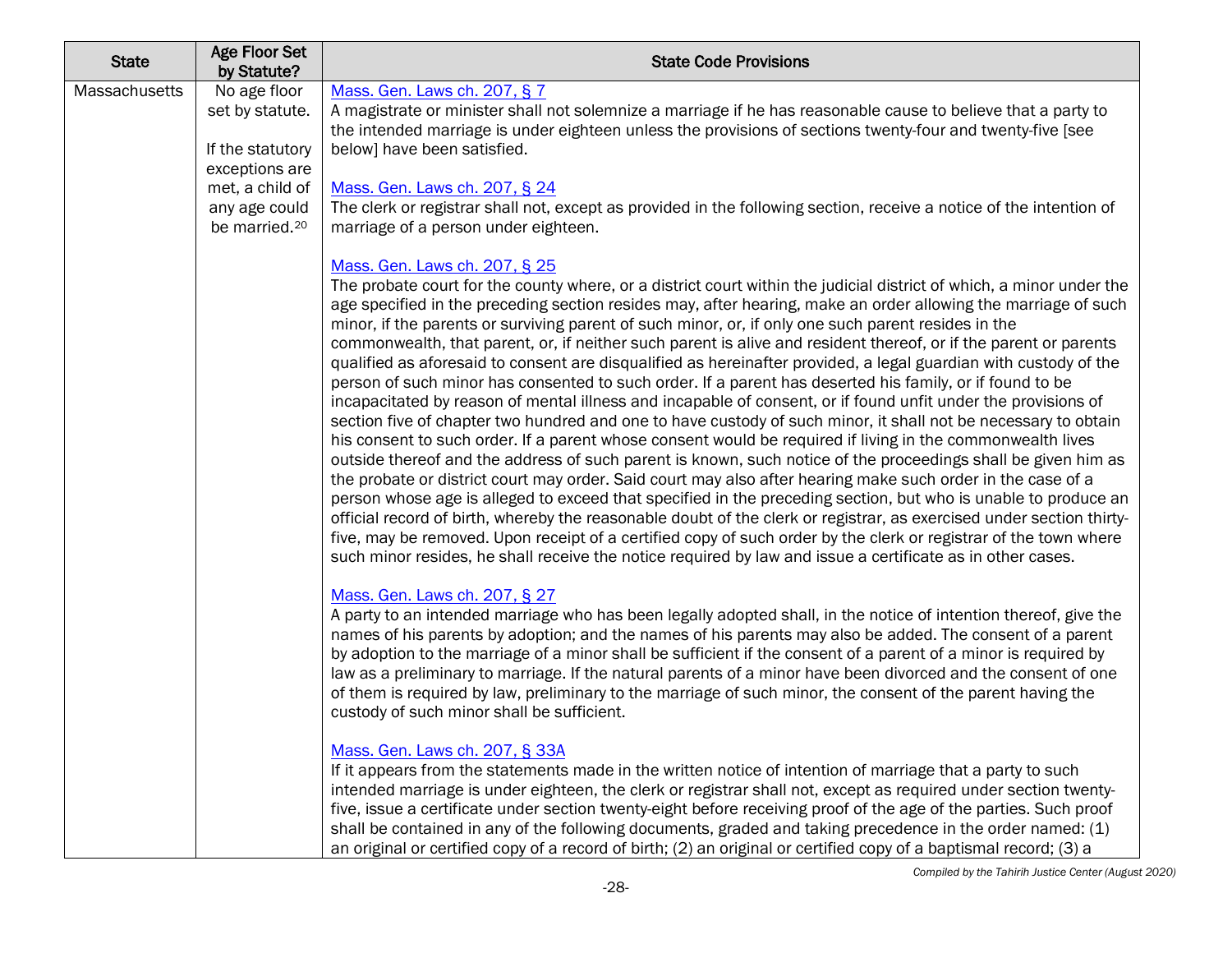| <b>State</b> | Age Floor Set<br>by Statute?                                                                                                              | <b>State Code Provisions</b>                                                                                                                                                                                                                                                                                                                                                                                                                                                                                                                                                                                                                                                                                                                                                                                                                                                                                                                                                                                                                                                                                                                                                                                                                                                                                                                                                                                    |
|--------------|-------------------------------------------------------------------------------------------------------------------------------------------|-----------------------------------------------------------------------------------------------------------------------------------------------------------------------------------------------------------------------------------------------------------------------------------------------------------------------------------------------------------------------------------------------------------------------------------------------------------------------------------------------------------------------------------------------------------------------------------------------------------------------------------------------------------------------------------------------------------------------------------------------------------------------------------------------------------------------------------------------------------------------------------------------------------------------------------------------------------------------------------------------------------------------------------------------------------------------------------------------------------------------------------------------------------------------------------------------------------------------------------------------------------------------------------------------------------------------------------------------------------------------------------------------------------------|
|              |                                                                                                                                           | passport; (4) a life insurance policy; (5) an employment certificate; (6) a school record; (7) an immigration<br>record; (8) a naturalization record; or (9) a court record. Documentary evidence of a lower grade as aforesaid<br>shall not be received by the clerk or registrar unless he is satisfied that evidence of a higher grade is not<br>readily procurable. If no such documentary proof of age is procurable, the consent of the parent shall be<br>sufficient. If the clerk or registrar has reasonable cause to believe that a party to an intended marriage<br>represented to be eighteen or over, is under such age, he shall, before issuing such certificate, require<br>documentary proof of age as aforesaid.                                                                                                                                                                                                                                                                                                                                                                                                                                                                                                                                                                                                                                                                              |
|              |                                                                                                                                           | Mass. Gen. Laws ch., 207, § 34<br>If it is necessary to give notice in two towns of the intention of marriage of a minor, the clerk or registrar who<br>first takes the consent of the parent or guardian shall take it in duplicate, retaining one copy and delivering the<br>other duly attested by him to the person obtaining the certificate, to be given to the clerk or registrar issuing<br>the second certificate; and no fee shall be charged for such consent or copy.                                                                                                                                                                                                                                                                                                                                                                                                                                                                                                                                                                                                                                                                                                                                                                                                                                                                                                                               |
| Michigan     | No age floor<br>set by<br>statute. <sup>21</sup><br>If the statutory<br>exceptions are<br>met, a child of<br>any age could<br>be married. | Mich. Comp. Laws § 551.51<br>A marriage in this state shall not be contracted by a person who is under 16 years of age, and the marriage, if<br>entered into, shall be void. This act shall not prohibit probate judges from exercising their powers to perform<br>marriages as provided by Act No. 180 of the Public Acts of 1897, being sections 551.201 to 551.204 of the<br>Michigan Compiled Laws.<br>Mich. Comp. Laws § 551.103<br>(1) A person who is 18 years of age or older may contract marriage. A person who is 16 years of age but is less<br>than 18 years of age may contract marriage with the written consent of 1 of the parents of the person or the<br>person's legal guardian, as provided in this section. As proof of age, the person who intends to be married, in                                                                                                                                                                                                                                                                                                                                                                                                                                                                                                                                                                                                                     |
|              |                                                                                                                                           | addition to the statement of age in the application, when requested by the county clerk, shall submit a birth<br>certificate or other proof of age. The county clerk on the application submitted shall fill out the blank spaces of<br>the license according to the sworn answers of the applicant, taken before the county clerk, or some person<br>duly authorized by law to administer oaths. If it appears from the affidavit that either the applicant for a<br>marriage license or the person whom he or she intends to marry is less than 18 years of age, the county clerk<br>shall require that there first be produced the written consent of 1 of the parents of each of the persons who is<br>less than 18 years of age or of the person's legal guardian, unless the person does not have a living parent or<br>guardian. The consent shall be to the marriage and to the issuing of the license for which the application is<br>submitted. The consent shall be given personally in the presence of the county clerk or be acknowledged<br>before a notary public or other officer authorized to administer oaths. A license shall not be issued by the<br>county clerk until the requirements of this section are complied with. The written consent shall be preserved<br>on file in the office of the county clerk. If the parties are legally entitled to be married, the county clerk shall |
|              |                                                                                                                                           | sign the license and certify the fact that it is properly issued, and the clerk shall make a correct copy of the<br>license in the books of registration.                                                                                                                                                                                                                                                                                                                                                                                                                                                                                                                                                                                                                                                                                                                                                                                                                                                                                                                                                                                                                                                                                                                                                                                                                                                       |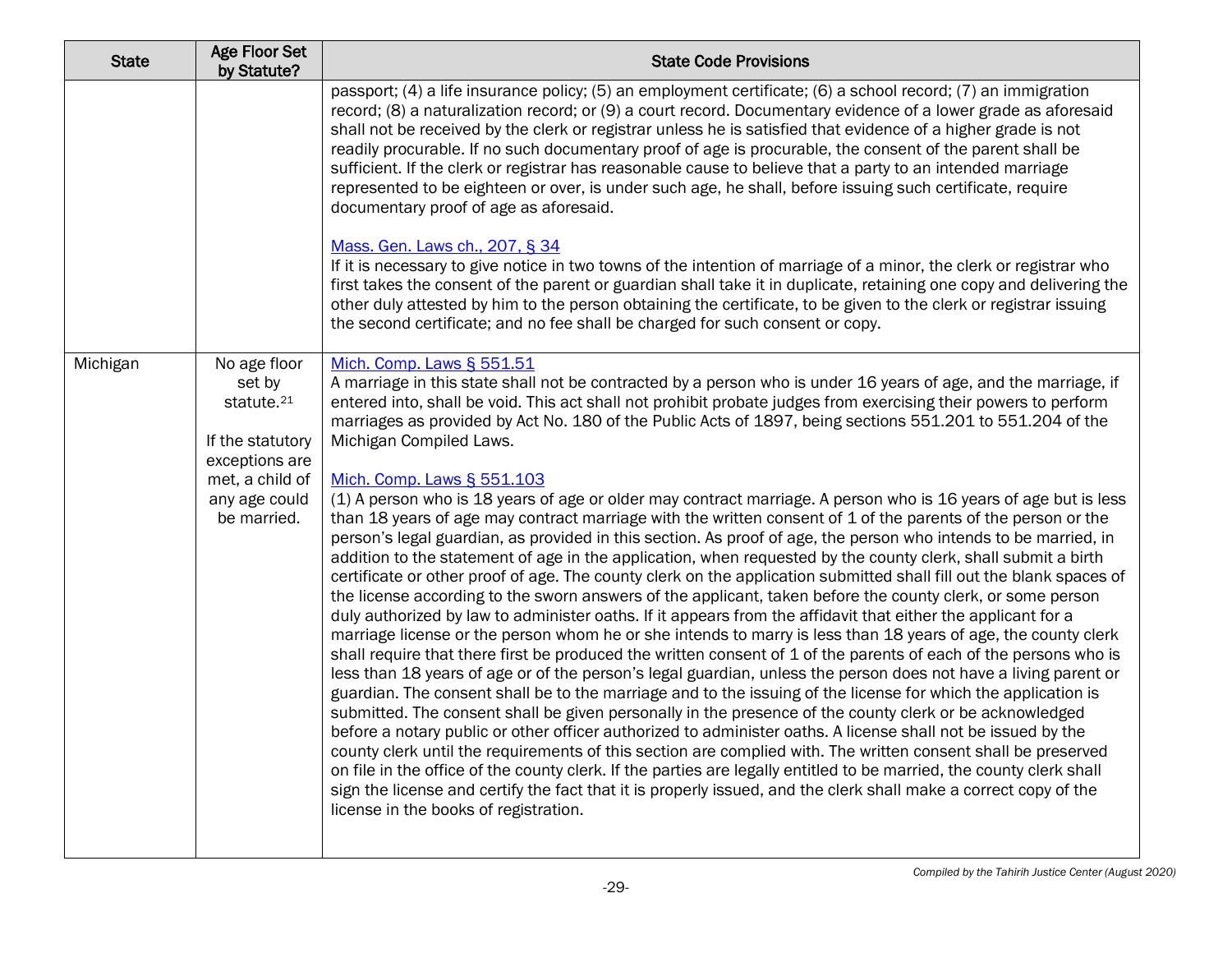| <b>State</b> | <b>Age Floor Set</b><br>by Statute? | <b>State Code Provisions</b>                                                                                                                                                                                                                                                                                                                                                                                                                                                                                                                                                                                                                                                                                                                                                                                                                                                            |
|--------------|-------------------------------------|-----------------------------------------------------------------------------------------------------------------------------------------------------------------------------------------------------------------------------------------------------------------------------------------------------------------------------------------------------------------------------------------------------------------------------------------------------------------------------------------------------------------------------------------------------------------------------------------------------------------------------------------------------------------------------------------------------------------------------------------------------------------------------------------------------------------------------------------------------------------------------------------|
|              |                                     | Mich. Comp. Laws § 551.201<br>(2) The judge of probate may marry, without publicity, persons under marriageable age, as provided in<br>section 3 of Act No. 128 of the Public Acts of 1887, being section 551.103 of the Michigan Compiled Laws<br>[see above], if the application for the license is accompanied by 1 of the following:<br>(a) A written request of all of the biological or adopting living parents of both parties, and their guardian or<br>guardians if either or both of the parents are dead.<br>(b) A written request of the parents or guardians of the party under marriageable age if only 1 party to the<br>marriage is under the marriageable age.                                                                                                                                                                                                         |
|              |                                     | (3) If the noncustodial parent has been given notice of the request for consent by personal service or<br>registered mail at his or her last known address and the noncustodial parent fails to enter an objection within<br>5 days after receipt of notice, then the consent shall be required only of a parent to whom custody of a child<br>has been awarded by a court. The consent shall not be required of a parent confined under sentence in a state<br>or federal penal institution or confined in a mental hospital under adjudication of legal incapacity by a court of<br>competent jurisdiction or upon the return of process by the sheriff of the county in which the parent was last<br>known to reside made not less than 5 nor more than 14 days after issuance of the process certifying that after<br>diligent search the parent cannot be found within the county. |
| Minnesota    | 18                                  | Minn. Stat. Ann. § 517.0222<br>A person who has attained the full age of 18 years is capable in law of contracting into a civil marriage, if<br>otherwise competent.                                                                                                                                                                                                                                                                                                                                                                                                                                                                                                                                                                                                                                                                                                                    |
|              |                                     | Minn. Stat. Ann. §517.03<br>Subd.1(a) The following civil marriages are prohibited:                                                                                                                                                                                                                                                                                                                                                                                                                                                                                                                                                                                                                                                                                                                                                                                                     |
|              |                                     | (4) a civil marriage entered into between persons when both have not attained the full age of 18 years.                                                                                                                                                                                                                                                                                                                                                                                                                                                                                                                                                                                                                                                                                                                                                                                 |
|              |                                     | Subd.1(b)<br>A civil marriage prohibited under paragraph (a), clause (4), that is recognized by another state or foreign<br>jurisdiction under common law or statute, is void and against the public policy of this state unless neither party<br>was a resident of this state at the time they were married.                                                                                                                                                                                                                                                                                                                                                                                                                                                                                                                                                                           |
|              |                                     | Minn. Stat. Ann. § 517.08<br>Subd. 1b. Term of license; fee; premarital education.                                                                                                                                                                                                                                                                                                                                                                                                                                                                                                                                                                                                                                                                                                                                                                                                      |
|              |                                     | (a) The local registrar shall examine upon oath the parties applying for a license relative to the legality of the<br>contemplated civil marriage. Both parties must present proof of age to the local registrar. If one party is unable<br>to appear in person, the party appearing may complete the absent applicant's information. The local registrar<br>shall provide a copy of the civil marriage application to the party who is unable to appear, who must verify the<br>accuracy of the appearing party's information in a notarized statement. The verification statement must be                                                                                                                                                                                                                                                                                             |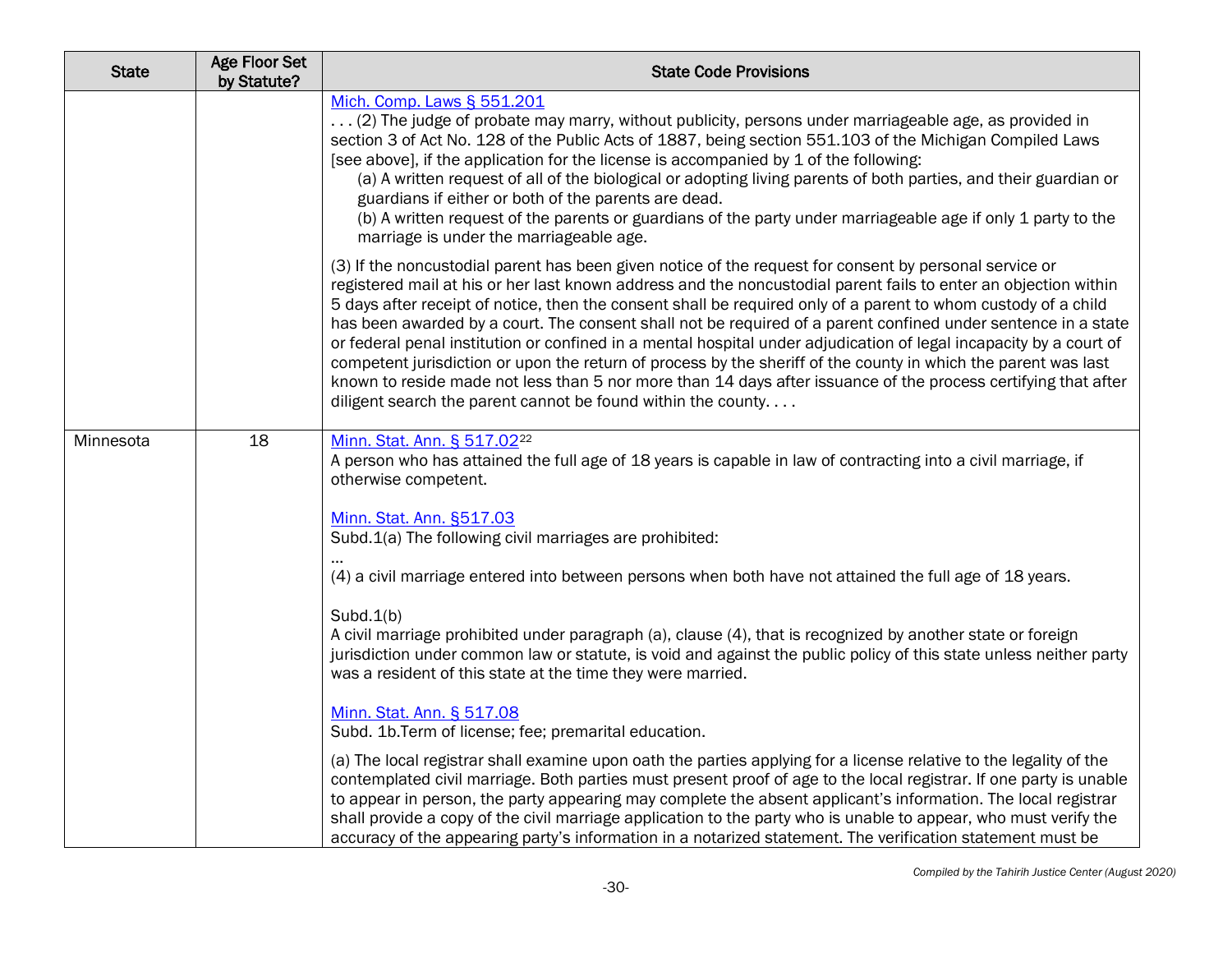| <b>State</b> | Age Floor Set<br>by Statute?       | <b>State Code Provisions</b>                                                                                                                                                                                                  |
|--------------|------------------------------------|-------------------------------------------------------------------------------------------------------------------------------------------------------------------------------------------------------------------------------|
|              |                                    | accompanied by a copy of proof of age of the party. The civil marriage license must not be released until the<br>verification statement and proof of age has been received by the local registrar                             |
|              |                                    | Subd. 1d. Proof of age. For purposes of this section, proof of the age of a party may be established in the form<br>of:                                                                                                       |
|              |                                    | (1) an original or certified copy of a birth certificate or birth record;                                                                                                                                                     |
|              |                                    | (2) a driver's license or other identification card issued by a government entity or school; or                                                                                                                               |
|              |                                    | (3) a school record, immigration record, naturalization record, court record, or other document or record issued<br>by a government entity that contains the date of birth of a party.                                        |
| Mississippi  | No age floor                       | Miss. Code Ann. § 93-1-5                                                                                                                                                                                                      |
|              | set by statute.                    | (1) Every male who is at least seventeen (17) years old and every female who is at least fifteen (15) years old                                                                                                               |
|              |                                    | shall be capable in law of contracting marriage. However, males and females under the age twenty-one (21)                                                                                                                     |
|              | If the statutory<br>exceptions are | years must furnish the circuit clerk satisfactory evidence of consent to the marriage by the parents or<br>guardians of the parties. It shall be unlawful for the circuit court clerk to issue a marriage license until the   |
|              | met, a child of                    | following conditions precedent have been complied with:                                                                                                                                                                       |
|              | any age could                      | (a) Application for the license is to be made in writing to the clerk of the circuit court of any county in the                                                                                                               |
|              | be married.                        | State of Mississippi. The application shall be sworn to by both applicants and shall include:                                                                                                                                 |
|              |                                    | (i) The names, ages and addresses of the parties applying;                                                                                                                                                                    |
|              |                                    | (ii) The names and addresses of the parents of the applicants, and, for applicants under the age of                                                                                                                           |
|              |                                    | twenty-one (21), if no parents, then names and addresses of the guardian or next of kin;                                                                                                                                      |
|              |                                    | (iii) The signatures of witnesses; and                                                                                                                                                                                        |
|              |                                    | (iv) Any other data that may be required by law or the State Board of Health.<br>(b) Proof of age shall be presented to the circuit court clerk in the form of either a birth certificate,                                    |
|              |                                    | baptismal record, armed service discharge, armed service identification card, life insurance policy,                                                                                                                          |
|              |                                    | insurance certificate, school record, driver's license, or other official document evidencing age. The                                                                                                                        |
|              |                                    | document substantiating age and date of birth shall be examined by the circuit court clerk before whom                                                                                                                        |
|              |                                    | application is made, and the circuit court clerk shall retain in his file with the application the document or a                                                                                                              |
|              |                                    | certified or photostatic copy of the document.                                                                                                                                                                                |
|              |                                    | (c) Applicants under the age of twenty-one (21) must submit affidavits showing the age of both applying                                                                                                                       |
|              |                                    | parties made by either the father, mother, guardian or next of kin of each of the contracting parties and                                                                                                                     |
|              |                                    | filed with the clerk of the circuit court along with the application.                                                                                                                                                         |
|              |                                    | (d) If the male applicant is under seventeen (17) years of age or the female is under fifteen (15) years of<br>age, and satisfactory proof is furnished to the judge of any circuit, chancery or county court that sufficient |
|              |                                    | reasons exist and that the parties desire to be married to each other and that the parents or other person                                                                                                                    |
|              |                                    | in loco parentis of the person or persons so under age consent to the marriage, then the judge of any such                                                                                                                    |
|              |                                    | court in the county where either of the parties resides may waive the minimum age requirement and by                                                                                                                          |
|              |                                    | written instrument authorize the clerk of the court to issue the marriage license to the parties if they are                                                                                                                  |
|              |                                    | otherwise qualified by law. Authorization shall be a part of the confidential files of the clerk of the court,                                                                                                                |
|              |                                    | subject to inspection only by written permission of the judge                                                                                                                                                                 |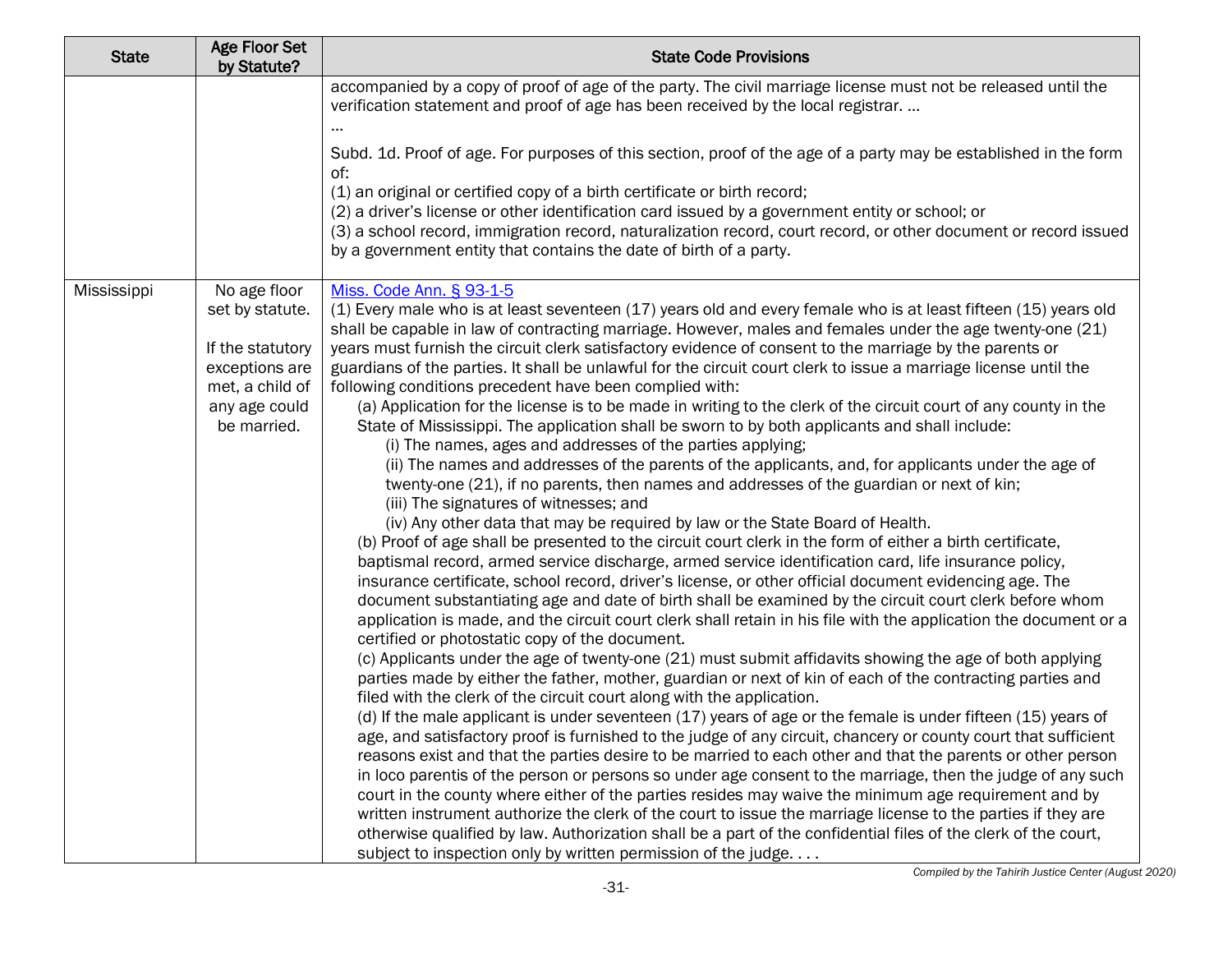| <b>State</b> | <b>Age Floor Set</b><br>by Statute? | <b>State Code Provisions</b>                                                                                                                                                                                                                                                                                                                                                                                                                                                                                                                                                                                                                                                                                                                                                                       |
|--------------|-------------------------------------|----------------------------------------------------------------------------------------------------------------------------------------------------------------------------------------------------------------------------------------------------------------------------------------------------------------------------------------------------------------------------------------------------------------------------------------------------------------------------------------------------------------------------------------------------------------------------------------------------------------------------------------------------------------------------------------------------------------------------------------------------------------------------------------------------|
| Missouri     | 16                                  | Mo. Rev. Stat. § 451.090<br>1. No recorder shall issue a license authorizing the marriage of any male or female under sixteen years of age<br>nor shall a license be issued authorizing the marriage of any male or female twenty-one years of age or older to<br>a male or female under eighteen years of age.                                                                                                                                                                                                                                                                                                                                                                                                                                                                                    |
|              |                                     | 2. No recorder shall issue a license authorizing the marriage of any male or female under the age of eighteen<br>years, except with the consent of his or her custodial parent or guardian, which consent shall be given at the<br>time, in writing, stating the residence of the person giving such consent, signed and sworn to before an officer<br>authorized to administer oaths.                                                                                                                                                                                                                                                                                                                                                                                                             |
|              |                                     | 3. The recorder shall state in every license whether the parties applying for same, one or either or both of<br>them, are of age, or whether the male is under the age of eighteen years or the female under the age of<br>eighteen years, and if the male is under the age of eighteen years or the female is under the age of eighteen<br>years, the name of the custodial parent or guardian consenting to such marriage. Applicants shall provide<br>proof of age to the recorder in the form of a certified copy of the applicant's birth certificate, passport, or other<br>government-issued identification, which shall then be documented by the recorder.                                                                                                                                |
| Montana      | 16                                  | Mont. Code Ann. § 40-1-202<br>Except as provided in 40-1-301 [solemnization and registration requirements], when a marriage application<br>has been completed and signed by both parties to a prospective marriage and at least one party has appeared<br>before the clerk of the district court and paid the marriage license fee of \$53, the clerk of the district court<br>shall issue a license to marry and a marriage certificate form upon being furnished:<br>(1) Satisfactory proof that each party to the marriage will have attained 18 years of age at the time the<br>marriage license is effective or will have attained 16 years of age and has obtained judicial approval as<br>provided in 40-1-213;                                                                             |
|              |                                     | Mont. Code Ann. § 40-1-203<br>(1) Before a person authorized by law to issue marriage licenses may issue a marriage license, each applicant<br>for a license shall provide a birth certificate or other satisfactory evidence of age and, if the applicant is a<br>minor, the approval required by $40-1-213$                                                                                                                                                                                                                                                                                                                                                                                                                                                                                      |
|              |                                     | Mont. Code Ann. § 40-1-213<br>(1) The district court may order the clerk of the district court to issue a marriage license and a marriage<br>certificate form to a party 16 or 17 years of age who has no parent capable of consenting to the party's<br>marriage or has the consent of both parents or of the parent having the actual care, parenting authority, and<br>control to the party's marriage, if capable of giving consent, or of the party's guardian. The court must require<br>both parties to participate in a period of marriage counseling involving at least two separate counseling<br>sessions not less than 10 days apart with a designated counselor as a condition of the order for issuance of a<br>marriage license and a marriage certificate form under this section. |
|              |                                     | (2) A marriage license and a marriage certificate form may be issued under this section only if the court finds<br>that the under-aged party is capable of assuming the responsibilities of marriage and the marriage will serve                                                                                                                                                                                                                                                                                                                                                                                                                                                                                                                                                                   |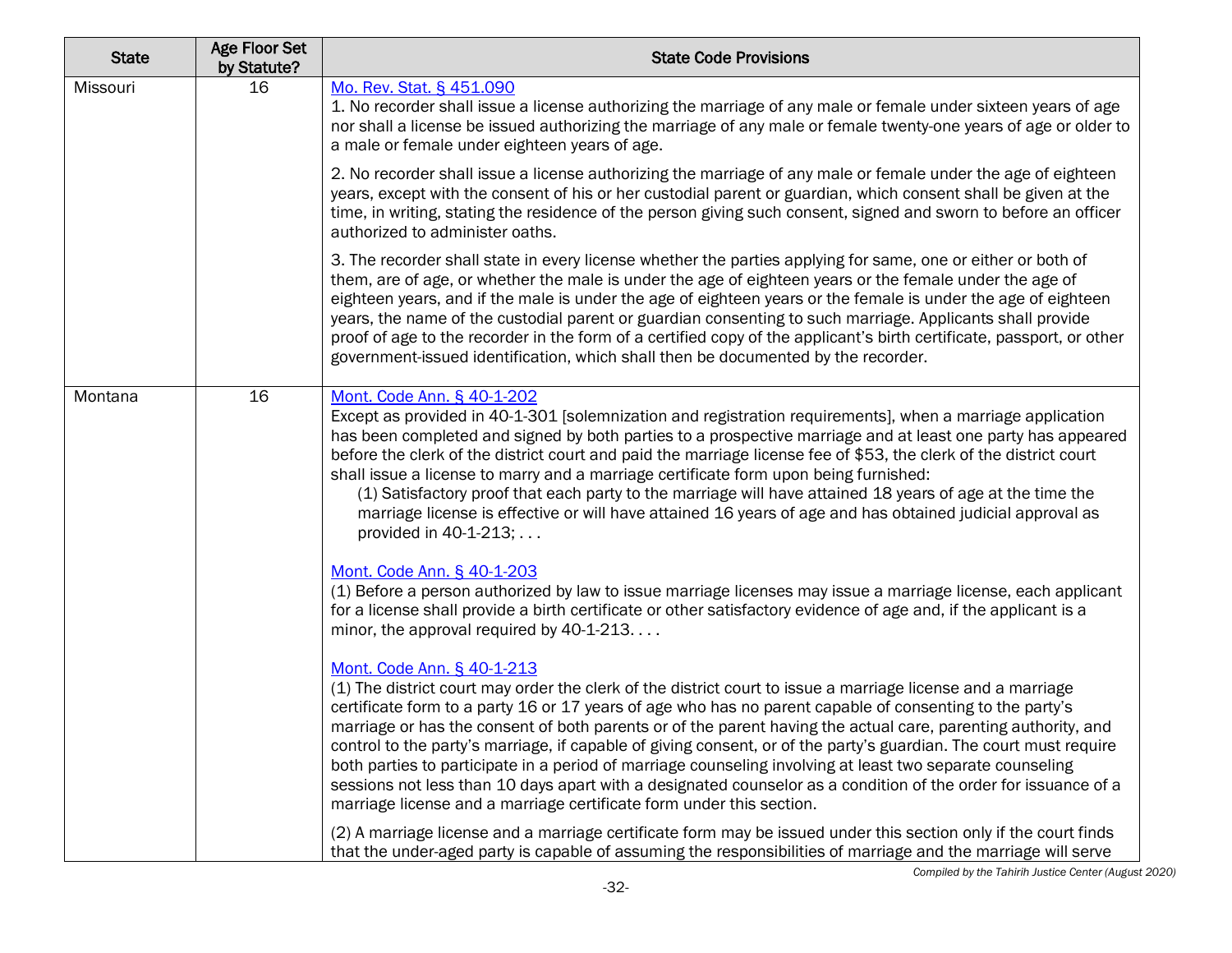| <b>State</b>         | <b>Age Floor Set</b><br>by Statute? | <b>State Code Provisions</b>                                                                                                                                                                                                                                                                                                                                                                                                                                                                                                                                                                                                                                                                                                                                                                                                                                                                                                                                                                                                                                                                                                                                                                                                                                                                                                                                                                                                                                                                                                                                                                                                                                                                                                                                                                                                                                                                                                                                                                                                                                                                                                                                        |
|----------------------|-------------------------------------|---------------------------------------------------------------------------------------------------------------------------------------------------------------------------------------------------------------------------------------------------------------------------------------------------------------------------------------------------------------------------------------------------------------------------------------------------------------------------------------------------------------------------------------------------------------------------------------------------------------------------------------------------------------------------------------------------------------------------------------------------------------------------------------------------------------------------------------------------------------------------------------------------------------------------------------------------------------------------------------------------------------------------------------------------------------------------------------------------------------------------------------------------------------------------------------------------------------------------------------------------------------------------------------------------------------------------------------------------------------------------------------------------------------------------------------------------------------------------------------------------------------------------------------------------------------------------------------------------------------------------------------------------------------------------------------------------------------------------------------------------------------------------------------------------------------------------------------------------------------------------------------------------------------------------------------------------------------------------------------------------------------------------------------------------------------------------------------------------------------------------------------------------------------------|
|                      |                                     | the party's best interests. Pregnancy alone does not establish that the best interests of the party will be<br>served                                                                                                                                                                                                                                                                                                                                                                                                                                                                                                                                                                                                                                                                                                                                                                                                                                                                                                                                                                                                                                                                                                                                                                                                                                                                                                                                                                                                                                                                                                                                                                                                                                                                                                                                                                                                                                                                                                                                                                                                                                               |
| Nebraska             | 17                                  | Neb. Rev. Stat. § 42-102<br>At the time of the marriage the male must be of the age of seventeen years or upward, and the female of the<br>age of seventeen years or upward<br>Neb. Rev. Stat. § 42-104<br>Prior to the solemnization of any marriage in this state, a license for that purpose shall be obtained from a<br>county clerk in the State of Nebraska.  Each party shall present satisfactory documentary proof of and shall<br>swear or affirm to the application giving: (1) Full name of each applicant and residence; and (2) the place,<br>date, and year of birth of each.<br>Neb. Rev. Stat. § 42-105<br>When either party is a minor, no license shall be granted without the written consent under oath of: (1) Either<br>one of the parents of such minor, if the parents are living together; (2) the parent having the legal custody of<br>such minor, if the parents are living separate and apart from each other; (3) the surviving parent, if one of the<br>parents of such minor is deceased; or (4) the guardian, conservator, or person under whose care and<br>government such minor may be, if both parents of such minor are deceased or if such guardian, conservator,<br>or person has the legal and actual custody of such minor. The county clerk shall be justified in issuing the<br>license, without further proof, upon receiving an affidavit setting forth the facts with reference to the conditions<br>above specified and giving consent to the marriage, signed by the person authorized to give written consent<br>under such circumstances.<br>Neb. Rev. Stat. § 42-107<br>If the required proof is not given, if it shall appear that either of the parties is legally incompetent to enter into<br>such contract or that there is any impediment in the way, or if either party is a minor and the consent<br>mentioned in section 42-105 shall not be given, the county clerk shall refuse to grant a license.<br>Neb. Rev. Stat. § 43-2101<br>All persons under nineteen years of age are declared to be minors, but in case any person marries under the<br>age of nineteen years, his or her minority ends. |
| Nevada <sup>23</sup> | 17                                  | Nev. Rev. Stat. § 122.020<br>1. Except as otherwise provided in subsection 2 and NRS 122.025, two persons, regardless of gender, who are<br>at least 18 years of age, not nearer of kin than second cousins or cousins of the half blood, and not having a<br>spouse living, may be joined in marriage.<br>Nev. Rev. Stat. § 122.025<br>1. A minor who is 17 years of age may marry only if the minor has the consent of:                                                                                                                                                                                                                                                                                                                                                                                                                                                                                                                                                                                                                                                                                                                                                                                                                                                                                                                                                                                                                                                                                                                                                                                                                                                                                                                                                                                                                                                                                                                                                                                                                                                                                                                                           |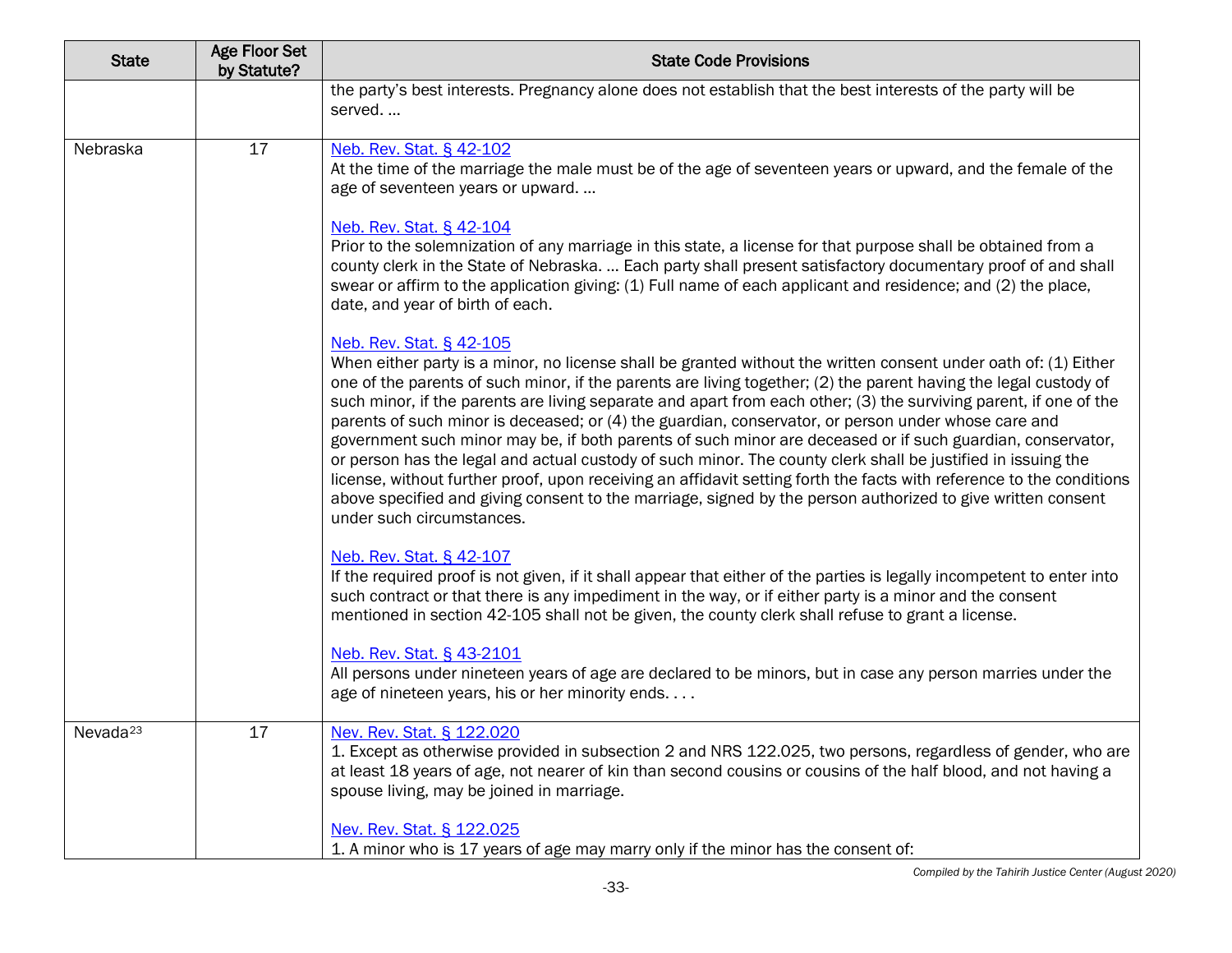| <b>State</b>            | <b>Age Floor Set</b><br>by Statute? | <b>State Code Provisions</b>                                                                                                                                                                                                                                                                                                                                                                                                                                                                                                                                                                                                                                                                                                                                    |
|-------------------------|-------------------------------------|-----------------------------------------------------------------------------------------------------------------------------------------------------------------------------------------------------------------------------------------------------------------------------------------------------------------------------------------------------------------------------------------------------------------------------------------------------------------------------------------------------------------------------------------------------------------------------------------------------------------------------------------------------------------------------------------------------------------------------------------------------------------|
|                         |                                     | (a) Either parent; or<br>(b) The minor's legal guardian,<br>and the minor also obtains authorization from a district court as provided in this section.                                                                                                                                                                                                                                                                                                                                                                                                                                                                                                                                                                                                         |
|                         |                                     | 2. In extraordinary circumstances, a district court may authorize the marriage of a minor who is 17 years of age<br>if the court finds, by clear and convincing evidence, after an evidentiary hearing in which both parties to the<br>prospective marriage provide sworn testimony, that:<br>(a) Both parties to the prospective marriage are residents of this State;<br>(b) The marriage will serve the best interests of the minor; and<br>(c) The minor has the consent required by paragraph (a) or (b) of subsection 1.<br>Pregnancy alone does not establish that the best interests of the minor will be served by marriage, nor may<br>pregnancy be required by a court as a condition necessary for its authorization for the marriage of the minor. |
|                         |                                     | 3. In determining the best interests of the minor for the purposes of subsection 2, the court shall consider,<br>without limitation:<br>(a) The difference in age between the parties to the prospective marriage;<br>(b) The need for the marriage to occur before the minor reaches 18 years of age; and<br>(c) The emotional and intellectual maturity of the minor.                                                                                                                                                                                                                                                                                                                                                                                         |
|                         |                                     | Nev. Rev. Stat. § 122.040 <sup>24</sup><br>5. When the authorization of a district court is required because the marriage involves a minor, the county<br>clerk shall issue the license if that authorization is given to the county clerk in writing.                                                                                                                                                                                                                                                                                                                                                                                                                                                                                                          |
| <b>New</b><br>Hampshire | 16                                  | N.H. Rev. Stat. § 457:4<br>No person below the age of 16 years shall be capable of contracting a valid marriage, and all marriage<br>contracted by such persons shall be null and void.                                                                                                                                                                                                                                                                                                                                                                                                                                                                                                                                                                         |
|                         |                                     | <u>N.H. Rev. Stat. § 457:5</u><br>The age of consent shall be in the male and in the female, 18 years. Any marriage contracted by a person<br>below the age of consent, except as hereinafter provided, may in the discretion of the superior court be<br>annulled at the suit of the party who at the time of contracting such marriage was below the age of consent, or<br>at the suit of his or her parent or guardian, unless such party after arriving at such age shall have confirmed<br>the marriage.                                                                                                                                                                                                                                                   |
|                         |                                     | N.H. Rev. Stat. § 457:6<br>I. If the marriage of a person resident in this state, or the marriage of a person who is a nonresident in this<br>state who applies for permission to marry a resident in this state, either person being below the age of consent<br>and above the ages specified in RSA 457:4, is desired, the parties desiring to contract such marriage, with the<br>parent or guardian having the custody of such party below such age, if there be such parent or guardian, may<br>apply in writing to the judicial branch family division having jurisdiction in the location in which one of them<br>resides, for permission to contract such marriage.                                                                                     |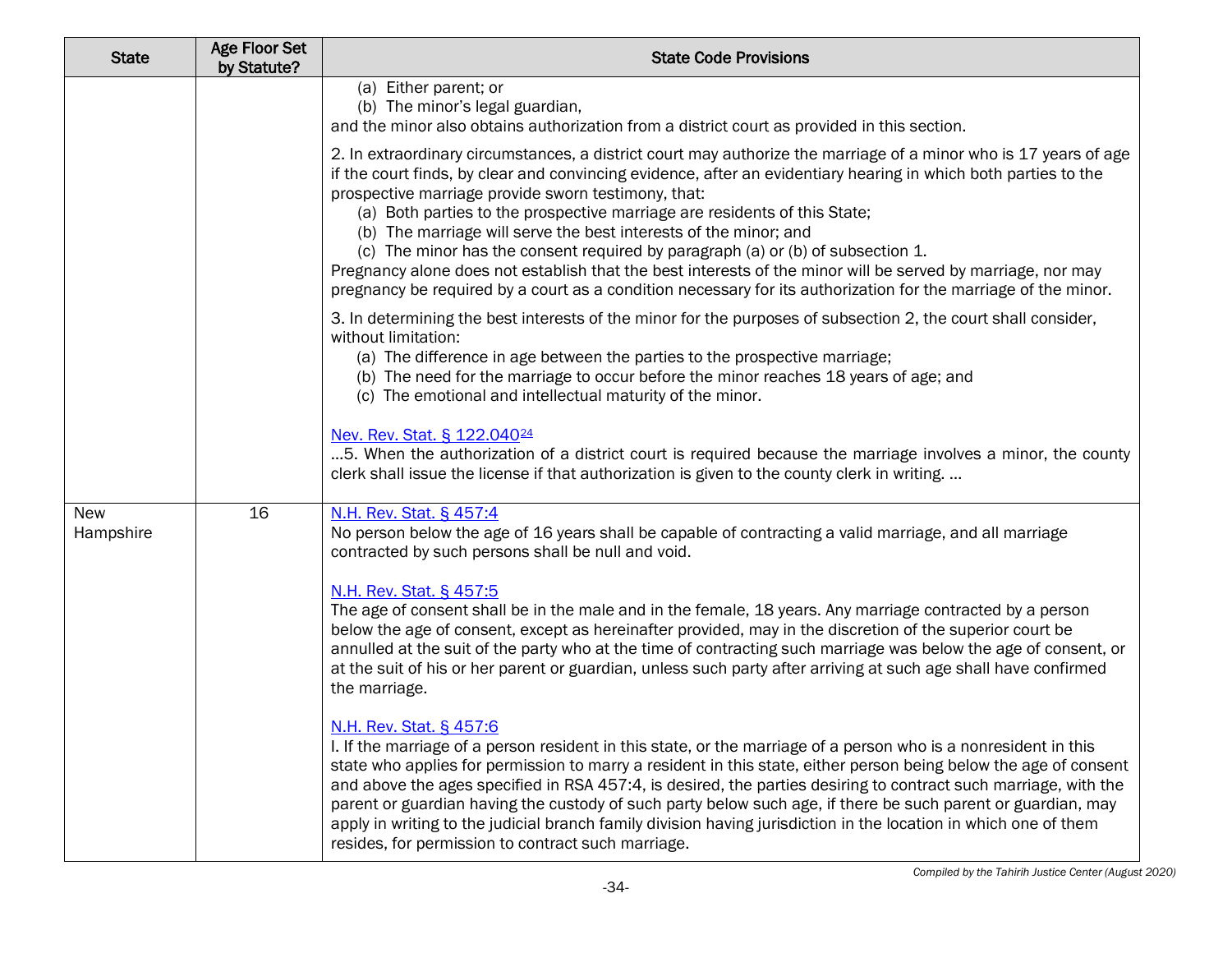| <b>State</b> | Age Floor Set<br>by Statute?    | <b>State Code Provisions</b>                                                                                                                                                                                                                                                                                                                                                                                                                                                                                                                                   |
|--------------|---------------------------------|----------------------------------------------------------------------------------------------------------------------------------------------------------------------------------------------------------------------------------------------------------------------------------------------------------------------------------------------------------------------------------------------------------------------------------------------------------------------------------------------------------------------------------------------------------------|
|              |                                 | II. The petition shall indicate whether, to the knowledge of the petitioner, the department of health and human<br>services, bureau of child protection services has contracted or been involved with the family of the person<br>under the age of consent.                                                                                                                                                                                                                                                                                                    |
|              |                                 | III. As part of the decision making process, the court may conduct an in camera interview of each person under<br>the age of consent, without that person's parent or guardian or the other party to the marriage present.                                                                                                                                                                                                                                                                                                                                     |
|              |                                 | IV. Permission to contract such marriage shall be granted only upon clear and convincing evidence that the<br>marriage is in the best interest of the person or persons below the age of consent.                                                                                                                                                                                                                                                                                                                                                              |
|              |                                 | V. No permission shall be granted to persons below the age of consent if both parties are nonresidents.                                                                                                                                                                                                                                                                                                                                                                                                                                                        |
|              |                                 | N.H. Rev. Stat. § 457:7<br>I. Such justice or judge shall at once hear the parties, and, if satisfied that it has been shown by clear and<br>convincing evidence that the marriage is in the best interest of the person or persons below the age of<br>consent, shall grant permission therefor, which shall be filed with the court and shall be reported to the<br>division of vital records. The division shall note the fact of the granting of such permission upon the certificate<br>and upon all copies thereof which are by law required to be kept. |
|              |                                 | II. In no circumstance shall a justice or judge grant permission to marry under this section if sexual contact or<br>sexual penetration between the parties would, but for the solemnization of the proposed marriage, constitute<br>sexual assault, felonious sexual assault, or aggravated felonious sexual assault under RSA 632-A.                                                                                                                                                                                                                         |
|              |                                 | N.H. Rev. Stat. § 457.8<br>No town clerk shall issue any certificate for the marriage of any person below the age of consent, and no<br>magistrate or minister of religion shall solemnize the marriage of any such person, if such clerk, magistrate or<br>minister knows or has reasonable cause to believe that such person is below such age, unless permission for<br>such marriage has been given under this subdivision. No magistrate or minister of religion shall solemnize any<br>marriage by proxy.                                                |
|              |                                 | N.H. Rev. Stat. § 457:23<br>I. No marriage license shall be issued by any town or city clerk until the applicants have each provided for<br>inspection the following documents:<br>(a) Proof of age;                                                                                                                                                                                                                                                                                                                                                           |
| New Jersey   | 18                              | N.J. Stat. § 37:1-6<br>A marriage or civil union license shall not be issued to a minor under the age of 18 years.                                                                                                                                                                                                                                                                                                                                                                                                                                             |
| New Mexico   | No age floor<br>set by statute. | N.M. Code § 40-1-6<br>A. The county clerk shall not issue a marriage license to an unemancipated person sixteen or seventeen years<br>of age, and no person authorized by the laws of this state to solemnize marriages shall knowingly unite in<br>marriage any person sixteen or seventeen years of age, unless the minor first receives the written consent of                                                                                                                                                                                              |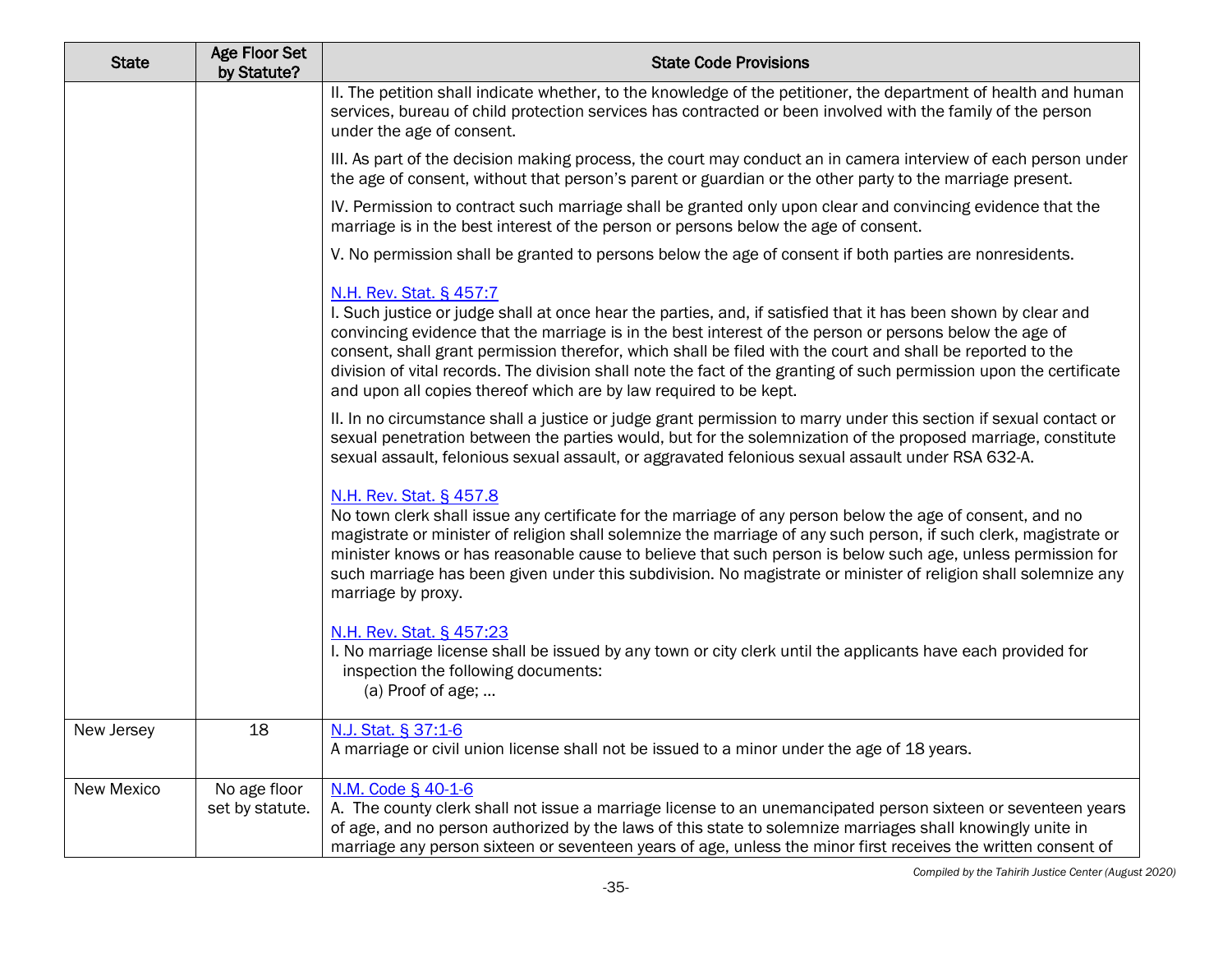| <b>State</b> | <b>Age Floor Set</b><br>by Statute?                                           | <b>State Code Provisions</b>                                                                                                                                                                                                                                                                                                                                                                                                                                                                                                                                                                                                                                                                                                                                                                                                                                                                                                                                                                                                                                                                                                                                                                                                                                                                                                                                                                                                                                                                                                                                                             |
|--------------|-------------------------------------------------------------------------------|------------------------------------------------------------------------------------------------------------------------------------------------------------------------------------------------------------------------------------------------------------------------------------------------------------------------------------------------------------------------------------------------------------------------------------------------------------------------------------------------------------------------------------------------------------------------------------------------------------------------------------------------------------------------------------------------------------------------------------------------------------------------------------------------------------------------------------------------------------------------------------------------------------------------------------------------------------------------------------------------------------------------------------------------------------------------------------------------------------------------------------------------------------------------------------------------------------------------------------------------------------------------------------------------------------------------------------------------------------------------------------------------------------------------------------------------------------------------------------------------------------------------------------------------------------------------------------------|
|              | If the statutory<br>exceptions are<br>met, a child of                         | each of the minor's living parents as shown on the minor's certificate of birth, or the district court has<br>authorized the marriage of such person upon request of a parent or legal guardian of the person for good<br>cause shown, and a certified copy of the judicial authorization is filed with the county clerk.                                                                                                                                                                                                                                                                                                                                                                                                                                                                                                                                                                                                                                                                                                                                                                                                                                                                                                                                                                                                                                                                                                                                                                                                                                                                |
|              | any age could<br>be married.                                                  | B. The county clerk shall not issue a marriage license to any person under sixteen years of age, and no person<br>authorized by the laws of this state to solemnize marriages shall knowingly unite in marriage any person under<br>sixteen years of age, unless the children's or family court division of the district court has first authorized the<br>marriage of the person upon request of a parent or legal guardian of the person in settlement of proceedings<br>to compel support and establish parentage, or where an applicant for the marriage license is pregnant, and a<br>certified copy of the judicial authorization is filed with the county clerk.                                                                                                                                                                                                                                                                                                                                                                                                                                                                                                                                                                                                                                                                                                                                                                                                                                                                                                                  |
| New York     | 18<br>(unless a<br>minor age 17<br>has been<br>emancipated<br>by court order) | N.Y. Dom. Rel. Code Article 3, § 15<br>1. (a) It shall be the duty of the town or city clerk when an application for a marriage license is made to him or<br>her to require each of the contracting parties to sign and verify a statement or affidavit before such clerk or<br>one of his or her deputies, containing the following information. From party one: Full name, place of residence,<br>social security number, age, occupation, place of birth, name of father, country of birth, maiden name of<br>mother, country of birth, number of marriage. From party two: Full name, place of residence, social security<br>number, age, occupation, place of birth, name of father, country of birth, maiden name of mother, country of<br>birth, number of marriage. Both parties shall also be required to present to the clerk documentary proof of age<br>in the form of an original or certified copy of a birth record, a certification of birth issued by the state<br>department of health, a local registrar of vital statistics or other public officer charged with similar duties by<br>the laws of any other state, territory or country, a baptismal record, a passport, an automobile driver's license,<br>any government or school issued identification card that contains a photograph of the applicant, a life<br>insurance policy, an employment certificate, a school record, an immigration record, a naturalization record, a<br>court record or any other document or record issued by a governmental entity, showing the date of birth of<br>such parties |
|              |                                                                               | 2. If it appears from the affidavits and statements so taken, and from the documentary proof of age presented,<br>that the persons for whose marriage the license in question is demanded are legally competent to marry, the<br>said clerk shall issue such license.                                                                                                                                                                                                                                                                                                                                                                                                                                                                                                                                                                                                                                                                                                                                                                                                                                                                                                                                                                                                                                                                                                                                                                                                                                                                                                                    |
|              |                                                                               | 3. If it shall appear upon an application of the applicants as provided in this section or upon information<br>required by the clerk that either party is at least seventeen years of age but under eighteen years of age, then<br>the town or city clerk before he shall issue a license shall require:                                                                                                                                                                                                                                                                                                                                                                                                                                                                                                                                                                                                                                                                                                                                                                                                                                                                                                                                                                                                                                                                                                                                                                                                                                                                                 |
|              |                                                                               | (a) The written consent to the marriage from both parents of the minor or minors or such as shall then be<br>living, or if the parents of both are dead, then the written consent of the guardian or guardians of such<br>minor or minors. If one of the parents has been missing and has not been seen or heard from for a period<br>of one year preceding the time of the application for the license, although diligent inquiry has been made to<br>learn the whereabouts of such parent, the town or city clerk may issue a license to such minor upon the<br>sworn statement and consent of the other parent. If the marriage of the parents of such minor has been<br>dissolved by decree of divorce or annulment, the consent of the parent to whom the court which granted                                                                                                                                                                                                                                                                                                                                                                                                                                                                                                                                                                                                                                                                                                                                                                                                       |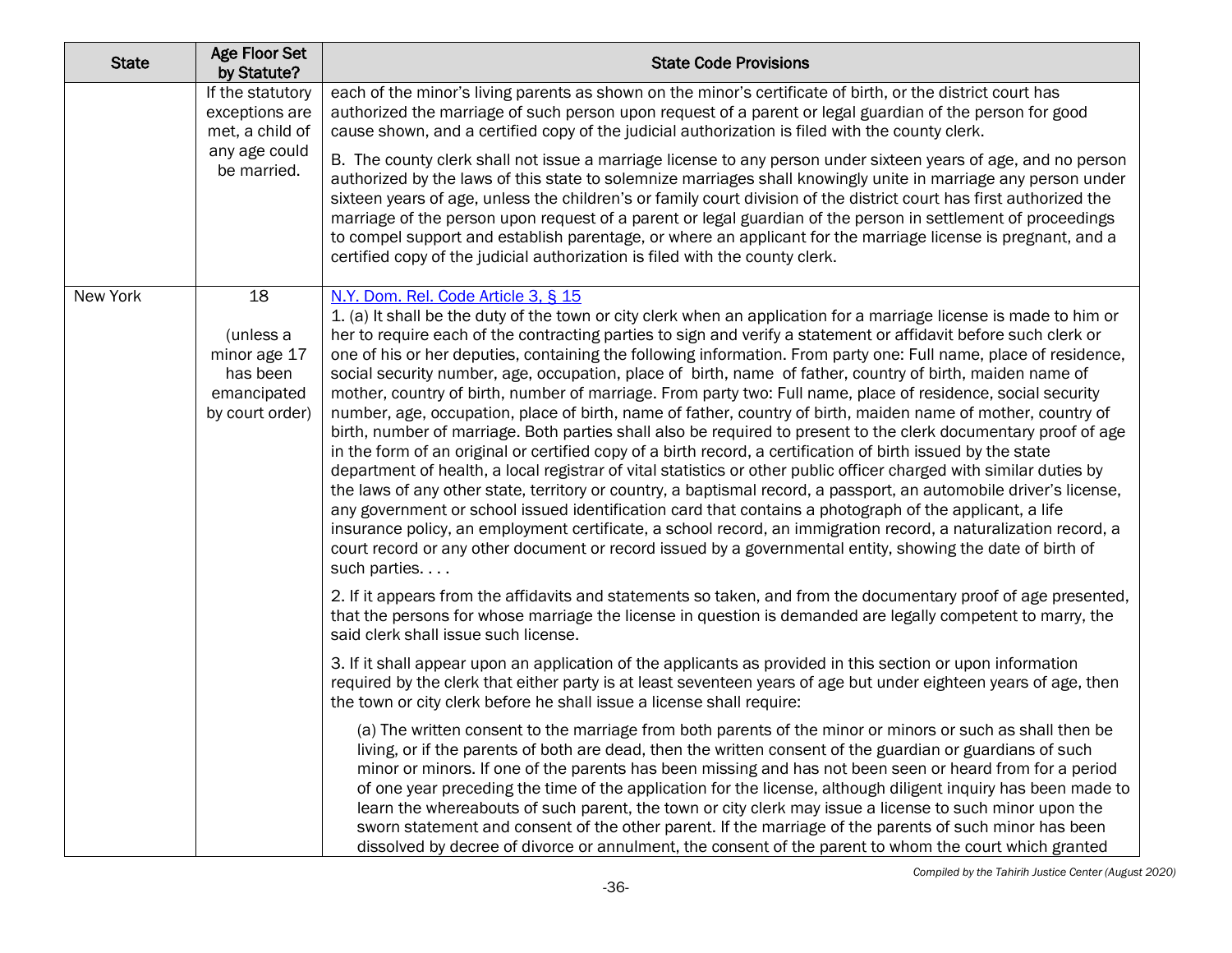| <b>State</b> | <b>Age Floor Set</b><br>by Statute? | <b>State Code Provisions</b>                                                                                                                                                                                                                                                                                                                                                                                                                                                                                                                                                                                                                                                                                                                                                                                                                                                                                                                                                                                                                                                                                                                                                                                                                                                                                                                                                                                                                                                                                                                                                                                                                                                                                                                                                                                                                                                      |
|--------------|-------------------------------------|-----------------------------------------------------------------------------------------------------------------------------------------------------------------------------------------------------------------------------------------------------------------------------------------------------------------------------------------------------------------------------------------------------------------------------------------------------------------------------------------------------------------------------------------------------------------------------------------------------------------------------------------------------------------------------------------------------------------------------------------------------------------------------------------------------------------------------------------------------------------------------------------------------------------------------------------------------------------------------------------------------------------------------------------------------------------------------------------------------------------------------------------------------------------------------------------------------------------------------------------------------------------------------------------------------------------------------------------------------------------------------------------------------------------------------------------------------------------------------------------------------------------------------------------------------------------------------------------------------------------------------------------------------------------------------------------------------------------------------------------------------------------------------------------------------------------------------------------------------------------------------------|
|              |                                     | the decree has awarded the custody of such minor shall be sufficient. If there is no parent or guardian of<br>the minor or minors living to their knowledge then the town or city clerk shall require the written consent to<br>the marriage of the person under whose care or government the minor or minors may be before a license<br>shall be issued. If a parent of such minor has been adjudicated an incompetent, the town or city clerk may<br>issue a license to such minor upon the production of a certified copy of such judgment so determining and<br>upon the written consent of the other parent. If there is no other parent whose consent is required by this<br>section, then and in such event, the town or city clerk shall require the written consent of the guardian of<br>such minor or of the person under whose care or government the minor may be before a license shall be<br>issued. The parents, guardians, or other persons whose consent it shall be necessary to obtain and file<br>with the town or city clerk before the license shall issue, shall personally appear and acknowledge or<br>execute the same before the town or city clerk, or some other officer authorized to administer oaths and<br>take acknowledgments provided that where such affidavit or acknowledgment is made before an official<br>other than an officer designated in section two hundred ninety-eight of the real property law as authorized<br>to take such affidavit or acknowledgment if a conveyance of real property were being acknowledged or<br>proved, or if a certificate of authentication would be required by section three hundred ten of the real<br>property law to entitle the instrument to be recorded if it were a conveyance of real property, the consent<br>when filed must have attached thereto a certificate of authentication; and |
|              |                                     | (b) The written approval of a justice of the supreme court or of a judge of the family court, having<br>jurisdiction over the town or city in which the application is made, to be attached to or endorsed upon the<br>application, before the license is issued. The application for such approval may be made by either minor<br>party to the proposed marriage and shall be heard by the judge at chambers. The justice of the supreme<br>court or the judge of the family court shall appoint an attorney for the child for each minor party<br>immediately upon the application for approval. The attorney for the child must have received training in<br>domestic violence including a component on forced marriage. All papers and records pertaining to any<br>such application shall be sealed and withheld from inspection, except by order of a court of competent<br>jurisdiction. Before issuing any approval, the justice of the supreme court or the judge of the family court<br>shall:                                                                                                                                                                                                                                                                                                                                                                                                                                                                                                                                                                                                                                                                                                                                                                                                                                                                          |
|              |                                     | (i) Provide notification to each minor party of his or her rights, including but not limited to, rights in<br>relation to termination of the marriage, child and spousal support, domestic violence services and<br>access to public benefits and other services, which notification shall be developed by the office of<br>court administration, in consultation with the office for the prevention of domestic violence;                                                                                                                                                                                                                                                                                                                                                                                                                                                                                                                                                                                                                                                                                                                                                                                                                                                                                                                                                                                                                                                                                                                                                                                                                                                                                                                                                                                                                                                        |
|              |                                     | (ii) With respect to each party, including a minor party, conduct a review of related decisions in<br>court proceedings initiated pursuant to article ten of the family court act, and all warrants issued<br>under the family court act, and reports of the statewide computerized registry of orders of<br>protection established and maintained pursuant to section two hundred twenty-one-a of the<br>executive law, and reports of the sex offender registry established and maintained pursuant to<br>section one hundred sixty-eight-b of the correction law; and                                                                                                                                                                                                                                                                                                                                                                                                                                                                                                                                                                                                                                                                                                                                                                                                                                                                                                                                                                                                                                                                                                                                                                                                                                                                                                          |
|              |                                     | (iii) Have an in camera interview, separately with each minor party, and make the following written<br>affirmative findings:                                                                                                                                                                                                                                                                                                                                                                                                                                                                                                                                                                                                                                                                                                                                                                                                                                                                                                                                                                                                                                                                                                                                                                                                                                                                                                                                                                                                                                                                                                                                                                                                                                                                                                                                                      |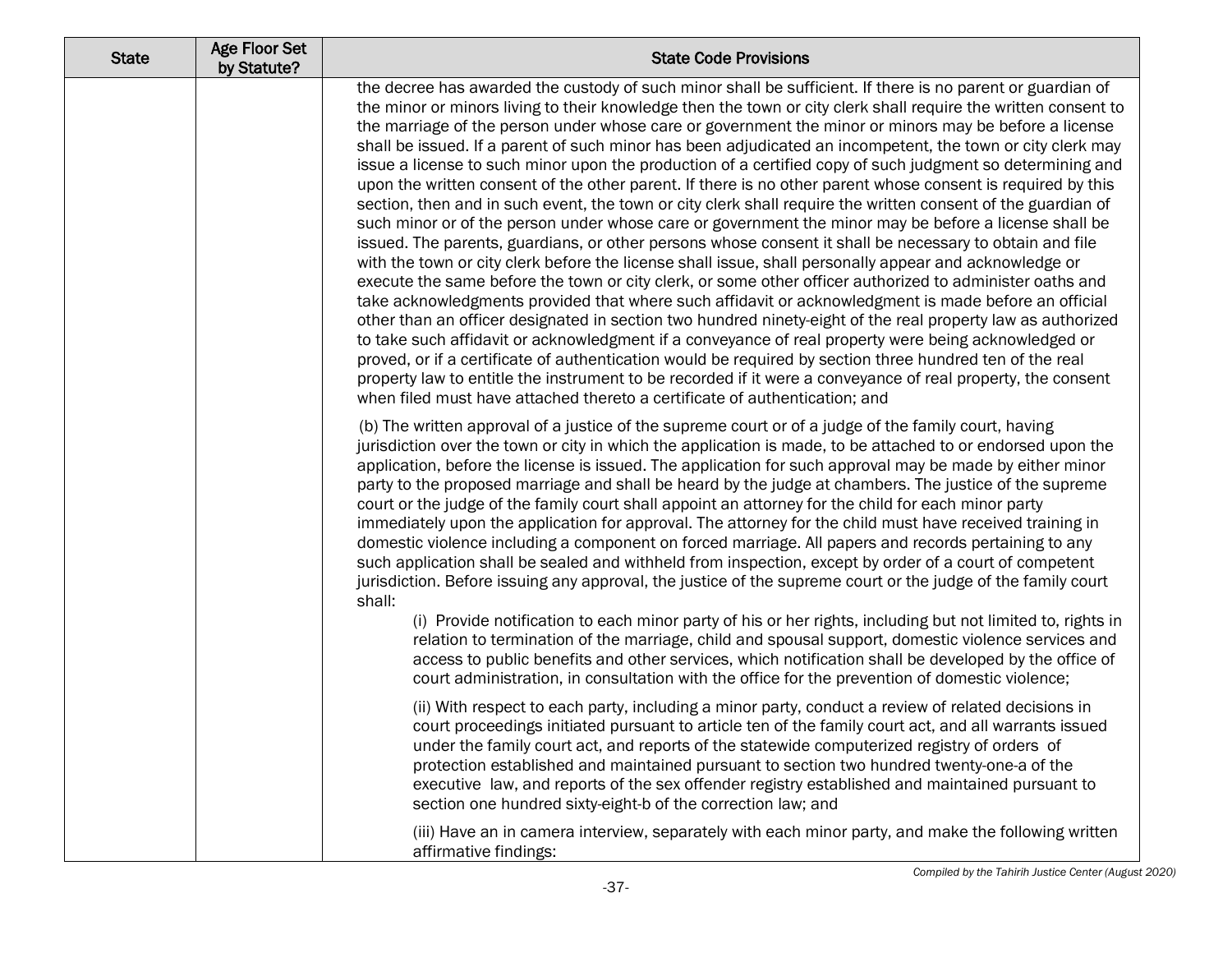| <b>State</b>   | <b>Age Floor Set</b><br>by Statute? | <b>State Code Provisions</b>                                                                                                                                                                                                                                                                                                                                                                                                                                                                                                                                                                                                                                                                                                                                                                                                                            |
|----------------|-------------------------------------|---------------------------------------------------------------------------------------------------------------------------------------------------------------------------------------------------------------------------------------------------------------------------------------------------------------------------------------------------------------------------------------------------------------------------------------------------------------------------------------------------------------------------------------------------------------------------------------------------------------------------------------------------------------------------------------------------------------------------------------------------------------------------------------------------------------------------------------------------------|
|                |                                     | A. That it is the minor's own will that the minor enter into the marriage;<br>B. That the minor is not being compelled by force, threat, persuasion, fraud, coercion or duress;<br>and<br>C. That the marriage will not endanger the mental, emotional or physical safety of the minor.                                                                                                                                                                                                                                                                                                                                                                                                                                                                                                                                                                 |
|                |                                     | In making such findings, the court shall consider, among other relevant factors, the age<br>difference between the parties intending to be married, whether there is a power imbalance<br>between the parties intending to be married, whether the parties are incapable of consenting to<br>a marriage for want of understanding, whether there is a history of domestic violence between<br>the parties and whether there is a history of domestic violence between a party and either<br>parties' or legal guardians' family members. The wishes of the parents or legal guardians of the<br>minor intending to be married shall not be the sole basis for approval under this subdivision.                                                                                                                                                          |
|                |                                     | Upon the approval of the justice of the supreme court or the judge of the family court of the application to<br>marry, each minor party shall have all the rights of an adult, including the right to enter into a contract, except<br>for those specific constitutional and statutory age requirements such as, but not limited to, voting, use of<br>alcoholic beverages, and other health or safety statutes relevant to him or her because of his or her age. <sup>25</sup>                                                                                                                                                                                                                                                                                                                                                                         |
|                |                                     | N.Y. Dom. Rel. Code Article 3, § 15-a<br>Any marriage in which either party is under the age of seventeen years is hereby prohibited. Any town or city<br>clerk who shall knowingly issue a marriage license to any persons, one or both of whom shall be at the time of<br>their contemplated marriage actually under the age of seventeen years, shall be guilty of a misdemeanor and<br>on conviction thereof shall be fined in the sum of one hundred dollars.                                                                                                                                                                                                                                                                                                                                                                                      |
| North Carolina | 14                                  | N.C. Gen. Stat. § 51-2<br>(a) All unmarried persons of 18 years, or older, may lawfully marry, except as hereinafter forbidden.                                                                                                                                                                                                                                                                                                                                                                                                                                                                                                                                                                                                                                                                                                                         |
|                |                                     | (a1) Persons over 16 years of age and under 18 years of age may marry, and the register of deeds may issue a<br>license for the marriage, only after there shall have been filed with the register of deeds a written consent to<br>the marriage, said consent having been signed by the appropriate person as follows:<br>(1) By a parent having full or joint legal custody of the underage party; or<br>(2) By a person, agency, or institution having legal custody or serving as a guardian of the underage party.<br>Such written consent shall not be required for an emancipated minor if a certificate of emancipation issued<br>pursuant to Article 35 of Chapter 7B of the General Statutes or a certified copy of a final decree or certificate<br>of emancipation from this or any other jurisdiction is filed with the register of deeds. |
|                |                                     | (b) Persons over 14 years of age and under 16 years of age may marry as provided in G.S. 51-2.1.                                                                                                                                                                                                                                                                                                                                                                                                                                                                                                                                                                                                                                                                                                                                                        |
|                |                                     | (b1) It shall be unlawful for any person under 14 years of age to marry                                                                                                                                                                                                                                                                                                                                                                                                                                                                                                                                                                                                                                                                                                                                                                                 |
|                |                                     | N.C. Gen. Stat. § 51-2.1<br>(a) If an unmarried female who is more than 14 years of age, but less than 16 years of age, is pregnant or has<br>given birth to a child and the unmarried female and the putative father of the child, either born or unborn,                                                                                                                                                                                                                                                                                                                                                                                                                                                                                                                                                                                              |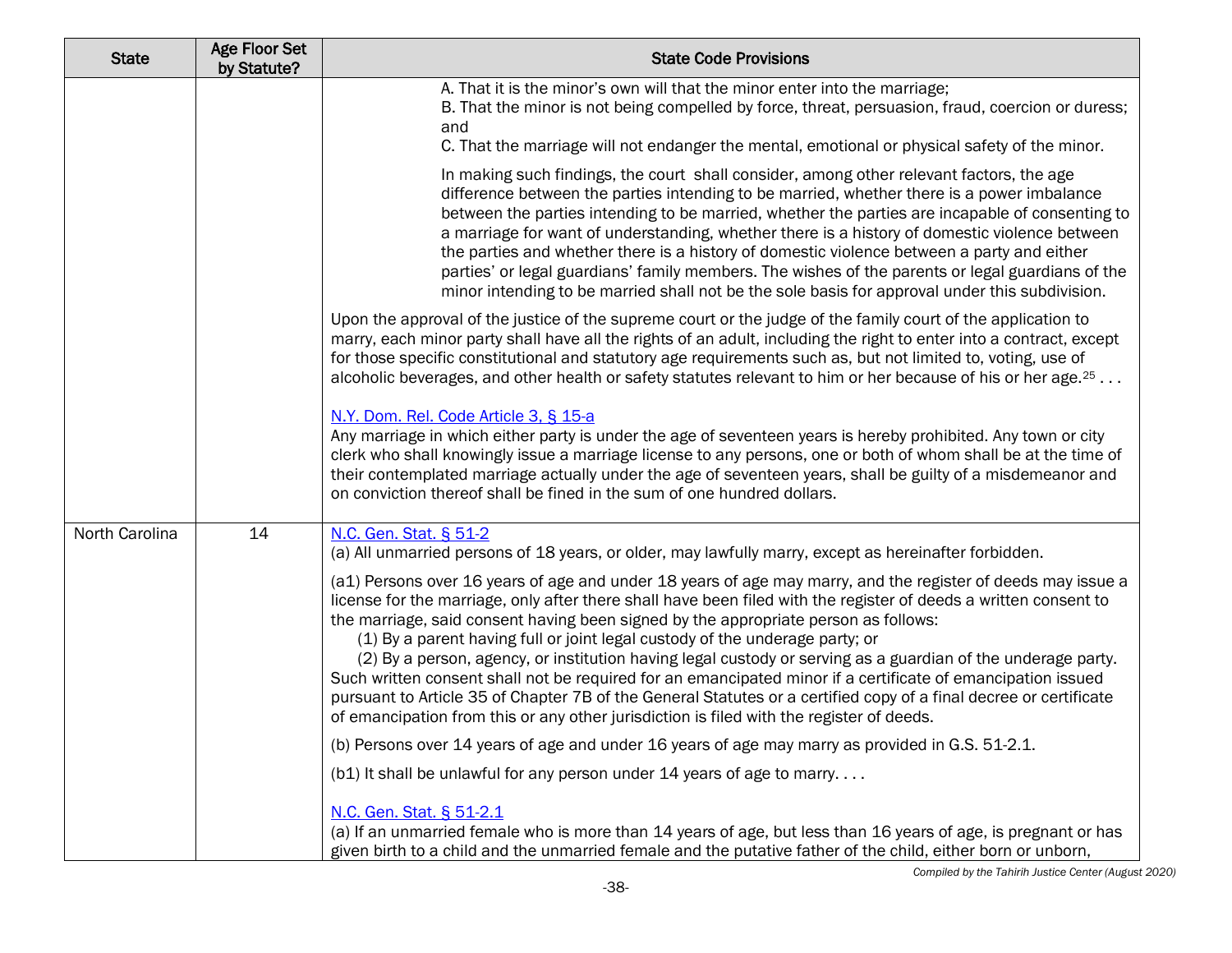| <b>State</b> | <b>Age Floor Set</b><br>by Statute? | <b>State Code Provisions</b>                                                                                                                                                                                                                                                                                                                                                                                                                                                                                                                                                                                                                                                                                                                                                                                                                                                                                                                                                                                                                                                                                                                                                                                                                                                                                                                                                                                                                                                                                                                                                                                                                                                                                                                                                                                                                                                                                                                                                                                                                                                                                                                                                                                                                                                                  |
|--------------|-------------------------------------|-----------------------------------------------------------------------------------------------------------------------------------------------------------------------------------------------------------------------------------------------------------------------------------------------------------------------------------------------------------------------------------------------------------------------------------------------------------------------------------------------------------------------------------------------------------------------------------------------------------------------------------------------------------------------------------------------------------------------------------------------------------------------------------------------------------------------------------------------------------------------------------------------------------------------------------------------------------------------------------------------------------------------------------------------------------------------------------------------------------------------------------------------------------------------------------------------------------------------------------------------------------------------------------------------------------------------------------------------------------------------------------------------------------------------------------------------------------------------------------------------------------------------------------------------------------------------------------------------------------------------------------------------------------------------------------------------------------------------------------------------------------------------------------------------------------------------------------------------------------------------------------------------------------------------------------------------------------------------------------------------------------------------------------------------------------------------------------------------------------------------------------------------------------------------------------------------------------------------------------------------------------------------------------------------|
|              |                                     | agree to marry, or if an unmarried male who is more than 14 years of age, but less than 16 years of age, is the<br>putative father of a child, either born or unborn, and the unmarried male and the mother of the child agree to<br>marry, the register of deeds is authorized to issue to the parties a license to marry; and it shall be lawful for<br>them to marry in accordance with the provisions of this Chapter, only after a certified copy of an order issued<br>by a district court authorizing the marriage is filed with the register of deeds. A district court judge may issue<br>an order authorizing a marriage under this section only upon finding as fact and concluding as a matter of law<br>that the underage party is capable of assuming the responsibilities of marriage and the marriage will serve the<br>best interest of the underage party. In determining whether the marriage will serve the best interest of an<br>underage party, the district court shall consider the following:<br>(1) The opinion of the parents of the underage party as to whether the marriage serves the best interest of<br>the underage party.<br>(2) The opinion of any person, agency, or institution having legal custody or serving as a guardian of the<br>underage party as to whether the marriage serves the best interest of the underage party.<br>(3) The opinion of the guardian ad litem appointed to represent the best interest of the underage party<br>pursuant to G.S. 51-2.1(b) as to whether the marriage serves the best interest of the underage party.<br>(4) The relationship between the underage party and the parents of the underage party, as well as the<br>relationship between the underage party and any person having legal custody or serving as a guardian of<br>the underage party.<br>(5) Any evidence that it would find useful in making its determination.<br>There shall be a rebuttable presumption that the marriage will not serve the best interest of the underage<br>party when all living parents of the underage party oppose the marriage. The fact that the female is pregnant,<br>or has given birth to a child, alone does not establish that the best interest of the underage party will be served<br>by the marriage. |
|              |                                     | (b) An underage party seeking an order granting judicial authorization to marry pursuant to this section shall<br>file a civil action in the district court requesting judicial authorization to marry. The clerk shall collect court<br>costs from the underage party in the amount set forth in G.S. 7A-305 for civil actions in district court. Upon the<br>filing of the complaint, summons shall be issued in accordance with G.S. 1A-1, Rule 4, and the underage party<br>shall be appointed a guardian ad litem in accordance with the provisions of G.S. 1A-1, Rule 17. The guardian<br>ad litem appointed shall be an attorney and shall be governed by the provisions of subsection (d) of this<br>section. The underage party shall serve a copy of the summons and complaint, in accordance with G.S. 1A-1,<br>Rule 4, on the father of the underage party; the mother of the underage party; and any person, agency, or<br>institution having legal custody or serving as a guardian of the underage party. The underage party also shall<br>serve a copy of the complaint, either in accordance with G.S. 1A-1, Rule 4, or G.S. 1A-1, Rule 5, on the<br>guardian ad litem appointed pursuant to this section. A party responding to the underage party's complaint<br>shall serve his response within 30 days after service of the summons and complaint upon that person. The<br>underage party may participate in the proceedings before the court on his or her own behalf. At the hearing<br>conducted pursuant to this section, the court shall consider evidence, as provided in subsection (a) of this<br>section, and shall make written findings of fact and conclusions of law.                                                                                                                                                                                                                                                                                                                                                                                                                                                                                                                                                                                       |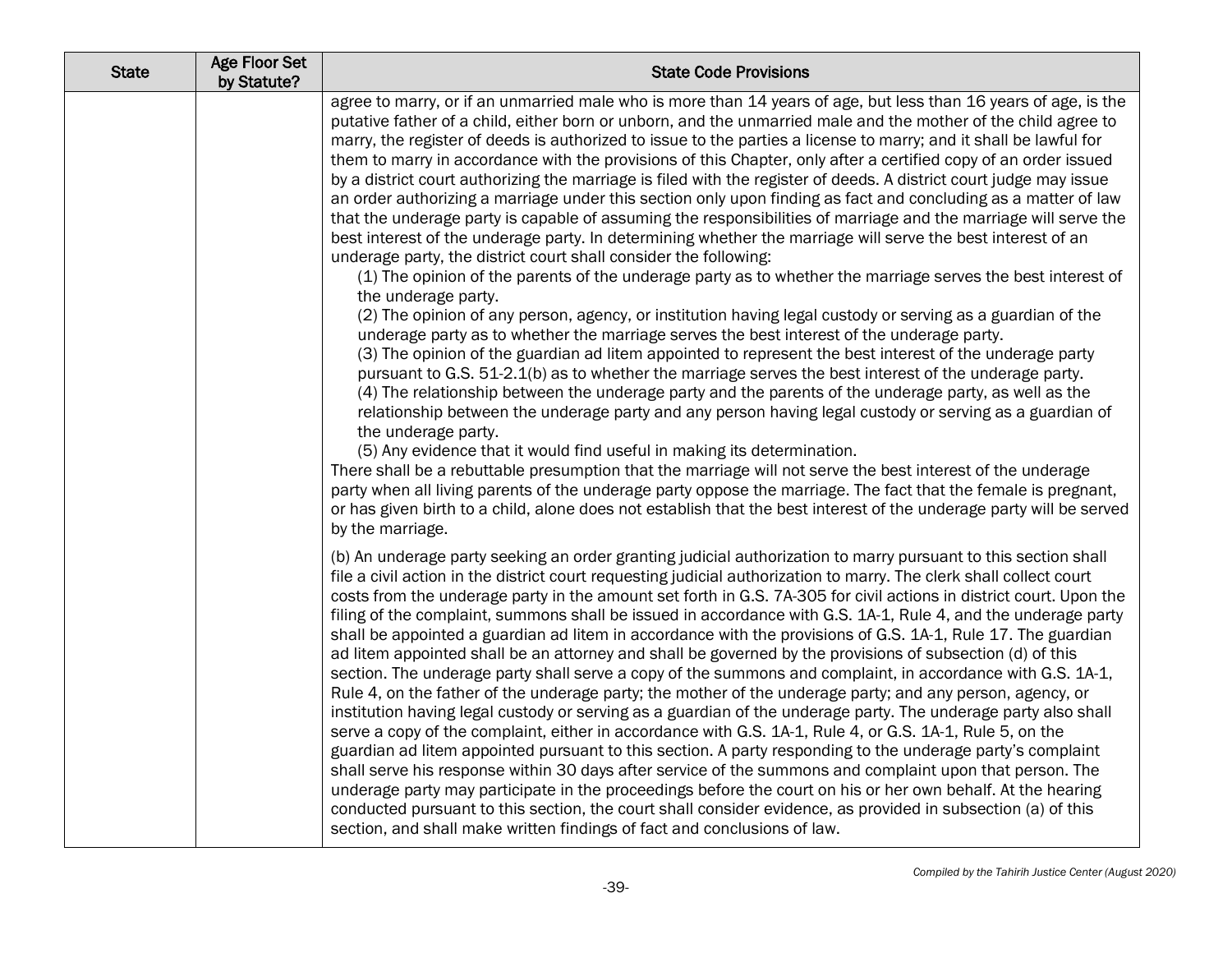| <b>State</b> | Age Floor Set<br>by Statute? | <b>State Code Provisions</b>                                                                                                                                                                                                                                                                                                                                                                                                                                                                                                                                                                                                                                                                                                                                                                                                                                                                                                                                                                                                                                                                                                                                                                                                                                                                                                                                                                                                                                                                                                                                                                                                                                                                                                                                                |
|--------------|------------------------------|-----------------------------------------------------------------------------------------------------------------------------------------------------------------------------------------------------------------------------------------------------------------------------------------------------------------------------------------------------------------------------------------------------------------------------------------------------------------------------------------------------------------------------------------------------------------------------------------------------------------------------------------------------------------------------------------------------------------------------------------------------------------------------------------------------------------------------------------------------------------------------------------------------------------------------------------------------------------------------------------------------------------------------------------------------------------------------------------------------------------------------------------------------------------------------------------------------------------------------------------------------------------------------------------------------------------------------------------------------------------------------------------------------------------------------------------------------------------------------------------------------------------------------------------------------------------------------------------------------------------------------------------------------------------------------------------------------------------------------------------------------------------------------|
|              |                              | (c) Any party to a proceeding under this section may be represented by counsel, but no party is entitled to<br>appointed counsel, except as provided in this section.                                                                                                                                                                                                                                                                                                                                                                                                                                                                                                                                                                                                                                                                                                                                                                                                                                                                                                                                                                                                                                                                                                                                                                                                                                                                                                                                                                                                                                                                                                                                                                                                       |
|              |                              | (d) The guardian ad litem appointed pursuant to subsection (b) of this section shall represent the best interest<br>of the underage party in all proceedings under this section and also has standing to institute an action under<br>G.S. 51-2(c) [see above]. The appointment shall terminate when the last judicial ruling rendering the<br>authorization granted or denied is entered. Payment of the guardian ad litem shall be governed by G.S. 7A-<br>451(f). The guardian ad litem shall make an investigation to determine the facts, the needs of the underage<br>party, the available resources within the family and community to meet those needs, the impact of the<br>marriage on the underage party, and the ability of the underage party to assume the responsibilities of<br>marriage; facilitate, when appropriate, the settlement of disputed issues; offer evidence and examine<br>witnesses at the hearing; and protect and promote the best interest of the underage party. In fulfilling the<br>guardian ad litem's duties, the guardian ad litem shall assess and consider the emotional development,<br>maturity, intellect, and understanding of the underage party. The guardian ad litem has the authority to obtain<br>any information or reports, whether or not confidential, that the guardian ad litem deems relevant to the case.<br>No privilege other than attorney-client privilege may be invoked to prevent the guardian ad litem and the court<br>from obtaining such information. The confidentiality of the information or reports shall be respected by the<br>guardian ad litem, and no disclosure of any information or reports shall be made to anyone except by order of<br>the court or unless otherwise provided by law. |
|              |                              | (e) If the last judicial ruling in this proceeding denies the underage party judicial authorization to marry, the<br>underage party shall not seek the authorization of any court again under this section until after one year from<br>the date of the entry of the last judicial ruling rendering the authorization denied.                                                                                                                                                                                                                                                                                                                                                                                                                                                                                                                                                                                                                                                                                                                                                                                                                                                                                                                                                                                                                                                                                                                                                                                                                                                                                                                                                                                                                                               |
|              |                              | (f) Except as otherwise provided in this section, the rules of evidence in civil cases shall apply to proceedings<br>under this section. All hearings pursuant to this section shall be recorded by stenographic notes or by<br>electronic or mechanical means. Notwithstanding any other provision of law, no appeal of right lies from an<br>order or judgment entered pursuant to this section.                                                                                                                                                                                                                                                                                                                                                                                                                                                                                                                                                                                                                                                                                                                                                                                                                                                                                                                                                                                                                                                                                                                                                                                                                                                                                                                                                                          |
| North Dakota | 16                           | N.D. Cent. Code § 14-03-02<br>Any unmarried person of the age of eighteen years or more, and not otherwise disqualified, is capable of<br>consenting to and consummating a marriage. If a person is sixteen to eighteen years of age, a marriage license<br>may not be issued without the consent of the parents or guardian, if there are any. A marriage license may not<br>be issued to any person below the age of sixteen, notwithstanding the consent of the parents or guardian of<br>said person.                                                                                                                                                                                                                                                                                                                                                                                                                                                                                                                                                                                                                                                                                                                                                                                                                                                                                                                                                                                                                                                                                                                                                                                                                                                                   |
|              |                              | N.D. Cent. Code § 14-03-17<br>1 The recorder, or designated official, also shall require each applicant to submit the following facts upon<br>blanks provided by the county, together with documentary evidence of age:<br>a. An affidavit by each of the applicants showing that each is over the age of eighteen years. In addition,<br>each applicant shall exhibit to the recorder, or designated official, a birth certificate or other satisfactory                                                                                                                                                                                                                                                                                                                                                                                                                                                                                                                                                                                                                                                                                                                                                                                                                                                                                                                                                                                                                                                                                                                                                                                                                                                                                                                   |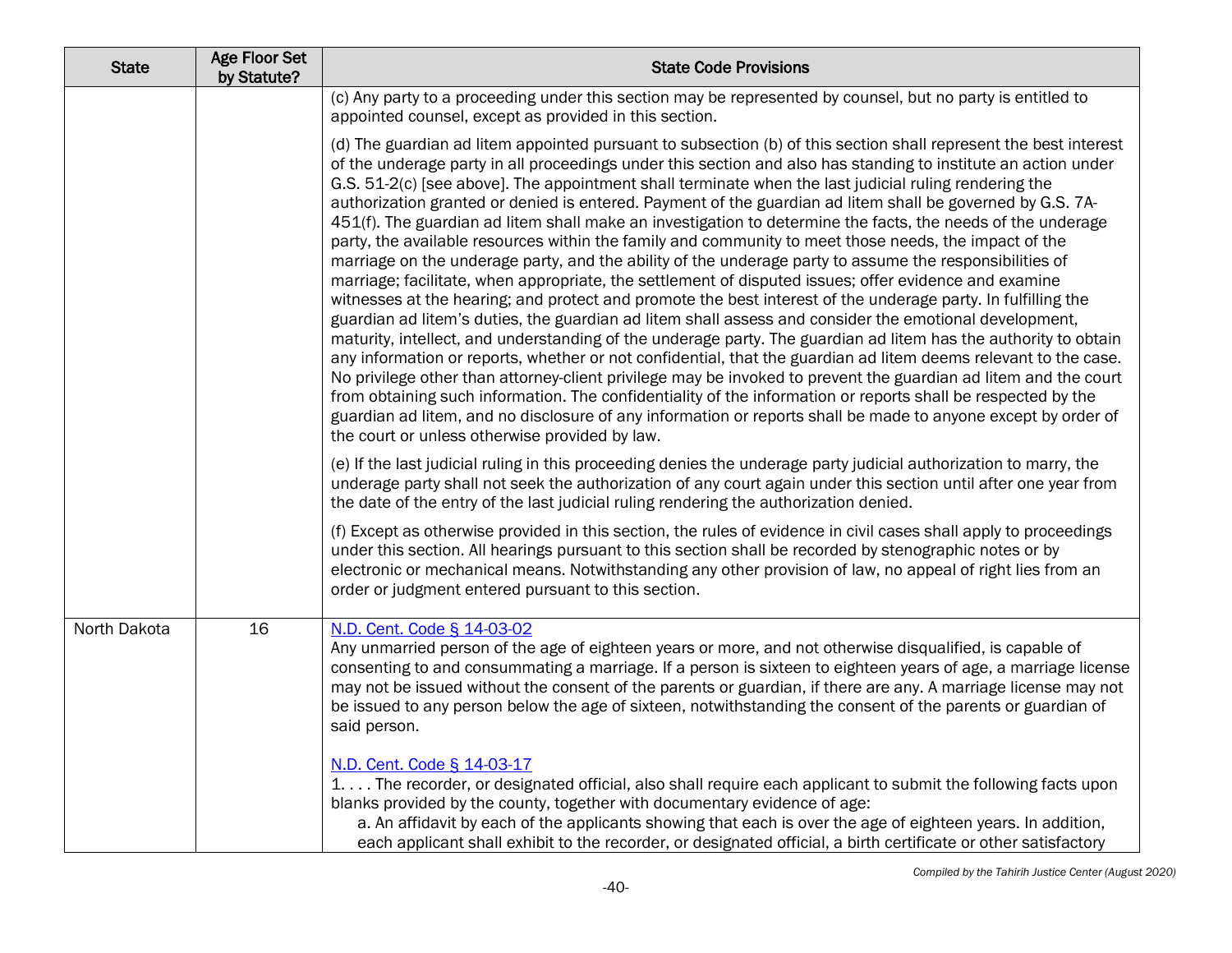| <b>State</b> | Age Floor Set<br>by Statute?                                                  | <b>State Code Provisions</b>                                                                                                                                                                                                                                                                                                                                                                                                                                                                                                                                                                                                                                                                                                                                                                                                                                                                                                                                                                                                                                 |
|--------------|-------------------------------------------------------------------------------|--------------------------------------------------------------------------------------------------------------------------------------------------------------------------------------------------------------------------------------------------------------------------------------------------------------------------------------------------------------------------------------------------------------------------------------------------------------------------------------------------------------------------------------------------------------------------------------------------------------------------------------------------------------------------------------------------------------------------------------------------------------------------------------------------------------------------------------------------------------------------------------------------------------------------------------------------------------------------------------------------------------------------------------------------------------|
|              |                                                                               | evidence of age. If either applicant is under the age of eighteen years, the recorder, or designated official,<br>shall require the written consent of:<br>(1) Either parent of the minor applicant, if the parents are living together;<br>(2) The parent having the legal custody of the minor applicant, if the parents are not living together;<br>(3) The surviving parent, if one of the parents of the minor applicant is deceased; or<br>(4) The guardian, or person under whose care and government the minor applicant is, if both parents of<br>the minor applicant are deceased, or if a person other than a parent has legal and actual custody of<br>the minor applicant.<br>b. An affidavit showing whether either or both of the parties have been divorced. If a decree of divorce has<br>been granted to either or both of the parties, a certified copy of the decree must be filed with the<br>application. A license shall not be issued if it contravenes any provisions of the divorce decree.                                        |
|              |                                                                               | 2. All affidavits must be subscribed and sworn to before a person authorized to administer oaths. The recorder,<br>or designated official, shall retain on file all papers and records pertaining to all marriage licenses. Anyone<br>knowingly swearing falsely to the statements contained in any affidavit mentioned in this section is subject to<br>the penalty provided in section 14-03-28.<br>N.D. Cent. Code § 14-10-07<br>A minor, while under the supervision or custody of the juvenile court or the superintendent of the North Dakota<br>youth correctional center, may not marry without the order of the juvenile court or of the superintendent of the<br>North Dakota youth correctional center, as the case may be. Any such marriage made without such order is<br>subject to annulment in a proceeding brought in district court by the state's attorney or by any person<br>authorized by law to bring such annulment action. A person knowingly aiding, abetting, or encouraging such<br>marriage is guilty of a class A misdemeanor. |
| Ohio         | 18<br>(unless a<br>minor age 17<br>has been<br>emancipated<br>by court order) | Ohio Rev. Code § 3101.01<br>(A) Except as provided in section 3101.02 of the Revised Code, only male persons of the age of eighteen<br>years, and only female persons of the age of eighteen years, not nearer of kin than second cousins, and not<br>having a husband or wife living, may be joined in marriage<br>Ohio Rev. Code § 3101.02<br>(A) If both persons to be joined in marriage are the age of seventeen years, they may be joined in marriage only<br>if the juvenile court has filed a consent to the marriage under section 3101.04 of the Revised Code.<br>(B) If only one person is the age of seventeen years, that person may be joined in marriage<br>only if both of the following apply:<br>(1) The juvenile court has filed a consent to the marriage under section 3101.04 of the Revised Code.<br>(2) The other person to be joined in marriage is not more than four years older.                                                                                                                                                 |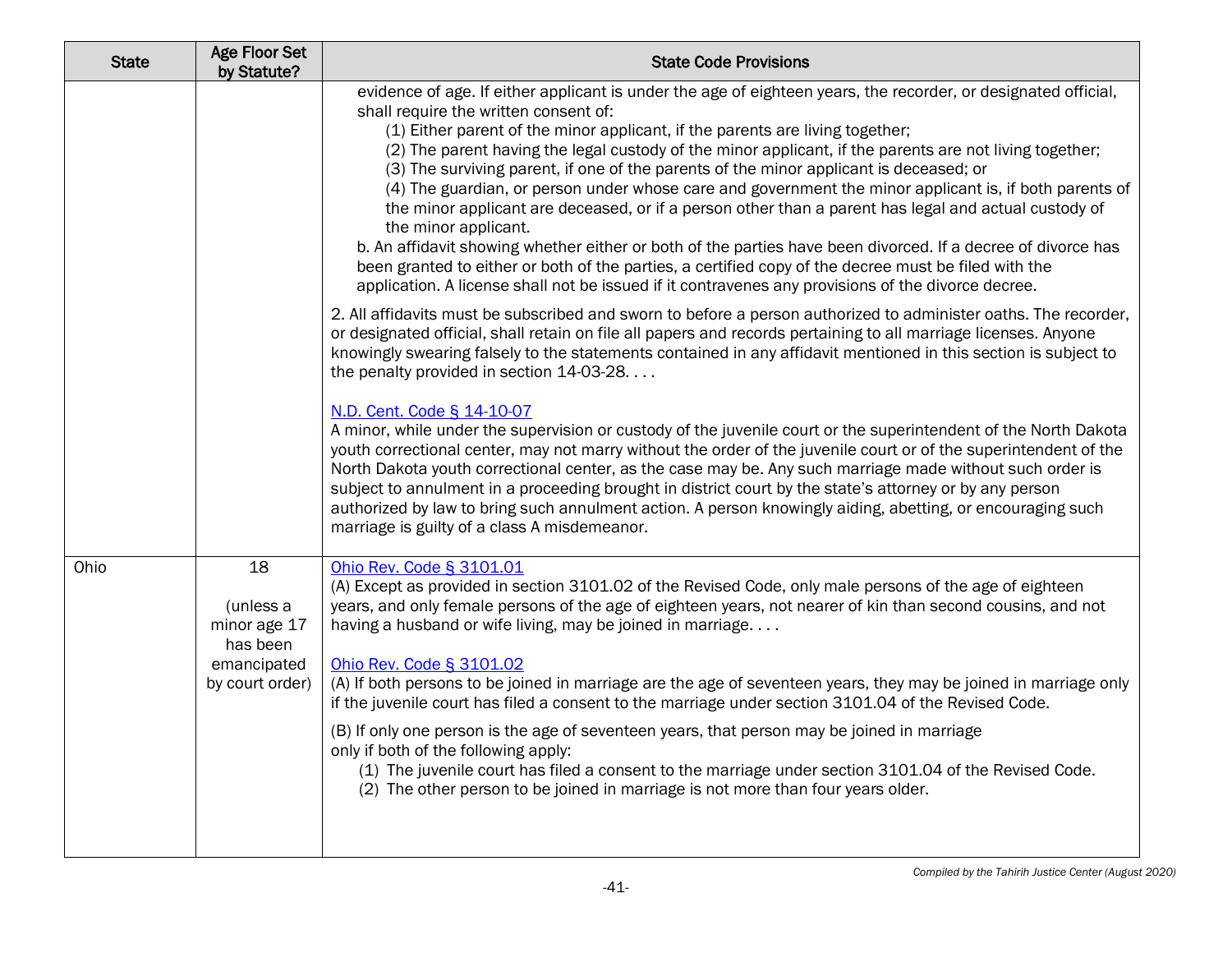| <b>State</b> | <b>Age Floor Set</b><br>by Statute? | <b>State Code Provisions</b>                                                                                                                                                                                                                                                                                                                                                                                                                                                 |
|--------------|-------------------------------------|------------------------------------------------------------------------------------------------------------------------------------------------------------------------------------------------------------------------------------------------------------------------------------------------------------------------------------------------------------------------------------------------------------------------------------------------------------------------------|
|              |                                     | Ohio Rev. Code § 3101.04<br>When the juvenile court files a consent to marriage pursuant to the juvenile rules, the probate court may issue<br>a license not earlier than fourteen calendar days after the juvenile court files the consent, notwithstanding<br>either or both the contracting parties for the marital relation are the age of seventeen years. The license shall<br>not issue until section 3101.05 of the Revised Code [see below] has been complied with. |
|              |                                     | Ohio Rev. Code § 3101.041<br>In determining whether to file the consent under section 3101.04 of the Revised Code, the juvenile court shall<br>do all of the following:<br>(A) Consult with any of the following for each party to the intended marriage who is seventeen years of age:<br>$(1)$ A parent;                                                                                                                                                                   |
|              |                                     | (2) A surviving parent;<br>(3) A parent who is designated the residential parent and legal custodian by a court of competent<br>jurisdiction;<br>(4) A guardian;                                                                                                                                                                                                                                                                                                             |
|              |                                     | (5) Either of the following who has been awarded permanent custody by a court exercising juvenile<br>jurisdiction:<br>(a) An adult person;<br>(b) The department of job and family services or any child welfare organization certified by the                                                                                                                                                                                                                               |
|              |                                     | department.<br>(B) Appoint an attorney as guardian ad litem for each party to the intended marriage who is<br>seventeen years of age;<br>(C) Determine all of the following:                                                                                                                                                                                                                                                                                                 |
|              |                                     | (1) Each party to the intended marriage who is seventeen years of age has entered the armed services of<br>the United States, has become employed and self-subsisting, or has otherwise become independent<br>from the care and control of the party's parent, guardian, or custodian.                                                                                                                                                                                       |
|              |                                     | (2) For each party to the intended marriage who is seventeen years of age, the decision of that party to<br>marry is free from force or coercion.<br>(3) The intended marriage and the emancipation under section 3101.042 of the Revised Code is in the<br>best interests of each party to the intended marriage who is seventeen years of age.                                                                                                                             |
|              |                                     | Ohio Rev. Code § 3101.042<br>When the juvenile court files a consent to marriage pursuant to the juvenile rules, the court shall also issue an<br>order regarding each party to the marriage who is seventeen years of age. The court order shall specify that<br>the party has the capacity of an eighteen-year-old person as described in section 3109.011 of the Revised<br>Code.                                                                                         |
|              |                                     | Ohio Rev. Code § 3101.05<br>(A) The parties to a marriage shall make an application for a marriage license Each party shall make<br>application and shall state upon oath, the party's name, age, residence, place of birth, occupation, father's                                                                                                                                                                                                                            |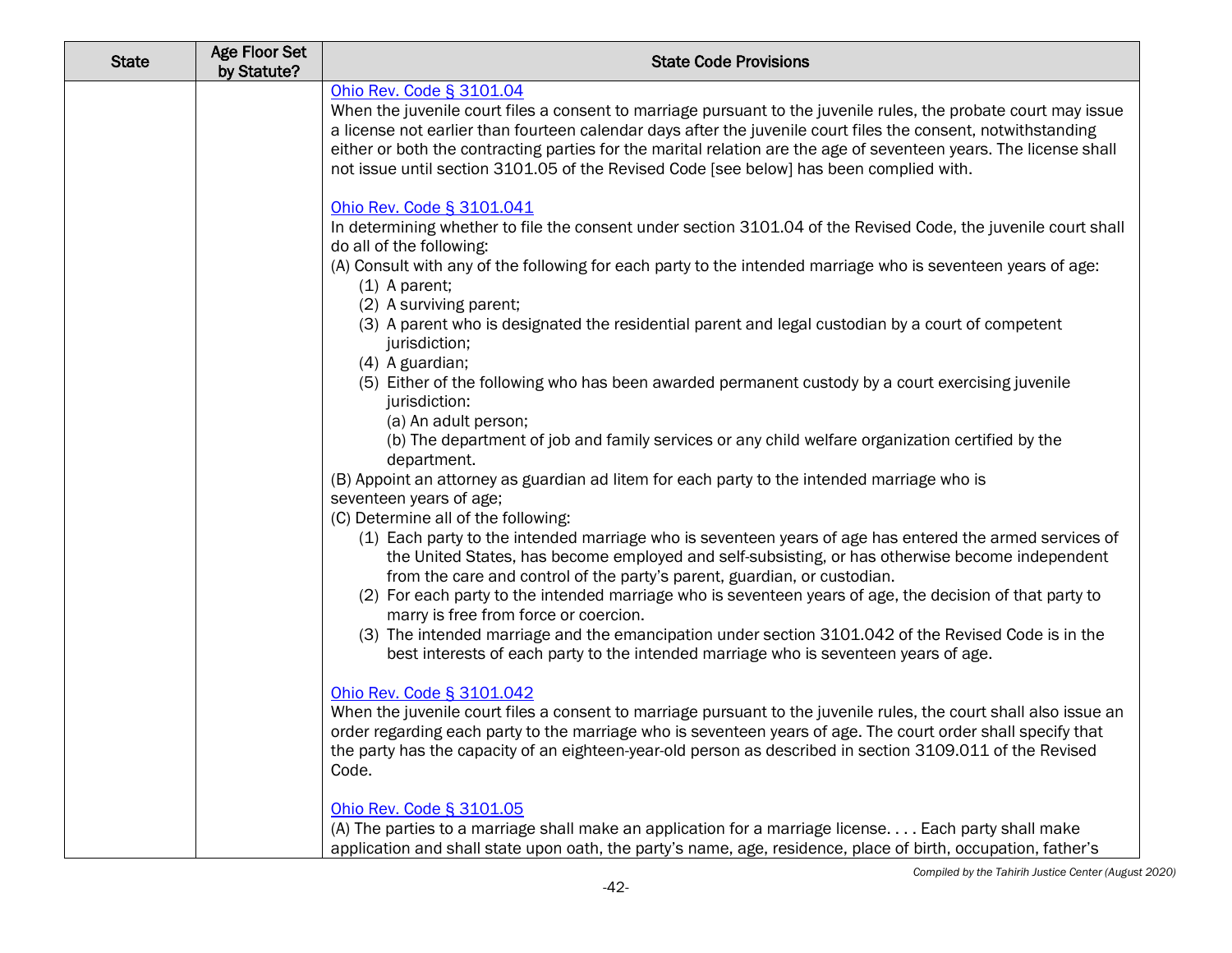| <b>State</b> | Age Floor Set<br>by Statute?                                                          | <b>State Code Provisions</b>                                                                                                                                                                                                                                                                                                                                                                                                                                                                                                                                                                                          |
|--------------|---------------------------------------------------------------------------------------|-----------------------------------------------------------------------------------------------------------------------------------------------------------------------------------------------------------------------------------------------------------------------------------------------------------------------------------------------------------------------------------------------------------------------------------------------------------------------------------------------------------------------------------------------------------------------------------------------------------------------|
|              |                                                                                       | name, and mother's maiden name, if known, and the name of the person who is expected to solemnize the<br>marriage If either applicant is the age of seventeen years, the judge shall require the applicants to state<br>that they received marriage counseling satisfactory to the court Immediately upon receipt of an application<br>for a marriage license, the court shall place the parties' record in a book kept for that purpose. If the probate<br>judge is satisfied that there is no legal impediment and if one or both of the parties are present, the probate<br>judge shall grant the marriage license |
|              |                                                                                       | Each person seeking a marriage license shall present documentary proof of age in the form of any one of the<br>following:<br>(1) A copy of a birth record;<br>(2) A birth certificate issued by the department of health, a local registrar of vital statistics, or other public<br>office charged with similar duties by the laws of another state, territory, or country;<br>(3) A baptismal record showing the person's date of birth;<br>$(4)$ A passport;                                                                                                                                                        |
|              |                                                                                       | (5) A license or permit to operate a motor vehicle as defined under section 4501.01 of the Revised Code;<br>(6) Any government- or school-issued identification card showing the person's date of birth;<br>(7) An immigration record showing the person's date of birth;<br>(8) A naturalization record showing the person's date of birth;<br>(9) A court record or any other document or record issued by a governmental entity showing the person's<br>date of birth.                                                                                                                                             |
|              |                                                                                       | (B) An applicant for a marriage license who knowingly makes a false statement in an application or affidavit<br>prescribed by this section is guilty of falsification under section 2921.13 of the Revised Code.                                                                                                                                                                                                                                                                                                                                                                                                      |
|              |                                                                                       | Ohio Rev. Code § 3109.011<br>A person granted consent to marry under section 3101.04 of the Revised Code has the capacity of a person of<br>the age of eighteen years or more, as described in section 3109.01 of the Revised Code, except that the<br>person is not a qualified elector for purposes of Chapter 3503 of the Revised Code.                                                                                                                                                                                                                                                                            |
|              |                                                                                       | Ohio Rev. Code § 2151.23<br>(A) The juvenile court has exclusive original jurisdiction under the Revised Code as follows: (10) To hear<br>and determine applications for consent to marry pursuant to section 3101.04 of the Revised Code                                                                                                                                                                                                                                                                                                                                                                             |
| Oklahoma     | No age floor<br>set by statute.                                                       | Okla. Stat. Ann. tit. 43, § 3<br>A. Any unmarried person who is at least eighteen (18) years of age and not otherwise disqualified is capable of<br>contracting and consenting to marriage                                                                                                                                                                                                                                                                                                                                                                                                                            |
|              | If the statutory<br>exceptions are<br>met, a child of<br>any age could<br>be married. | B. 1. Except as otherwise provided by this subsection, no person under the age of eighteen (18) years shall<br>enter into the marriage relation, nor shall any license issue therefor, except:<br>a. upon the consent and authority expressly given by the parent or guardian of such underage applicant<br>in the presence of the authority issuing such license,                                                                                                                                                                                                                                                    |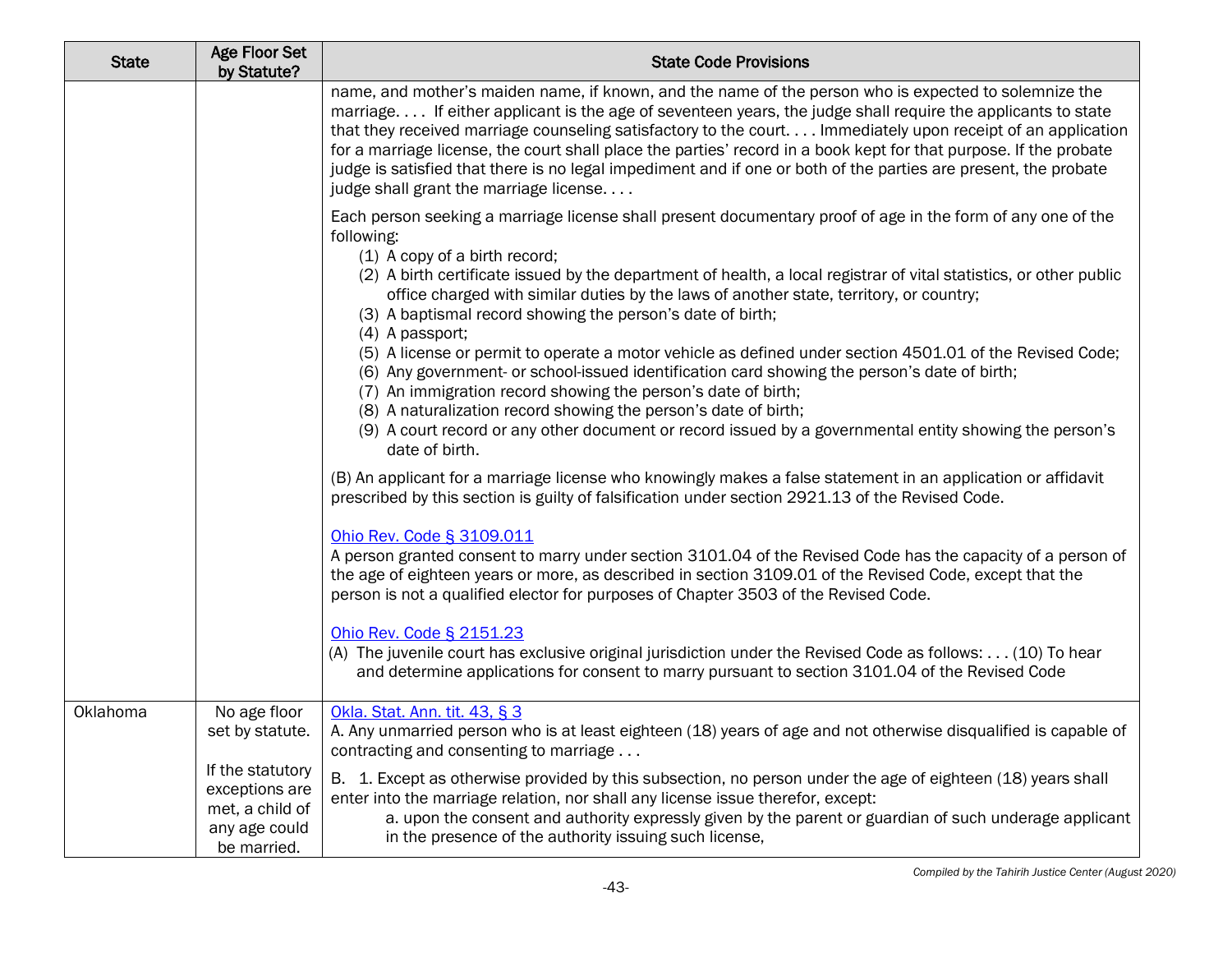| b. upon the written consent of the parent or guardian of such underage applicant executed and<br>acknowledged in person before a judge of the district court or the court clerk of any county within the<br>State of Oklahoma,                                                                                                                                                                                                                                                                                                                                                                                                                                                                                                                                                                                                                                                                                                                                                                                                                                                                                                                                                                                                                                                                                                                                                                                                                                                                                                                                                                                                                                                                                                                                                                                      |
|---------------------------------------------------------------------------------------------------------------------------------------------------------------------------------------------------------------------------------------------------------------------------------------------------------------------------------------------------------------------------------------------------------------------------------------------------------------------------------------------------------------------------------------------------------------------------------------------------------------------------------------------------------------------------------------------------------------------------------------------------------------------------------------------------------------------------------------------------------------------------------------------------------------------------------------------------------------------------------------------------------------------------------------------------------------------------------------------------------------------------------------------------------------------------------------------------------------------------------------------------------------------------------------------------------------------------------------------------------------------------------------------------------------------------------------------------------------------------------------------------------------------------------------------------------------------------------------------------------------------------------------------------------------------------------------------------------------------------------------------------------------------------------------------------------------------|
| c. if the parent or guardian resides outside of the State of Oklahoma, upon the written consent of the<br>parent or guardian executed before a judge or clerk of a court of record. The executed foreign consent<br>shall be duly authenticated in the same manner as proof of documents from foreign jurisdictions,<br>d. if the certificate of a duly licensed medical doctor or osteopath, acknowledged in the manner<br>provided by law for the acknowledgment of deeds, and stating that such parent or guardian is unable<br>by reason of health or incapacity to be present in person, is presented to such licensing authority, upon<br>the written consent of the parent or guardian, acknowledged in the same manner as the accompanying<br>medical certificate,<br>e. if the parent or guardian is on active duty with the Armed Forces of the United States, upon the<br>written permission of the parent or guardian, acknowledged in the manner provided by law for<br>acknowledgment of deeds by military personnel authorized to administer oaths. Such permission shall<br>be presented to the licensing authority, accompanied by a certificate executed by a commissioned<br>officer in command of the applicant, to the effect that the parent or guardian is on active duty in the<br>Armed Forces of the United States, or<br>f. upon affidavit of three (3) reputable persons stating that both parents of the minor are deceased, or<br>mentally incompetent, or their whereabouts are unknown to the minor, and that no guardian has<br>theretofore been appointed for the minor. The judge of the district court issuing the license may in his<br>or her discretion consent to the marriage in the same manner as in all cases in which consent may be<br>given by a parent or guardian. |
| 2. Every person under the age of sixteen (16) years is expressly forbidden and prohibited from entering into<br>the marriage relation except when authorized by the court:<br>a. in settlement of a suit for seduction or paternity, or<br>b. if the unmarried female is pregnant, or has given birth to an illegitimate child and at least one parent<br>of each minor, or the guardian or custodian of such child, is present before the court and has an<br>opportunity to present evidence in the event such parent, guardian, or custodian objects to the<br>issuance of a marriage license. If they are not present the parent, guardian, or custodian may be given<br>notice of the hearing at the discretion of the court.<br>3. A parent or a guardian of any child under the age of eighteen (18) years who is in the custody of the<br>Department of Human Services or the Department of Juvenile Justice shall not be eligible to consent to the<br>marriage of such minor child as required by the provisions of this subsection.<br>4. Any certificate or written permission required by this subsection shall be retained by the official issuing<br>the marriage license.<br>$\sim$ $\sim$ $\sim$                                                                                                                                                                                                                                                                                                                                                                                                                                                                                                                                                                                                   |
|                                                                                                                                                                                                                                                                                                                                                                                                                                                                                                                                                                                                                                                                                                                                                                                                                                                                                                                                                                                                                                                                                                                                                                                                                                                                                                                                                                                                                                                                                                                                                                                                                                                                                                                                                                                                                     |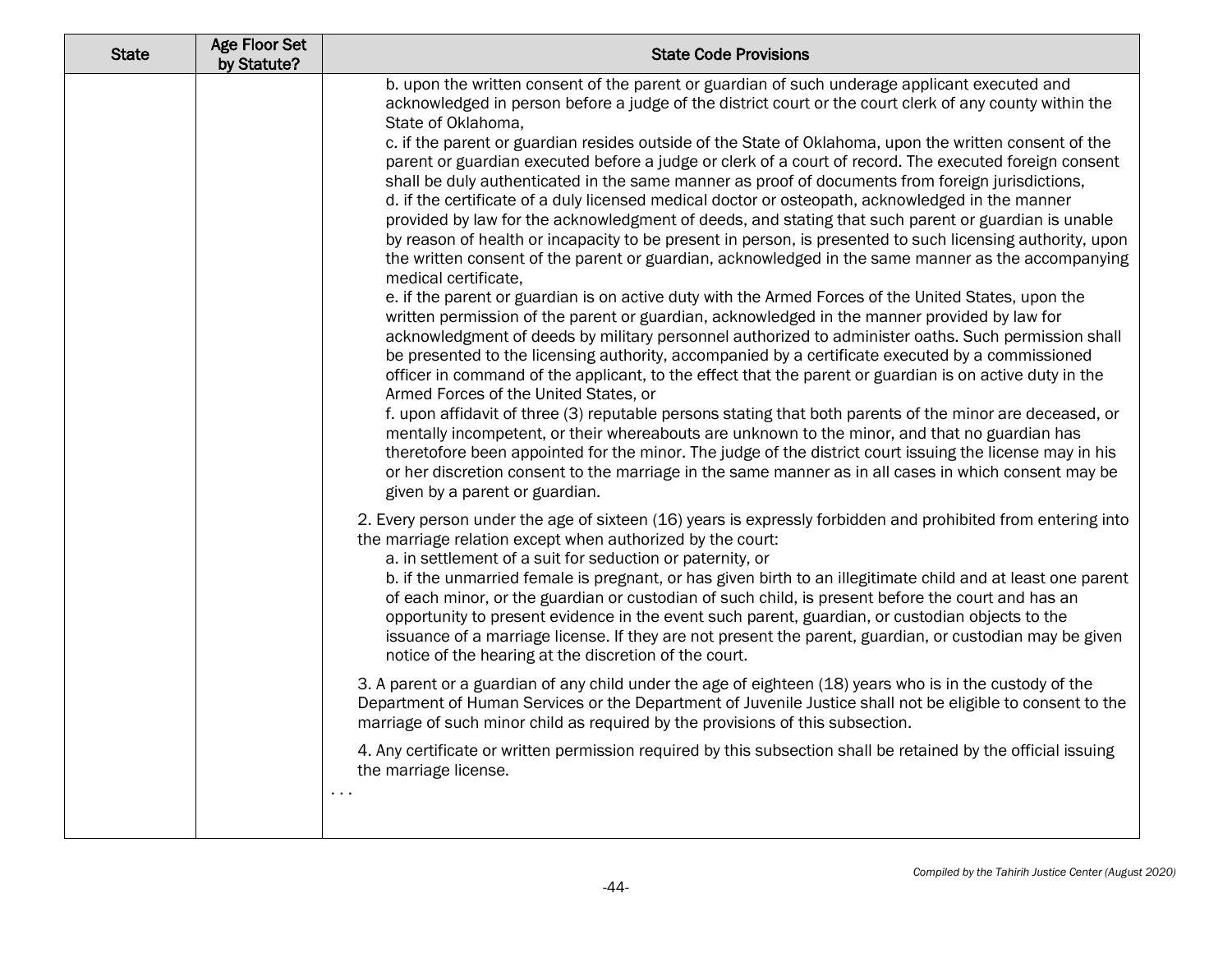| <b>State</b> | <b>Age Floor Set</b><br>by Statute? | <b>State Code Provisions</b>                                                                                                                                                                                                                                                                                                                                                                                                                                                                                                                                                                                                                                                                                                                                                                                                                                                                                                                                                                                                                                                                                                                                                                                              |
|--------------|-------------------------------------|---------------------------------------------------------------------------------------------------------------------------------------------------------------------------------------------------------------------------------------------------------------------------------------------------------------------------------------------------------------------------------------------------------------------------------------------------------------------------------------------------------------------------------------------------------------------------------------------------------------------------------------------------------------------------------------------------------------------------------------------------------------------------------------------------------------------------------------------------------------------------------------------------------------------------------------------------------------------------------------------------------------------------------------------------------------------------------------------------------------------------------------------------------------------------------------------------------------------------|
|              |                                     | Okla Stat. Ann. tit. 43, § 5<br>A. Persons desiring to be married in this state shall submit an application in writing signed and sworn to in<br>person before the clerk of the district court by both of the parties setting forth:<br>1. The place of residence of each party;<br>2. The full legal name and the age of each party as they appear upon or are calculable from a certified<br>copy of the birth certificate, the current driver license or identification card, the current passport or visa, or any<br>other certificate, license or document issued by or existing pursuant to the laws of any nation or of any state,<br>or political subdivision thereof, accepted as proof of identity and age;<br>C. In the event that one or both of the parties are under legal age, the application shall have been on file in<br>the court clerk's office for a period of not less than seventy-two (72) hours prior to issuance of the marriage<br>$license. \ldots$                                                                                                                                                                                                                                          |
| Oregon       | 17                                  | Or. Rev. Stat. § 106.010<br>Marriage is a civil contract entered into in person by males at least 17 years of age and females at least 17<br>years of age, who are otherwise capable, and solemnized in accordance with ORS 106.150 [solemnization and<br>witness requirements].<br>Or. Rev. Stat. § 106.050<br>(1) The county clerk may accept any reasonable proof of the applicant's age satisfactory to the clerk. The clerk<br>may require proof of age by affidavit of some person other than either of the parties seeking the license if the<br>clerk deems it necessary in order to determine the age of an applicant to the clerk's satisfaction.<br>(2) If an applicant for a marriage license is less than 18 years of age, the applicant must file with the county<br>clerk an affidavit of some person other than either of the parties seeking the license showing the facts other<br>than age necessary to be shown under ORS 106.060 [see below] in the particular case, except the consent of<br>the parent or guardian required by ORS 106.060 shall not be part of the affidavit. The affidavit is sufficient<br>authority to the clerk, so far as the facts stated therein, for issuing the license. |
|              |                                     | Or. Rev. Stat. § 106.060<br>A marriage license shall not be issued without the written consent of the parent or guardian, if any, of an<br>applicant who is less than 18 years of age, nor in any case unless the parties are each of an age, as provided<br>in ORS 106.010 [see above], capable of contracting marriage. If either party under 18 years of age has no<br>parent or guardian resident within this state and either party has resided within the county in which application<br>is made for the six months immediately preceding the application, the license may issue, if otherwise proper,<br>without the consent of the nonresident parent or guardian.                                                                                                                                                                                                                                                                                                                                                                                                                                                                                                                                                |
| Pennsylvania | 18                                  | Pa. Cons. Stat. Ann. tit. 23, § 1304<br>$\ldots$ (b) Minors.-<br>(1) No marriage license may be issued if either of the applicants for a license is under 18 years of age. <sup>26</sup>                                                                                                                                                                                                                                                                                                                                                                                                                                                                                                                                                                                                                                                                                                                                                                                                                                                                                                                                                                                                                                  |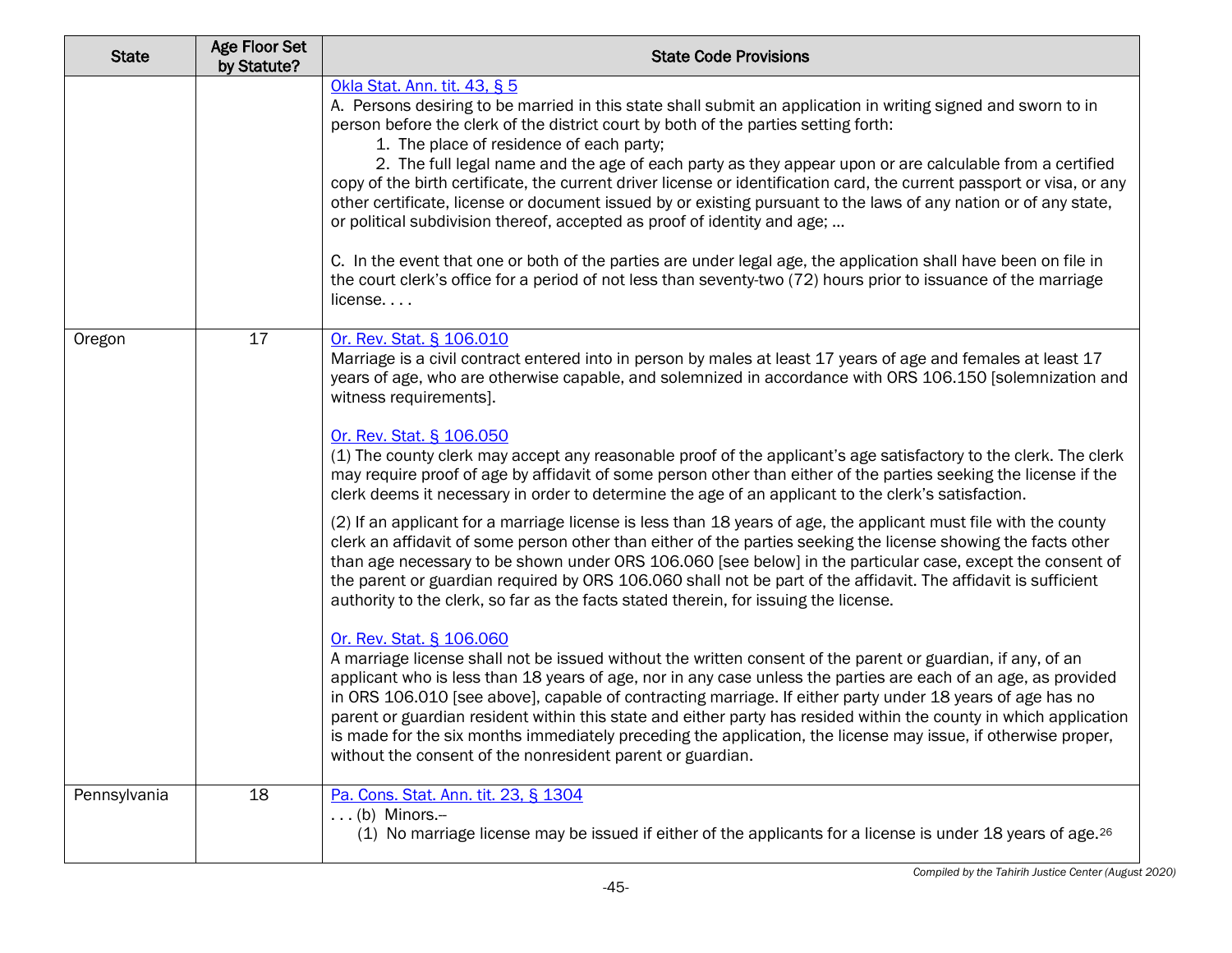| <b>State</b>   | Age Floor Set<br>by Statute?                                                                                             | <b>State Code Provisions</b>                                                                                                                                                                                                                                                                                                                                                                                                                                                                                                                                                                                                                                                                                                                                                                                                                                                                                                                                                                                                                                                                                                                                                                                                                                                                                                                                                                                                                                                                                                                                                                                                                                                                                                                                                                                                                                                                                                                                      |
|----------------|--------------------------------------------------------------------------------------------------------------------------|-------------------------------------------------------------------------------------------------------------------------------------------------------------------------------------------------------------------------------------------------------------------------------------------------------------------------------------------------------------------------------------------------------------------------------------------------------------------------------------------------------------------------------------------------------------------------------------------------------------------------------------------------------------------------------------------------------------------------------------------------------------------------------------------------------------------------------------------------------------------------------------------------------------------------------------------------------------------------------------------------------------------------------------------------------------------------------------------------------------------------------------------------------------------------------------------------------------------------------------------------------------------------------------------------------------------------------------------------------------------------------------------------------------------------------------------------------------------------------------------------------------------------------------------------------------------------------------------------------------------------------------------------------------------------------------------------------------------------------------------------------------------------------------------------------------------------------------------------------------------------------------------------------------------------------------------------------------------|
| Rhode Island   | No age floor<br>set by statute.<br>If the statutory<br>exceptions are<br>met, a child of<br>any age could<br>be married. | R.I. Gen. Stat. § 15-2-11<br>(a) No minor or person under the control of a parent or guardian shall be allowed to give and subscribe to the<br>information provided for in §§ 15-2-1-15-2-10 [vital statistics information, marriage license fee], or shall<br>receive the license provided for in these sections, unless the consent in writing of the parent or guardian, given<br>in the presence of the town or city clerk or any clerk employed in that office, has first been obtained; provided,<br>that proof shall be submitted that the minor has attained the age of sixteen (16) years; and provided, that this<br>information may be given and subscribed to by a minor who has attained the age of sixteen (16) years,<br>residing in this state upon the consent in writing of the director of public welfare of the town or city in which the<br>minor resides, given in the presence of the town or city clerk or any clerk employed in that office.                                                                                                                                                                                                                                                                                                                                                                                                                                                                                                                                                                                                                                                                                                                                                                                                                                                                                                                                                                                             |
|                |                                                                                                                          | (b) In addition to the requirements in subsection (a) of this section, no license shall be issued to any minor<br>under the age of sixteen (16) years unless and until the following requirements have been complied with, and<br>the town or city clerk is directed in writing to issue the license by the family court:<br>(1) The town or city clerk, upon receiving information provided for in §§ 15-2-1 through 15-2-10 [vital<br>statistics information, marriage license fee], shall immediately transmit a certified copy of the information<br>to the family court. The court shall immediately transmit a copy of the information, together with a written<br>request for a complete investigation of and a report upon the advisability of the issuance of the license, to<br>the department of human services. The department shall within fifteen (15) days after the receipt of the<br>information, the request, and the report file in the court its complete report in writing.<br>(2) The court shall then conduct a hearing in chambers to determine the advisability of the issuance of the<br>license and shall notify the town or city clerk of its determination. The court shall have the power to<br>summon at the hearing any persons that it may deem advisable.<br>(3) The court shall also file the report and a notation of its determination in the office of the clerk of the<br>court, but any papers filed at the office of the clerk shall not be matters of public record and may be<br>examined only upon the written authorization of the court.<br>(4) During the pendency of the proceedings, the court shall exercise the authority of a guardian in respect<br>to the minor or minors involved.<br>R.I. Gen. Stat. § 14-1-5<br>The [family] court shall, as set forth in this chapter, have exclusive original jurisdiction in proceedings: (4)<br>Relating to child marriages, as prescribed by § 15-2-11 [see above]. |
| South Carolina | 16                                                                                                                       | S.C. Code § 20-1-100<br>Any person under the age of sixteen is not capable of entering into a valid marriage, and all marriages<br>hereinafter entered into by such persons are void ab initio. A common-law marriage hereinafter entered into by<br>a person under the age of sixteen is void ab initio.<br>S.C. Code § 20-1-250                                                                                                                                                                                                                                                                                                                                                                                                                                                                                                                                                                                                                                                                                                                                                                                                                                                                                                                                                                                                                                                                                                                                                                                                                                                                                                                                                                                                                                                                                                                                                                                                                                 |
|                |                                                                                                                          | A marriage license must not be issued when either applicant is under the age of sixteen. When either applicant<br>is between the ages of sixteen to eighteen and that applicant resides with father, mother, other relative, or<br>guardian, the probate judge or other officer authorized to issue marriage licenses shall not issue a license for                                                                                                                                                                                                                                                                                                                                                                                                                                                                                                                                                                                                                                                                                                                                                                                                                                                                                                                                                                                                                                                                                                                                                                                                                                                                                                                                                                                                                                                                                                                                                                                                               |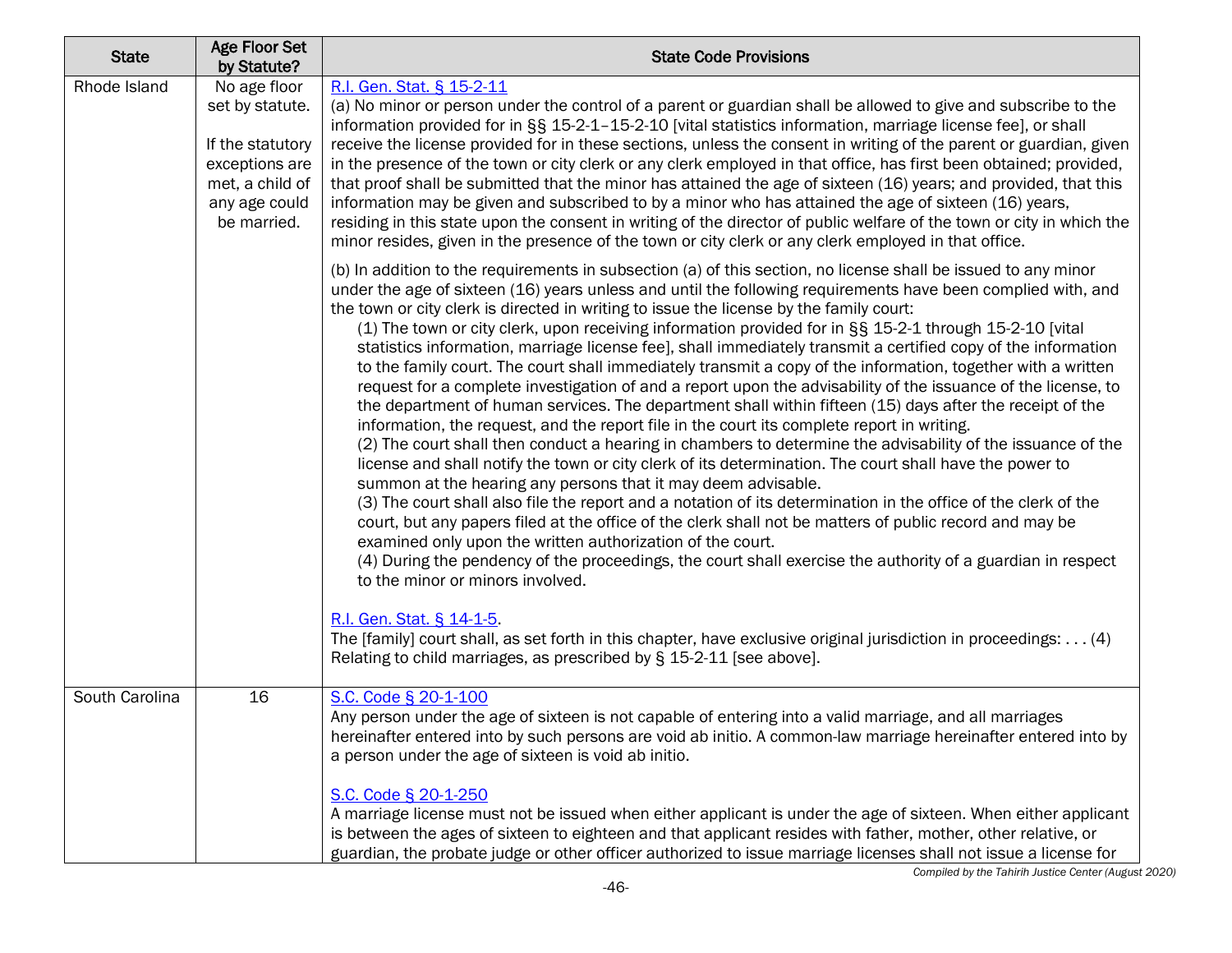| <b>State</b> | Age Floor Set<br>by Statute? | <b>State Code Provisions</b>                                                                                                                                                                                                                                                                                                                                                                                                                                                                                                                                                                                                                                                                                                                                                                                                                                                                                                                                                                                                                                                                                                                                                                                                                                                                                                                                                                                                                                                                                                                                                                                                                                                                                                                                                                             |
|--------------|------------------------------|----------------------------------------------------------------------------------------------------------------------------------------------------------------------------------------------------------------------------------------------------------------------------------------------------------------------------------------------------------------------------------------------------------------------------------------------------------------------------------------------------------------------------------------------------------------------------------------------------------------------------------------------------------------------------------------------------------------------------------------------------------------------------------------------------------------------------------------------------------------------------------------------------------------------------------------------------------------------------------------------------------------------------------------------------------------------------------------------------------------------------------------------------------------------------------------------------------------------------------------------------------------------------------------------------------------------------------------------------------------------------------------------------------------------------------------------------------------------------------------------------------------------------------------------------------------------------------------------------------------------------------------------------------------------------------------------------------------------------------------------------------------------------------------------------------|
|              |                              | the marriage until furnished with a sworn affidavit signed by the father, mother, other relative, or guardian<br>giving consent to the marriage.<br>S.C. Code § 20-1-260 <sup>27</sup><br>The probate judge or any other officer authorized by law to issue marriage licenses shall not issue any license<br>to any applicant under the age of eighteen years until he has filed a birth certificate, or a hospital or baptismal<br>certificate which has been issued and dated within one year after birth, or a certified copy thereof, showing<br>that he is of lawful age, which shall be filed in the records of his office with the application for such license.<br>Provided, when an original birth, baptismal or hospital certificate is presented a copy of it shall be made and<br>the original returned to the applicant. If the applicant shall certify in writing to the probate judge or such officer<br>that he, after diligent effort, is unable to obtain a birth certificate or a hospital or baptismal certificate, the<br>applicant shall then be required to have his parents, legal guardian or person with whom he resides execute<br>an affidavit before any person authorized by law to administer an oath and under seal, which affidavit shall<br>contain such information as will establish the age of the applicant. Provided, further, that upon the request of<br>the applicant, any original birth, baptismal or hospital certificate presently on file with the court may be copied<br>and the original returned to the applicant.<br>Persons applying for marriage licenses in lieu of furnishing birth certificates or hospital or baptismal<br>certificates may present the following: military service identification card; selective service identification card; |
| South Dakota | 16                           | passports and visas.<br>S.D. Codified Laws § 25-1-9<br>Any unmarried applicant for a marriage license who is eighteen years old or older, and who is not otherwise<br>disqualified, is capable of consenting to and consummating a marriage. If either applicant for a marriage<br>license is between the age of sixteen and eighteen, that applicant shall submit to the register of deeds a<br>notarized statement of consent to marry from one parent or legal guardian of the applicant.<br>S.D. Codified Laws § 25-1-10.1<br>To obtain a marriage license, each applicant shall sign the application in person in the presence of the register<br>of deeds or in the presence of a person duly appointed by the register to act in the register's behalf. Each<br>applicant shall provide proof of age prior to issuance of the marriage license. Proof of age may be satisfied by<br>providing a certified copy of a birth certificate or any photographic identification which includes the applicant's<br>name and date of birth. No person may use a power of attorney to obtain a marriage license.<br>S.D. Codified Laws § 25-1-13<br>If either party is a minor, no marriage license shall be granted unless the written consent of the parent or<br>guardian, duly acknowledged by the parent or guardian, or proved to be genuine, is filed in the office of the<br>county register of deeds prior to issuing the license, and a memorandum of the facts shall be entered in the<br>marriage record book with the other records of the marriage license.                                                                                                                                                                                                                                   |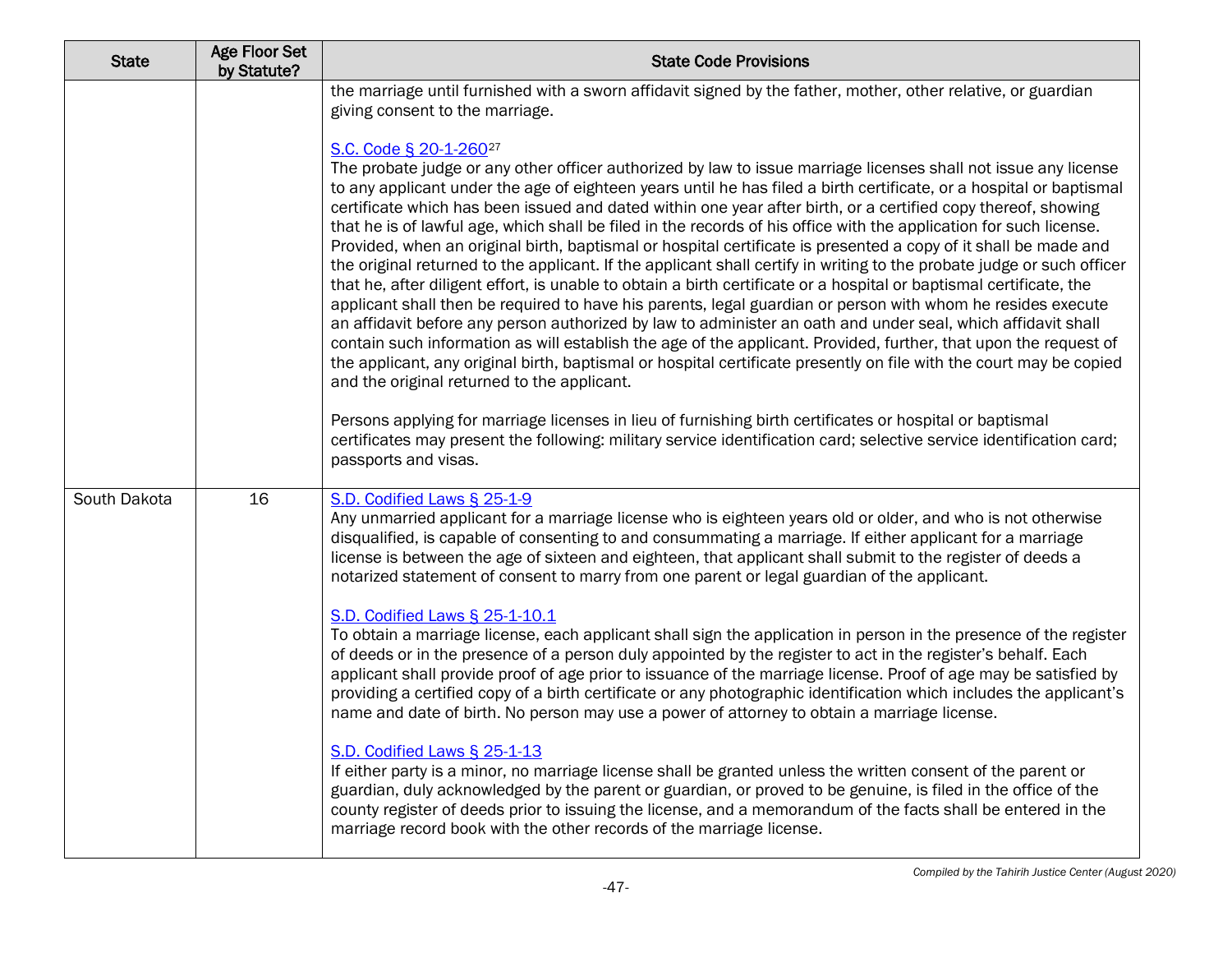| <b>State</b>            | <b>Age Floor Set</b><br>by Statute? | <b>State Code Provisions</b>                                                                                                                                                                                                                                                                                                                                                                                                                                                                                                                                                                                                                                                                                                  |
|-------------------------|-------------------------------------|-------------------------------------------------------------------------------------------------------------------------------------------------------------------------------------------------------------------------------------------------------------------------------------------------------------------------------------------------------------------------------------------------------------------------------------------------------------------------------------------------------------------------------------------------------------------------------------------------------------------------------------------------------------------------------------------------------------------------------|
| Tennessee <sup>28</sup> | 17                                  | Tenn. Code Ann. § 36-3-104<br>(a)(1) No county clerk or deputy clerk shall issue a marriage license until the applicants make an application in<br>writing, stating the names, ages, addresses and social security numbers of both the proposed male and<br>female contracting parties and the names and addresses of the parents, guardian or next of kin of both<br>parties. The application shall be sworn to by both applicants                                                                                                                                                                                                                                                                                           |
|                         |                                     | Tenn. Code Ann. § 36-3-105                                                                                                                                                                                                                                                                                                                                                                                                                                                                                                                                                                                                                                                                                                    |
|                         |                                     | (a) It is unlawful for any county clerk or deputy clerk in this state to issue a marriage license to any person<br>where:                                                                                                                                                                                                                                                                                                                                                                                                                                                                                                                                                                                                     |
|                         |                                     | (1) Either of the contracting parties is under seventeen years of age; or<br>(2) One (1) of the contracting parties is at least seventeen (17) years of age but less than eighteen<br>(18) years of age and the other contracting party is at least four (4) years older than the minor<br>contracting party.                                                                                                                                                                                                                                                                                                                                                                                                                 |
|                         |                                     | (b) Any marriage contracted in violation of subsection (a) may be annulled upon proper proceedings therefor by<br>such person or any interested person acting in the person's behalf.                                                                                                                                                                                                                                                                                                                                                                                                                                                                                                                                         |
|                         |                                     | Tenn. Code Ann. § 36-3-106<br>(a) When either applicant is under eighteen (18) years of age, the parents, guardian, next of kin or party having<br>custody of the applicant shall join in the application, under oath, stating that the applicant is seventeen (17)<br>years of age or over and that the applicant has such person's consent to marry.                                                                                                                                                                                                                                                                                                                                                                        |
|                         |                                     | (b) If the applicant is in the legal custody of any public or private agency or is in the legal custody of any person<br>other than a parent, next of kin or guardian, then such person or the duly authorized representative of such<br>agency shall join in the application with the parent, guardian or next of kin stating, under oath, that the<br>applicant is seventeen (17) years of age but less than eighteen (18) years of age and that the applicant has<br>such person's consent to marry. This subsection (b) does not apply to applicants who are in the legal custody<br>of the department of mental health and substance abuse services or the department of intellectual and<br>developmental disabilities. |
|                         |                                     | (c) The parents, guardian, next of kin, other person having custody of the applicant, or duly authorized<br>representative of a public or private agency having legal custody of the applicant shall join in the application<br>either by personal appearance before the county clerk or deputy county clerk, or by submitting a sworn and<br>notarized affidavit.                                                                                                                                                                                                                                                                                                                                                            |
|                         |                                     | (d) The consent of the applicant's parents, guardian, next of kin, other person having custody of the applicant,<br>or duly authorized representative of a public or private agency having legal custody of the applicant is not<br>required if the applicant is emancipated at the time of the application.                                                                                                                                                                                                                                                                                                                                                                                                                  |
|                         |                                     | (e) Marriage shall remove the disabilities of minority. A minor emancipated by marriage shall be considered to<br>have all the rights and responsibilities of an adult, except for specific constitutional or statutory age<br>requirements, including voting, the use of alcoholic beverages, and other health and safety regulations<br>relevant to the minor because of the minor's age.                                                                                                                                                                                                                                                                                                                                   |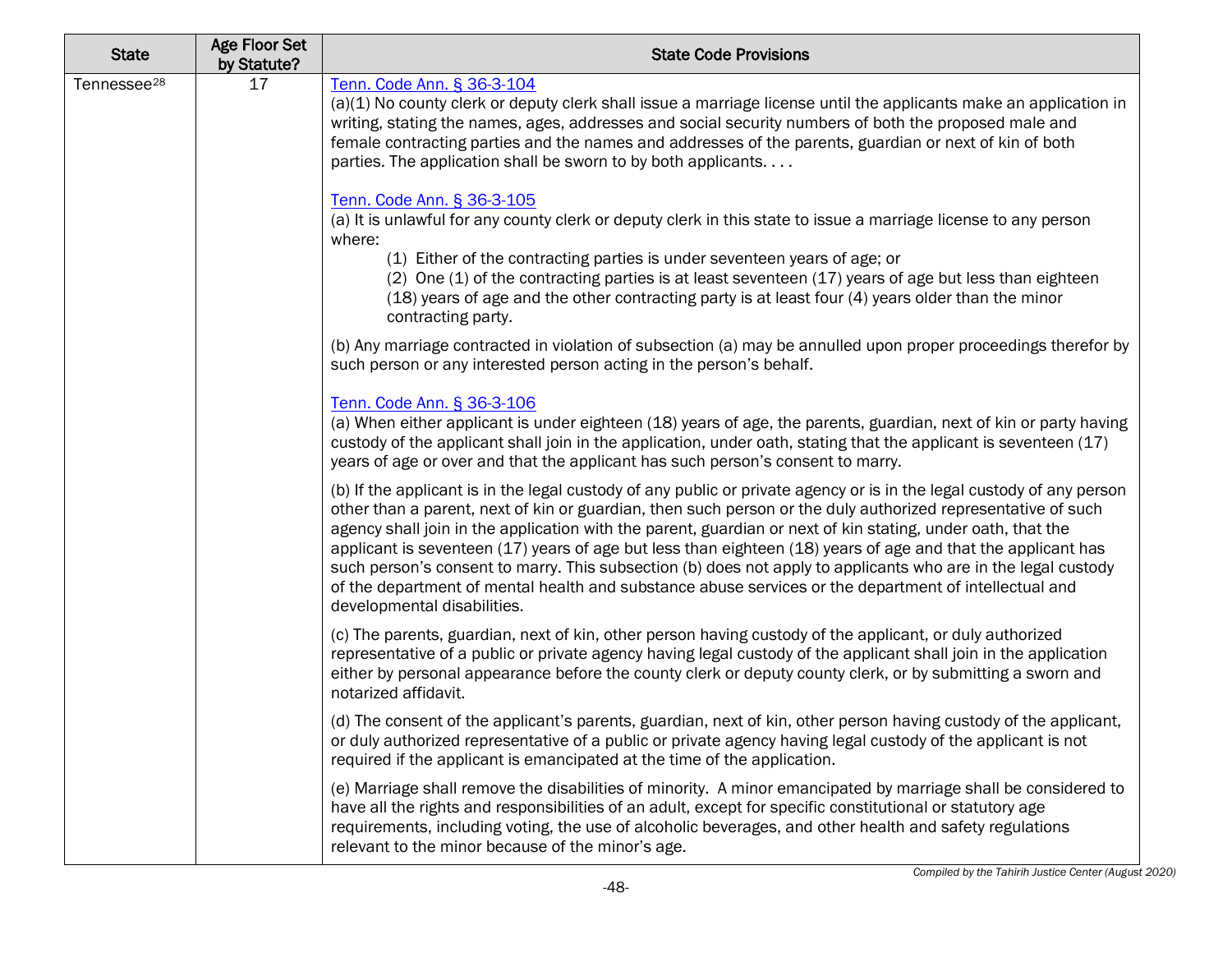| <b>State</b>        | <b>Age Floor Set</b><br>by Statute?                                             | <b>State Code Provisions</b>                                                                                                                                                                                                                                                                                                                                                                                                                                                                                                                                                                                                                                                    |
|---------------------|---------------------------------------------------------------------------------|---------------------------------------------------------------------------------------------------------------------------------------------------------------------------------------------------------------------------------------------------------------------------------------------------------------------------------------------------------------------------------------------------------------------------------------------------------------------------------------------------------------------------------------------------------------------------------------------------------------------------------------------------------------------------------|
|                     |                                                                                 | (f) A minor shall be advised of the rights and responsibilities of parties to a marriage and of emancipated<br>minors. The minor shall be provided with a fact sheet on these rights and responsibilities to be developed by<br>the administrative office of the courts. The fact sheet shall include referral information for legal aid agencies<br>in this state and national hotlines for domestic violence and sexual assault.                                                                                                                                                                                                                                              |
|                     |                                                                                 | (g) As used in this section, "parent" or "parents" means a person or persons listed as a parent on the child's<br>birth certificate or who have been adjudicated to be the legal parent of the child by a court of competent<br>jurisdiction.                                                                                                                                                                                                                                                                                                                                                                                                                                   |
| Texas <sup>29</sup> | 18<br>(unless a                                                                 | Tex. Fam. Code. §. 2.003<br>(a) A person under 18 years of age may not marry unless the person has been granted by this state or another<br>state a court order removing the disabilities of minority of the person for general purposes.                                                                                                                                                                                                                                                                                                                                                                                                                                       |
|                     | minor age 16-<br>17 has been<br>emancipated<br>by court<br>order) <sup>30</sup> | (b) In addition to the other requirements provided by this chapter, a person under 18 years of age applying for<br>a license must provide to the county clerk:<br>$(1)$ A court order granted by this state under Chapter 31 $31$ removing the disabilities of minority of the<br>person for general purposes; or<br>(2) If the person is a nonresident minor, a certified copy of an order removing the disabilities of minority of<br>the person for general purposes filed with this state under Section 31.007.                                                                                                                                                             |
|                     |                                                                                 | Tex. Fam. Code § 2.006<br>(a) If an applicant who is 18 years of age or older is unable to appear personally before the county clerk to<br>apply for a marriage license, any adult person or the other applicant may apply on behalf of the absent<br>applicant.                                                                                                                                                                                                                                                                                                                                                                                                                |
|                     |                                                                                 | (b) The person applying on behalf of an absent applicant shall provide to the clerk:<br>(1) Notwithstanding Section 132.001, Civil Practice and Remedies Code, the notarized affidavit of the<br>absent applicant as provided by this subchapter; and<br>(2) Proof of the identity and age of the absent applicant under Section 2.005(b). <sup>32</sup>                                                                                                                                                                                                                                                                                                                        |
|                     |                                                                                 | Tex. Fam. Code § 2.009<br>(a) Except as provided by Subsections (b) and (d), the county clerk may not issue a license if either applicant:<br>(1) Fails to provide the information required by this subchapter;<br>(2) Fails to submit proof of age and identity;<br>(3) Is under 18 years of age and has not presented:<br>(A) A court order granted by this state under Chapter 31 removing the disabilities of minority of the<br>applicant for general purposes; or<br>(B) If the applicant is a nonresident minor, a certified copy of an order removing the disabilities of<br>minority of the applicant for general purposes filed with this state under Section 31.007; |
|                     |                                                                                 |                                                                                                                                                                                                                                                                                                                                                                                                                                                                                                                                                                                                                                                                                 |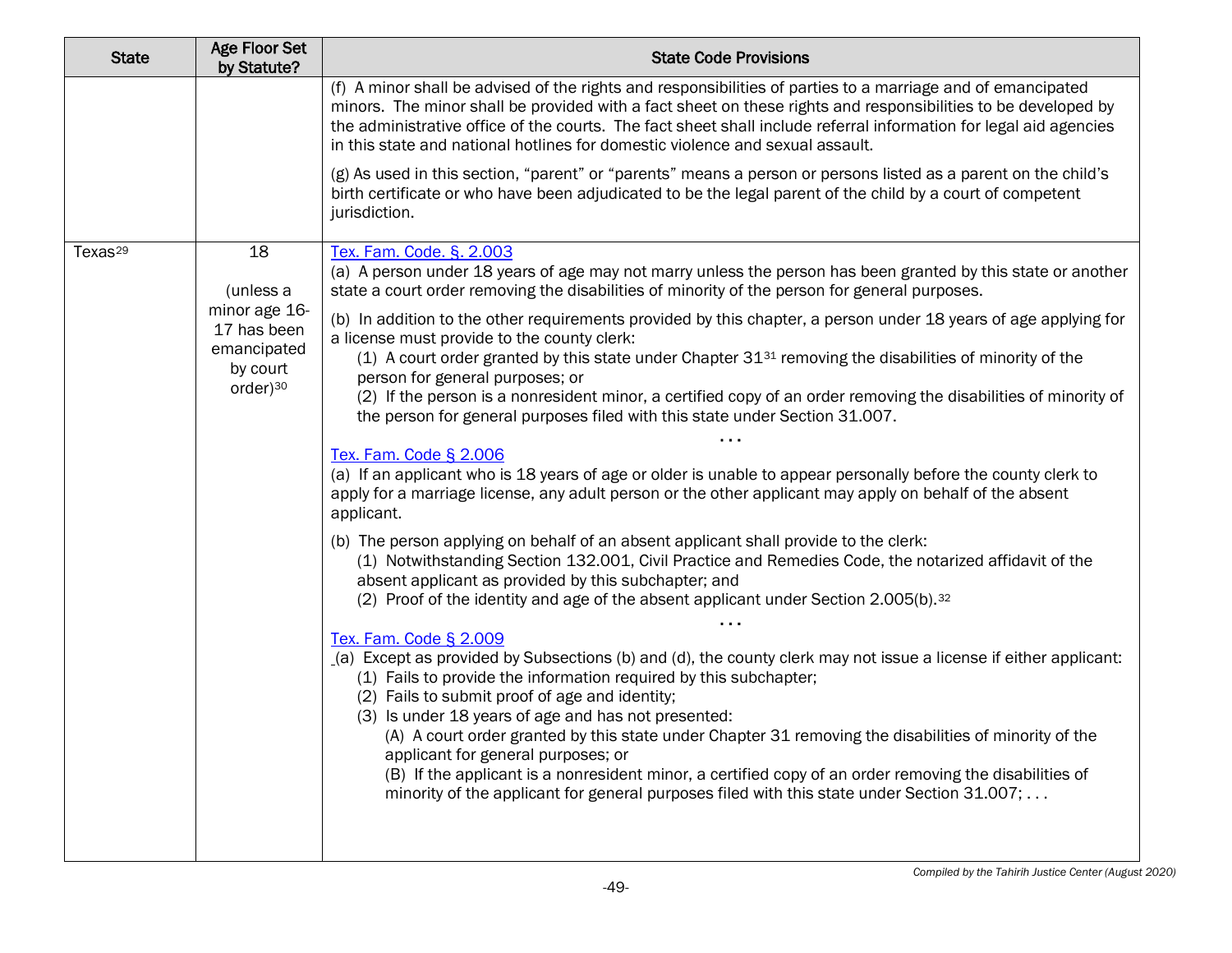| <b>State</b> | <b>Age Floor Set</b><br>by Statute? | <b>State Code Provisions</b>                                                                                                                                                                                                                                                                                                                                                                                                                                                                                                                                                                                                                                                                                                                                                                                                                                                                                                                                                                                                                                                                                                                                                                                                                    |
|--------------|-------------------------------------|-------------------------------------------------------------------------------------------------------------------------------------------------------------------------------------------------------------------------------------------------------------------------------------------------------------------------------------------------------------------------------------------------------------------------------------------------------------------------------------------------------------------------------------------------------------------------------------------------------------------------------------------------------------------------------------------------------------------------------------------------------------------------------------------------------------------------------------------------------------------------------------------------------------------------------------------------------------------------------------------------------------------------------------------------------------------------------------------------------------------------------------------------------------------------------------------------------------------------------------------------|
|              |                                     | Tex. Fam. Code § 2.101<br>A county clerk may not issue a marriage license if either applicant is under 18 years of age, unless each<br>underage applicant shows that the applicant has been granted by this state or another state a court order<br>removing the disabilities of minority of the applicant for general purposes.                                                                                                                                                                                                                                                                                                                                                                                                                                                                                                                                                                                                                                                                                                                                                                                                                                                                                                                |
| Utah         | 16                                  | Utah Code § 30-1-2<br>(1) The following marriages are prohibited and declared void:<br>(a) when there is a spouse living, from whom the individual marrying has not been divorced;<br>(b) except as provided in Subsection (2), when an applicant is under 18 years old; and<br>(c) between a divorced individual and any individual other than the one from whom the divorce was<br>secured until the divorce decree becomes absolute, and, if an appeal is taken, until after the affirmance of<br>the decree.<br>(2) A marriage of an individual under 18 years old is not void if the individual:<br>(a) is 16 or 17 years old and obtains consent from a parent <sup>33</sup> or guardian and juvenile court authorization<br>in accordance with Section 30-1-9; or<br>(b) lawfully marries before May 14, 2019.<br>Utah Code § 30-1-4                                                                                                                                                                                                                                                                                                                                                                                                     |
|              |                                     | A marriage solemnized in any other country, state, or territory, if valid where solemnized, is valid in this state,<br>unless it is a marriage:<br>$(1)$ that would be prohibited and declared void in this state, under Subsection 30-1-2 $(1)(a)$ ;                                                                                                                                                                                                                                                                                                                                                                                                                                                                                                                                                                                                                                                                                                                                                                                                                                                                                                                                                                                           |
|              |                                     | Utah Code § 30-1-9<br>(1) For purposes of this section, "minor" means an individual that is 16 or 17 years old.                                                                                                                                                                                                                                                                                                                                                                                                                                                                                                                                                                                                                                                                                                                                                                                                                                                                                                                                                                                                                                                                                                                                 |
|              |                                     | $(2)(a)$ If at the time of applying for a license the applicant is a minor, and not before the minor is married <sup>34</sup> , a<br>license may not be issued without the signed consent of the minor's parent or guardian given in person to<br>the clerk; except that:<br>(i) if the parents of the minor are divorced, consent shall be given by the parent having legal custody of<br>the minor as evidenced by an oath of affirmation to the clerk;<br>(ii) if the parents of the minor are divorced and have been awarded joint custody of the minor, consent<br>shall be given by the parent having physical custody of the minor the majority of the time as evidenced<br>by an oath of affirmation to the clerk; or<br>(iii) if the minor is not in the custody of a parent, the legal guardian shall provide the consent and<br>provide proof of guardianship by court order as well as an oath of affirmation.<br>(b) The minor and the parent or guardian of the minor shall obtain a written authorization to marry from:<br>(i) a judge of the court exercising juvenile jurisdiction in the county where either party to the marriage<br>resides; or<br>(ii) a court commissioner as permitted by rule of the Judicial Council. |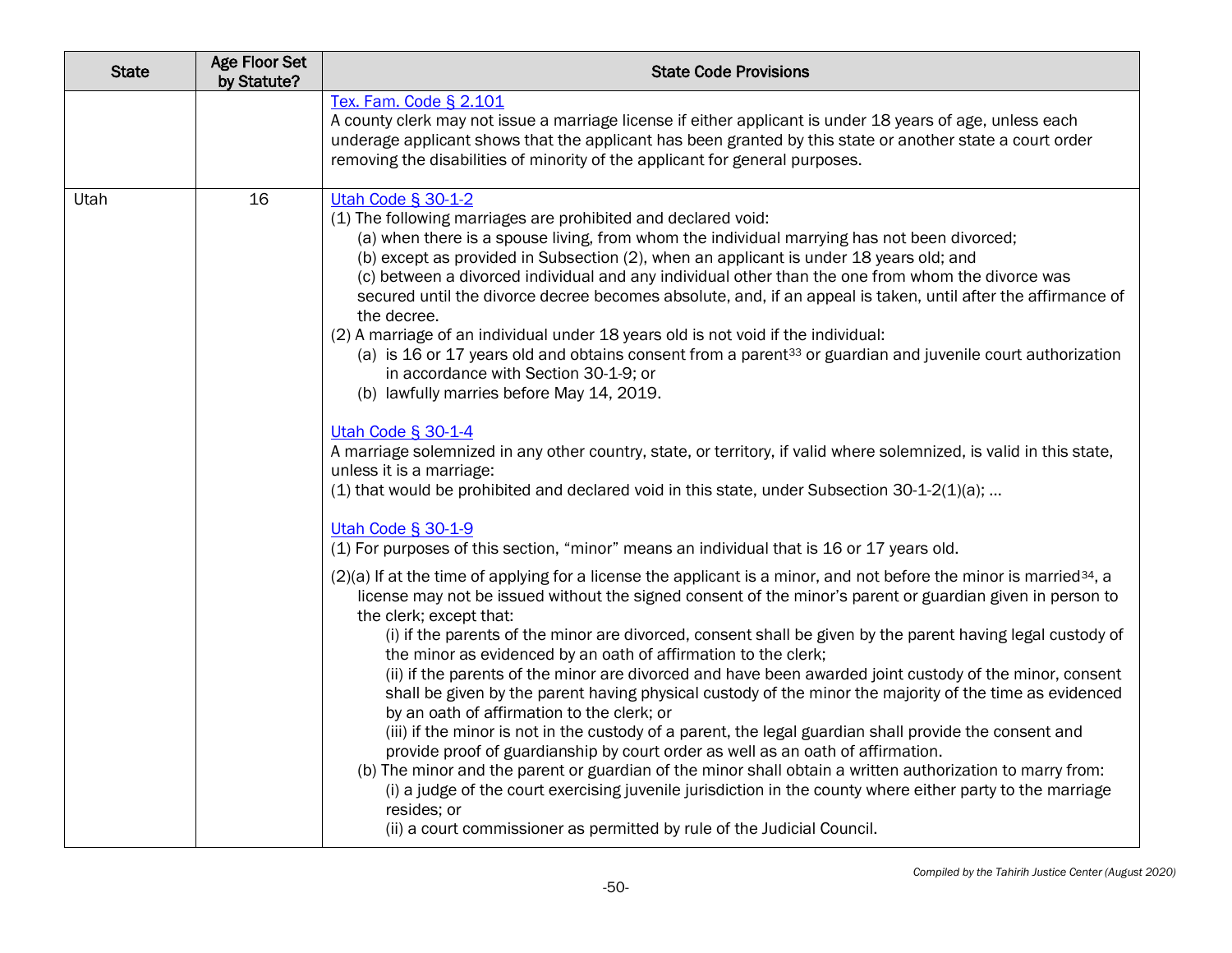| <b>State</b> | <b>Age Floor Set</b><br>by Statute?                                                                | <b>State Code Provisions</b>                                                                                                                                                                                                                                                                                                                                                                                                                                                                                                                                                                                                                                                                                                                                                                                                                                                                                                                                                                                                                                                                                                                                                               |
|--------------|----------------------------------------------------------------------------------------------------|--------------------------------------------------------------------------------------------------------------------------------------------------------------------------------------------------------------------------------------------------------------------------------------------------------------------------------------------------------------------------------------------------------------------------------------------------------------------------------------------------------------------------------------------------------------------------------------------------------------------------------------------------------------------------------------------------------------------------------------------------------------------------------------------------------------------------------------------------------------------------------------------------------------------------------------------------------------------------------------------------------------------------------------------------------------------------------------------------------------------------------------------------------------------------------------------|
|              |                                                                                                    | (3)(a) Before issuing written authorization for a minor to marry, the judge or court commissioner shall<br>determine:<br>(i) that the minor is entering into the marriage voluntarily; and<br>(ii) the marriage is in the best interests of the minor under the circumstances.<br>(b) The judge or court commissioner shall require that both parties to the marriage complete premarital<br>counseling, except the requirement for premarital counseling may be waived if premarital counseling is not<br>reasonably available.<br>(c) The judge or court commissioner may require:<br>(i) that the minor continue to attend school, unless excused under Section 53G-6-204 [exempting<br>certain minors from attending school]; and<br>(ii) any other conditions that the court deems reasonable under the circumstances.<br>(d) The judge or court commissioner may not issue a written authorization to the minor if the age difference<br>between both parties to the marriage is more than seven years.<br>(4) (a) The determination required in Subsection (3) shall be made on the record.<br>(b) Any inquiry conducted by the judge or commissioner may be conducted in chambers. |
| Vermont      | 16                                                                                                 | Vt. Stat. tit. 18, § 5142<br>The following persons are not authorized to marry, and a town clerk shall not knowingly issue a civil marriage<br>license, when:<br>(1) either party is a person who has not attained majority, unless the town clerk has received in writing<br>the consent of one of the parents of the minor, if there is a parent competent to act, or of the guardian<br>of the minor;<br>(2) either party is under 16 years of age;                                                                                                                                                                                                                                                                                                                                                                                                                                                                                                                                                                                                                                                                                                                                     |
| Virginia     | 18<br>(unless a<br>minor age 16-<br>17 has been<br>emancipated<br>by court<br>order) <sup>35</sup> | Provisions on Marriage-Age:<br>Va. Code § 20-45.1<br>C. All marriages solemnized on or after July 1, 2016, when either or both of the parties were, at the time of<br>the solemnization, under the age of 18 and have not been emancipated as required by §20-48 shall be void<br>from the time they shall be so declared by a decree of divorce or nullity. Notwithstanding the foregoing, this<br>section shall not apply to a lawful marriage entered in another state or country prior to the parties being<br>domiciled in the Commonwealth.<br>Va. Code § 20-48<br>The minimum age at which persons may marry shall be 18, unless a minor has been emancipated by court<br>order. Upon application for a marriage license, an emancipated minor shall provide a certified copy of the<br>order of emancipation.                                                                                                                                                                                                                                                                                                                                                                      |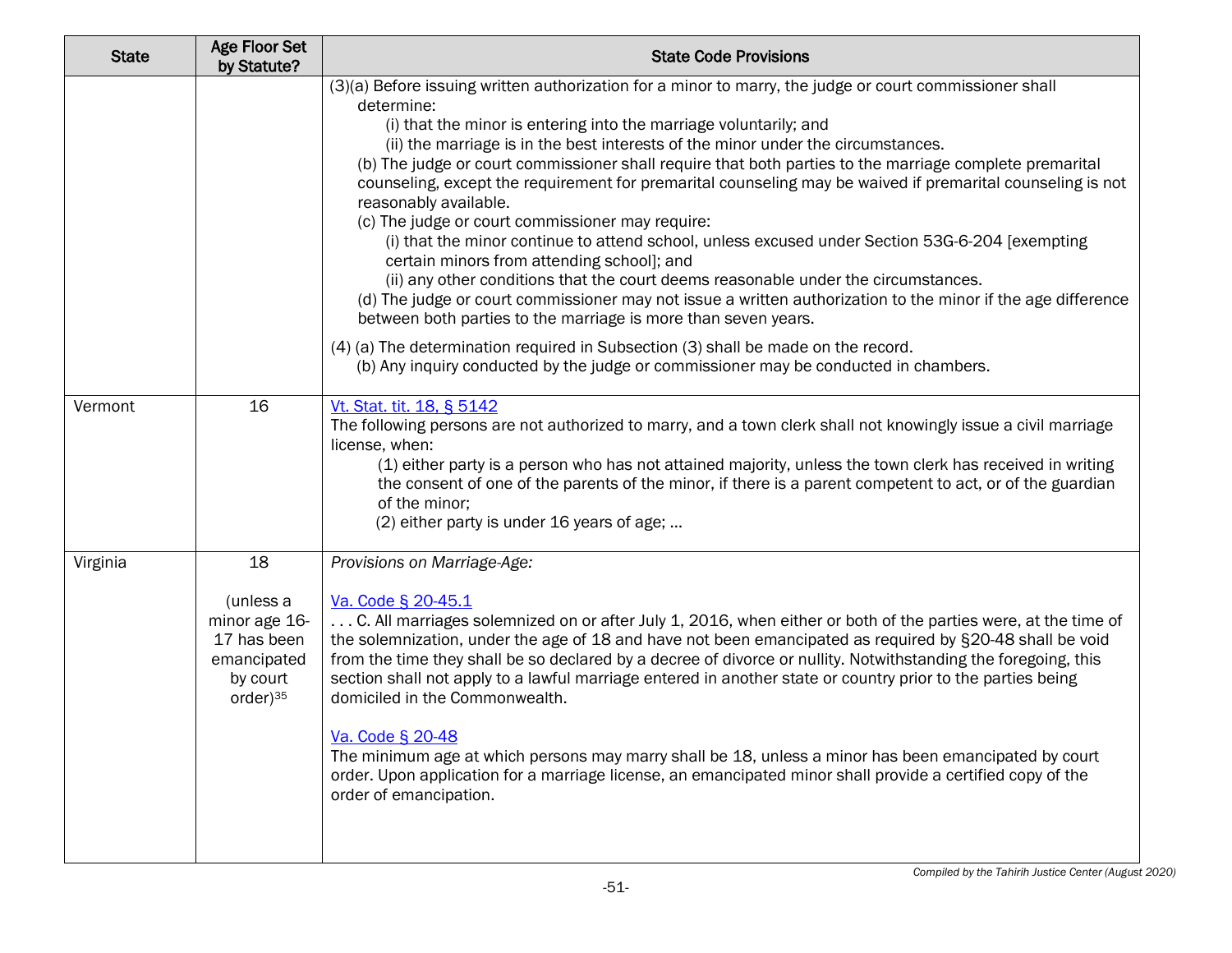| <b>State</b> | <b>Age Floor Set</b><br>by Statute? | <b>State Code Provisions</b>                                                                                                                                                                                                                                                                                                                                                                                                                                                                                                                                                                                                                                                                                                                                                                                                                                                                                                                                                                                                                                                                                                        |
|--------------|-------------------------------------|-------------------------------------------------------------------------------------------------------------------------------------------------------------------------------------------------------------------------------------------------------------------------------------------------------------------------------------------------------------------------------------------------------------------------------------------------------------------------------------------------------------------------------------------------------------------------------------------------------------------------------------------------------------------------------------------------------------------------------------------------------------------------------------------------------------------------------------------------------------------------------------------------------------------------------------------------------------------------------------------------------------------------------------------------------------------------------------------------------------------------------------|
|              |                                     | Provisions on Emancipation, Including Based on Intent to Marry:                                                                                                                                                                                                                                                                                                                                                                                                                                                                                                                                                                                                                                                                                                                                                                                                                                                                                                                                                                                                                                                                     |
|              |                                     | Va. Code § 16.1-331<br>Any minor who has reached his sixteenth birthday and is residing in this Commonwealth, or any parent or<br>guardian of such minor, may petition the juvenile and domestic relations district court for the county or city in<br>which either the minor or his parents or guardian resides for a determination that the minor named in the<br>petition be emancipated. The petition shall contain, in addition to the information required by § 16.1-262<br>[biographic information, eligibility, and custody status], the gender of the minor and, if the petitioner is not the<br>minor, the name of the petitioner and the relationship of the petitioner to the minor. If the petition is based on<br>the minor's desire to enter into a valid marriage, the petition shall also include the name, age, date of birth, if<br>known, and residence of the intended spouse. The petitioner shall also attach copies of any criminal records of<br>each individual intending to be married. The petitioner shall also attach copies of any protective order issued<br>between the individuals to be married. |
|              |                                     | Va. Code § 16.1-332<br>If deemed appropriate the court may (i) require the local department of social services or any other agency or<br>person to investigate the allegations in the petition and file a report of that investigation with the court, (ii)<br>appoint counsel for the minor's parents or guardian, or (iii) make any other orders regarding the matter which<br>the court deems appropriate. In any case pursuant to this article the court shall appoint counsel for the minor<br>to serve as guardian ad litem.                                                                                                                                                                                                                                                                                                                                                                                                                                                                                                                                                                                                  |
|              |                                     | Va. Code § 16.1-333<br>The court may enter an order declaring the minor emancipated if, after a hearing, it is found that: (i) the minor<br>has entered into a valid marriage, whether or not that marriage has been terminated by dissolution; (ii) the<br>minor is on active duty with any of the armed forces of the United States of America; (iii) the minor willingly<br>lives separate and apart from his parents or guardian, with the consent or acquiescence of the parents or<br>guardian, and that the minor is or is capable of supporting himself and competently managing his own<br>financial affairs; or (iv) the minor desires to enter into a valid marriage and the requirements of § 16.1-333.1<br>[see below] are met.                                                                                                                                                                                                                                                                                                                                                                                        |
|              |                                     | Va. Code § 16.1-333.1<br>The court may enter an order declaring such a minor who desires to get married emancipated if, after a<br>hearing where both individuals intending to marry are present, the court makes written findings that:                                                                                                                                                                                                                                                                                                                                                                                                                                                                                                                                                                                                                                                                                                                                                                                                                                                                                            |
|              |                                     | 1. It is the minor's own will that the minor enter into marriage, and the minor is not being compelled against<br>the minor's will by force, threats, persuasions, menace, or duress;                                                                                                                                                                                                                                                                                                                                                                                                                                                                                                                                                                                                                                                                                                                                                                                                                                                                                                                                               |
|              |                                     | 2. The individuals to be married are mature enough to make such a decision to marry;                                                                                                                                                                                                                                                                                                                                                                                                                                                                                                                                                                                                                                                                                                                                                                                                                                                                                                                                                                                                                                                |
|              |                                     | 3. The marriage will not endanger the safety of the minor. In making this finding, the court shall consider<br>(i) the age difference between the parties intending to be married;                                                                                                                                                                                                                                                                                                                                                                                                                                                                                                                                                                                                                                                                                                                                                                                                                                                                                                                                                  |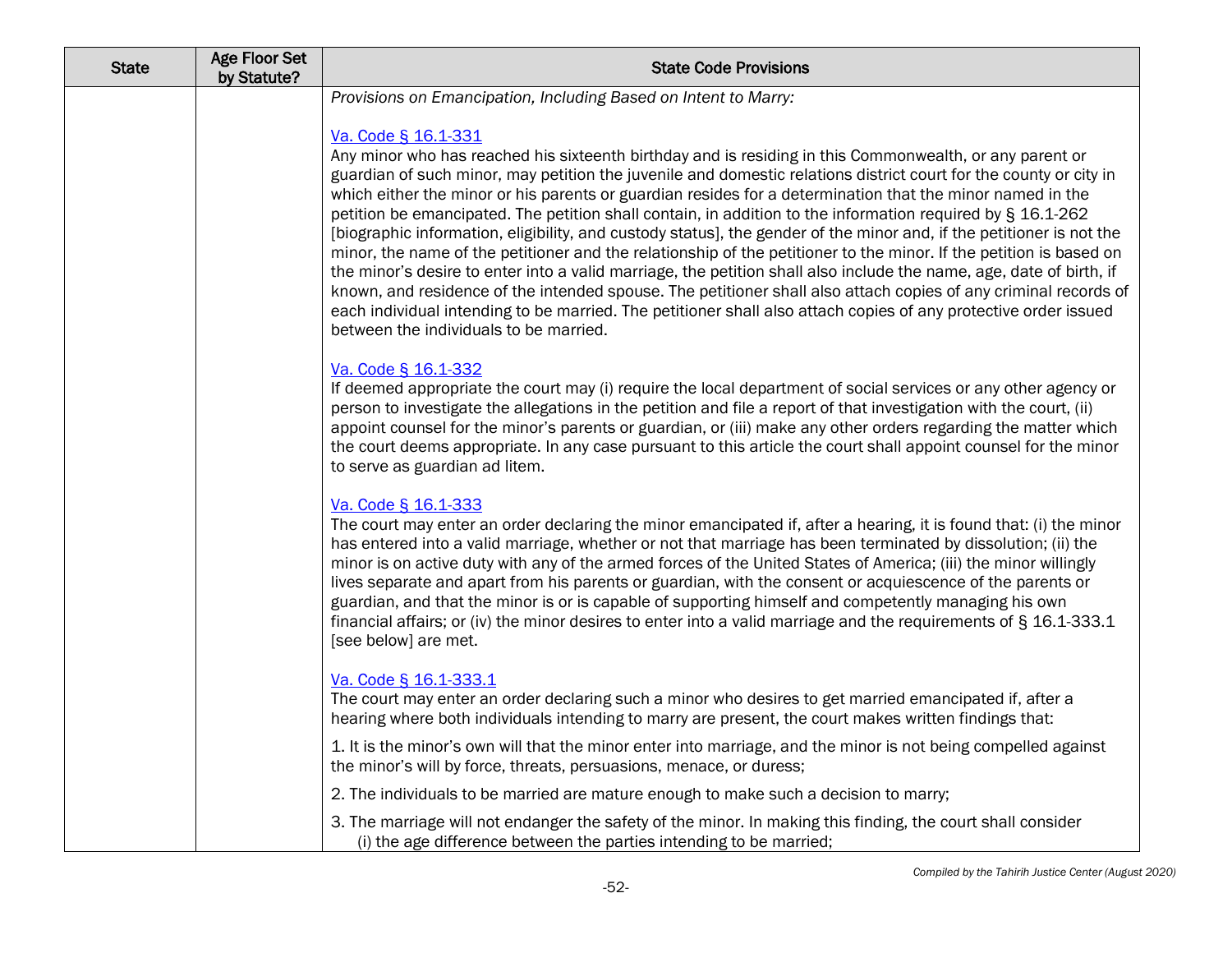| <b>State</b>  | <b>Age Floor Set</b><br>by Statute?                                                                                      | <b>State Code Provisions</b>                                                                                                                                                                                                                                                                                                                                                                                                                                                                                                                                                                                                                                                                                                                                                                                                                                                                                              |
|---------------|--------------------------------------------------------------------------------------------------------------------------|---------------------------------------------------------------------------------------------------------------------------------------------------------------------------------------------------------------------------------------------------------------------------------------------------------------------------------------------------------------------------------------------------------------------------------------------------------------------------------------------------------------------------------------------------------------------------------------------------------------------------------------------------------------------------------------------------------------------------------------------------------------------------------------------------------------------------------------------------------------------------------------------------------------------------|
|               |                                                                                                                          | (ii) whether either individual to be married has a criminal record containing any conviction of an act of<br>violence, as defined in § 19.2-297.1 [listing crimes considered an "act of violence" for purposes of three-<br>strikes rule], or any conviction of a barrier crime as defined in § 19.2-392.02 [crimes that may bar<br>employment or volunteer work with a business or organization that provides care to children or the elderly<br>or disabled]; and<br>(iii) Any history of violence between the parties to be married; and                                                                                                                                                                                                                                                                                                                                                                               |
|               |                                                                                                                          | 4. It is in the best interests of the minor petitioning for an order of emancipation that such order be entered.<br>Neither a past or current pregnancy of either individual to be married or between the individuals to be married<br>nor the wishes of the parents or legal guardians of the minor desiring to be married shall be sufficient<br>evidence to establish that the best interests of the minor would be served by entering the order of<br>emancipation. <sup>36</sup>                                                                                                                                                                                                                                                                                                                                                                                                                                     |
| Washington    | No age floor<br>set by statute.                                                                                          | Wash. Rev. Code § 26.04.010<br>(1) Marriage is a civil contract between two persons who have each attained the age of eighteen years, and<br>who are otherwise capable.                                                                                                                                                                                                                                                                                                                                                                                                                                                                                                                                                                                                                                                                                                                                                   |
|               | If the statutory<br>exceptions are<br>met, a child of<br>any age could<br>be married.                                    | (2) Every marriage entered into in which either person has not attained the age of seventeen years is void<br>except where this section has been waived by a superior court judge of the county in which one of the parties<br>resides on a showing of necessity                                                                                                                                                                                                                                                                                                                                                                                                                                                                                                                                                                                                                                                          |
|               |                                                                                                                          | Wash. Rev. Code § 26.04.210<br>(1) The county auditor, before a marriage license is issued, upon the payment of a license fee as fixed in RCW<br>36.18.010 shall require each applicant therefor to make and file in the auditor's office upon blanks to be<br>provided by the county for that purpose, an affidavit showing that if an applicant is afflicted with any<br>contagious sexually transmitted disease, the condition is known to both applicants, and that the applicants are<br>the age of eighteen years or over. If the consent in writing is obtained of the father, mother, or legal guardian<br>of the person for whom the license is required, the license may be granted in cases where the female has<br>attained the age of seventeen years or the male has attained the age of seventeen years. Such affidavit may<br>be subscribed and sworn to before any person authorized to administer oaths |
| West Virginia | No age floor<br>set by statute.<br>If the statutory<br>exceptions are<br>met, a child of<br>any age could<br>be married. | W. Va. Code § 48-2-301<br>(a) The age of consent for marriage for both the male and the female is eighteen years of age. A person under<br>the age of eighteen lacks the capacity to contract a marriage without the consent required by this section.                                                                                                                                                                                                                                                                                                                                                                                                                                                                                                                                                                                                                                                                    |
|               |                                                                                                                          | (b) The clerk of the county commission may issue a marriage license to an applicant who is under the age of<br>eighteen but sixteen years of age or older if the clerk obtains a valid written consent from the applicant's<br>parents or legal guardian.                                                                                                                                                                                                                                                                                                                                                                                                                                                                                                                                                                                                                                                                 |
|               |                                                                                                                          | (c) Upon order of a circuit judge, the clerk of the county commission may issue a marriage license to an<br>applicant who is under the age of sixteen, if the clerk obtains a valid written consent from the applicant's<br>parents or legal guardian. A circuit judge of the county in which the application for a marriage license is filed                                                                                                                                                                                                                                                                                                                                                                                                                                                                                                                                                                             |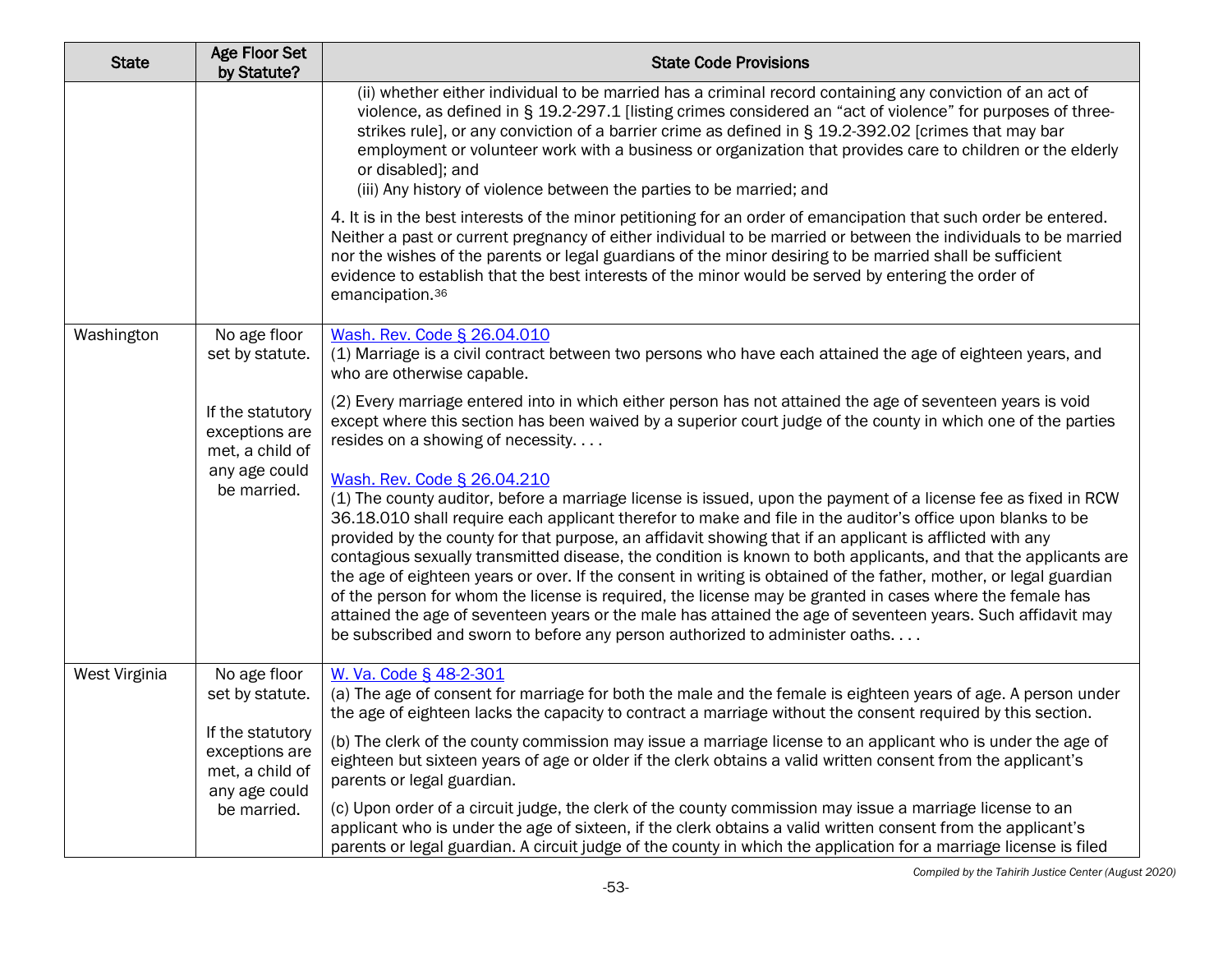| <b>State</b>            | <b>Age Floor Set</b><br>by Statute? | <b>State Code Provisions</b>                                                                                                                                                                                                                                                                                                                                                                                                                                                                                                                                                                                                                                                                                                                                                                                                                                                      |
|-------------------------|-------------------------------------|-----------------------------------------------------------------------------------------------------------------------------------------------------------------------------------------------------------------------------------------------------------------------------------------------------------------------------------------------------------------------------------------------------------------------------------------------------------------------------------------------------------------------------------------------------------------------------------------------------------------------------------------------------------------------------------------------------------------------------------------------------------------------------------------------------------------------------------------------------------------------------------|
|                         |                                     | may order the clerk of the county commission to issue a license to an applicant under the age of sixteen if, in<br>the court's discretion, the issuance of a license is in the best interest of the applicant and if consent is given by<br>the parents or guardian.                                                                                                                                                                                                                                                                                                                                                                                                                                                                                                                                                                                                              |
|                         |                                     | (d) A consent to marry must be duly acknowledged before an officer authorized to acknowledge a deed. If the<br>parents are living together at the time the application for a marriage license is made and the consent is given,<br>the signatures of both parents or the applicant's legal guardian is required. If one parent is dead, the signature<br>of the surviving parent or the applicant's legal guardian is required. If both parents are dead, the signature of<br>the applicant's legal guardian is required. If the parents of the applicant are living separate and apart, the<br>signature of the parent having custody of the applicant or the applicant's legal guardian is required                                                                                                                                                                             |
|                         |                                     | W. Va. Code § 48-2-103                                                                                                                                                                                                                                                                                                                                                                                                                                                                                                                                                                                                                                                                                                                                                                                                                                                            |
|                         |                                     | (a) Except as otherwise provided in subsection(b) of this section, if either or both of the applicants for a<br>marriage license is under eighteen years of age, the clerk of the county commission may not issue a marriage<br>license until two full days elapse after the day the license application is filed.                                                                                                                                                                                                                                                                                                                                                                                                                                                                                                                                                                |
|                         |                                     | (b) In case of an emergency or extraordinary circumstances, as shown by affidavit or other proof, a circuit judge<br>of the county in which an application for a marriage license will be filed may order the clerk of the county<br>commission to issue a license at any time before the expiration of the waiting period prescribed in subsection<br>(a) of this section. The clerk of the county commission shall attach a certified copy of the judge's order to the<br>application and issue the marriage license in accordance with the order. If the judge or judges of the county in<br>which the application will be filed are absent or incapacitated, the order may be made and directed to the clerk<br>of the county commission of the county by a circuit judge in any adjoining judicial circuit, or a special judge<br>appointed by the Supreme Court of Appeals. |
|                         |                                     | W. Va. Code § 48-2-106<br>(a) At the time of the execution of the application, the clerk or the person administering the oath to the<br>applicants shall require evidence of the age of each of the applicants. Evidence of age may be as follows:<br>(1) A certified copy of a birth certificate or a duplicate certificate produced by any means that accurately<br>reproduces the original;<br>(2) A voter's registration certificate;<br>(3) An operator's or chauffeur's license;<br>(4) The affidavit of both parents or the legal guardian of the applicant; or                                                                                                                                                                                                                                                                                                            |
|                         |                                     | (5) Other good and sufficient evidence.<br>(b) If an affidavit is relied upon as evidence of the age of an applicant, and if one parent is dead, the affidavit<br>of the surviving parent or of the guardian of the applicant is sufficient. If both parents are dead, the affidavit of<br>the guardian of the applicant is sufficient. If the parents of the applicant live separate and apart, the affidavit<br>of the parent having custody of the applicant is sufficient.                                                                                                                                                                                                                                                                                                                                                                                                    |
| Wisconsin <sup>37</sup> | 16                                  | Wis. Stat. Ann. § 765.02<br>(1) Every person who has attained the age of 18 years may marry if otherwise competent.                                                                                                                                                                                                                                                                                                                                                                                                                                                                                                                                                                                                                                                                                                                                                               |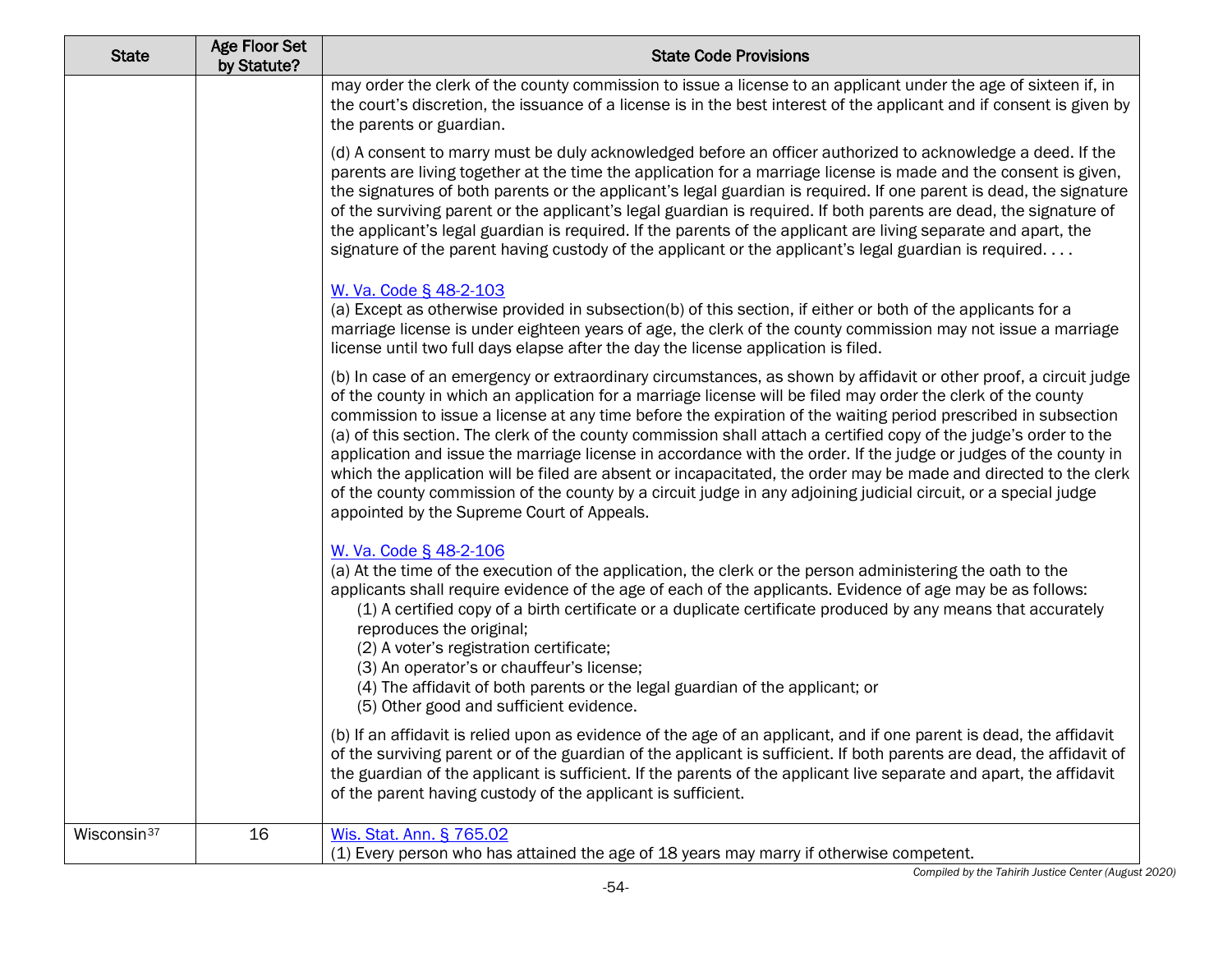| <b>State</b> | <b>Age Floor Set</b><br>by Statute?                                                   | <b>State Code Provisions</b>                                                                                                                                                                                                                                                                                                                                                                                                                                                                                                                                                                                                                                                                                                                                                                                                                                                                                                             |
|--------------|---------------------------------------------------------------------------------------|------------------------------------------------------------------------------------------------------------------------------------------------------------------------------------------------------------------------------------------------------------------------------------------------------------------------------------------------------------------------------------------------------------------------------------------------------------------------------------------------------------------------------------------------------------------------------------------------------------------------------------------------------------------------------------------------------------------------------------------------------------------------------------------------------------------------------------------------------------------------------------------------------------------------------------------|
|              |                                                                                       | (2) If a person is between the age of 16 and 18 years, a marriage license may be issued with the written<br>consent of the person's parents, guardian, custodian under s. 767.225 (1) [temporary custody order] or<br>767.41 [custody order], or parent having the actual care, custody and control of the person. The written<br>consent must be given before the county clerk under oath, or certified in writing and verified by affidavit or<br>affirmation before a notary public or other official authorized to take affidavits. The written consent shall be<br>filed with the county clerk at the time of application for a marriage license. If there is no guardian, parent or<br>custodian or if the custodian is an agency or department, the written consent may be given, after notice to any<br>agency or department appointed as custodian and hearing proper cause shown, by the court having probate<br>jurisdiction. |
|              |                                                                                       | Wis. Stat. Ann. § 765.09<br>(3) (a) Each applicant for a marriage license shall present satisfactory, documentary proof of identification and<br>residence and shall swear to or affirm the application before the clerk who is to issue the marriage license or<br>the person authorized to accept marriage license applications in the county and state where the party resides.<br>(b) Each applicant for a marriage license shall exhibit to the clerk a certified copy of a birth record,  If any                                                                                                                                                                                                                                                                                                                                                                                                                                   |
|              |                                                                                       | applicable birth record  is unobtainable, other satisfactory documentary proof of the requisite facts therein<br>may be presented in lieu of the birth certificate                                                                                                                                                                                                                                                                                                                                                                                                                                                                                                                                                                                                                                                                                                                                                                       |
| Wyoming      | No age floor<br>set by statute.                                                       | Wyo. Stat. § 20-1-101<br>Marriage is a civil contract to which the consent of the parties capable of contracting is essential.                                                                                                                                                                                                                                                                                                                                                                                                                                                                                                                                                                                                                                                                                                                                                                                                           |
|              | If the statutory<br>exceptions are<br>met, a child of<br>any age could<br>be married. | Wyo. Stat. § 20-1-102<br>(a) At the time of marriage the parties shall be at least sixteen (16) years of age except as otherwise provided.<br>(b) All marriages involving a person under sixteen (16) years of age are prohibited and voidable, unless before<br>contracting the marriage a judge of a court of record in Wyoming approves the marriage and authorizes the<br>county clerk to issue a license therefor.                                                                                                                                                                                                                                                                                                                                                                                                                                                                                                                  |
|              |                                                                                       | (c) When either party is a minor, no license shall be granted without the verbal consent, if present, and written<br>consent, if absent, of the father, mother, guardian or person having the care and control of the minor. Written<br>consent shall be proved by the testimony of at least one (1) competent witness.                                                                                                                                                                                                                                                                                                                                                                                                                                                                                                                                                                                                                  |
|              |                                                                                       | Wyo. Stat. § 20-1-103<br>(a) Before solemnization of any marriage in this state, a marriage license shall be obtained from a Wyoming<br>county clerk.                                                                                                                                                                                                                                                                                                                                                                                                                                                                                                                                                                                                                                                                                                                                                                                    |
|              |                                                                                       | (b) Application for a marriage license shall be made by one (1) of the parties to the marriage before the<br>license is issued. Upon receipt of an application, the county clerk shall ascertain by the testimony of a<br>competent witness and the applicant, the names, the social security numbers of the parties who have valid<br>social security numbers, residences and ages of the parties and whether there is any legal impediment to the                                                                                                                                                                                                                                                                                                                                                                                                                                                                                      |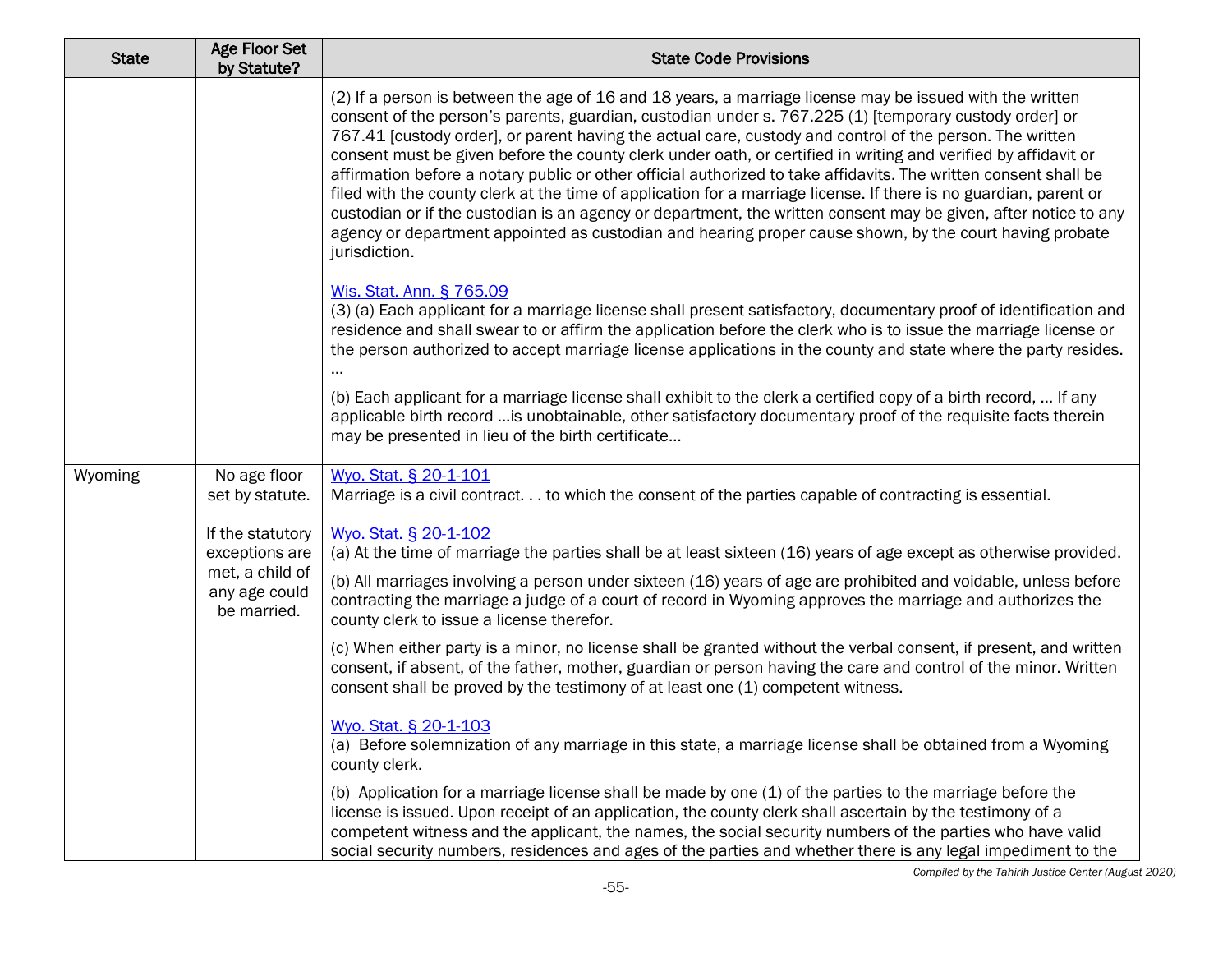| <b>State</b> | Age Floor Set<br>by Statute? | <b>State Code Provisions</b>                                                                                                                                                                                                                                                                                                                                                                                                                                                                                                                                                                                                                                                                                                                                                                                                                                                                                        |
|--------------|------------------------------|---------------------------------------------------------------------------------------------------------------------------------------------------------------------------------------------------------------------------------------------------------------------------------------------------------------------------------------------------------------------------------------------------------------------------------------------------------------------------------------------------------------------------------------------------------------------------------------------------------------------------------------------------------------------------------------------------------------------------------------------------------------------------------------------------------------------------------------------------------------------------------------------------------------------|
|              |                              | parties entering into the marriage contract according to the laws of the state of their residence. The clerk shall<br>enter the facts ascertained in a book kept by him for that purpose, except for the social security numbers<br>which shall be provided to the state office of vital records and not made a part of the county public record. He<br>may issue a license to marry and shall date the license on the date of issuance except as otherwise provided.                                                                                                                                                                                                                                                                                                                                                                                                                                               |
|              |                              | (c) Unless there is an order to waive the requirements of this section by a judge of a court of record in the<br>county pursuant to W.S. 20-1-105 [see below], the clerk shall refuse to issue a license if:<br>(i) Either of the parties is legally incompetent to enter into a marriage contract according to the law of this<br>state; or<br>(ii) There is any legal impediment; or<br>(iii) Either party is a minor and the consent of a parent or guardian has not been given                                                                                                                                                                                                                                                                                                                                                                                                                                  |
|              |                              | Wyo. Stat. § 20-1-105<br>(a) If any county clerk refuses to issue a license to marry, or in case of circumstances arising which would<br>necessitate the waiver of any one (1) or more of the requirements of W.S. 20-1-102 [see above] and 20-1-<br>103(b) and (c) [see above], either applicant for the license may apply to the district court of the county for the<br>issuance of a license without compliance with one (1) or more of those requirements. If the judge finds that a<br>license should be issued, or such circumstances exist that it is proper that any one (1) or more of the<br>requirements should be waived, the judge may order in writing the issuance of the license. Upon the order of<br>the judge being filed with the county clerk, the county clerk shall issue the license at the time specified in the<br>order. No fee or court costs shall be charged or taxed for the order. |
|              |                              | (b) If either party is under sixteen (16) years of age, the parents or guardians may apply to any judge of a court<br>of record in the county of residence of the minor for an order authorizing the marriage and directing the<br>issuance of a marriage license. If the judge believes it advisable, he shall enter an order authorizing the<br>marriage and directing the county clerk to issue a license. Upon filing of a certified copy of the order with the<br>county clerk, the county clerk shall issue a license and endorse thereon the fact of the issuance of the order.<br>No person authorized to perform marriage ceremonies in Wyoming shall perform any marriage ceremony if<br>either party is under the age specified by this subsection unless the license contains the endorsement.                                                                                                          |
|              |                              | (c) Before issuing the order provided by this section the judge may require affidavits or other proof of the<br>competency of the parties or of any other facts necessitating or making the order advisable. The order may be<br>in substantially the following form:<br>I , the undersigned , a judge of the  court, a court of record in and for  county, Wyoming, hereby order<br>that a marriage license may issue to  of  (address) and  of  (address) on the  day of  (year) Date:<br>$\cdots$                                                                                                                                                                                                                                                                                                                                                                                                                |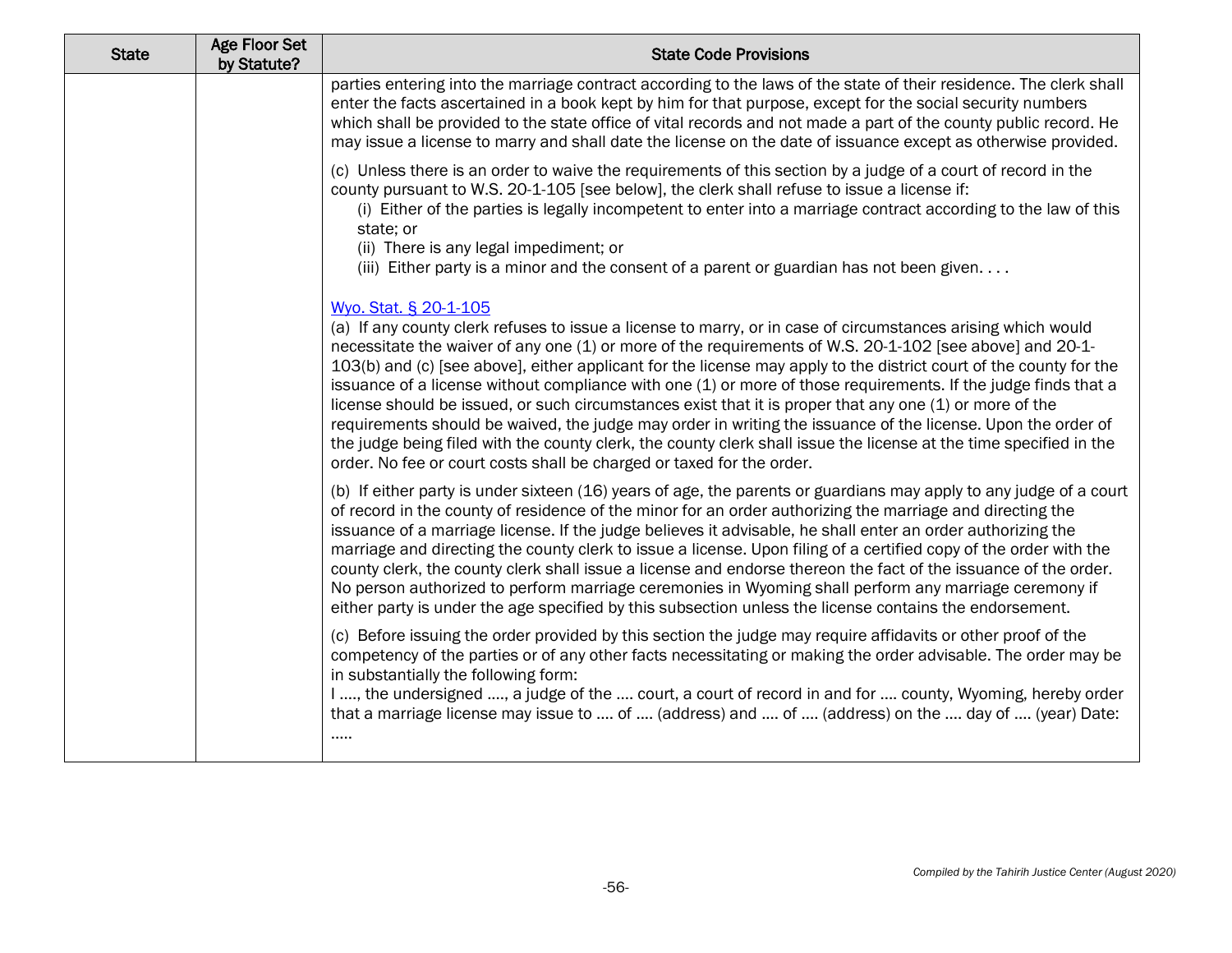## <span id="page-56-6"></span><span id="page-56-5"></span><span id="page-56-4"></span><span id="page-56-3"></span><span id="page-56-2"></span><span id="page-56-1"></span><span id="page-56-0"></span>**Endnotes**

<sup>1</sup> Originally compiled by the Tahirih Justice Center [\(tahirih.org\)](http://www.tahirih.org/) with pro bono assistance from Hogan Lovells US, LLP in November 2016; last updated August 1, 2020.

<sup>2</sup> This chart focuses on statutory requirements specifically for the issuance of marriage licenses to minors. Statutes that address whether marriages involving minors are "voidable," whether marriage automatically emancipates a minor, whether penalties apply to individuals (such as clerks or religious officiants) who do not follow statutory requirements for marriages involving minors, or other related provisions, are generally outside the scope of this chart. Also outside the scope of this chart are statutes of general application to all marriage license applicants.

For a detailed, comparative analysis of provisions in all 50 states and DC that can leave children more vulnerable to forced marriage and the harms of early marriage, or help keep them safe, please see Tahirih's report, *Falling Through the Cracks: How Laws Allow Child Marriage to Happen in Today's America (August 2017; with appendices updated August 2020). Tahirih's report,* a factsheet on the harmful impacts of child marriage, a compilation of 20 survivors' stories, and other key resources are available a[t tahirih.org/childmarriage.](http://www.tahirih.org/childmarriagepolicy) For more information about the national legislative landscape or about how a particular state's marriage-related laws or proposed reforms may impact children, contact the Tahirih Justice Center at policy@tahirih.org.

<sup>3</sup> Thirteen states (Alaska, California, Hawaii, Kansas, Massachusetts, Michigan, New Mexico, North Carolina, Oklahoma, Rhode Island, Washington State, West Virginia, Wyoming) require judicial approval for all parties under age 16; depending on the state, there may be no age floor, or an age floor of either 14 (Alaska, North Carolina) or 15 (Hawaii, Kansas). Mississippi has no age floor and requires judicial approval for males under age 17, but for females, only if they are under age 15. Maryland has an age floor of 15 and allows 15-year-olds to be married with no judge involved, based only on proof of pregnancy/childbirth and parental consent.

<sup>4</sup> Marriage license data obtained from several states, for example, reveals that judges have approved marriages of young children to much older adults. *See, e.g.,* statistics and examples cited in June Leffler, ["As Child Marriages Drop, Hundreds Still Marry in](http://kycir.org/2017/08/29/as-child-marriages-drop-hundreds-still-marry-in-kentucky-each-year/) Kentucky Each Year" (*Kentucky Center for Investigative Reporting*, August 29, 2017); Anjali Tsui, Dan Nolan and Chris Amico, ["Child Marriage in America: By the Numbers"](http://apps.frontline.org/child-marriage-by-the-numbers/) (*PBS Frontline,* July 6, 2017); and Nicholas Kristof, ["11 Years Old, A Mom, and Pushed to Marry Her Rapist in Florida"](https://www.nytimes.com/2017/05/26/opinion/sunday/it-was-forced-on-me-child-marriage-in-the-us.html?_r=0) (*New York Times* Op-Ed, May 26, 2017) and [An American 13-Year-Old, Pregnant, and Married to her Rapist](https://www.nytimes.com/2018/06/01/opinion/sunday/child-marriage-delaware.html) (*New York Times* Op-Ed, June 1, 2018).

<sup>5</sup> This number does not include South Carolina, though a new law relating to marriage-age has been enacted there. On May 13, 2019, South Carolina's governor signed [SB 196](https://www.scstatehouse.gov/sess123_2019-2020/bills/196.htm) into law, effective upon signature, to clarify that South Carolina has a firm minimum marriage age of 16. The legislation responded to investigative reporting that confirmed that judicial interpretations of prior minimum marriage age statutes had been inconsistent, and that some probate judges were granting marriage licenses in case of pregnancy notwithstanding the fact that a girl was younger than age 16. *See* Lauren Sausser, ["In SC, pregnant girls as young as 12 can marry. There've been 7,000 child brides in 20 years"](https://www.postandcourier.com/health/in-sc-pregnant-girls-as-young-as-can-marry-there/article_6a86577c-5cf9-11e8-a6f9-1fe34ede1b02.html) (*The Post and Courier*, June 21, 2018).

As interpreted by the South Carolina Office of the Attorney General, legislative reforms back in 1997 had *already* instituted age 16 as the minimum marriage age (*see* S.C. Office of the Attorney General, 1997 WL 665423 (S.C.A.G. Sept. 2, 1997), available at [http://www.scag.gov/archives/category/opinions/1997opinions\)\)](http://www.scag.gov/archives/category/opinions/1997opinions)). However, the 1997 reforms did not harmonize all statutory provisions related to marriage age, such as a pregnancy exception to age 18 that was set forth in Section 20-1-300 of the 1976 Code. By definitively repealing Section 20-1-300, South Carolina has now made clear that there is a firm age floor of 16, regardless of pregnancy. But because the new law simply underscores what was already the legislature's intent in enacting earlier reforms, South Carolina is not included in the tally of 25 states that have *moved* since 2016 to end or limit child marriage.

<sup>6</sup> This compilation reflects all minimum marriage-age reform bills that had become law by August 1, 2020. States that have made legislative reforms to end or limit child marriage, in order of effective dates, are: Virginia (July 1, 2016); New York (July 20, 2017); Texas (September 1, 2017); Connecticut (October 1, 2017); Delaware (May 9, 2018); Tennessee (May 21, 2018); New Jersey (June 22, 2018); Florida (July 1, 2018); Kentucky (July 14, 2018); Arizona (August 3, 2018); Missouri (August 28, 2018); New Hampshire (January 1, 2019); California (January 1, 2019); Ohio (April 8, 2019); Utah (May 14, 2019); Georgia (July 1, 2019); Arkansas (July 24, 2019); Louisiana (August 1, 2019); Colorado (August 2, 2019); Nevada (October 1, 2019); Maine (June 16, 2020; Indiana (July 1, 2020); Idaho (July 1, 2020); Pennsylvania (July 7, 2020); and Minnesota (August 1, 2020).

Alabama is the only state that has arguably *regressed* in its approach to child marriage over this time period. [SB 69,](https://legiscan.com/AL/bill/SB69/2019) a bill signed into law on May 31, 2019 and effective August 29, 2019, abolished across the board the requirement that marriage licenses be issued by probate judges. Previously, a probate judge was at least nominally involved in the process of granting a marriage license for the marriage of a minor, required to verify the consent of both the minor's parents/guardians. Now the parental consent requirement can be satisfied by one parent or guardian simply filing an affidavit with the court.

<sup>7</sup> The 17 states where all minors must obtain judicial approval before they can marry are: California, Colorado, Connecticut, Georgia, Indiana, Iowa, Kentucky, Louisiana, Massachusetts, Montana, Nevada, New Hampshire, New York, Ohio, Texas, Utah, and Virginia.

In other states, judges may be involved only if minors are younger than a certain age threshold, or in certain circumstances.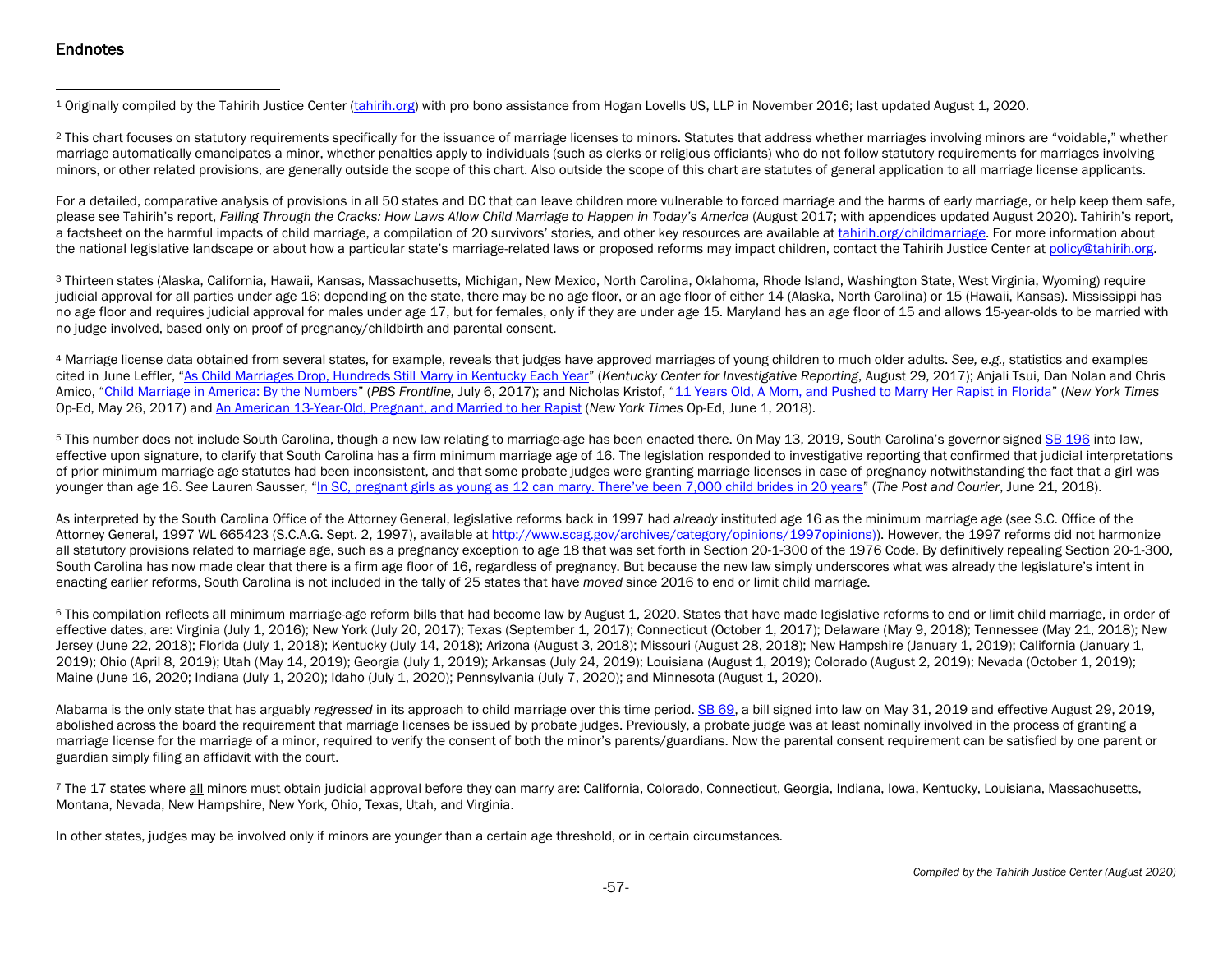<span id="page-57-11"></span><span id="page-57-10"></span><span id="page-57-9"></span><span id="page-57-8"></span><span id="page-57-7"></span><span id="page-57-6"></span><span id="page-57-5"></span><span id="page-57-4"></span><span id="page-57-3"></span><span id="page-57-2"></span><span id="page-57-1"></span><span id="page-57-0"></span>Many states require judges, when they are involved, to consider the minors' best interests: Alaska, Arizona, Arkansas, Colorado, Georgia, Illinois, Indiana, Iowa, Kansas, Kentucky, Louisiana, Montana, Nevada, New Hampshire, North Carolina, Ohio, Utah, Virginia, and West Virginia. In some of these states, however, judges are involved only in a small minority of cases.

8 As noted above, recent legislative reforms in Alabama abolished the requirement that probate judges be involved in marriage license issuance. Of further note, while Alabama requires parental consent for 16- and 17-year-olds, a minor does not actually reach the age of majority until age 19, meaning that minors age 18 may consent to marry independent of parental consent. [Ala. Code §26-1-1\(a\)](http://alisondb.legislature.state.al.us/alison/codeofalabama/1975/coatoc.htm) sets forth age 19 as the age of majority, but [Ala. Code §26-1-1\(f\)](http://alisondb.legislature.state.al.us/alison/codeofalabama/1975/coatoc.htm) makes clear that "Notwithstanding subsection (a), an unemancipated minor who is 18 years old and of sound mind, notwithstanding his or her minority, may enter into a binding contract as may be exercised by an individual of full legal age [and may not] by reason of his or her minority…rescind, avoid, or repudiate the contract or rescind, avoid, or repudiate any exercise of a right or privilege under the contract."

9 This emancipation exception is likely to apply only in a small minority of cases. For reference, however, see the criteria and process for emancipation in Arizona as detailed a[t ARS §12-](https://www.azleg.gov/viewdocument/?docName=https://www.azleg.gov/ars/12/02451.htm) [2451](https://www.azleg.gov/viewdocument/?docName=https://www.azleg.gov/ars/12/02451.htm) et seq. including a "best interests" inquiry outlined a[t §12-2453.](https://www.azleg.gov/viewdocument/?docName=https://www.azleg.gov/ars/12/02453.htm)

10 Colorado also recognizes common law marriage, but pe[r Colo. Rev. Stat. § 14-2-109.5,](https://advance.lexis.com/documentpage/?pdmfid=1000516&crid=78fa4751-9800-448c-a4f4-94bd8c2aa366&nodeid=AAOAACAABAABAAL&nodepath=%2FROOT%2FAAO%2FAAOAAC%2FAAOAACAAB%2FAAOAACAABAAB%2FAAOAACAABAABAAL&level=5&haschildren=&populated=false&title=14-2-109.5.+Common+law+marriage+-+age+restrictions&config=014FJAAyNGJkY2Y4Zi1mNjgyLTRkN2YtYmE4OS03NTYzNzYzOTg0OGEKAFBvZENhdGFsb2d592qv2Kywlf8caKqYROP5&pddocfullpath=%2Fshared%2Fdocument%2Fstatutes-legislation%2Furn%3AcontentItem%3A5YWF-4WC1-JFSV-G02R-00008-00&ecomp=d38_9kk&prid=8279d2c2-cfc0-43fa-bd82-b1a54deaf901) the state does not recognize a common-law marriage if either party entered it under age 18. Likewise, Colorado also permits licenses to be issued for marriages to be solemnized by proxy, but pe[r Colo. Rev. Stat. § 14-2-109,](https://advance.lexis.com/documentpage/?pdmfid=1000516&crid=99e7f5c7-1937-4c29-b540-f4d63dda409e&nodeid=AAOAACAABAABAAJ&nodepath=%2FROOT%2FAAO%2FAAOAAC%2FAAOAACAAB%2FAAOAACAABAAB%2FAAOAACAABAABAAJ&level=5&haschildren=&populated=false&title=14-2-109.+Solemnization+and+registration+of+marriages+-+proxy+marriage&config=014FJAAyNGJkY2Y4Zi1mNjgyLTRkN2YtYmE4OS03NTYzNzYzOTg0OGEKAFBvZENhdGFsb2d592qv2Kywlf8caKqYROP5&pddocfullpath=%2Fshared%2Fdocument%2Fstatutes-legislation%2Furn%3AcontentItem%3A5YWF-4WD1-FCSB-S2XF-00008-00&ecomp=d38_9kk&prid=8279d2c2-cfc0-43fa-bd82-b1a54deaf901) both parties to the marriage must be age 18 or older.

<sup>11</sup> Recent reforms to Colorado's minimum marriage age laws and exceptions also strengthened proof-of-age and proof-of-identity requirements for marriage license applications in Colo. Rev. [Stat. § 14-2-105;](https://advance.lexis.com/documentpage/?pdmfid=1000516&crid=85077fa3-625a-4fa5-9ef6-917725880021&nodeid=AAOAACAABAABAAF&nodepath=%2FROOT%2FAAO%2FAAOAAC%2FAAOAACAAB%2FAAOAACAABAAB%2FAAOAACAABAABAAF&level=5&haschildren=&populated=false&title=14-2-105.+Marriage+license+and+marriage+certificate&config=014FJAAyNGJkY2Y4Zi1mNjgyLTRkN2YtYmE4OS03NTYzNzYzOTg0OGEKAFBvZENhdGFsb2d592qv2Kywlf8caKqYROP5&pddocfullpath=%2Fshared%2Fdocument%2Fstatutes-legislation%2Furn%3AcontentItem%3A5YWF-4W81-FC1F-M2R2-00008-00&ecomp=d38_9kk&prid=8279d2c2-cfc0-43fa-bd82-b1a54deaf901) made appropriations for court-appointed counsel; and clarified certain rights of married minors in a new section [Colo. Rev. Stat. § 14-2-109.3.](https://advance.lexis.com/documentpage/?pdmfid=1000516&crid=a48246ae-e874-44e9-8e41-bae0a821a941&nodeid=AAOAACAABAABAAK&nodepath=%2FROOT%2FAAO%2FAAOAAC%2FAAOAACAAB%2FAAOAACAABAAB%2FAAOAACAABAABAAK&level=5&haschildren=&populated=false&title=14-2-109.3.+Rights+of+underage+married+persons&config=014FJAAyNGJkY2Y4Zi1mNjgyLTRkN2YtYmE4OS03NTYzNzYzOTg0OGEKAFBvZENhdGFsb2d592qv2Kywlf8caKqYROP5&pddocfullpath=%2Fshared%2Fdocument%2Fstatutes-legislation%2Furn%3AcontentItem%3A5YWF-4WD1-FCSB-S2CP-00008-00&ecomp=d38_9kk&prid=8279d2c2-cfc0-43fa-bd82-b1a54deaf901) The rights of a married minor include the right to establish a separate domicile, the right to file legal motions and petitions on one's own behalf, the right to enter into enforceable contracts, and the right to consent to and make decisions concerning one's own medical care. New section  $\S 14$ -2-109.3 became effective immediately upon the signing of the bill on May 31, 2019.

<sup>12</sup> All parties applying for a marriage license, under the law prevailing before recent legislative amendments, were also required to submit social security numbers, or if a person did not have a social security number, another form of identification. They were also required to submit statements specifying whether the parties completed a premarital preparation course and whether they accessed information contained in a handbook on the rights and responsibilities of parties to a marriage. Prior law also conditioned the right to a waiver of a 3-day waiting period between the issuance and effective date of a marriage license on whether the parties had completed a premarital preparation course, among other terms regarding possible waivers of that waiting period. The newly enacted law on minimum marriage age recodified and slightly rephrased this section of the law and these requirements, but did not substantively alter them.

<sup>13</sup> Legislative reforms in Idaho setting an age floor of 16 for marriage [\(House Bill 466\)](https://legislature.idaho.gov/wp-content/uploads/sessioninfo/2020/legislation/H0466.pdf) were signed into law on March 24, 2020 and became effective July 1, 2020.

<sup>14</sup> Legislative reforms to the minimum marriage age and exceptions in Indiana were introduced as HB 1418 (with an age-17 floor) but passed as [HB 1006](http://iga.in.gov/static-documents/2/3/a/a/23aac200/HB1006.06.ENRS.pdf) (with an age-16 floor). They were signed into law on March 18, 2020, and became effective July 1, 2020. Other conforming and related amendments were also made to Indiana Code in conjunction with these 2020 minimum marriage-age reforms:

- [Ind. Code § 31-34-20-6](http://iga.in.gov/legislative/laws/2020/ic/titles/031#31-34-20-6) an[d Ind. Code § 31-37-19-27](http://iga.in.gov/legislative/laws/2020/ic/titles/031#31-37-19-27) had already set forth two other circumstances under which a juvenile court may emancipate a minor. These were strengthened by appointing the minor an attorney, and by making clear that any such emancipated minor must still obtain judicial approval to marry per Ind. Code § 31-11-1-4.
- [Ind. Code § 31-9-2-133.1](http://iga.in.gov/legislative/laws/2020/ic/titles/031#31-9-2-133.1) had already defined a "victim of human or sexual trafficking" (for the purposes of providing victim services) to include a child who is recruited, harbored, transported or engaged in "marriage, unless authorized by a court." This section was amended to cross-reference the newly strengthened process for a minor to obtain judicial approval to marry.

<sup>15</sup> Kansas also recognizes common law marriage, but per [Kan. Stat. Ann. § 23-2502,](http://www.kslegislature.org/li/b2019_20/statute/023_000_0000_chapter/023_025_0000_article/023_025_0002_section/023_025_0002_k/) the state does not recognize a common-law marriage if either party entered it under age 18.

16 This provision is what emancipates the minor alongside granting the minor permission to marry. The maturity and capacity for self-sufficiency of the minor is vetted as a core element of this judicial approval process; *see* new Section 402.205 at (1)(e)(1) and (2), above, regarding proof of stable housing/employment and completion of high school education.

17 Amendments made to La. Rev. Stat. Ann. 9:253 and 9:255 also require data to be collected on marriages involving a minor and to include them in an "annual state of marriage report."

18 Recent reforms to Louisiana's minimum marriage age laws and exceptions at La. Child. Code §§ 1547 and 1548 refer only to "the judge." However, given that the judicial approval requirement sits in the Children's Code and that, prior to recent reforms, the "juvenile court" was expressly charged with conducting such proceedings, it is assumed that "juvenile court" judges will continue to preside over them.

[http://legislature.maine.gov/statutes/\)](http://legislature.maine.gov/statutes/), and so the hyperlink in this chart is to the bill text showing amendments to prior law. Another Maine bill [\(LD 998\)](http://legislature.maine.gov/LawMakerWeb/summary.asp?ID=280072083), became law without the governer's o <sup>19</sup> Legislative reforms in Maine setting an age floor of 16 for marriage [\(LD 545\)](http://legislature.maine.gov/LawMakerWeb/dockets.asp?ID=280071382) were passed on June 14, 2019 and [became law without the governor's signature on January 12, 2020,](http://www.mainelegislature.org/legis/bills/getPDF.asp?paper=SP0167&item=3&snum=129) but did not actually become effective until June 16, 2020. The public-access online version of Maine's Revised Statutes is only current through October 1, 2019 (see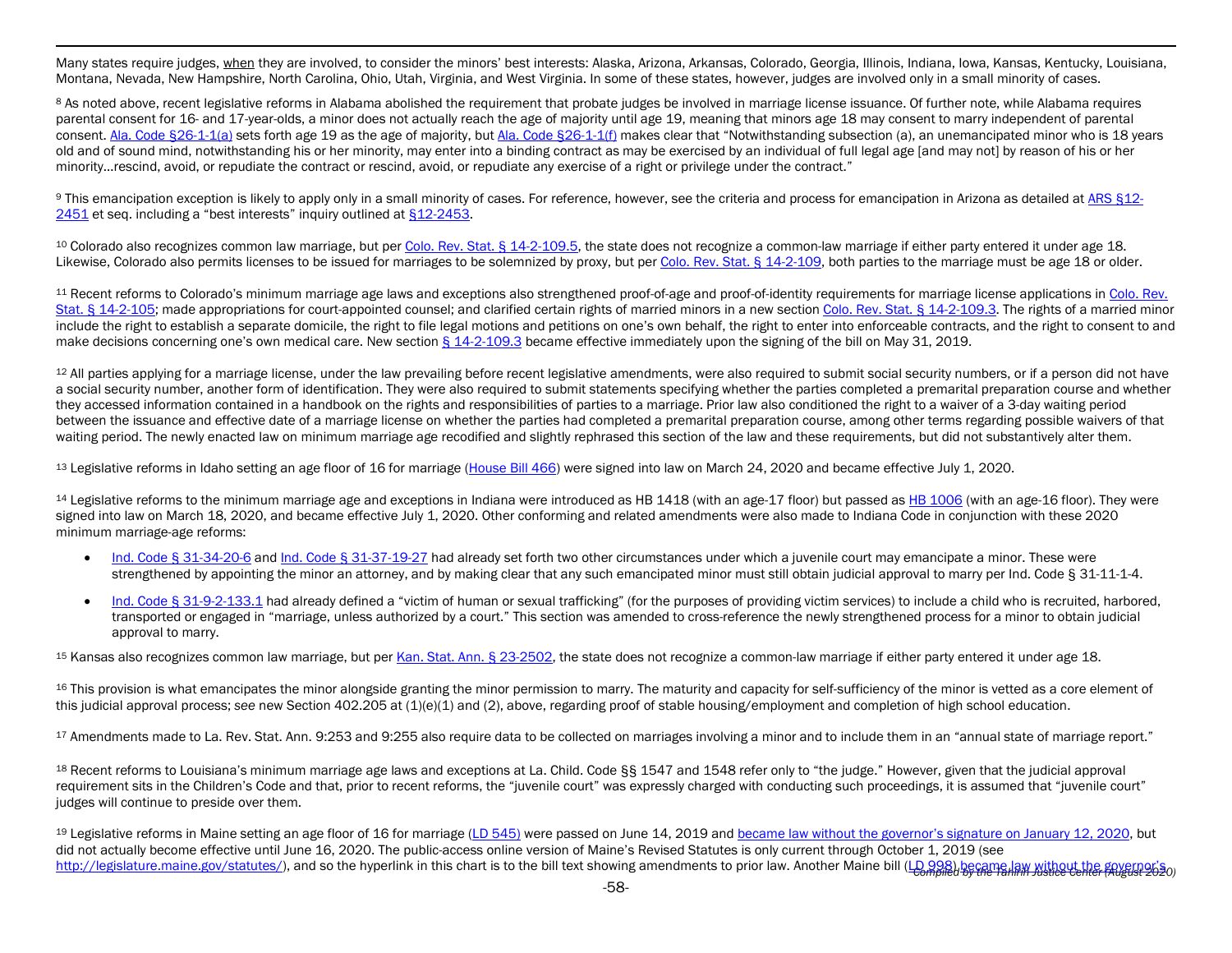<span id="page-58-11"></span><span id="page-58-10"></span><span id="page-58-9"></span><span id="page-58-8"></span><span id="page-58-7"></span><span id="page-58-6"></span><span id="page-58-5"></span><span id="page-58-4"></span><span id="page-58-3"></span><span id="page-58-2"></span><span id="page-58-1"></span><span id="page-58-0"></span>[signature on June 5, 2019](http://www.mainelegislature.org/legis/bills/getPDF.asp?paper=SP0288&item=3&snum=129) that required the division of vital statistics of the Maine Dept. of Health and Human Services to compile data on the "incidence of marriage of minors in the State" and report it no later than December 4, 2019 to the Joint Standing Committee on Judiciary. Such data could support future efforts to enact stronger legislative reforms.

<sup>20</sup> While Massachusetts does not prescribe an age floor by statute, case law indicates a male should be at least 14 years old and a female should be at least 12 years old. See Parton v. *Hervey*, 67 Mass. (1 Gray) 119 (1854). For more on this question, please see "Child Brides," in *Massachusetts Law Updates*, the official blog of the Massachusetts trial court law libraries, available at [https://blog.mass.gov/masslawlib/legal-topics/child-brides/.](https://blog.mass.gov/masslawlib/legal-topics/child-brides/) 

<sup>21</sup> There are varying interpretations among counties as to what exactly the restrictions and requirements are to marry under age 18. Section 551.51 states that marriages of minors under age 16 must not be contracted and are void. Yet a plain reading of Section 551.201 indicates that the age floor of 16 can be set aside by a probate judge. Some counties convey this understanding on their websites[. Allegan,](http://cms.allegancounty.org/sites/Office/Clerk/VitalRecords/SitePages/MarriageLicenseApp.aspx#.WvMbCn8h2Ul) [Hillsdale,](https://www.co.hillsdale.mi.us/index.php/tm-gov/tsm-gov-clerk/sm-clerk-marriage) [Marquette,](http://www.co.marquette.mi.us/departments/county_clerk/marriage_licenses.php#.WvNZCX8h2Ul) [Menominee,](http://www.menomineecounty.com/departments/?department=2df9edfea268&subdepartment=64f5cc8f3fc8) an[d Midland,](https://co.midland.mi.us/Portals/0/Midland%20County/procedure%20for%20marriage%20license.pdf) for example, state that minors under 16 who want to marry must go to a probate court. Others do not. The counties of [Kent](https://www.accesskent.com/Departments/CountyClerk/marriage_app.htm) an[d Oakland,](https://www.oakgov.com/clerkrod/life-events-and-services/Pages/marriage-license.aspx) for example, simply state that those who are 16 or 17 years old need parental consent. In any event, Michigan state marriage license data since 2000 that advocates have obtained, as well as recent media investigations into case stories, has revealed that some parties under age 16 were married over that period, reinforcing Tahirih's statutory interpretation that there is no age floor. *See* Heather Walker, ["'I do' at 14: Michigan's secret child marriages"](https://www.woodtv.com/news/target-8/i-do-at-14-michigans-secret-child-marriages/) (Target 8, WoodTV.com, September 25, 2018).

<sup>22</sup> Legislative reforms in Minnesota raising the age floor to 18 for marriage [\(HF 745\)](https://www.revisor.mn.gov/bills/bill.php?b=house&f=hf745&ssn=0&y=2020) were signed into law on May 12, 2020 and became effective August 1, 2020. However, the public-access online version of Minnesota's Revised Statutes is only current through 2019 (*see* [https://www.revisor.mn.gov/statutes/\)](https://www.revisor.mn.gov/statutes/), and so the hyperlinks here are to the bill text showing amendments to prior law.

<sup>23</sup> Recent reforms to Nevada's minimum marriage age laws and exceptions included, at Section 5.3 of the reform bill [\(AB 139\)](https://www.leg.state.nv.us/App/NELIS/REL/80th2019/Bill/6206/Text), a requirement that each county clerk compile a report on each marriage license issued from October 1, 2019 forward for a marriage involving a 17-year-old, which must include the ages of the parties.

<sup>24</sup> Recent reforms struck prior Section 122.040(5) and (6), amended prior Section 122.040(7) to be a new Section 122.040(5), and renumbered provisions thereafter. Conforming amendments made to other code sections are not included here.

<sup>25</sup> This provision is what emancipates the minor alongside granting the minor permission to marry.

<sup>26</sup> The passage of [HB 360,](https://www.legis.state.pa.us/cfdocs/billinfo/billinfo.cfm?syear=2019&sind=0&body=H&type=B&bn=360) the Pennsylvania bill that carried this reform, was enabled and expedited during the COVID-19 pandemic because an amendment was added to it as Pa. Cons. Stat. Ann. tit. 23[, §1306\(b\)](https://www.legis.state.pa.us/cfdocs/legis/LI/consCheck.cfm?txtType=HTM&ttl=23&div=0&chpt=13&sctn=6&subsctn=0) that would waive the requirement that both applicants for a marriage license must appear in person. Instead, if courts are closed to the public due to a declared emergency, applicants are permitted to "forward an affidavit" attesting to all the required information; moreover, as a matter of practice, Pennsylvania courts are encouraging online marriage license applications and conducting interviews by videoconference. *See* Lancaster County website at<https://www.co.lancaster.pa.us/278/Marriage-Licenses> (accessed August 10, 2020). Such "virtual" applications, while perhaps practical in a pandemic, may make it more likely that forced child marriages will slip by undetected. Visual cues indicating abuse or coercion can be more easily missed, and documentary "proof of age" can be more easily falsified, when parties do not appear in person and original documents cannot be closely examined.

Many other states have also moved to some form of virtual marriage license applications. This raises the most serious concerns in states in which the minimum marriage age is lower than 18 and there is no judicial oversight of marriages involving minors. The disruption of normal support networks like schools can further ratchet up risks that victims could be isolated from any help for many months; an[d escalating abuse related to the current crisis](http://www.4vawa.org/ntf-action-alerts-and-news/2020/4/16/survivors-of-domestic-and-sexual-violence-are-at-heightened-risk-now-and-will-remain-so-long-after-the-current-crisis) can trap "child brides" for many years, including because of forced pregnancies. The Tahirih Justice Center therefore urges all states to limit any virtual application procedures to ensure they are used only when it can be reliably verified that both applicants for a marriage license are *adults age 18 or older*.

<sup>27</sup> Documentary proof of age is also required of all applicants between the ages of 18 and 25. *See* [S.C. Code § 20-1-270.](https://www.scstatehouse.gov/code/t20c001.php)

<sup>28</sup> Legislative amendments enacted in 2018 also established, at [Tenn. Code Ann. § 36-3-108,](http://www.tsc.state.tn.us/Tennessee%20Code) a new civil cause of action and up to \$250,000 in damages for forced marriages, and clarified that forced marriages are void and unenforceable.

<sup>29</sup> Legislative amendments made in 2017 to the minimum marriage age in Texas were accompanied by additional amendments to address concerns about forced marriages of children: "forcing or coercing a child to enter into a marriage" was added to the definition of "child abuse" and thus to the mandate of Child Protective Services to investigate (*see* [Tex. Fam. Code](https://statutes.capitol.texas.gov/Docs/FA/htm/FA.261.htm#261.001)  [§261.001\(1\)\(M\)\)](https://statutes.capitol.texas.gov/Docs/FA/htm/FA.261.htm#261.001), and also added to the definition of "family violence" on which basis a family violence protective order could be issued (see [Tex. Fam. Code §71.004\(2\)\)](https://statutes.capitol.texas.gov/Docs/FA/htm/FA.71.htm#71.004).

30 In Texas, the minimum age to petition to emancipate is 16. The 2017 legislative reforms, however, do not expressly prohibit the marriage in Texas of a minor younger than age 16 who was judicially emancipated in another state.

not affected by them. In order to be eligible to emancipate, a minor must be 17 years of age, or at least 16 years of age and living separate and apart from the minor's parents or guardian.<br>2009 31 Texas[' Family Code Chapter 31](https://statutes.capitol.texas.gov/Docs/FA/htm/FA.31.htm) governing the process and criteria for a minor to be emancipated pre-dated recent legislative amendments to the state's minimum marriage age, and were